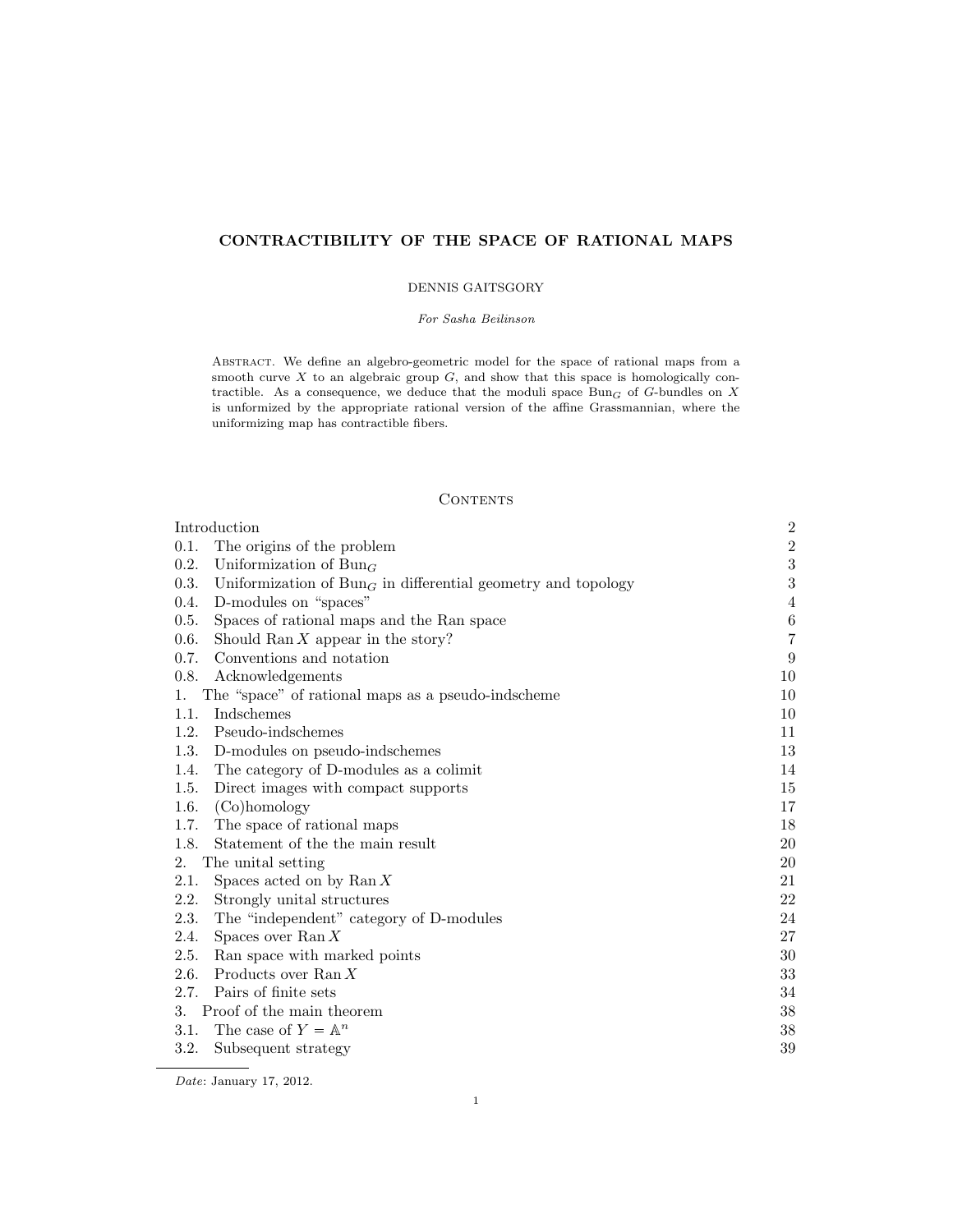2 DENNIS GAITSGORY

| Conclusion of the proof<br>3.3.                                  | 40 |
|------------------------------------------------------------------|----|
| Proof of Proposition 3.2.3<br>3.4.                               | 42 |
| Proof of Proposition 3.2.5<br>3.5.                               | 45 |
| Proof of Lemma 3.5.6<br>3.6.                                     | 48 |
| Applications to D-modules on $Bun_G$<br>4.                       | 51 |
| The Beilinson-Drinfeld Grassmannian<br>4.1.                      | 51 |
| Recollections on Verdier duality and D-modules on stacks<br>4.2. | 55 |
| (Co)homology of D-modules on $Bun_G$<br>4.3.                     | 57 |
| The Hecke-equivariant category<br>4.4.                           | 58 |
| Another version of the Hecke category<br>4.5.                    | 65 |
| A rederivation of the Atiyah-Bott formula<br>5.                  | 67 |
| A local expression for the homology of $Bun_G$<br>5.1.           | 67 |
| The Atiyah-Bott formula<br>5.2.                                  | 68 |
| The rederivation of the formula<br>5.3.                          | 69 |
| Appendix: contractibility of the Ran space<br>6.                 | 73 |
| References                                                       | 74 |

#### **INTRODUCTION**

0.1. The origins of the problem. Let  $X$  be a smooth, connected and complete curve, and G a reductive group (over an algebraically closed field  $k$  of characteristic 0). A fundamental object of study in the Geometric Langlands program is the moduli stack of  $G$ -bundles on  $X$ , denoted  $Bun_G$ .

This paper arose from the desire to approximate  $Bun_G$  by its local cousin, namely the *adelic* Grassmannian Gr.

0.1.1. On the first pass, we shall loosely understand  $Gr$  as the moduli space of  $G$ -bundles on X equipped with a *rational* trivialization. The local nature of Gr expresses itself in that if we specify the locus  $\mathring{X} \subset X$  over which our trivialization is regular, the corresponding subspace of Gr is a product of copies of the affine Grassmannians  $\text{Gr}_x$  over the missing point  $x \in X - \overset{\circ}{X}$ , see [BD2], 4.3.14. So, one perceives Gr as an inherently simpler object than  $Bun_{G}$ .

In fact, one can think of  $Bun_G$  as the quotient of Gr by the group of rational maps from X to G, denoted **Maps** $(X, G)$ <sup>rat</sup>.

So, for example, line bundles on  $Bun_G$  can be thought of as line bundles on Gr equipped with the data of equivariance with respect to the group  $\mathbf{Maps}(X, G)^{\text{rat}}$ . However, the following crucial observation was made in [BD2]:

If *y* is a space acted on by  $\mathbf{Maps}(X, G)^\text{rat}$ , and  $\mathcal L$  is a line bundle on *y*, then  $\mathcal L$  has a unique equivariant structure with respect to  $\mathbf{Maps}(X, G)^{\text{rat}}$ .

The last observation leads one to think that the group  $\mathbf{Maps}(X, G)^\text{rat}$ , although wildly infinite-dimensional, for some purposes behaves like the point-scheme.  $^{1}$  E.g., in [BD2], 4.3.13 it is shown that any function on  $\mathbf{Maps}(X, G)^\text{rat}$  is constant.

<sup>1</sup>The author learned this idea from conversations with A. Beilinson, who in turn attributed it to Drinfeld.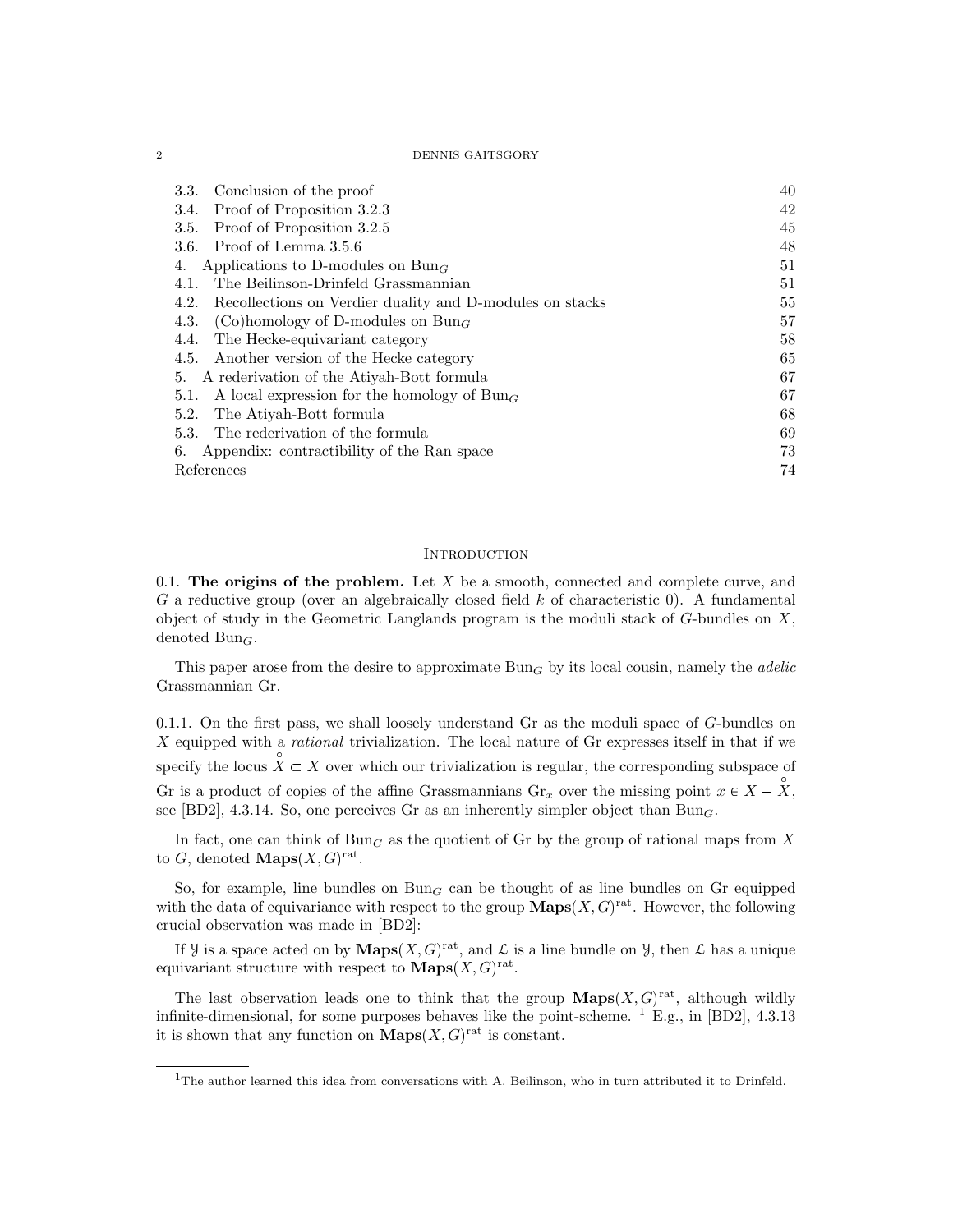0.1.2. In this paper we take up the task of establishing some of the point-like properties of  $\mathbf{Maps}(X, G)^\text{rat}$ . But we will go in a direction, slightly different than the one mentioned above. Namely, we will be interested not so much in line bundles or other quasi-coherent sheaves on  $\mathbf{Maps}(X, G)^{\text{rat}}$  (and, respectively,  $\text{Bun}_G$  and Gr), but in D-modules.

Namely, we will show that  $\mathbf{Maps}(X, G)^\text{rat}$  is *contractible*. A concise way to formulate this is by saying that the cohomology with compact supports of the dualizing sheaf on  $\mathbf{Maps}(X, G)^\text{rat}$ is isomorphic to scalars.

(The word "contractibility" is somewhat of a misnomer: in this paper we only establish that  $\mathbf{Maps}(X, G)$ <sup>rat</sup> is homologically contractible. Full contractibilty should also include the statement that every local system on  $\mathbf{Maps}(X, G)^\text{rat}$  is trivial, see Remark 0.5.6. The latter can also be proved, but we will not need it for the applications we have in mind in this paper.)

0.2. Uniformization of Bun<sub>G</sub>. We can regard the map  $\pi : \text{Gr} \to \text{Bun}_G$  as an instance of uniformization of a "global" object by a "local" one. Thus, we obtain that not only does Gr uniformize  $Bun<sub>G</sub>$ , but it does so with contractible fibers.

As an almost immediate consequence of the contractibility of the fibers of  $\pi$ , we obtain that the pullback functor from the category of D-modules on  $Bun<sub>G</sub>$  to that on Gr is fully faithful. The latter fact itself has multiple consequences.

0.2.1. First, we recall that Gr is ind-proper. We will show that this implies that  $Bun<sub>G</sub>$  also exhibits properties of proper schemes with respect to cohomology of D-modules and quasi-coherent sheaves: in either context we will show that coherent objects get sent by the cohomology functor to finite-dimensional vector spaces.

Moreover, we will show that this is true not only for  $Bun_G$  itself, but for a certain family of its open substacks, introduced in [DrGa1].

0.2.2. Second, we will show that if one considers the category of D-modules on Bun<sub>G</sub>, equivariant with respect to the Hecke groupoid, then this category is equivalent to Vect.

0.2.3. Third, the contractibility of the fibers of  $\pi$  implies that the two spaces have isomorphic cohomology. Using this fact, in Sect. 5 we will show how this allows one to re-derive the Atiyah-Bott formula for the cohomology of  $Bun_G$ .

Furthermore, in the forthcoming work [GaLu] it will be shown that the same game can be played when X is a curve over a finite field and D-modules are replaced by  $\ell$ -adic sheaves. Then the expression for the trace of Frobenius on the homology of Bun<sub>G</sub> in terms of that on Gr leads to a geometric proof of Weil's conjecture on the Tamagawa number of the automorphic space corresponding to G and the global field of rational functions on X.

# 0.3. Uniformization of  $Bun<sub>G</sub>$  in differential geometry and topology.

0.3.1. We should mention a curious discrepancy between the above way to calculate the cohomology of Bun<sub>G</sub>, and the classical differential-geometric method (see, however, Sect. 0.3.2) below).

Namely, in differential geometry (for G semi-simple and simply-connected), one uniformizes the analytic space underlying  $Bun_G$  by the space  $Conn_{\overline{\partial}}(\mathcal{P}_{C^{\infty}}^0)$  of complex structures on the trivial  $(C^{\infty})$  G-bundle  $\mathcal{P}_{C^{\infty}}^0$  on X. The space  $Bun_G$  is the quotient of  $Conn_{\overline{C}}(\mathcal{P}_{C^{\infty}}^0)$  by the group of gauge transformations  $\mathbf{Maps}_{C^{\infty}}(X, G)$ .

The space  $\mathrm{Conn}_{\overline{\partial}}(\mathcal{P}_{C^{\infty}}^0)$  is contractible, and hence the cohomology of  $\mathrm{Bun}_G$  is isomorphic to that of the classifying space  $B\textbf{Maps}_{C^{\infty}}(X, G)$  of  $\textbf{Maps}_{C^{\infty}}(X, G)$ .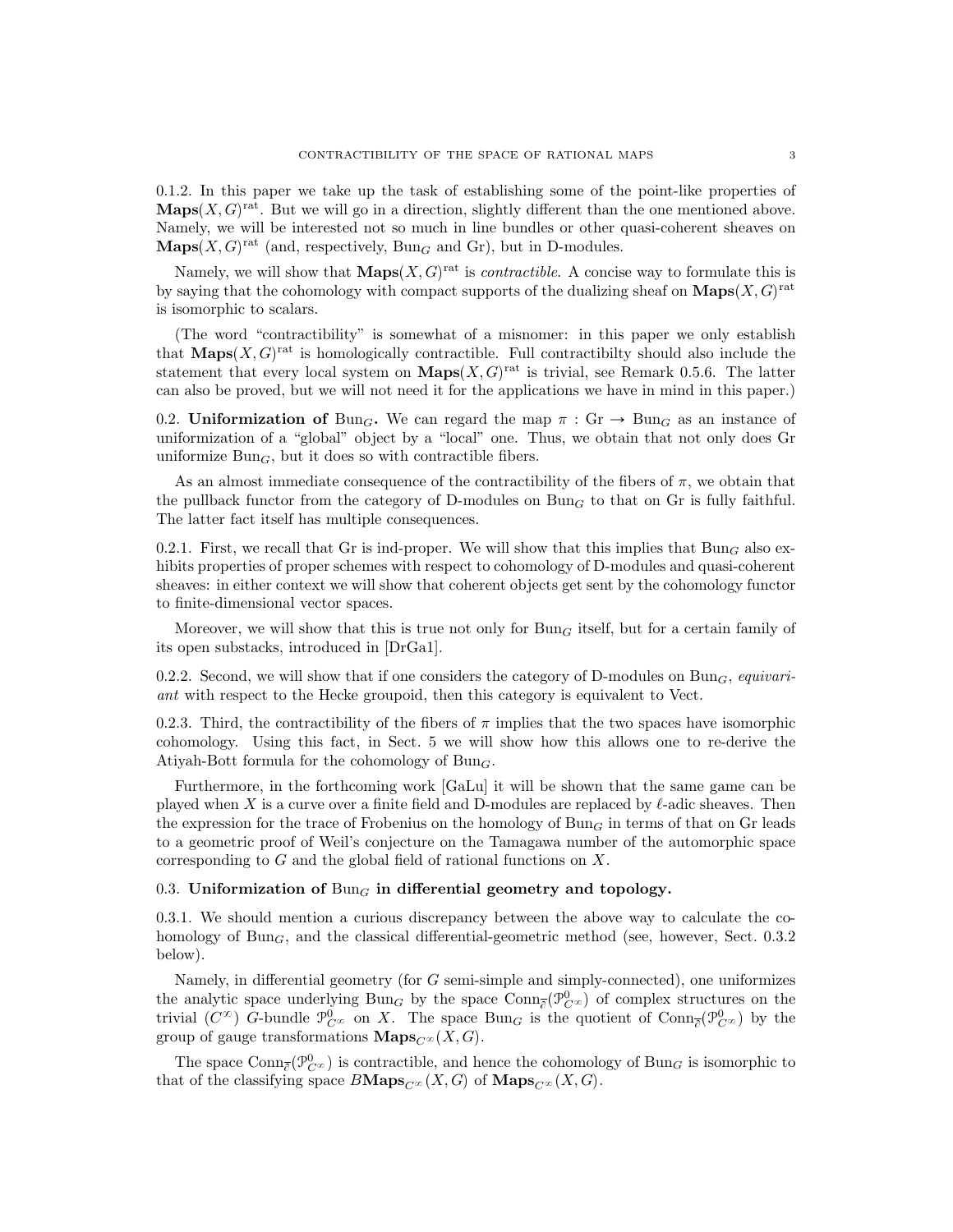#### 4 DENNIS GAITSGORY

So, in differential geometry, the uniformizing space is topologically trivial, and the homotopy type of  $Bun_G$  is encoded by the structure group.

By contrast, in algebraic geometry, the structure group is contractible, and the homotopy type of  $Bun<sub>G</sub>$  is encoded by the uniformizing space.

0.3.2. A closer analogy to the uniformization of Bun<sub>G</sub> by Gr is provided by Lurie's non-abelian Poincaré duality, see [Lu1], Sect. 5.3.6.

Taking our source to be the Riemann surface corresponding to  $X$ , and our target the topological space BG, the assertion of loc.cit. says that the homotopy type of  $\mathbf{Maps}_{C}(\mathbf{X}, \mathbf{BG})$ is isomorphic to the "chiral homology" of a certain factorization algebra on  $X$ , whose fiber at a finite collection of points  $x_1, ..., x_n \in X$  is the space of maps from  $\mathbf{B}_{x_1} \times ... \times \mathbf{B}_{x_n}$  to  $BG$ , trivialized on  $\mathbf{S}_{x_1} \times ... \times \mathbf{S}_{x_n}$ , where  $\mathbf{B}_x$  denoted a ball in X around x, and  $\mathbf{S}_x$  is its boundary.

Now, by Sect. 0.3.1, the homotopy type of Bun<sub>G</sub> is isomorphic to that of  $B\text{Maps}_{C^\infty}(X, G)$ , which can be shown to be isomorphic to

 $\mathbf{Maps}_{C^{\infty}}(X, BG).$ 

Further, the homotopy type of  $\mathbf{Maps}_{C^\infty}((\mathbf{B}_x;\mathbf{S}_x), BG)$  is isomorphic to the fiber of Gr over x, denoted  $\mathrm{Gr}_x$ .

Thus, non-abelian Poincaré duality gives another way to obtain an expression for the homology of Bun<sub>G</sub>. In a sense, what we do in this paper is to show that this picture goes through also in the context of algebraic geometry.

Remark 0.3.3. As we have just seen, the homotopy type of (the analytic space underlying) Bun<sub>G</sub> can be realized as the space of  $C^{\infty}$  maps from X to BG. We should emphasize that this is not a general fact, but rather specific to our target space being BG. One cannot expect a close relation between spaces of algebraic and  $C^{\infty}$  maps from X to general targets.

0.4. D-modules on "spaces". In order to proceed to a more rigorous discussion, we need to address the following question: what do we mean by "the space of G-bundles equipped with a rational trivialization" and "the space of rational maps from  $X$  to  $G$ "?

0.4.1. First, what do we mean by a "space"? By definition, a "space" is a prestack, which in this paper is an arbitrary functor from the category affine schemes of finite type over  $k$  to the category of  $\infty$ -groupoids, denoted  $\infty$ -Grpd. <sup>2</sup> We shall denote this category by PreStk.

0.4.2. As is explained in [GL:Crystals], there is a canonically defined functor

$$
\mathfrak{D}^!_{\mathbf{Sch}^{\mathrm{aff}}}: (\mathbf{Sch}^{\mathrm{aff}})^{op} \to \mathbf{DGCat},
$$

that attaches to an affine scheme S of finite type the DG category  $\mathfrak{D}(S)$  of D-modules on S, and to a map  $f: S_1 \to S_2$  the functor

$$
f^{!} : \mathfrak{D}(S_2) \to \mathfrak{D}(S_1).
$$

This functor automatically gives rise to a functor  $\mathfrak{D}_{\text{PreStk}}^!$ : PreStk<sup>op</sup>  $\rightarrow$  DGCat, by the procedure of right Kan extension, see [GL:Crystals, Sect. 2.3]. Namely,

$$
\mathfrak{D}(\mathfrak{Y}):=\lim_{S\in(\mathrm{Sch}^{\mathrm{aff}}_{/\mathfrak{Y}})^{op}}\mathfrak{D}(S),
$$

where the limit is taken with respect to the !-pullback functors.

 ${}^{2}$ By a prestack we shall always understand a "higher" prestack, i.e., one taking values in  $\infty$ -groupoids, rather than ordinary groupoids.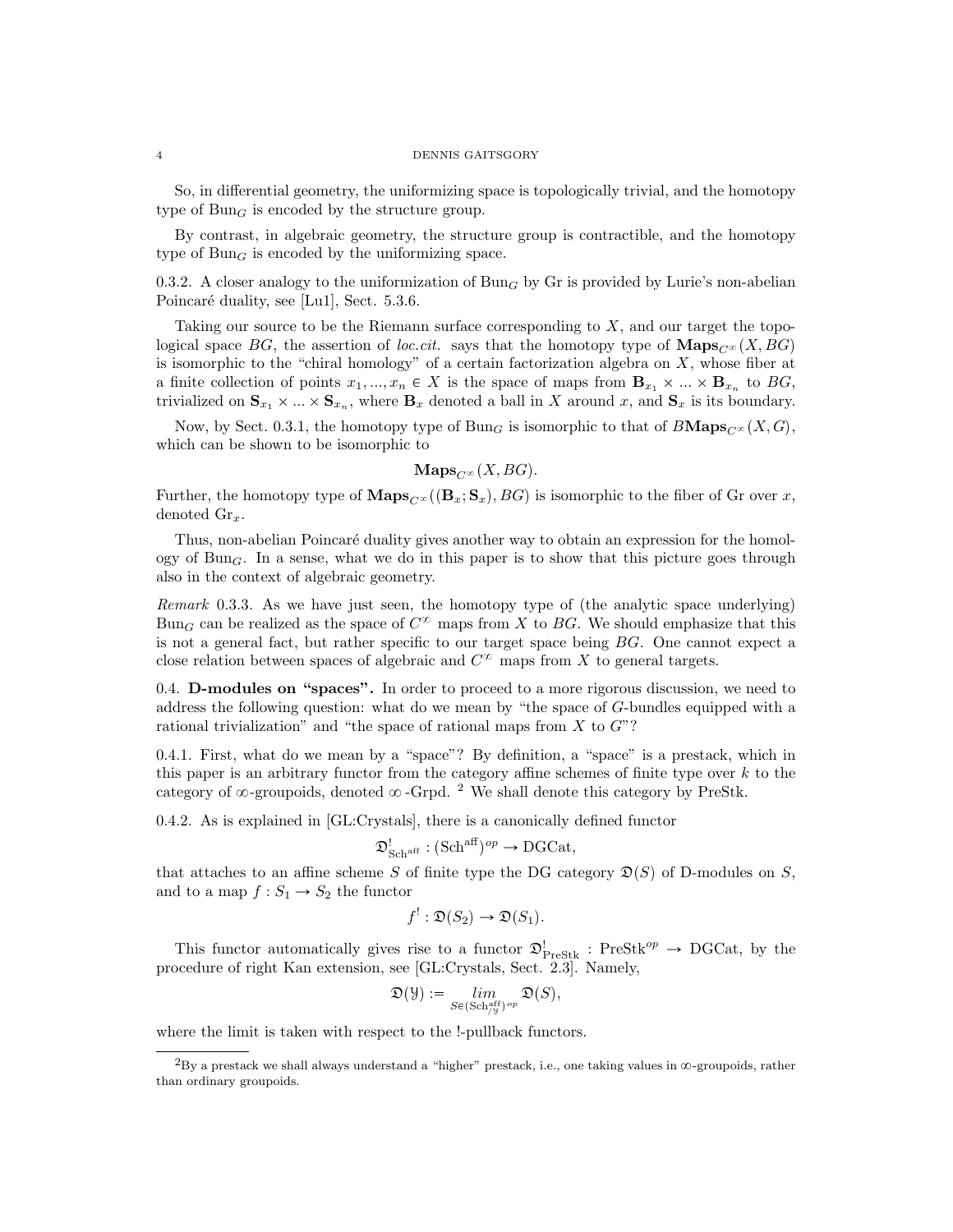Informally, for  $\mathcal{Y} \in \text{PreStk}$ , the data of an object  $\mathcal{M} \in \mathcal{D}(\mathcal{Y})$  is that of a family of objects  $\mathcal{M}_S \in \mathfrak{D}(S)$  for every affine scheme S endowed with a map  $S \stackrel{\phi}{\to} \mathcal{Y}$ , and a homotopy-coherent system of isomorphisms  $f'(\mathcal{M}_S) \simeq \mathcal{M}_{S'}$  for every  $f : S' \to S$  and an isomorphism between the resulting maps

$$
S' \xrightarrow{\phi'} \mathcal{Y} \text{ and } S' \xrightarrow{f} S \xrightarrow{\phi} \mathcal{Y}.
$$

In particular, for a morphism  $f : \mathcal{Y}_1 \to \mathcal{Y}_2$  there is a well-defined functor

$$
f^{!} : \mathfrak{D}(\mathcal{Y}_{2}) \to \mathfrak{D}(\mathcal{Y}_{1}).
$$

When  $\mathcal Y$  is a non-affine scheme, the Zariski descent property of the category of D-modules implies that the category  $\mathfrak{D}(\mathcal{Y})$  defines above recovers the usual DG category of D-modules on Y.

0.4.3. For example, for any  $\mathcal{Y}$ , the category  $\mathcal{D}(\mathcal{Y})$  contains a canonical object, denoted  $\omega_{\mathcal{Y}}$ , referred to as the dualizing sheaf on *y*, and defined as  $p_y^{\dagger}(k)$ , where  $p_y$  is the map  $y \to pt$ , and k is the generator of  $\mathfrak{D}(\mathrm{pt}) \simeq \mathrm{Vect}$ .

We shall say that  $\mathcal Y$  is homologically contractible if the functor

(0.1) 
$$
\text{Vect} \to \mathfrak{D}(\mathcal{Y}), \ V \mapsto V \otimes \omega_{\mathcal{Y}}
$$

is fully faithful.

The category  $\mathfrak{D}(\mathcal{Y})$  contains a full subcategory  $\mathfrak{D}(\mathcal{Y})_{\text{loc.const}}$  consisting of objects, whose pullback on any affine scheme S mapping to Y belongs to the full subcategory of  $\mathfrak{D}(S)$  generated by Verdier duals of lisse D-modules with regular singularities.

We shall say that  $\mathcal Y$  is contractible if the functor  $(0.1)$  is an equivalence.

0.4.4. When our ground field k is  $\mathbb{C}$ , there exists a canonically defined functor

$$
\mathcal{Y}\mapsto\mathcal{Y}(\mathbb{C})^{\operatorname{top}}:\operatorname{PreStk}\rightarrow\infty\operatorname{-Grpd},
$$

where  $\infty$ -Grpd is thought of as the category of homotopy types.

Namely, the above functor is the left Kan extension of the functor

$$
Sch \rightarrow \infty\text{-}Grpd,
$$

that assigns to S the homotopy type of the analytic space underlying  $S(\mathbb{C})$ .

One can show that  $\mathcal Y$  is homologically contractible (resp., contractible) in the sense of Sect. 0.4.3 if and only if  $H_{\bullet}(\mathcal{Y}(\mathbb{C})^{\text{top}}, \mathbb{Q}) \simeq \mathbb{Q}$  (resp., if the rational homotopy type of  $\mathcal{Y}(\mathbb{C})^{\text{top}}$  is trivial).

0.4.5. However, it is no surprise that unless we impose some additional conditions on  $\mathcal{Y}$ , the category  $\mathfrak{D}(\mathcal{Y})$  will be rather intractable:

The closer a prestack *y* is to being a scheme, the more manageable the category  $\mathfrak{D}(\mathcal{Y})$  is. What is even more important is the functorial properties of  $\mathfrak{D}(-)$  with respect to morphisms  $g: \mathcal{Y}_1 \to \mathcal{Y}_2$ . I.e., the closer a given morphism is given to being schematic, the more we can say about the behavior of the direct image functor.

One class of prestacks for which the category  $\mathfrak{D}(\mathcal{Y})$  is really close to the case of schemes is that of indschemes. By definition, an indscheme is a prestack that can be exhibited as a filtered direct limit of prestacks representable by schemes with transition maps being closed embeddings.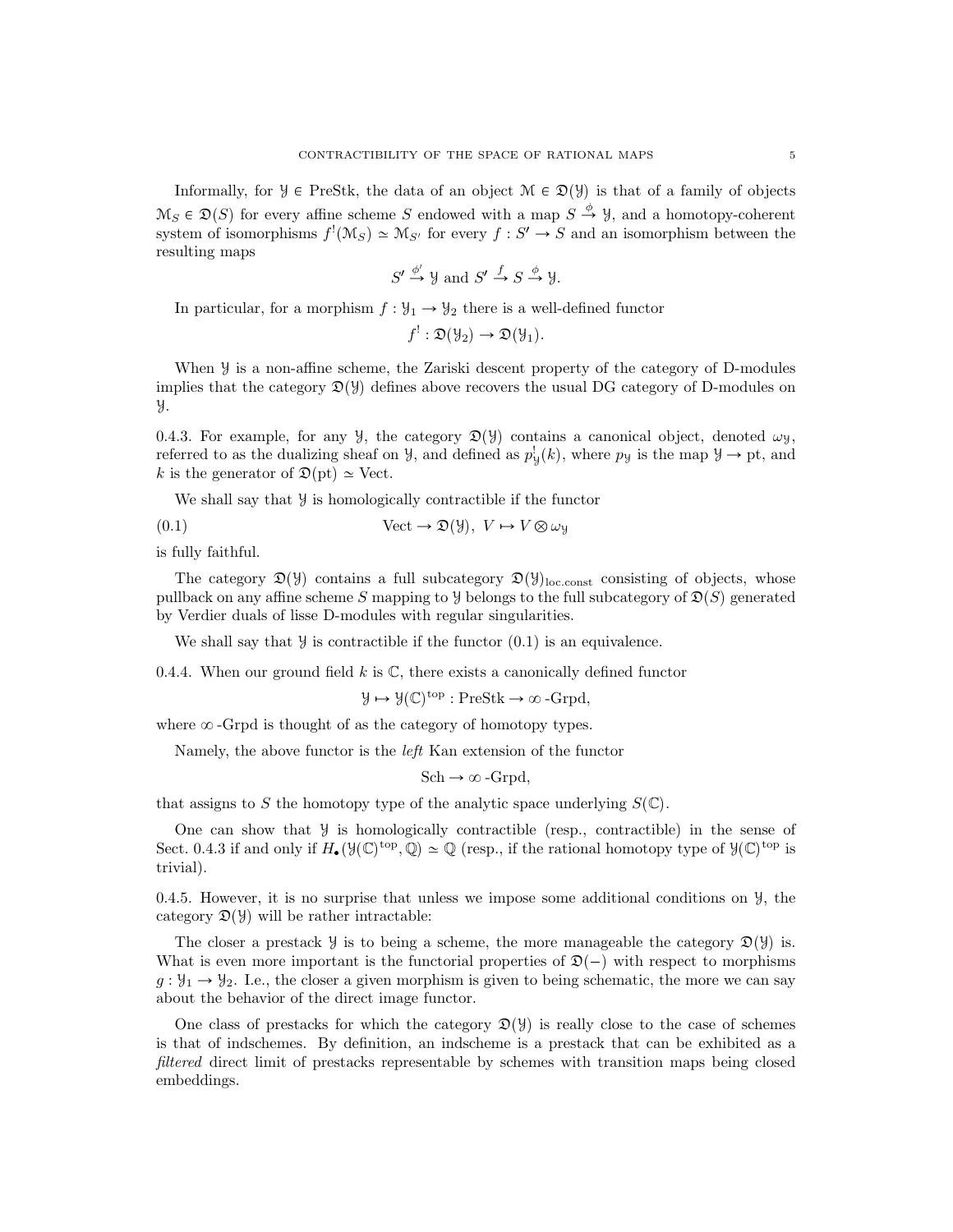#### 6 DENNIS GAITSGORY

A wider class is that of pseudo-indschemes, where the essential difference is that we omit the filteredness condition. We discuss this notion in some detail in Sect. 1.2.

On a technical note, we should remark that "filtered" vs. "non-filtered" makes a huge difference. For example, an indscheme perceived as a functor  $Sch^{aff} \to \infty$ -Grpd takes values in 0-groupoids, i.e., Set  $\subset \infty$ -Grpd, whereas this is no longer true for pseudo-indschemes. We should also add it is crucial that we consider our functors with values in  $\infty$ -Grpd and not truncate them to ordinary groupoids or sets: this is necessary to obtain reasonably behaved (derived) categories of D-modules.

# 0.5. Spaces of rational maps and the Ran space.

0.5.1. The first, and perhaps, geometrically the most natural, definition of the prestack corresponding to Gr and  $\mathbf{Maps}(X, G)$ <sup>rat</sup> is the following:

For Gr, to an affine scheme S we attach the set of pairs  $(\mathcal{P}, \alpha)$ , where P is a G-bundle on  $S \times X$ , and  $\alpha$  is a trivialization of  $\mathcal{P}$  defined over an open subset  $U \subset S \times X$ , whose intersection with every geometric fiber of  $S \times X$  over S is non-empty.

For **Maps** $(X, G)$ <sup>rat</sup>, to an affine scheme S we attach the set of maps  $m : U \to G$ , where U is as above.

The problem is, however, that the above prestacks are not indschemes. Neither is it clear that they are pseudo-indschemes. So, although the categories of D-modules on the above spaces are well-defined, we do not a priori know how to make calculations in them, and in particular, how to prove the contractbility of  $\mathbf{Maps}(X, G)$ <sup>rat</sup> (see, however, Sect. 0.6.3 below).

0.5.2. An alternative device to handle spaces such as Gr or  $\mathbf{Maps}(X, G)^\text{rat}$  has been suggested in [BD1], and is known as the Ran space.

The underlying idea is that instead of just talking about *something* being rational, we specify the finite collection of points of  $X$ , outside of which this *something* is regular.

0.5.3. The basic object is the Ran space itself, denoted Ran  $X$ , which is defined as follows. By definition,  $\text{Ran } X$  is the colimit (a.k.a. direct limit) in PreStk of the diagram of schemes  $I \mapsto X^I$ , where I runs through the category (fSet)<sup>op</sup> opposite to that of finite sets and surjective maps between them.

Similarly, for an arbitrary target scheme Y, one defines the space  $\mathbf{Maps}(X, Y)_{\text{Ran } X}^{\text{rat}}$  as the colimit, over the same index category, of the spaces  $\mathbf{Maps}(X, Y)_{X}^{\text{rat}}$ , where the latter is the prestack that assigns to a test scheme S the data of an S-point  $x^I$  of  $X^I$  and a map

$$
m: (S \times X - \{x^I\}) \to Y,
$$

where  $\{x^I\}$  denotes the incidence divisor in  $S \times X$ .

The point is that if Y is an affine scheme, each  $\mathbf{Maps}(X, Y)_{X}^{\text{rat}}$  is an indscheme, and hence  $\mathbf{Maps}(X, Y)_{\text{Ran } X}^{\text{rat}}$  is a pseudo-indscheme. <sup>3</sup>

In a similar fashion, we define the space  $\text{Gr}_{\text{Ran }X}$  as the colimit over the same index category (fSet)<sup>op</sup> of the indschemes  $\text{Gr}_{X^I}$ , where the latter is the moduli space of the data  $(x^I, \mathcal{P}, \alpha)$ where  $x^I$  is as above,  $\mathcal P$  is a principal G-bundle on  $S \times X$ , and  $\alpha$  is a trivialization of  $\mathcal P$  on  $S \times X - \{x^I\}.$ 

<sup>3</sup>We are grateful to J. Barlev for explaining this point of view to us: that instead of the functor  $I \rightarrow \text{Maps}(X, Y)_{X}^{\text{rat}}$ , for most practical purposes it is more efficient to just remember its colimit, i.e.,  $\mathbf{Maps}(X, Y)_{\text{Ran } X}^{\text{rat}}.$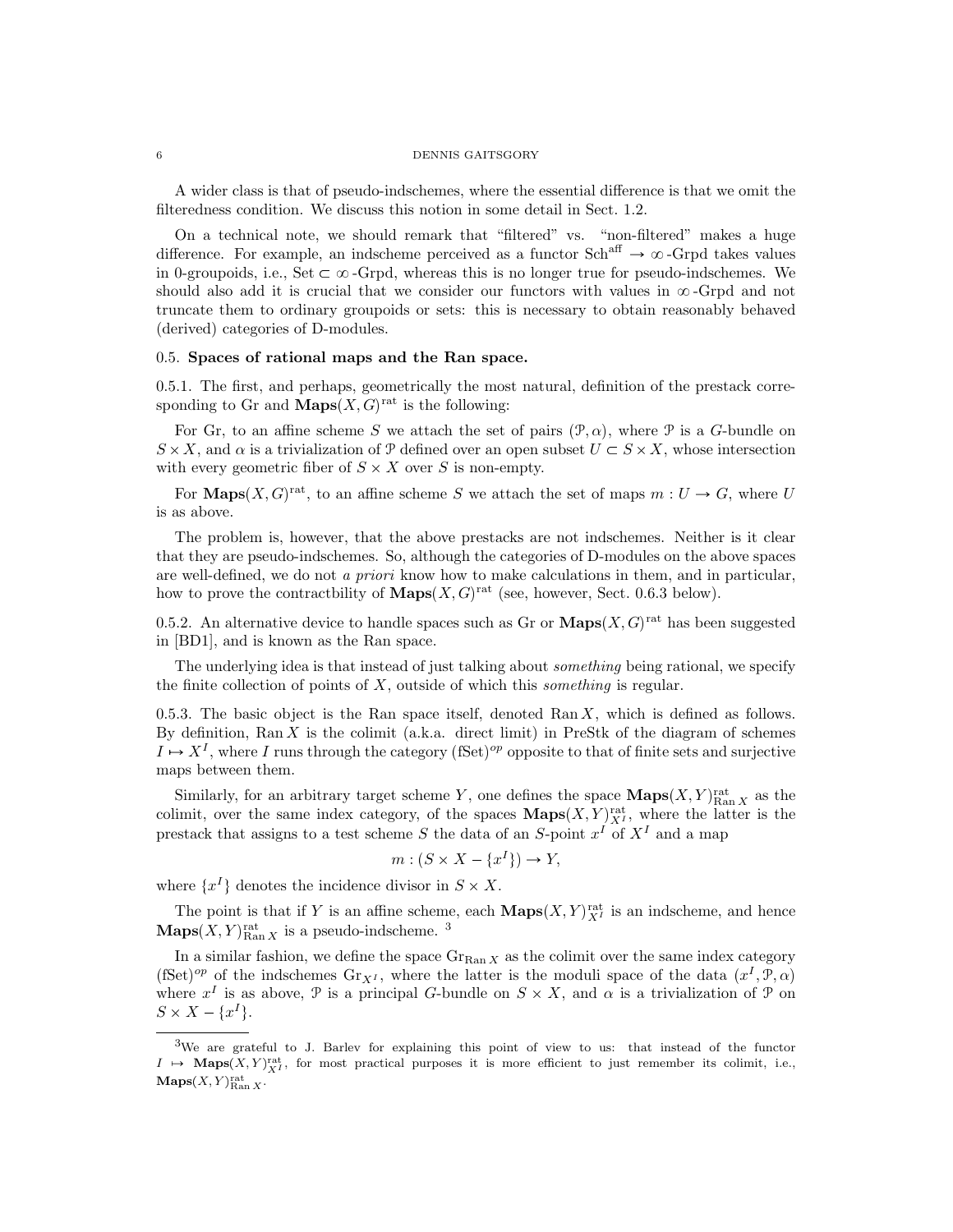Although, as we emphasized above, in the formation of the spaces Ran X,  $\mathbf{Maps}(X, Y)_{\text{Ran }X}^{\text{rat}},$ and  $\text{Gr}_{\text{Ran }X}$ , we must take the colimit in the category  $\infty$ -Grpd, i.e., a priori, the value of our functor on a test affine scheme will be an infinity-groupoid, it will turn out that in the above cases, our functors take values in Set  $\subset \infty$ -Grpd.

0.5.4. It is with the above version of the space of rational maps given by  $\mathbf{Maps}(X, G)_{\text{Ran } X}^{\text{rat}}$ that we prove its homological contractibility. The main result of this paper reads:

**Theorem 0.5.5.** Let  $Y$  be an affine scheme, which is connected and can be covered by open subsets, each which is isomorphic to an open subset of the affine space  $A^n$  for some fixed n. Then the space  $\mathbf{Maps}(X, Y)_{\text{Ran } X}^{\text{rat}}$  is homologically contractible.

Remark 0.5.6. Although we do not prove it in this paper, as was mentioned earlier, one can show that under the same assumptions on Y, the space  $\mathbf{Maps}(X, Y)_{\text{Ran } X}^{\text{rat}}$  is actually contractible in the sense of Sect. 0.4.3. Moreover, when  $k = \mathbb{C}$ , one can show that the resulting homotopy is actually trivial, and not just rationally trivial.

It is tempting to conjecture that the corresponding facts (homological contractibility, contractibility, and the triviality of homotopy type for  $k = \mathbb{C}$ ) hold more generally: i.e., that it sufficient to require that Y be smooth and birationally equivalent to  $\mathbb{A}^n$ .

0.5.7. Let us briefly indicate the strategy of the proof of Theorem 0.5.5.

First, we consider the case when  $Y = \mathbb{A}^n$ . Then the theorem is proved by a direct calculation: the corresponding space  $\mathbf{Maps}(X, Y)_{\text{Ran } X}^{\text{rat}}$  is essentially comprised of affine spaces.

We then consider the case when Y can be realized as an open subset of  $\mathbb{A}^n$ . We show that the corresponding map

$$
\mathbf{Maps}(X,Y)_{\mathrm{Ran}\, X}^{\mathrm{rat}} \to \mathbf{Maps}(X, \mathbb{A}^n)_{\mathrm{Ran}\, X}^{\mathrm{rat}}
$$

is a homological equivalence. The idea is that the complement is "of infinite codimension".

Finally, we show that if  $U_{\alpha}$  is a Zariski cover of Y, and  $U_{\bullet}$  is its Čech nerve, then the map

 $|\mathbf{Maps}(X, U_{\bullet})^{\mathrm{rat}}_{\mathrm{Ran } X}| \to \mathbf{Maps}(X, Y)^{\mathrm{rat}}_{\mathrm{Ran } X}$ 

is also a homological equivalence (here  $|-|$  denotes the functor of geometric realization of a simplicial object).

Since, by the above, each term in  $\mathbf{Maps}(X, U_{\bullet})^{\text{rat}}_{\text{Ran } X}$  is homologically contractible, we deduce the corresponding fact for  $\mathbf{Maps}(X, Y)_{\text{Ran } X}^{\text{rat}}$ .

# 0.6. Should Ran  $X$  appear in the story?

0.6.1. Let us note that the appearance of the Ran space allows us to connect spaces such as  $G_{\text{Ran }X}$  to chiral/factorization algebras of [BD1] (see also [FrGa], where the derived version of chiral/factorization algebras is discussed in detail).

For example, the direct image of the dualizing sheaf under the forgetful map

$$
\operatorname{Gr}_{\operatorname{Ran} X} \to \operatorname{Ran} X
$$

is a factorization algebra. It is the latter fact that allows one to connect the cohomology of  $\mathrm{Gr}_{\mathrm{Ran} X}$ , and hence of  $\mathrm{Bun}_G$ , with the Atiyah-Bott formula.

And in general, the factorization property of Gr provides a convenient tool of interpreting various cohomological questions on  $Bun<sub>G</sub>$  to that of calculation of chiral homology of chiral algebras.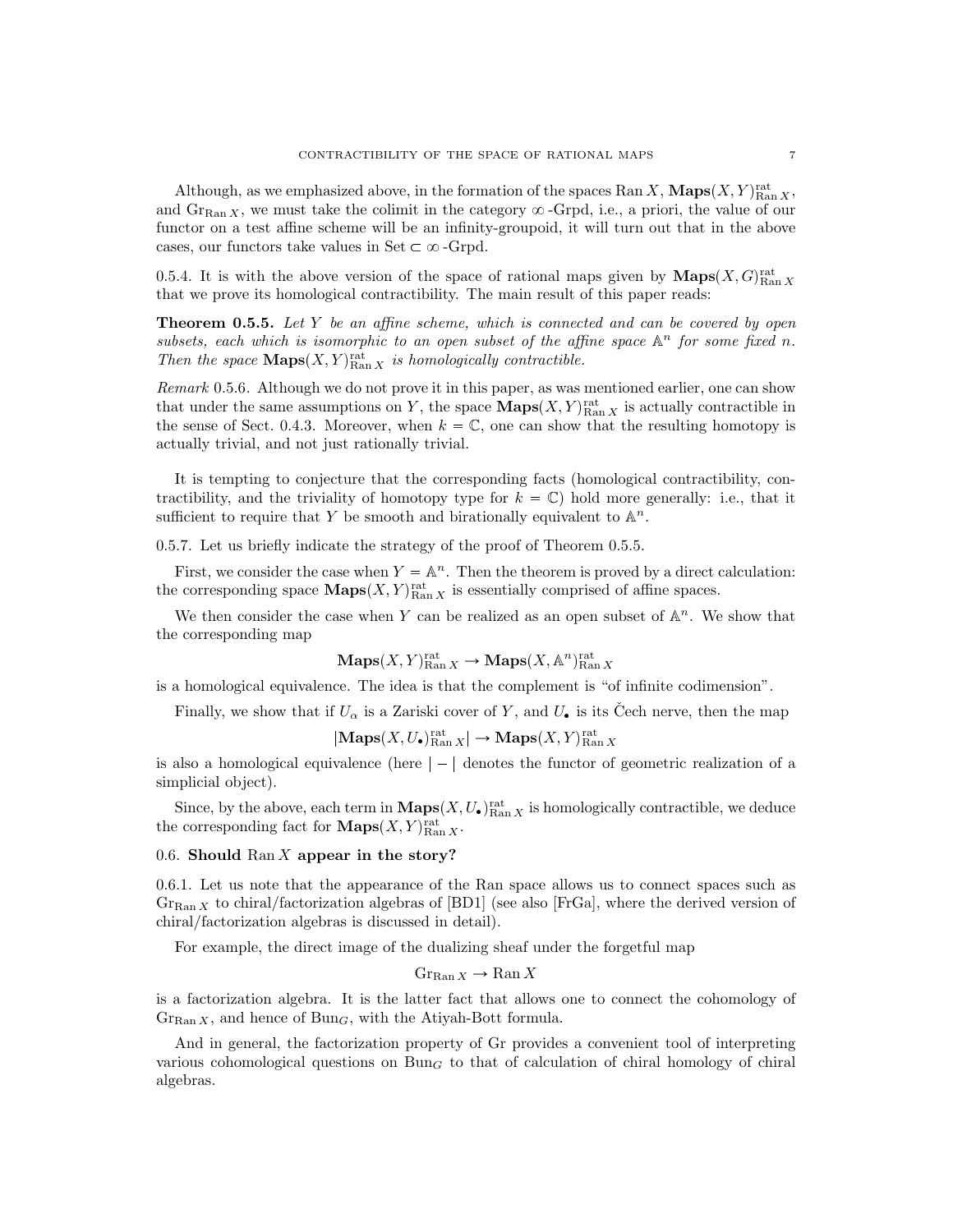#### 8 DENNIS GAITSGORY

In particular, in a subsequent paper we will show how this approach allows to prove that chiral homology of the integrable quotient of the Kac-Moody chiral algebra is isomorphic to the dual vector space to that of the cohomology of the corresponding line bundle on  $Bun<sub>G</sub>$ .

The (dual vector space of the) 0-th chiral homology of the above chiral algebra is known under the name of "conformal blocks of the WZW model". The fact that WZW conformal blocks are isomorphic to the space of global sections of the corresponding line bundle on  $Bun_G$ is well-known. However, the fact that the same isomorphism holds at the derived level has been a conjecture proposed in [BD1], Sect. 4.9.10; it was proved in loc.cit. for G being a torus.

So, in a sense it is "a good thing" to have the Ran space appearing in the picture.

0.6.2. However, the Ran space also brings something that can be perceived as a handicap of our approach.

Namely, consider for example the space of rational maps  $X \to Y$ , realized  $\mathbf{Maps}(X, Y)_{\text{Ran } X}^{\text{rat}}$ . We see that along with the the data of a rational map, this space retains also the data of the locus outside of which it is defined. For example, for  $Y = pt$ , whereas we would like the space of rational maps  $X \to \text{pt}$  to be isomorphic to pt, instead we obtain Ran X.

But the above problem can be remedied. Namely,  $\mathbf{Maps}(X, Y)_{\text{Ran } X}^{\text{rat}}$  comes with an additional structure given by the action of  $\text{Ran } X$ , viewed as a semi-group in PreStk, given by enlarging the allowed locus of irregularity. Following [GL:Ran], we call it "the unital structure".

The action of Ran X on  $\mathbf{Maps}(X, Y)_{\text{Ran } X}^{\text{rat}}$  gives rise to a semi-simplicial object

 $\ldots \mathrm{Ran}\, X \times \mathrm{Maps}(X, Y)_{\mathrm{Ran}\, X}^{\mathrm{rat}} \rightrightarrows \mathrm{Maps}(X, Y)_{\mathrm{Ran}\, X}^{\mathrm{rat}}$ 

of PreStk, and we let  $\mathbf{Maps}(X, Y)_{\text{Ran } X, \text{indep}}^{\text{rat}}$  denote its geometric realization.

The effect of the passage

$$
\mathbf{Maps}(X,Y)_{\mathrm{Ran}\, X}^{\mathrm{rat}}\leadsto \mathbf{Maps}(X,Y)_{\mathrm{Ran}\, X, \mathrm{indep}}^{\mathrm{rat}}
$$

is that one gets rid of the extra data of remembering the locus of irregularity.<sup>4</sup>

In addition, in Sect. 2 we will show the forgetful functor

 $\mathfrak{D}\left(\mathbf{Maps}(X, Y)_{\text{Ran }X, \text{indep}}^{\text{rat}}\right) \rightarrow \mathfrak{D}\left(\mathbf{Maps}(X, Y)_{\text{Ran }X}^{\text{rat}}\right)$ 

is fully faithful, so questions such as contractibility for the two models of the space of rational maps are equivalent.

0.6.3. Finally, recall the space  $\mathbf{Maps}(X, Y)$ <sup>rat</sup> introduced in Sect. 0.5.1. There exists a natural map

(0.2) 
$$
\mathbf{Maps}(X,Y)_{\text{Ran }X,\text{indep}}^{\text{rat}} \to \mathbf{Maps}(X,Y)^{\text{rat}}.
$$

The following will be shown in [Ba]:

Theorem 0.6.4. The pullback functor

$$
\mathfrak{D}\left(\mathbf{Maps}(X,Y)^{\text{rat}}\right)\to\mathfrak{D}\left(\mathbf{Maps}(X,Y)^{\text{rat}}_{\text{Ran }X,\text{indep}}\right)
$$

is an equivalence. In particular, if  $\mathbf{Maps}(X, Y)_{\text{Ran } X}^{\text{rat}}$  is homologically contractible, then so is  $\mathbf{Maps}(X, Y)^\mathrm{rat}.$ 

<sup>4</sup>Hence the notation "indep" to express the fact the resulting notion of rational map is independent of the specification of the locus of regularity.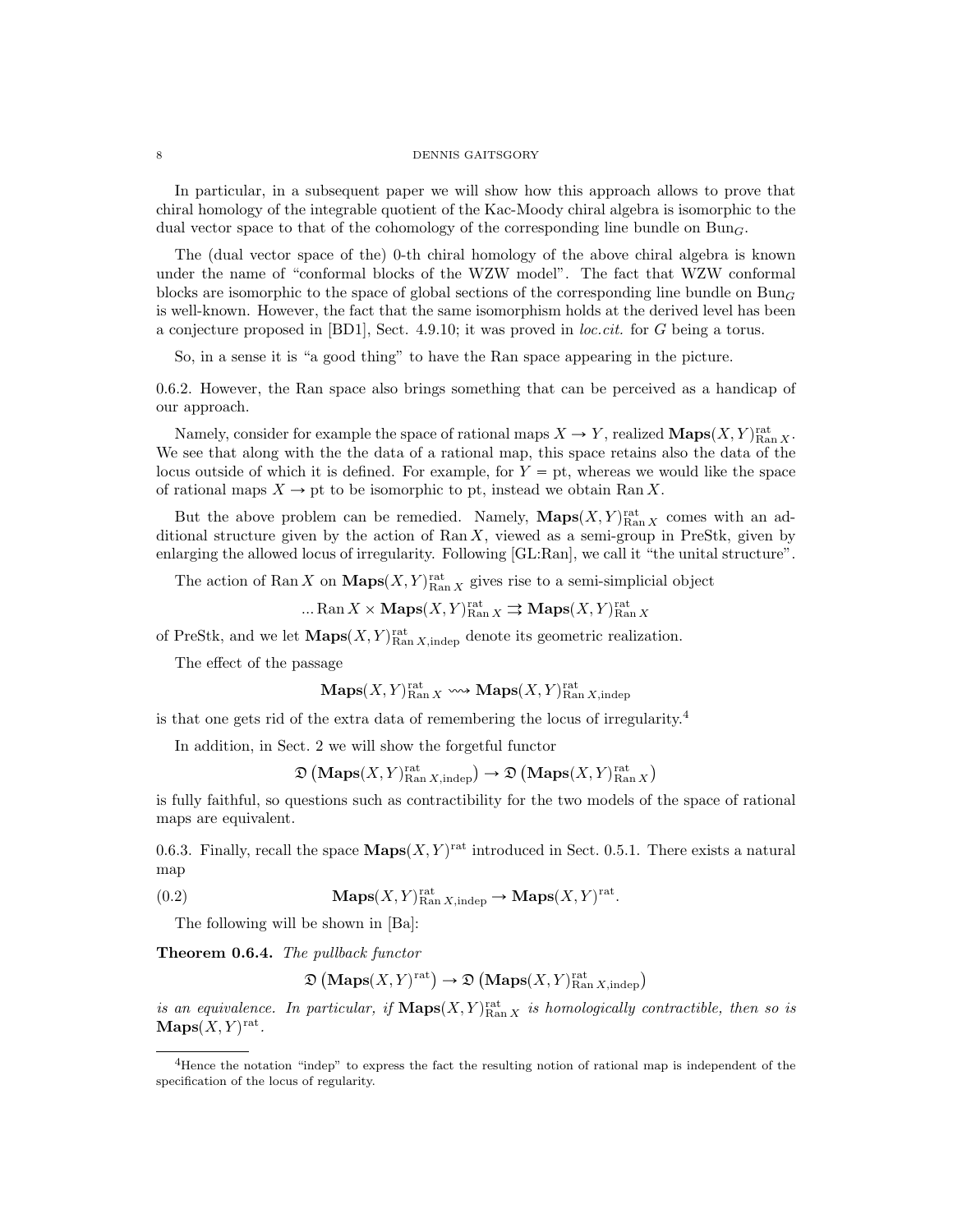In fact, the assertion of Theorem 0.6.4 is applicable not just to  $\mathbf{Maps}(X, Y)^\text{rat}$ , but for a large class of similar problems.

So, although  $\mathbf{Maps}(X, Y)$ <sup>rat</sup> is not a priori a pseudo-indscheme, the category of D-modules on it is, after all, manageable, and in particular, assuming Theorem 0.6.4, one can prove its homological contractibility as well.

### 0.7. Conventions and notation.

0.7.1. Our conventions regarding  $\infty$ -categories follow those of [FrGa]. Throughout the text, whenever we say "category", by default we shall mean an  $\infty$ -category.

0.7.2. The conventions regarding DG categories follow those of [GL:DG]. (Since [GL:DG] is only a survey, for a better documented theory, one can replace the  $\infty$ -category of DG categories by an equivalent one of of stable  $\infty$ -categories tensored over k, which has been developed by J. Lurie in [Lu1].)

Throughout this paper we shall be working in the category denoted in [GL:DG] by  $DGCat_{cont}$ : namely, all our DG categories will be assumed presentable, and in particular, cocomplete (i.e., closed under arbitrary direct sums). Unless explicitly said otherwise, all our functors will be assumed continuous, i.e., commute with arbitrary direct sums (or, equivalently, all colimits).

By Vect we shall denote the DG category of complexes of k-vector spaces.

0.7.3. Schemes and prestacks. Our general reference for prestacks is [GL:Stacks].

However, the "simplifying good news" for this paper is that, since we will only be interested in D-modules, we can stay within the world of classical, i.e., non-derived, algebraic geometry.

Throughout the paper, we shall only be working with schemes of finite type over  $k$  (in particular, quasi-compact). We denote this category by Sch. By Sch<sup>aff</sup> we denote the full subcategory of affine schemes.

Thus, the category of prestacks, denoted in this paper by PreStk is what is denoted in [GL:Stacks], Sect. 1.3 by  ${}^{\leq 0}$ PreStk<sub>laft</sub>.

0.7.4. D-modules. In [FrGa], Sect. 1.4, it was explained what formalism of D-modules on schemes is required to have a theory suitable for applications. Namely, we needed  $\mathfrak{D}(-)$  to be a functor  $Sch_{corr} \rightarrow DGCat$ , where  $Sch_{corr}$  is the category whose objects are schemes and morphisms are correspondences.

Fortunately, for this paper, a more restricted formalism will suffice. Namely, we will only need the functor

$$
\mathfrak{D}_{\mathbf{Sch}}^{!}: \mathbf{Sch}^{op} \to \mathbf{DGCat}.
$$

I.e., we will only need to consider the !-pullback functor for morphisms. This formalism is developed in the paper [GL:Crystals]. As was mentioned in Sect. 0.4.2, the functor  $\mathfrak{D}^!_{Sch}$ extends to a functor

$$
\mathfrak{D}_{\text{PreStk}}^! : \text{PreStk} \to \text{DGCat}.
$$

An important technical observation is the following: let  $\mathcal{Y}_1$  and  $\mathcal{Y}_2$  be prestacks, such that the category  $\mathfrak{D}(\mathcal{Y}_1)$  is dualizable. Then the natural functor

$$
\mathfrak{D}(\mathcal{Y}_1) \otimes \mathfrak{D}(\mathcal{Y}_2) \to \mathfrak{D}(\mathcal{Y}_1 \times \mathcal{Y}_2)
$$

is an equivalence. The proof is a word-for-word repetition of the argument in [DrGa0], Proposition 1.4.4.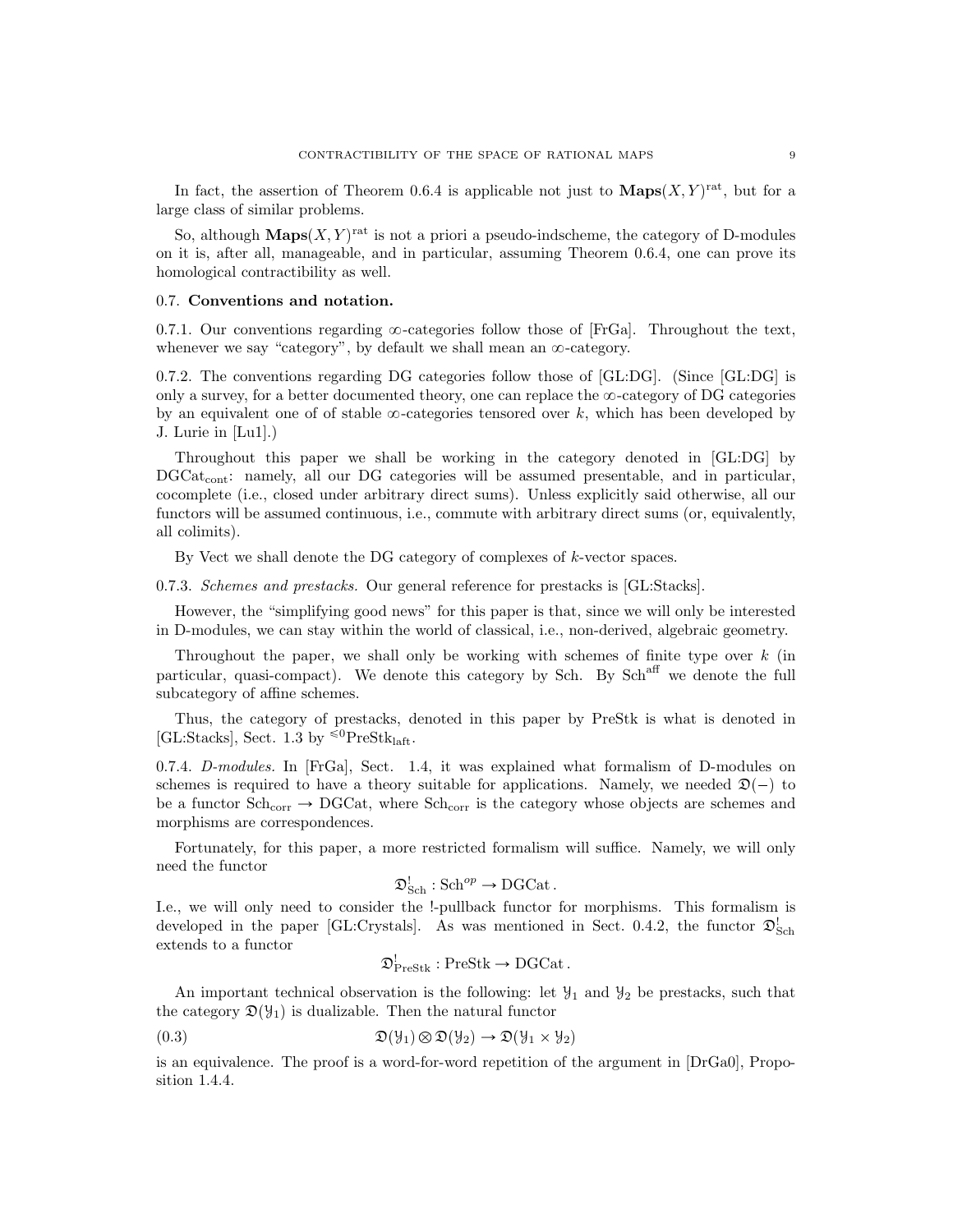#### 10 DENNIS GAITSGORY

0.8. Acknowledgements. The idea of contractibility established in this paper, as well as that the homology of rational maps should be insensitive to removing from the target subvarieties of positive codimension is due to V. Drinfeld.

The author would like to express his gratitude to A. Beilinson, for teaching him about most of the mathematics that went into this paper (the above ideas of Drinfeld's, the affine Grassmannian, the Ran space, chiral homology, etc.)

This paper is part of a joint project with J. Lurie, which would hopefully see light soon in the form of [GaLu]. The author is grateful to Jacob for offering his insight in the many discussions on the subject that we have had.

Special thanks are due to S. Raskin for extensive comments on the first draft of the paper, which have greatly helped to improve the exposition.

We would also like to thank J. Barlev and N. Rozenblyum for numerous helpful conversations related to the subject of the paper.

The author's research is supported by NSF grant DMS-1063470.

1. The "space" of rational maps as a pseudo-indscheme

# 1.1. Indschemes.

1.1.1. Before we define pseudo-indschemes, let us recall the notion of usual indscheme. By definition, an indscheme is an object  $\mathcal{Y} \in \text{PreStk}$  which can be written as a

$$
\underset{I\in\mathcal{S}}{\text{colim }Z(I)},
$$

for some functor  $Z : \mathcal{S} \to \text{Sch}$ , such that

- For  $(I_1 \rightarrow I_2)$ , the map  $Z(I_1) \rightarrow Z(I_2)$  is a closed embedding,
- The category  $5 \text{ S}$  of indices is *filtered*.

In the above formula the colimit is taken in PreStk. Recall that colimits in PreStk are computed object-wise, i.e., for  $S \in \text{Sch}^{\text{aff}}$ ,

(1.2) 
$$
\operatorname{Maps}(S, \mathcal{Y}) \simeq \underset{I \in \mathcal{S}}{\text{colim}} \operatorname{Maps}(S, Z(I)),
$$

where the latter colimit is taken in  $\infty$ -Grpd.

We let IndSch denote the full subcategory of PreStk spanned by indschemes.

Remark 1.1.2. The condition that S be filtered is really crucial, as it insures some of the key properties of indschemes. For example:

(i) As long as we stay in the realm of classical (i.e., non-derived) algebraic geometry, the functor  $S \rightarrow \text{Maps}(S, \mathcal{Y})$  takes value in sets, rather than  $\infty$ -Grpd. Indeed, a filtered colimit of k-truncated groupoids is k-truncated (and we take  $k = 0$ ).

(ii) An indscheme belongs to Stk, i.e., it satisfies fppf descent. This is so because all  $Z(I)$ satisfy descent, and the fact that finite limits (that are involved in the formulation of descent) commute with filtered colimits. Therefore, formula  $(1.2)$  holds also for  $S \in Sch$ .

These two properties will fail for pseudo-indschemes.

<sup>5</sup>Although this will be of no practical consequence, let us note that since we are working with classical schemes, rather than derived ones, Sch is an ordinary category, and so, we can take the category of indices S to be an ordinary category as well.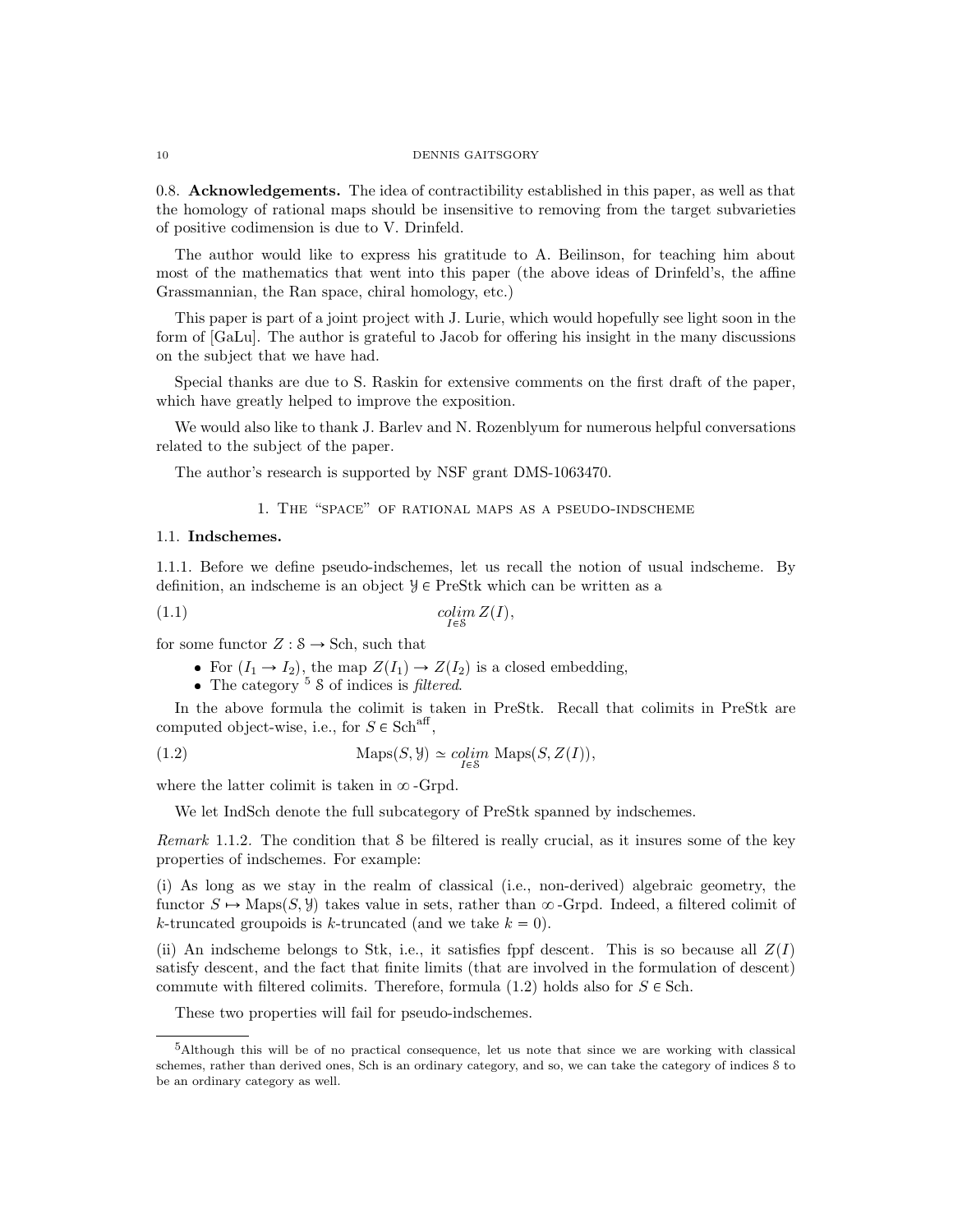1.1.3. Recall that a map  $\mathcal{Y}_1 \to \mathcal{Y}_2$  in PreStk is called a closed embedding if for any  $S \in \text{Sch}_{\mathcal{Y}_2}^{\text{aff}}$ , the resulting map  $S \underset{y_2}{\times} y_1 \rightarrow S$  is a closed embedding; in particular, the left hand side is a scheme. <sup>6</sup>

We have:

**Lemma 1.1.4.** Let *y* be an indscheme written as in (1.1). For  $S \in Sch$ , a map  $S \rightarrow \mathcal{Y}$  is a closed embedding if and only if for some/any index I, for which the above map factors through  $Z(I)$ , the resulting map  $S \to Z(I)$  is a closed embedding.

*Proof.* Let T be an affine scheme mapping to  $\mathcal{Y}$ . Let I be an index such that both maps  $S, T \rightarrow \mathcal{Y}$  factor through  $Z(I)$ . The filteredness assumption on S implies that

$$
T \underset{y}{\times} S \simeq \underset{I' \in \mathcal{S}_{I/}}{\text{colim}} (S \underset{Z(I')}{\times} T).
$$

However (in classical algebraic geometry), since  $Z(I) \to Z(I')$  is a closed embedding, the map

$$
\underset{Z(I)}{S \times T \to S \times T}
$$

is an isomorphism, so  $T \underset{y}{\times} S \simeq S \underset{Z(I)}{\times} T$ , and the assertion is manifest.

Thus, we obtain that the notion of closed embedding of a scheme into an indscheme is invariantly defined. In particular, the tautological maps  $\mathbf{e}(I): Z(I) \to \mathcal{Y}$  are closed embeddings. (None of that will be the case for pseudo-indschemes.)

Additionally, one obtains that the category  $(S \in Sch, S \overset{\text{cl.emb.}}{\hookrightarrow} Y)$  is filtered, i.e., an indscheme  $\mathcal{Y}$  has a canonical presentation as in (1.1), where the category of indices is that of all schemes equipped with a closed embedding into Y.

1.1.5. For future reference, let us give the following definitions.

Let  $\mathcal Y$  be an indscheme mapping to a scheme S. We shall say that  $\mathcal Y$  is relatively ind-proper (resp., ind-closed subscheme) over S if for any closed embedding  $T \to \mathcal{Y}$ , the composed map  $T \rightarrow S$  is proper (resp., closed embedding).

It is easy to see that this is equivalent to requiring that for a given presentation of Y as in (1.1), the composed maps  $Z(I) \rightarrow S$  are proper (resp., closed embeddings).

A map  $\mathcal{Y}_1 \to \mathcal{Y}_2$  in PreStk is called ind-schematic, if for any  $S \in Sch_{\mathcal{Y}_2}$ , the base change  $S \underset{\mathcal{Y}_2}{\times} \mathcal{Y}_1$  is an ind-scheme.

It is easy to see that a morphism between two indschemes is ind-schematic (again, this relies on the filteredness assumption of the index category).

A map  $\mathcal{Y}_1 \rightarrow \mathcal{Y}_2$  in PreStk is called ind-proper (resp., ind-closed embedding), if it is indschematic and for every  $S \in Sch_{/\mathcal{Y}_2}$  as above, the indscheme  $S \times \mathcal{Y}_1$  is relatively ind-proper

(resp., ind-closed subscheme) over S.

#### 1.2. Pseudo-indschemes.

<sup>6</sup>We emphasize that the above definition of closed embedding is only suitable for classical, i.e., non-derived, algebraic geometry. By contrast, in the setting of DAG, "closed embedding" means by definition "a closed embedding at the level of the underlying classical prestacks", so  $S \times \mathcal{Y}_1$  does not have to be a derived scheme,

but its underlying classical prestack must be a classical scheme.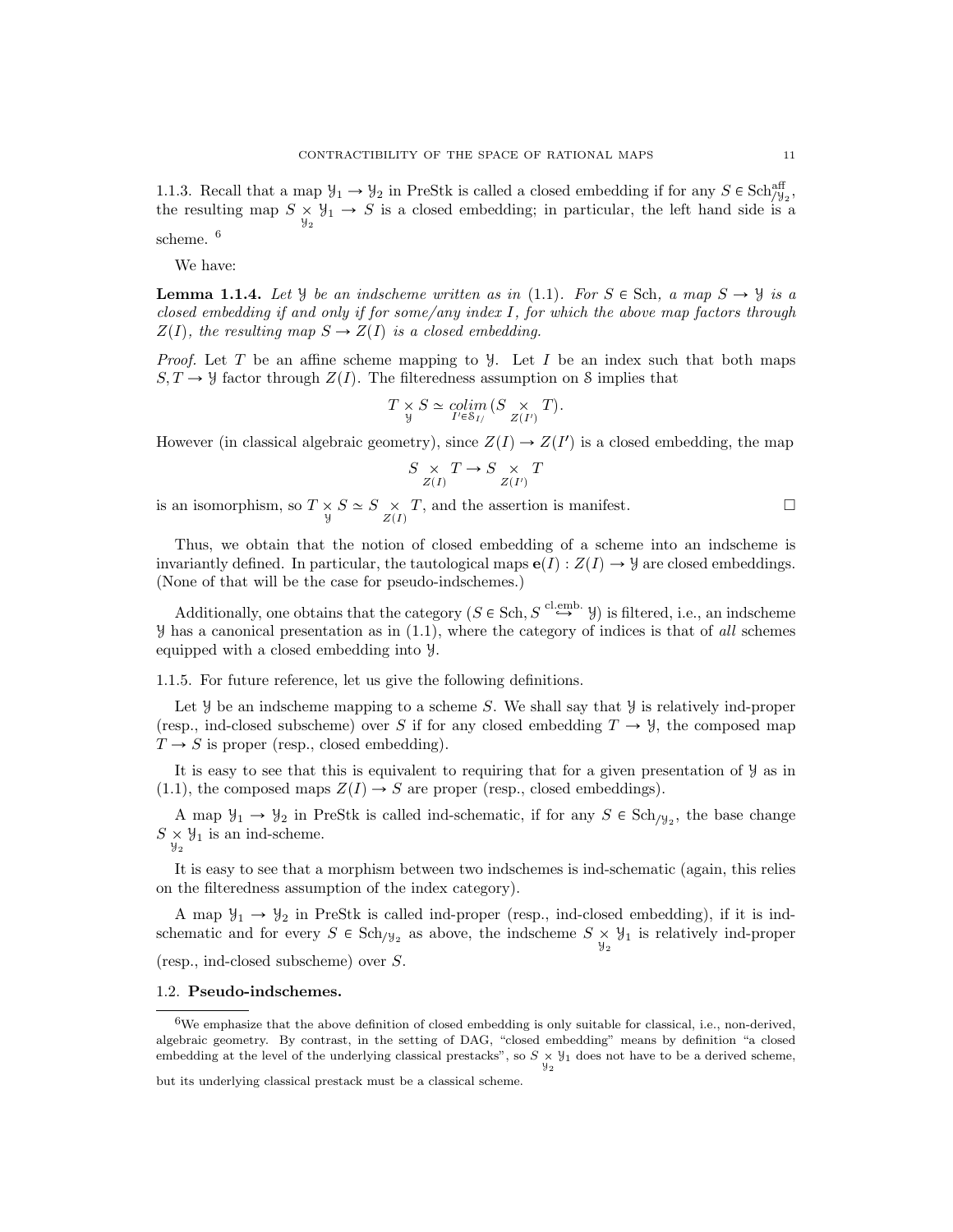1.2.1. By a pseudo-indscheme we shall mean an object  $\mathcal{Y} \in \text{PreStk}$  that can be written as

(1.3) Y colim IPS ZpIq

for some functor  $Z : \mathcal{S} \to \text{IndSch}$ , such that

• For  $(I_1 \rightarrow I_2)$ , the map  $Z(I_1) \rightarrow Z(I_2)$  is ind-proper,

where S is an arbitrary category of indices. (As was remarked before, with no restriction of generality, we can take  $\delta$  to be an ordinary category, rather than  $\infty$ -category.)

We let  $e(I)$  denote the tautological map  $Z(I) \to \mathcal{Y}$ .

In the above expression, the colimit is taken in the category PreStk. Again, the value of Y on  $S \in \text{Sch}^{\text{aff}}$  is an object of  $\infty$ -Grpd isomorphic to

$$
\underset{I \in \mathcal{S}}{\text{colim}} \ \mathrm{Maps}(S, Z(I)),
$$

where the latter colimit is taken in  $\infty$ -Grpd.

1.2.2. Several remarks are in order:

(i) It is crucial for what follows that in the definition of pseudo-indschemes, the colimit is taken in  $\infty$ -Grpd and not, naively, in the category of sets.

(ii) Non-filtered colimits in  $\infty$ -Grpd are somewhat unwieldy objects: we cannot algorithmically describe the space Maps $(S, \mathcal{Y})$  for  $S \in Sch^{aff}$ . One manifestation of this phenomenon is that for a pair of affine schemes  $S, T$  mapping to  $\mathcal{Y}$ , we cannot describe their Cartesian product  $S \underset{\mathcal{Y}}{\times} T$ .

So, many of the properties enjoyed by indschemes will fail for pseudo-indschemes.

(iii) It is easy to see that in the definition of pseudo-indschemes, one can require  $Z(I)$  be schemes rather than indschemes. Indeed, given a presentation as in (1.3), we can define a new category of indices  $\tilde{\mathcal{S}}$  that consists of pairs  $(I \in \mathcal{S}, T \stackrel{\text{cl.emb.}}{\hookrightarrow} Z(I)$ , and we will have

$$
\mathcal{Y} \simeq \operatorname{colim}_{(I,T)\in \widetilde{\mathcal{S}}} T.
$$

(iv) The reason for singling out pseudo-indschemes among all prestacks is that the category of D-modules on an pseudo-indscheme is more manageable than on an arbitrary prestack, see Sect. 1.4.

1.2.3. The Ran space. Let us consider an example of a pseudo-indscheme that will play a prominent role in this paper.

We take S to be the category  $(fSet)^{op}$ , where fSet denotes the category of non-empty finite sets and surjective maps. Let  $X$  be a separated scheme. We define a functor

$$
X^{\text{fSet}} : (\text{fSet})^{op} \to \text{Sch}
$$

by assigning to a finite set I the scheme  $X^I$ , and to a surjective map  $\phi: J \twoheadrightarrow I$  the corresponding diagonal map  $\Delta(\phi) : X^I \to X^J$ .

We shall denote the resulting pseudo-indscheme

$$
\operatornamewithlimits{colim}_{(\mathbf{fSet})^{op}} X^{\mathbf{fSet}} \in \operatorname{PreStk}
$$

by  $\text{Ran } X$ , and called it "the Ran space of  $X$ ".

For a finite set I, we let  $\Delta^I$  denote the corresponding map  $X^I \to \text{Ran } X$ .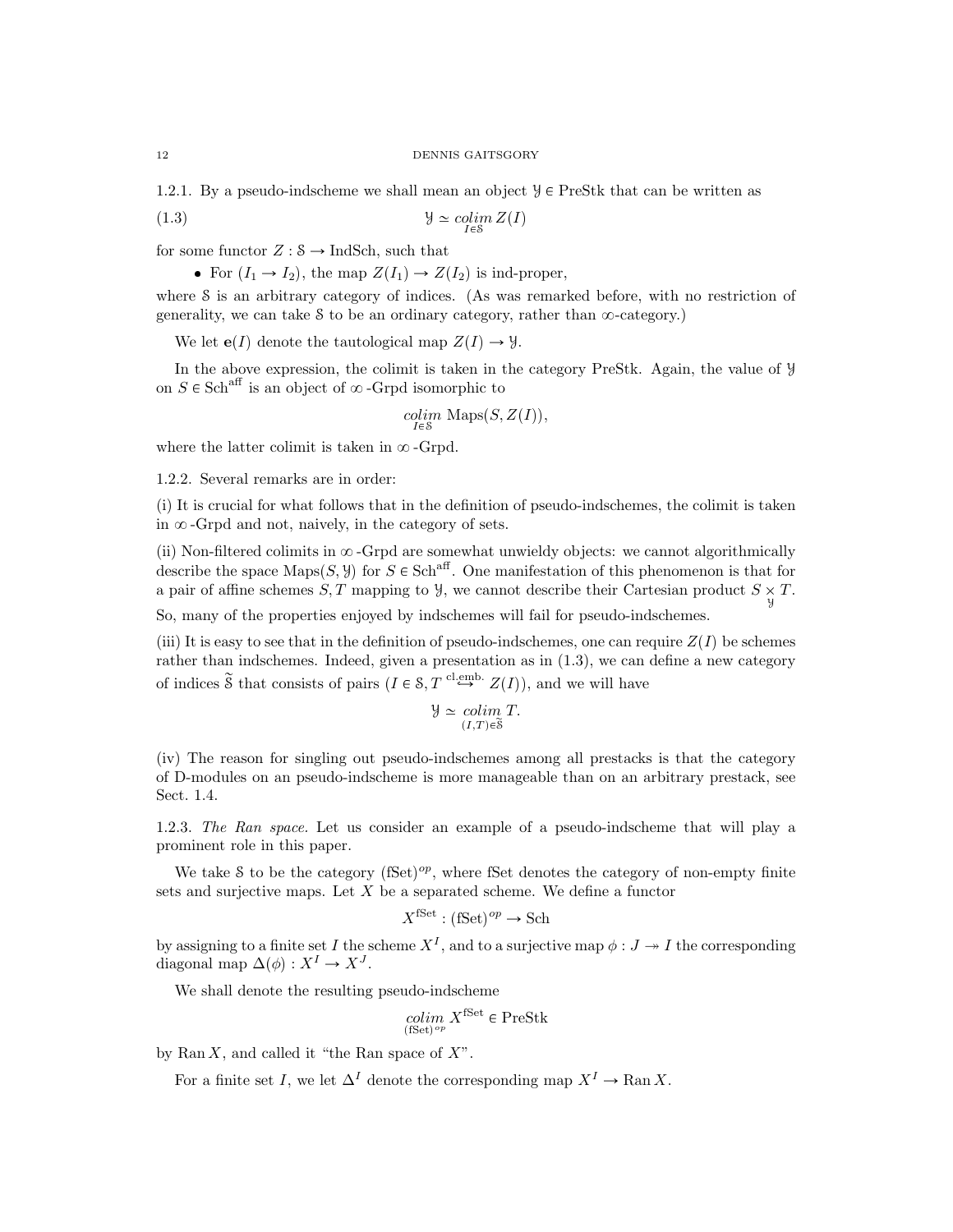Remark 1.2.4. Although the colimit in the formation of  $\text{Ran } X$  was taken in PreStk, it is easy to see that the functor Ran  $X : (\text{Sch}^{\text{aff}})^{op} \to \infty$ -Grpd takes values in 0-truncated groupoids, i.e., in Set  $\subset \infty$ -Grpd.

In fact,  $\text{Maps}(S, \text{Ran } X)$  is the set of non-empty finite subsets of  $\text{Maps}(S, \text{Ran } X)$ .

Indeed, for  $S \in \mathbf{Sch}^{\mathrm{aff}}$ , we have:

$$
\operatorname{Maps}(S, \operatorname{Ran} X) = \underset{\text{(fSet)}^{op}}{\operatorname{colim}} (\operatorname{Maps}(S, X))^{I},
$$

but it is easy to see that for a set A, the colimit  $\underset{\text{(fSet)}^{op}}{\text{colim}} A^I$  is discrete, and is isomorphic to set of all finite non-empty subsets of A.

1.2.5. For future reference, let us give the following definitions. (The reader can skip this subsection and return to it when necessary.)

Let  $\mathcal Y$  be a pseudo-indscheme mapping to a scheme S. We shall say that  $\mathcal Y$  is pseudo indproper over S if there exists a presentation of  $\mathcal{Y}$  as in (1.3), such that the resulting maps  $Z(I) \rightarrow S$  are ind-proper.

We shall say that a map  $\mathcal{Y}_1 \to \mathcal{Y}_2$  in PreStk is pseudo ind-schematic if for any  $S \in \text{Sch}_{\mathcal{Y}_2}^{\text{aff}}$ , the object  $S \times \mathcal{Y}_2$  is a pseudo-indscheme.

Unlike indschemes, it is not true that any map between pseudo-indschemes is pseudo indschematic. It is not even true that a map from an affine scheme to a pseudo-indscheme is pseudo ind-schematic.

We shall say that a map  $\mathcal{Y}_1 \to \mathcal{Y}_2$  in PreStk is *pseudo ind-proper* if for every  $S \in \text{Sch}_{\mathcal{Y}_2}^{\text{aff}}$  as above, the resulting pseudo-indscheme  $S \underset{\mathcal{Y}_1}{\times} \mathcal{Y}_2$  is pseudo ind-proper over S.

### 1.3. D-modules on pseudo-indschemes.

1.3.1. Recall that for any object  $\mathcal{Y} \in \text{PreStk}$  we define the category  $\mathfrak{D}(\mathcal{Y})$  as

$$
\mathop{lim}\limits_{S \in ({\rm Sch}^{\rm aff}/\mathcal{Y})^{op}} \mathfrak{D}(S).
$$

In other words, we define the functor

$$
\mathfrak{D}_{\mathrm{PreStk}}^! : \mathrm{PreStk}^{op} \to \mathrm{DGCat}_{\mathrm{cont}},
$$

as the right Kan extension of the functor

$$
\mathfrak{D}^!_{\mathbf{Sch}^{\mathrm{aff}}}: (\mathbf{Sch}^{\mathrm{aff}})^{op} \to \mathbf{DGCat}_{\mathbf{cont}},
$$

along the tautological embedding

$$
(\mathrm{Sch}^{\mathrm{aff}})^{op} \hookrightarrow \mathrm{PreStk}^{op},
$$

see Sect. 0.4.2.<sup>7</sup>

In what follows, when no confusion is likely to occur, we will suppress the subscript "!" and the subscript "PreStk" from the notation, i.e., we shall simply write  $\mathfrak{D}(\mathcal{Y})$  rather than  $\mathfrak{D}_\text{PreStk}^!(\mathcal{Y}).$ 

<sup>&</sup>lt;sup>7</sup>This is the same as the right Kan extension of the functor  $\mathfrak{D}^!_{Sch}$  along  $(\text{Sch})^{op} \to \text{PreStk}^{op}$ .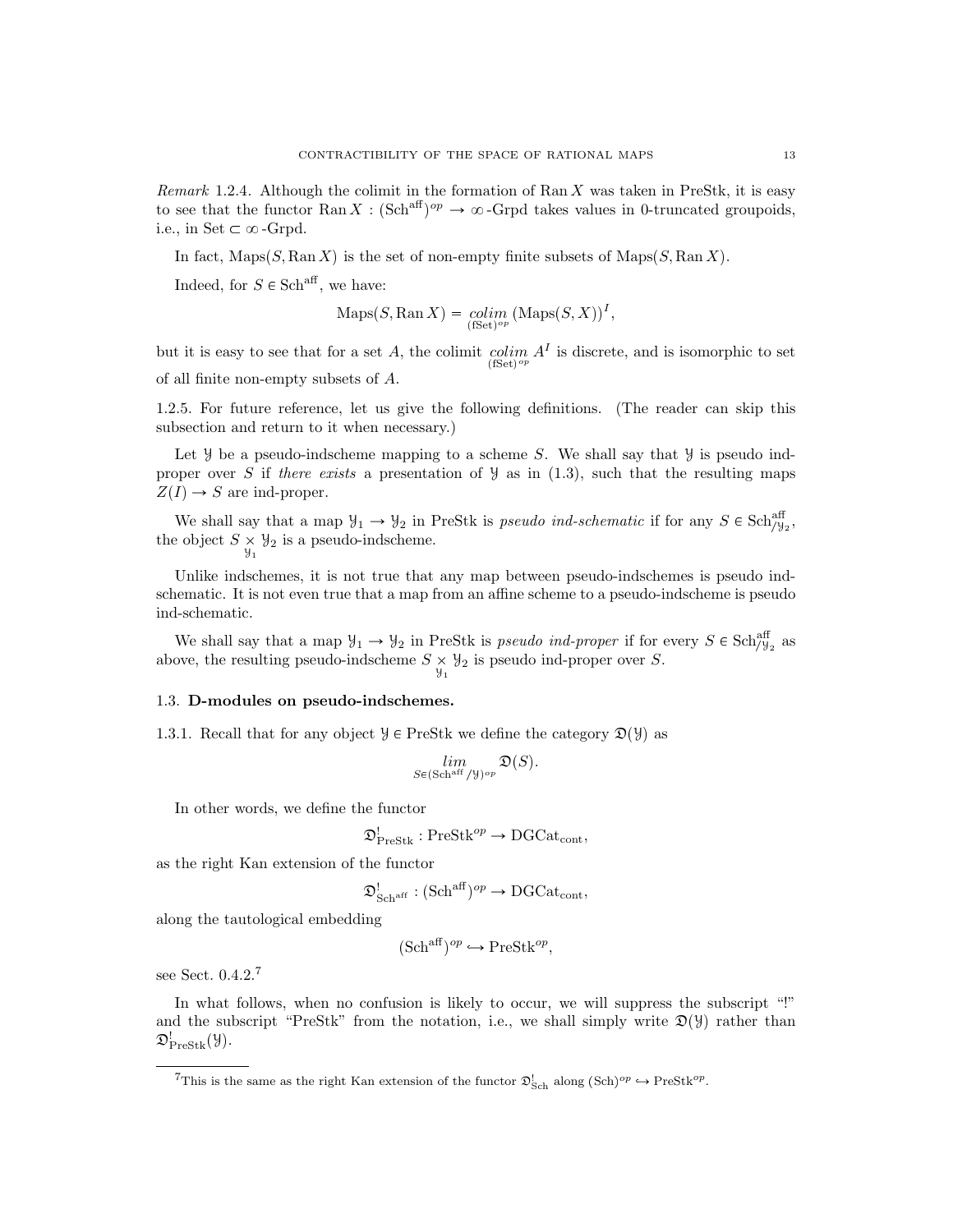1.3.2. The main object of study of this section is the category  $\mathfrak{D}(\mathcal{Y})$ , where  $\mathcal{Y}$  is a pseudoindscheme.

The above interpretation of the functor  $\mathfrak{D}_{\text{PreStk}}$  as the right Kan extension implies that it takes colimits in PreStk to limits in DGCat<sub>cont</sub>.

Hence, for  $\mathcal Y$  written as in  $(1.3)$ , we have:

(1.4) 
$$
\mathfrak{D}(\mathcal{Y}) \simeq \lim_{I \in \mathcal{S}^{op}} \mathfrak{D}(Z(I)),
$$

where the limit is formed using the !-pullback functors.

1.3.3. Let  $f : \mathcal{Y} \to \mathcal{Y}'$  be a map between pseudo-indschemes. By construction, we have a pullback functor  $f' : \mathfrak{D}(\mathcal{Y}') \to \mathfrak{D}(\mathcal{Y})$ .

For example, taking  $\mathcal{Y}' = \text{pt}$ , and the tautological map  $p_{\mathcal{Y}} : \mathcal{Y} \to \text{pt}$ , we obtain a functor

$$
p_{\mathcal{Y}}^!
$$
: Vect  $\rightarrow \mathfrak{D}(\mathcal{Y})$ .

In particular, the category  $\mathfrak{D}(\mathcal{Y})$  contains the canonical object  $\omega_{\mathcal{Y}} := p_{\mathcal{Y}}^{\mathcal{Y}}(k)$ , which we shall refer to as "the dualizing sheaf".

1.4. The category of D-modules as a colimit. A distinctive feature of pseudo-indschemes among arbitrary objects of PreStk is that the category  $\mathfrak{D}(\mathcal{Y})$  can be alternatively described as a *colimit* in DGCat<sub>cont</sub>.

1.4.1. Let us recall the following general construction. Let  $C$  be an  $\infty$ -category, and let

$$
\Phi : \mathbf{C} \to \mathrm{DGCat}_{\mathrm{cont}}
$$

be a functor. Suppose that for every arrow  $g: c_1 \rightarrow c_2$ , the resulting functor

$$
\Phi(g): \Phi(\mathbf{c}_1) \to \Phi(\mathbf{c}_2)
$$

admits a left adjoint,  ${}^L\Phi(g)$ . Then the assignment  $g \leftrightarrow \Psi(g)$  canonically extends to a functor

 ${}^L\Phi : \mathbf{C}^{op} \to \mathrm{DGCat}$ .

1.4.2. Let Y be a pseudo-indscheme, written as in (1.3). Consider the functor

$$
\mathfrak{D}^!(Z) : \mathcal{S}^{op} \to \mathrm{DGCat}
$$

equal to the composition of  $Z^{op}$  :  $S^{op} \to \text{PreStk}^{op}$  with the functor

$$
\mathfrak{D}_{\text{PreStk}}^! : \text{PreStk}^{op} \to \text{DGCat}.
$$

The properness assumption on the maps  $Z(I) \to Z(J)$  implies that the functor  $\mathfrak{D}^!(Z)$  satisfies the assumption of Sect. 1.4.1. Let  $\mathfrak{D}_1(Z)$  denote the resulting functor  $S \to \text{DGCat.}$ 

By [GL:DG], Lemma 1.3.3, we have:

(1.5) 
$$
\lim_{S^{op}} \mathfrak{D}^!(Z) \simeq \operatorname{colim}_{S} \mathfrak{D}_!(Z).
$$

In particular, this implies that the category  $\mathfrak{D}(\mathcal{Y})$  is compactly generated, see [GL:DG], Sect. 2.2.1. The latter observation, combined with the isomorphism  $(0.3)$ , implies that for any  $\mathcal{Y}' \in \text{PreStk}, \text{ the functor}$ 

(1.6) 
$$
\mathfrak{D}(\mathcal{Y}) \otimes \mathfrak{D}(\mathcal{Y}') \to \mathfrak{D}(\mathcal{Y} \times \mathcal{Y}')
$$

is an equivalence.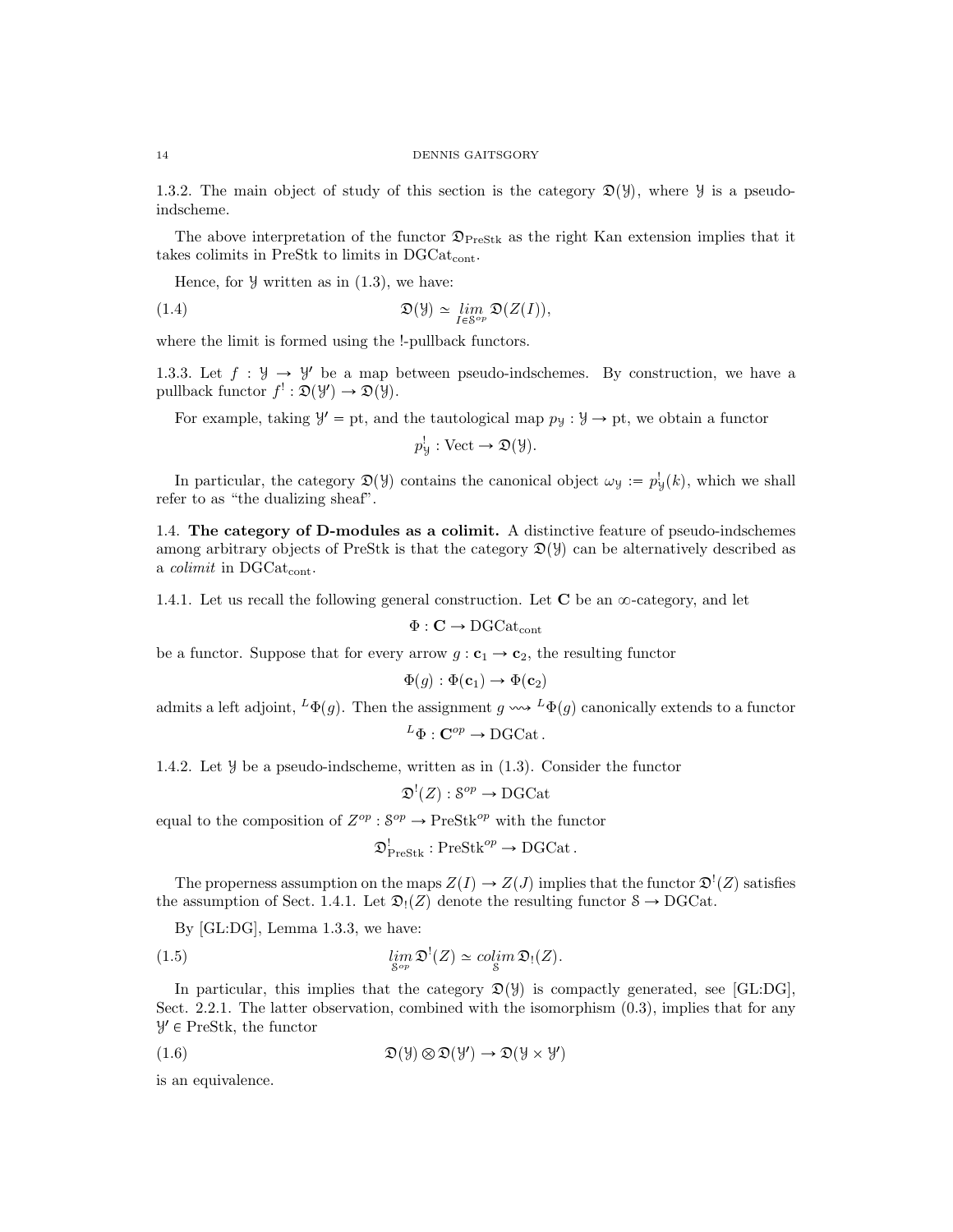Note also, that by [GL:DG], Sect. 2.2.1, a choice of presentation of  $\mathcal{Y}$  as in (1.3), defines an equivalence  $\mathfrak{D}(\mathcal{Y})^{\vee} \simeq \mathfrak{D}(\mathcal{Y})$ , i.e., an anti self-equivalence

$$
(\mathfrak{D}(\mathcal{Y})^c)^{op} \simeq \mathfrak{D}(\mathcal{Y})^c.
$$

1.4.3. For  $I \in \mathcal{S}$ , we shall denote by  $\mathbf{e}(I)^!$  the tautological forgetful functor

$$
\mathfrak{D}(\mathcal{Y}) = \lim_{S^{op}} \mathfrak{D}^!(Z) \to \mathfrak{D}(Z(I))
$$

and by  $e(I)$  its left adjoint, which in terms of the equivalence (1.5) corresponds to the tautological functor

$$
\mathfrak{D}(Z(I)) \to \operatorname{colim}_{\mathcal{S}} \mathfrak{D}_!(Z).
$$

1.4.4. The two functors in (1.5) can be explicitly described as follows:

The functor

$$
\mathop{colim}\limits_{I\in\mathcal{S}}\mathfrak{D}(Z(I))\to\mathfrak{D}(\mathcal{Y})
$$

corresponds to the compatible family of functors  $\mathfrak{D}(Z(I)) \to \mathfrak{D}(\mathcal{Y})$  given by  $e(I)$ .

The functor

$$
\mathfrak{D}(\mathcal{Y}) \to \operatorname{colim}_{I \in \mathcal{S}} \mathfrak{D}(Z(I))
$$

sends

(1.7) 
$$
(\mathcal{F} \in \mathfrak{D}(\mathcal{Y})) \rightsquigarrow \underset{I \in \mathcal{S}}{colim} \mathbf{e}(I)^{!}(\mathcal{F}) \in \underset{I \in \mathcal{S}}{colim} \mathfrak{D}(Z(I)).
$$

1.5. Direct images with compact supports. Let us return to the situation of a morphism  $f: \mathcal{Y} \to \mathcal{Y}'$ . It is not, in general, true that the functor  $f' : \mathfrak{D}(\mathcal{Y}') \to \mathfrak{D}(\mathcal{Y})$  admits a left adjoint.

1.5.1. In general, if  $G: \mathbb{C}' \to \mathbb{C}$  is a functor between  $\infty$ -categories, one can consider the full subcategory of C, denoted  $C_{\rm good}$ , consisting of objects  $c \in C$ , for which the functor

$$
\mathbf{C}' \to \infty\text{-Grpd},\ \mathbf{c}' \mapsto \mathrm{Maps}_{\mathbf{C}}(\mathbf{c}, G(\mathbf{c}'))
$$

is co-representable.

In this case, there exists a canonically defined functor  $F : \mathbf{C}_{\text{good}} \to \mathbf{C}'$ , equipped with an isomorphism of functors

$$
(\mathbf{C}_{\mathrm{good}})^{op} \times \mathbf{C}' \rightrightarrows \infty\text{-}\mathrm{Grpd}
$$

that send  $\mathbf{c} \in \mathbf{C}_{\mathrm{good}}$  and  $\mathbf{c}' \in \mathbf{C}'$  to

$$
\mathrm{Maps}_{\mathbf{C}'}(F(\mathbf{c}), \mathbf{c}') \text{ and } \mathrm{Maps}_{\mathbf{C}}(\mathbf{c}, G(\mathbf{c}')),
$$

respectively.

In this case, we shall refer to  $F$  as "the partially defined left adjoint of  $G$ ". For an object  $c \in C$  we shall say that "the partially defined left adjoint of G is defined on c" if  $c \in C_{good}$ .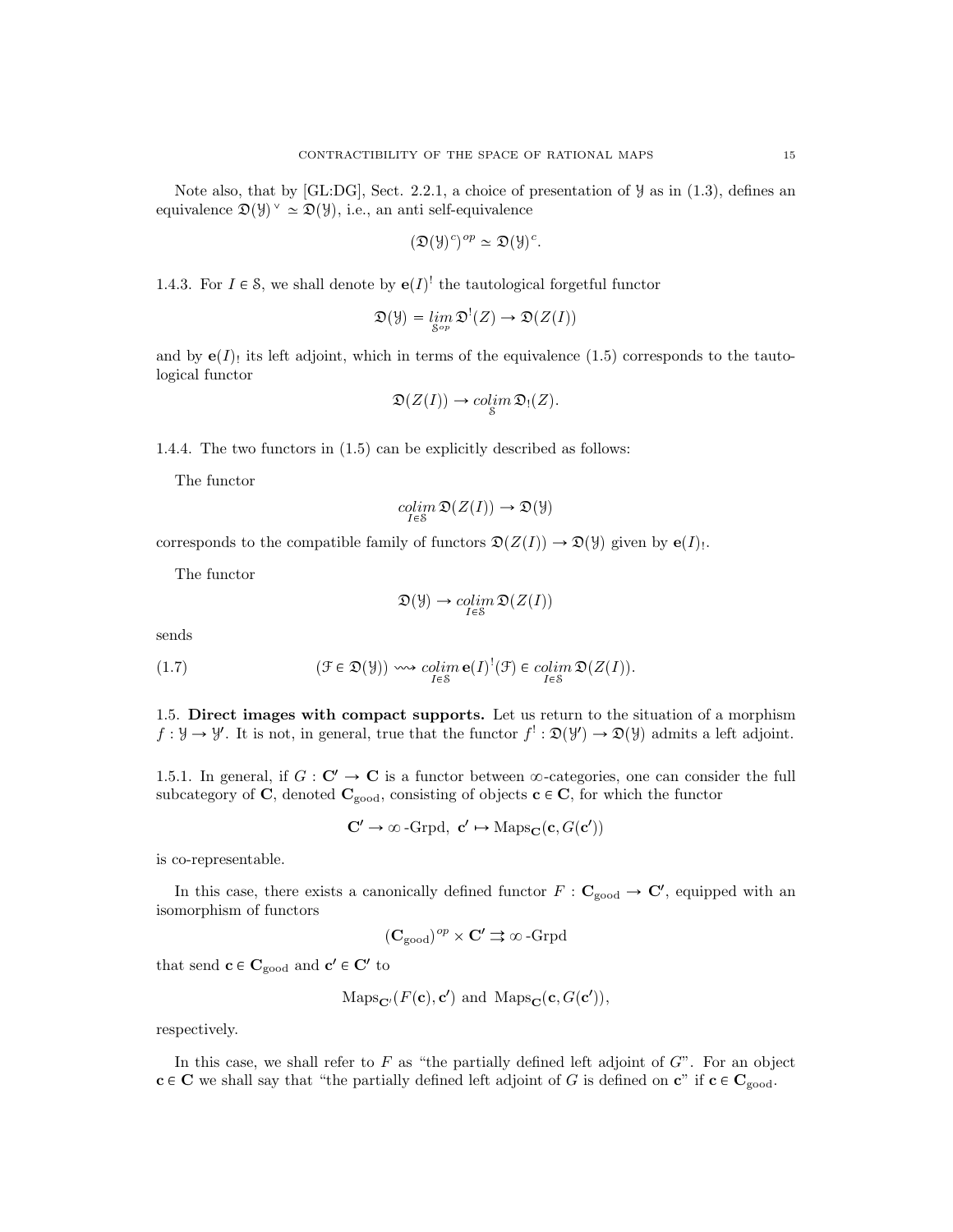#### 16 DENNIS GAITSGORY

1.5.2. Let

$$
\mathfrak{D}(\mathcal{Y})_{\text{good for } f} \subset \mathfrak{D}(\mathcal{Y})
$$

be the full subcategory that consists of objects, on which the partially defined left adjoint  $f_1$  to  $f'$  is defined.

For a general map f, it is not clear how to construct construct objects in  $\mathfrak{D}(\mathcal{Y})_{\text{good for }f}$ . However, below we shall describe a situation when can generate "many" objects of this category.

Note, however, that for any map  $f: \mathcal{Y} \to \mathcal{Y}'$ , for which  $\omega_{\mathcal{Y}}$  belongs to  $\mathfrak{D}(\mathcal{Y})_{\text{good for }f}$ , we have a canonical map

(1.8) 
$$
\text{Tr}_{\omega}(f) : f_!(\omega_y) \to \omega_{y'},
$$

coming by adjunction from

$$
\omega_y \simeq f^! (\omega_{y'}).
$$

1.5.3. First, let us recall the following general paradigm of constructing maps between colimits.

Let  $F: \mathbf{C}_1 \to \mathbf{C}_2$  is a functor between  $\infty$ -categories, and let

$$
\Phi_1: \mathbf{C}_1 \to \mathbf{D} \text{ and } \Phi_2: \mathbf{C}_2 \to \mathbf{D}
$$

be functors, where  $\bf{D}$  is another  $\infty$ -category. Let us be given a natural transformation of functors  $C_1 \rightrightarrows D$ :

$$
\Phi_1 \Rightarrow \Phi_2 \circ F.
$$

Then we obtain a map in D:

(1.9) 
$$
\underset{\mathbf{C}_1}{colim} \Phi_1 \to \underset{\mathbf{C}_2}{colim} \Phi_2.
$$

1.5.4. Let S and S' be two categories of indices and  $f_8: S \to S'$  a functor. Let  $Z: S \to \text{IndSch}$ and  $Z' : S' \to \text{IndSch}$  be two functors as in Sect. 1.2.1, and let  $f_Z$  be a natural transformation between the resulting two functors  $\delta \rightrightarrows$  IndSch:

$$
Z \Rightarrow Z' \circ f_S.
$$

For  $I \in \mathcal{S}$  we let  $f(I)$  denote the resulting map of indschemes  $Z(I) \to Z'(I')$ , where  $I' = f_{\mathcal{S}}(I)$ .

By the above, we obtain a map  $f : \mathcal{Y} \to \mathcal{Y}'$  between the corresponding two pseudo-indschemes.

1.5.5. Keeping the notation of the previous subsection, for each  $I \in \mathcal{S}$ , let

$$
\mathfrak{D}(Z(I))_{\text{good for } f(I)}
$$

be the full subcategory of  $\mathfrak{D}(Z(I))$  that consists of objects, on which the partially defined left adjoint  $f(I)$  to  $f(I)^!$  is defined.

By adjunction, we obtain that in the next diagram the upper horizontal arrow is well-defined (i.e., its image belongs to the indicated subcategory) and that the diagram commutes:

$$
\mathfrak{D}(Z(I))_{\text{good for } f(I)} \xrightarrow{\mathbf{e}(I)_!} \mathfrak{D}(\mathcal{Y})_{\text{good for } f}
$$
\n
$$
f(I)_! \qquad \qquad \downarrow f_!
$$
\n
$$
\mathfrak{D}(Z'(I')) \xrightarrow{\mathbf{e}(I')_!} \mathfrak{D}(\mathcal{Y}').
$$

As a consequence, from (1.7), we obtain that if  $\mathcal{F} \in \mathcal{D}(\mathcal{Y})$  is such that for each I,

$$
\mathbf{e}(I)^{!}(\mathcal{F}) \in \mathfrak{D}(Z(I))_{\text{good for } f(I)},
$$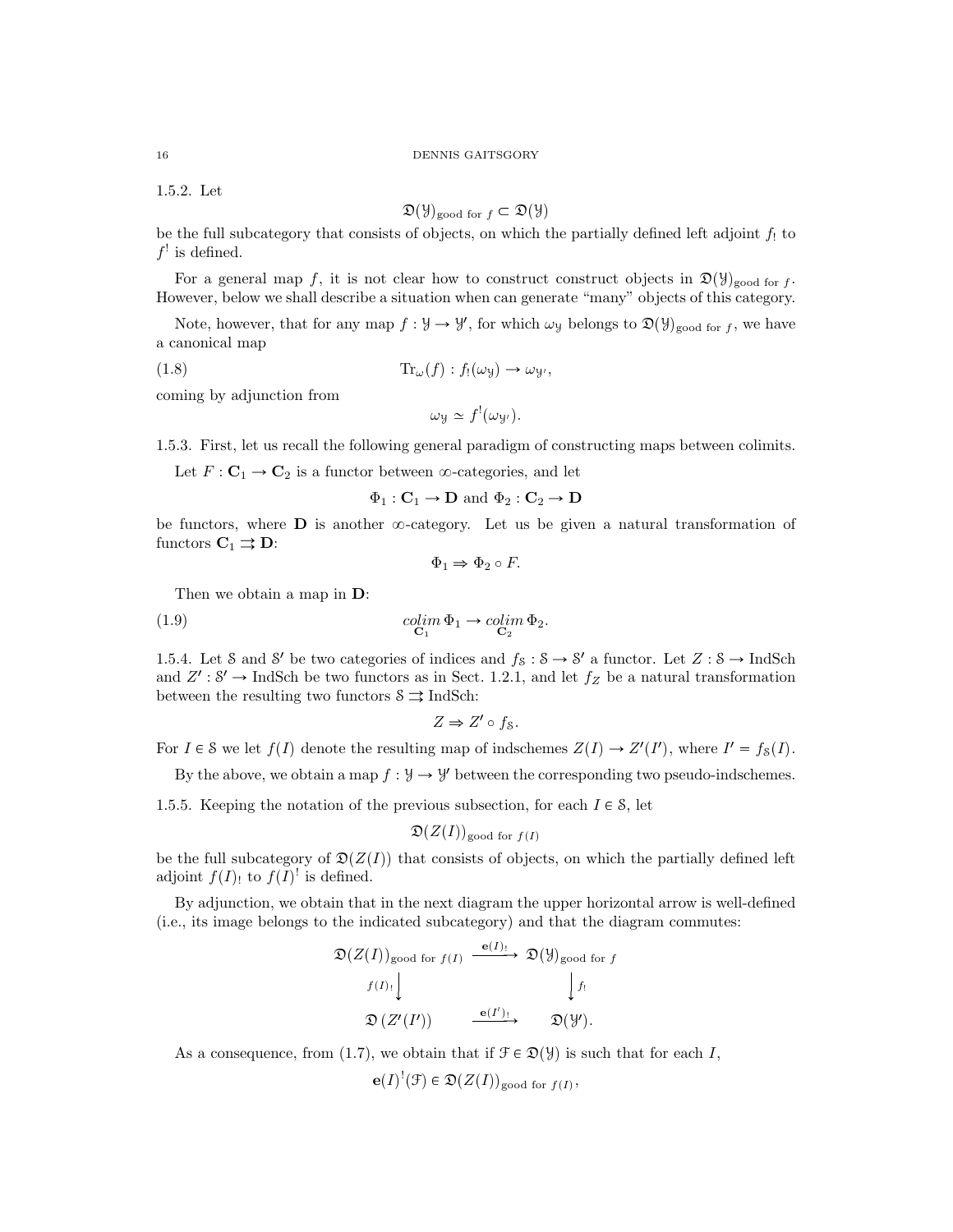then  $\mathcal{F} \in \mathfrak{D}(\mathcal{Y})_{\text{good for } f}$ , and we have:

(1.10) 
$$
f_!(\mathcal{F}) \simeq \underset{I \in \mathcal{S}}{\text{colim}} \mathbf{e}(I')_! \circ f(I)_! \circ \mathbf{e}(I)^! (\mathcal{F}) \in \mathfrak{D}(\mathcal{Y}').
$$

1.5.6. The above description shows:

(i) If all the maps  $f(I)$  happen to be proper, then  $\mathfrak{D}(\mathcal{Y})_{\text{good for } f}$  equals all of  $\mathfrak{D}(\mathcal{Y})$ .

(ii) If  $\mathcal{F} \in \mathfrak{D}(\mathcal{Y})$  is such that for all I, the object  $\mathbf{e}(I)^{!}(\mathcal{F}) \in \mathfrak{D}(Z(I))$  has holonomic cohomologies, then  $\mathcal{F} \in \mathfrak{D}(\mathcal{Y})_{\text{good for } f}$ .

(iii) The object  $\omega_y$  always belongs to  $\mathcal{F} \in \mathfrak{D}(\mathcal{Y})_{\text{good for }f}$ .

# 1.6. (Co)homology.

1.6.1. Let us take  $\mathcal{Y}' =$  pt and  $f = p_{\mathcal{Y}} : \mathcal{Y} \to$  pt. It is clear that the map  $p_{\mathcal{Y}}$  falls into the paradigm described in Sect. 1.5.4.

For  $\mathcal{Y} \in \mathfrak{D}(\mathcal{Y})_{\text{good for } p_{\mathcal{Y}}}$ , we shall also use the notation

$$
\Gamma_{\mathrm{dR},c}(\mathcal{Y},-):=(p_{\mathcal{Y}})_{!}(-).
$$

From (1.10), we obtain that if  $\mathcal{F} \in \mathcal{D}(\mathcal{Y})$  is such that for each I,

 $\mathbf{e}(I)^!(\mathcal{F}) \in \mathfrak{D}(Z(I))_{\text{good for } p_{Z(I)}},$ 

we have  $\mathcal{F} \in \mathfrak{D}(\mathcal{Y})_{\text{good for } p_{\mathcal{Y}}},$  and

(1.11) 
$$
\Gamma_{\mathrm{dR},c}(\mathcal{Y},\mathcal{F}) \simeq \mathop{colim}\limits_{I\in\mathcal{S}}\Gamma_{\mathrm{dR},c}\left(Z(I),\mathbf{e}(I)^!(\mathcal{F})\right).
$$

1.6.2. Let us use the notation

$$
H_{\bullet}(\mathcal{Y}) := \Gamma_{\mathrm{dR},c}(\mathcal{Y}, \omega_{\mathcal{Y}}).
$$

From (1.8), we obtain a canonical map

(1.12) Tr<sup>H</sup> : H pYq Ñ k.

Moreover, for any map  $f: \mathcal{Y} \to \mathcal{Y}'$  for which  $\omega_{\mathcal{Y}} \in \mathfrak{D}(\mathcal{Y})_{\text{good for } f}$ , by applying the partially defined functor  $\Gamma_{\mathrm{dR},c}(\mathcal{Y}',-)$  to (1.8), we obtain a map

(1.13) 
$$
\operatorname{Tr}_{H_{\bullet}}(f): H_{\bullet}(\mathcal{Y}) \to H_{\bullet}(\mathcal{Y}').
$$

1.6.3. Let  $\mathcal Y$  be written as in (1.3). From (1.11) we obtain:

(1.14) 
$$
H_{\bullet}(\mathcal{Y}) \simeq \underset{I \in \mathcal{S}}{\text{colim}} H_{\bullet}(Z(I)).
$$

In particular, we conclude that the object  $H_{\bullet}(\mathcal{Y}) \in$  Vect is always connective, i.e., lives in non-positive cohomological degrees. Also, we conclude that the trace map

$$
\text{Tr}_{H_{\bullet}}: H_{\bullet}(\mathcal{Y}) \to k
$$

has the property that the map

$$
H_0(\mathcal{Y}) \to k
$$

is non-zero whenever  $\mathcal Y$  is non-empty, and if all  $Z(I)$  are connected, the map  $H_0(\mathcal Y) \to k$  is an isomorphism.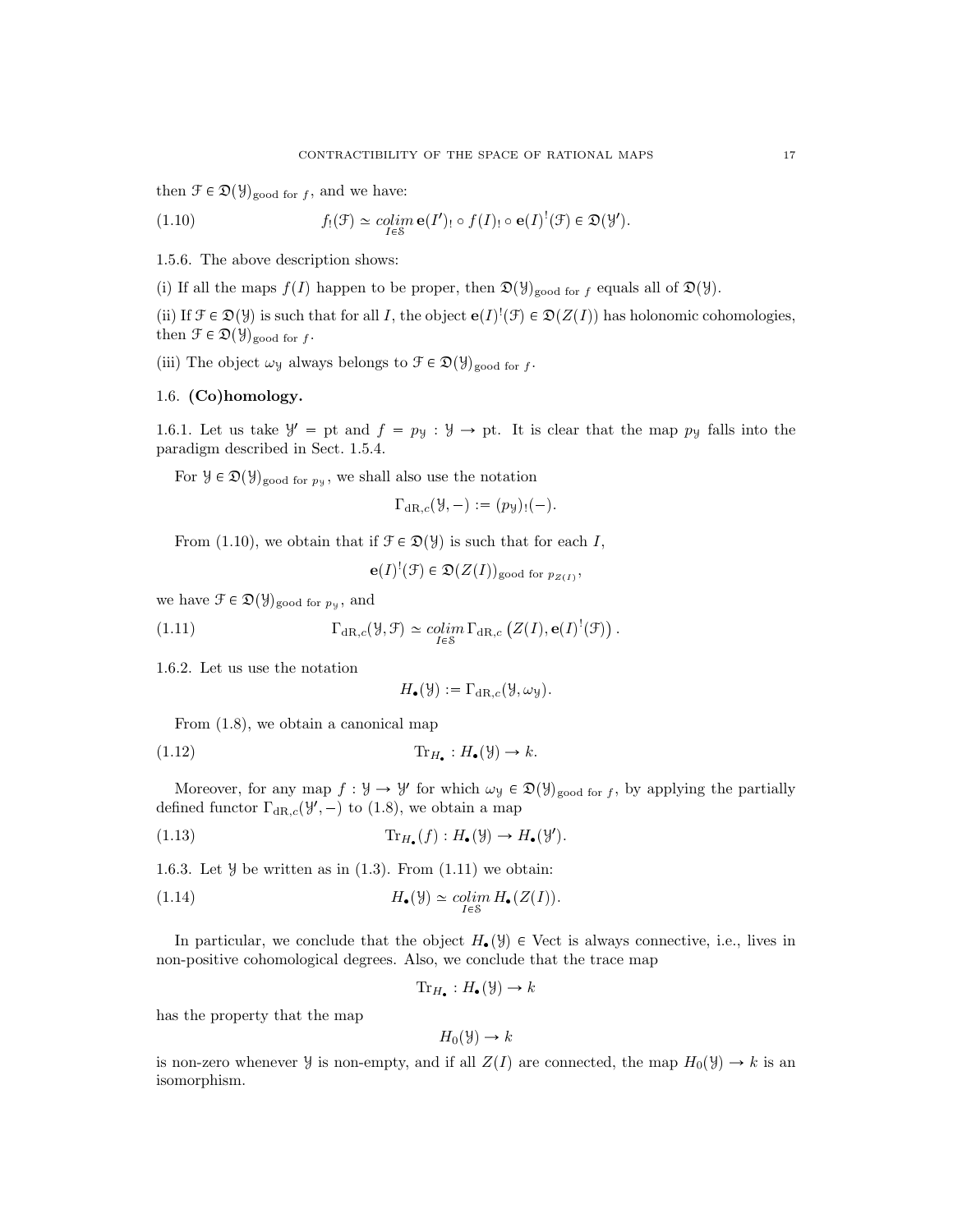#### 18 DENNIS GAITSGORY

1.6.4. Finally, let us recall the following basic result of [BD1], Proposition 4.3.3, that will be crucial for this paper:

**Theorem 1.6.5.** Let  $X$  be a connected separated scheme. Then the above map

 $\text{Tr}_{H_{\bullet}}: H_{\bullet}(\text{Ran } X) \to k$ 

is an isomorphism.

*Remark* 1.6.6. Strictly speaking, in [BD1], the above result is only proved when X is a curve (which is also our main case of interest in this paper). However, the proof given in loc.cit. applies to the general case as well. For completeness, we shall include the argument in the general case in Sect. 6, by essentially repeating loc.cit.

### 1.7. The space of rational maps.

1.7.1. Let us recall the following construction. Let  $U$  be a scheme and  $Y$  an affine scheme (according to our conventions, assumed of finite type).

Consider the functor

 $\mathbf{Maps}(U, Y) : \mathbf{Sch}^{op} \to \mathbf{Sets}$ 

that assigns to a test scheme S the set of maps  $S \times U \to Y$ .

It is easy to see that this functor is representable by an indscheme (of ind-finite type). Indeed, by representing Y as a Cartesian product



we reduce the assertion to the case when  $Y = \mathbb{A}^n$ , and by taking products further to the case  $Y = \mathbb{A}^1$ .

In the latter case,  $\mathbf{Maps}(U, Y)$  is representable by the (infinite-dimensional, unless U is proper) vector space  $\Gamma(U, \mathcal{O}_U)$ , viewed as an indscheme.

1.7.2. In what follows we shall need a version of the above construction in the relative situation, namely, when U is a scheme flat over a base T. In this case we define  $\mathbf{Maps}_{T}(U, Y)$  as a functor on the category of schemes over T.

We do not know what conditions on the map  $\pi: U \to T$  guarantee this in general. However, we have the following statement:

**Lemma 1.7.3.** Suppose that the (derived) direct image  $\pi_*(\mathcal{O}_U) \in \text{QCoh}(T)$  can be written as a filtered colimit of objects  $\mathcal{E}_\alpha \in \mathrm{QCoh}(T)^\mathrm{perf}$  such that for every index  $\alpha$ , the  $\mathcal{O}_T$ -dual  $\mathcal{E}_\alpha^\vee$  belongs to QCoh $(T)^{\leq 0}$ , and for every map of indices  $\alpha_1 \to \alpha_2$ , the corresponding map  $\mathcal{E}_{\alpha_2}^{\vee} \to \mathcal{E}_{\alpha_1}^{\vee}$  is a surjection on  $H^0(-)$ . Then  $\mathbf{Maps}_T(U, Y)$  is representable by an ind-scheme.

Remark 1.7.4. If  $\pi_*(\mathcal{O}_U) \in \text{QCoh}(T)$  is concentrated in cohomological degree 0, then the condition of the lemma is equivalent to requiring that  $\pi_*(\mathcal{O}_U)$  be a Mittag-Leffler module in the sense of [BD2, Sect. 7.12.1].

In the situation of the lemma, the indscheme representing  $\mathbf{Maps}_{T}(U, Y)$  can be explicitly written as

$$
\underset{\alpha}{colim} \operatorname{Spec}_{T}(\operatorname{Sym}(H^{0}(\mathcal{E}_{\alpha}^{\vee}))).
$$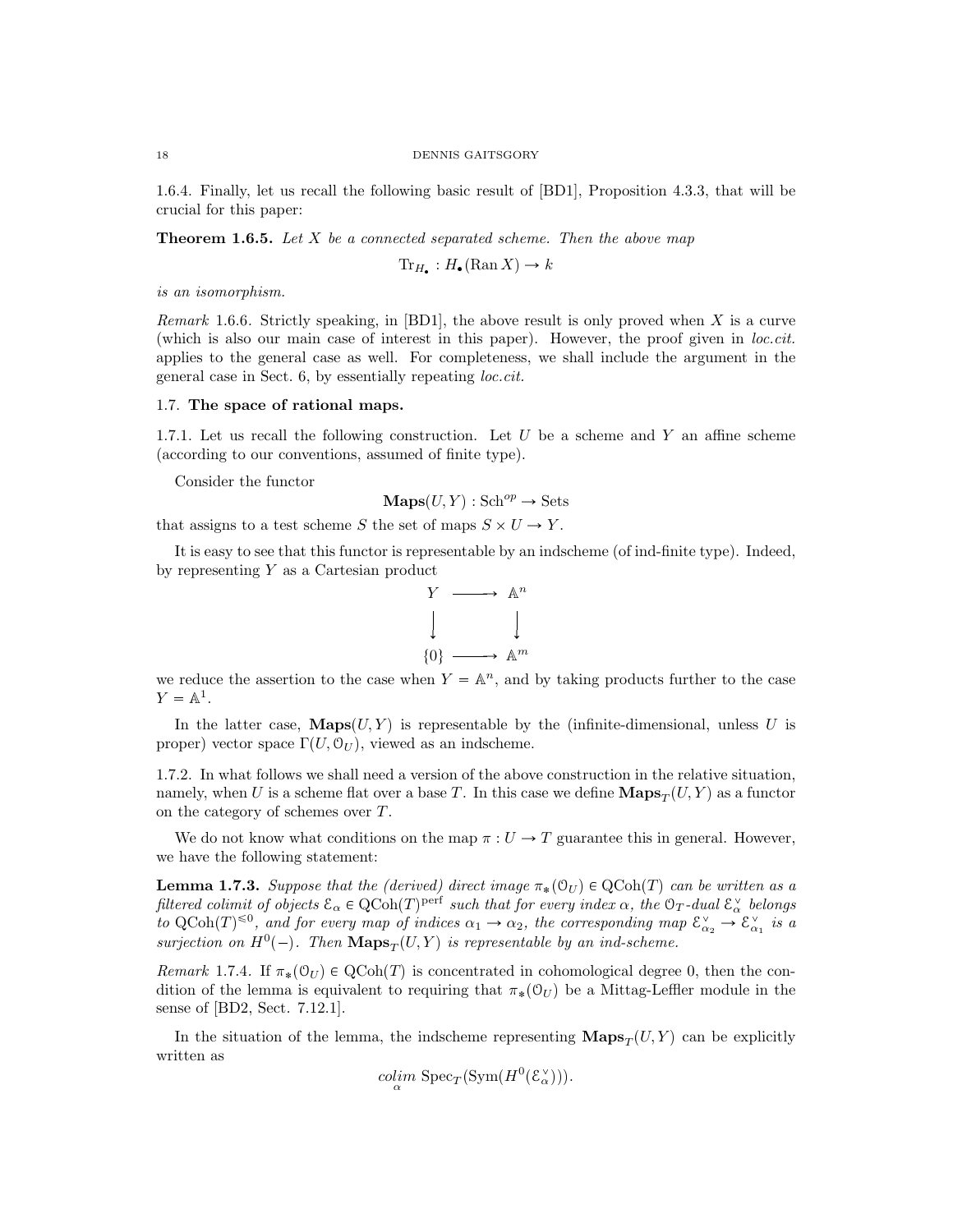The conditions of the lemma are satisfied, for example, when the map  $\pi$  admits a compactification

$$
\overline{\pi}:\overline{U}\to T,
$$

such that  $\bar{\pi}$  is also flat, and the complement  $\bar{U} - U$  is a relatively ample divisor D which is flat over T. In this case we take the category of indices to be N, and for  $n \gg 0$ , we take

$$
\mathcal{E}_n:=\overline{\pi}_*(\mathcal{O}_{\overline{U}}(n\cdot D)).
$$

1.7.5. Let  $X$  be a smooth, connected and complete curve, and let  $Y$  be an affine scheme. We define a functor

$$
\mathbf{Maps}(X, Y)_{X^{\mathrm{fSet}}}^{\mathrm{rat}} : (\mathrm{fSet})^{op} \to \mathrm{IndSch}
$$

as follows.

For  $I \in \mathbf{fSet}$  we consider the scheme

$$
(X^I \times X) - \Gamma^I,
$$

where  $\Gamma^I \subset X^I \times X$  is the incidence divisor. We regard it as a scheme over  $X^I$ . For future reference, for an S-point  $x^I$  of  $X^I$  we will denote by  $\{x^I\}$  the closed subscheme of  $S \times X$  equal to  $(x^I \times \mathrm{id}_X)^{-1}(\Gamma^I).$ 

We let

$$
\mathbf{Maps}(X,Y)_{X^I}^{\mathrm{rat}} := \mathbf{Maps}_{X^I}((X^I \times X) - \Gamma^I, Y).
$$

By Lemma 1.7.3,  $\mathbf{Maps}(X, Y)^{\text{rat}}_{X^I}$  is an indscheme.

1.7.6. We define the object  $\mathbf{Maps}(X, Y)_{\text{Ran } X}^{\text{rat}} \in \text{PreStk as}$ 

$$
\operatornamewithlimits{colim}_{(\text{fSet})^{op}} \mathbf{Maps}(X, Y)_{X^{\text{fSet}}}^{\text{rat}}.
$$

It is a pseudo-indscheme, by construction.

Note that also by construction, the functor

$$
\mathbf{Maps}(X, Y)_{X^{\mathrm{fSet}}}^{\mathrm{rat}} : (\mathrm{fSet})^{op} \to \mathrm{IndSch}
$$

comes equipped with a natural transformation to  $X^{\text{fSet}}$ . We let f denote the resulting map

$$
\mathbf{Maps}(X,Y)_{\mathrm{Ran}\,X}^{\mathrm{rat}} \to \mathrm{Ran}\,X,
$$

see Sect. 1.5.4.

Remark 1.7.7. As in Remark 1.2.4, one can show that

**Maps**
$$
(X, Y)_{\text{Ran } X}^{\text{rat}} : (\text{Sch}^{\text{aff}})^{op} \to \infty\text{-Grpd}
$$

takes values in Set  $\subset \infty$ -Grpd.

In fact, a data of an S-point of  $\mathbf{Maps}(X, Y)_{\text{Ran } X}^{\text{rat}}$  is equivalent to that of a non-empty finite subset  $\overline{x} \subset \text{Maps}(S, X)$  plus a rational map  $S \times X \to Y$ , which is regular on the complement to the graph of  $\overline{x}$ .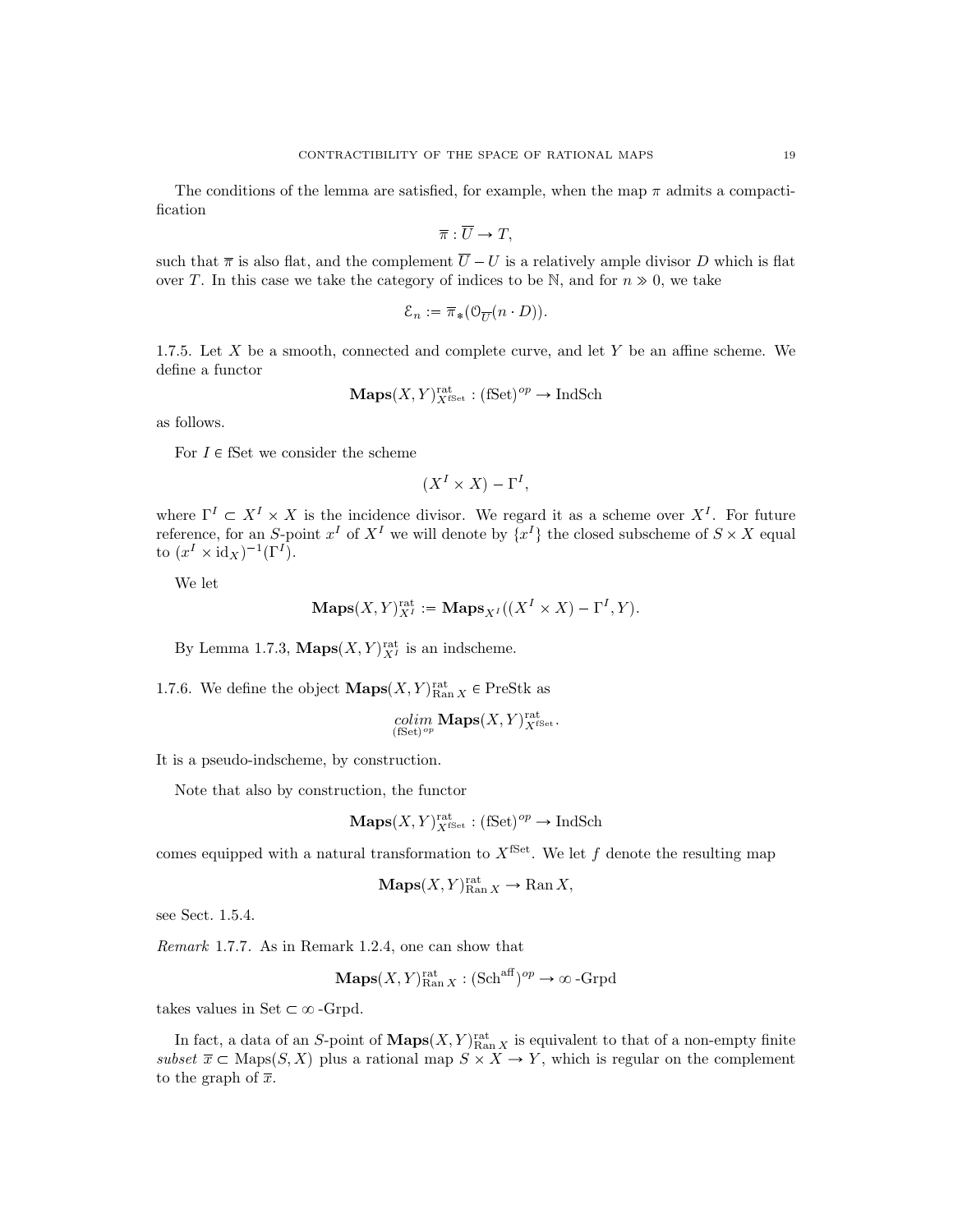1.7.8. We define "homology of the space of rational maps" as

$$
H_{\bullet}(\mathbf{Maps}(X,Y)_{\mathrm{Ran}\,X}^{\mathrm{rat}}).
$$

Note that by transitivity,

$$
H_\bullet(\mathbf{Maps}(X,Y)_{\operatorname{Ran} X}^{\mathrm{rat}}) \simeq \Gamma_{\operatorname{dR},c}\left(\operatorname{Ran} X,f_! (\omega_{\mathbf{Maps}(X,Y)_{\operatorname{Ran} X}^{\mathrm{rat}}})\right).
$$

Remark 1.7.9. We emphasize that the functor  $f_!$  is defined via the realization of the category  $\mathfrak{D}(\text{Ran } X)$  as in Sect. 1.4 as  $\underset{I \in (\text{fSet})^{op}}{\text{colim}} \mathfrak{D}(X^I)$ . That is, if we want to "evaluate" the object  $f_!(\omega_{\mathbf{Maps}(X,Y)_{\mathrm{Ran } X}^{\mathrm{rat}}})$  on a given finite set I, i.e., if we are interested in

$$
(\Delta^I)^!\left(f_! \big(\omega_{\mathbf{Maps}(X,Y)_{\operatorname{Ran} X}^{\operatorname{rat}}}\big)\right) \in \mathfrak{D}(X^I),
$$

we will have to apply the equivalence  $(1.5)$ , and the result will not be isomorphic to

$$
f(I)_! \left( \omega_{\mathbf{Maps}(X,Y)_{X^I}^{\mathrm{rat}}}) \right).
$$

# 1.8. Statement of the the main result.

1.8.1. The main result of this paper is:

Consider the trace map of (1.12)

(1.15) 
$$
\operatorname{Tr}_{H_{\bullet}}: H_{\bullet}(\mathbf{Maps}(X, Y)_{\mathrm{Ran}\,X}^{\mathrm{rat}}) \to k.
$$

**Theorem 1.8.2.** Suppose that Y is connected and can be covered by open subsets  $U_{\alpha}$ , each of which is isomorphic to an open subset of the affine space  $\mathbb{A}^n$  (for some integer n). Then the map (1.15) is an isomorphism.

Note that for  $Y = pt$ , the statement of Theorem 1.8.2 coincides with that of Theorem 1.6.5.

Remark 1.8.3. The assumption that the curve X be complete is inessential: if  $\hat{X} \subset X$  is a nonempty open subset, the spaces  $\mathbf{Maps}(X, Y)_{\text{Ran } X}^{\text{at}}$  and  $\mathbf{Maps}(X, Y)_{\text{Ran } X}^{\text{at}}$  have isomorphic homology. This follows from Corollary 2.5.10 and Equation  $(3.21)$ .

1.8.4. A typical example of a scheme Y satisfying the assumption of Theorem 1.8.2 is a connected affine algebraic group G. Then the required cover is provided by the Bruhat decomposition.

1.8.5. Finally, we propose:

Conjecture 1.8.6. The assertion of Theorem 1.8.2 holds for any Y which is connected, smooth and birational to  $\mathbb{A}^n$ .

#### 2. The unital setting

In this section we shall introduce a unital structure on the space  $\mathbf{Maps}(X, Y)_{\text{Ran } X}^{\text{rat}}$ , and the corresponding space  $\mathbf{Maps}(X, Y)_{\text{Ran } X, \text{indep}}^{\text{rat}}$ . Its significance will be two-fold: <sup>8</sup>

At the conceptual level, the space  $\mathbf{Maps}(X, Y)_{\text{Ran } X, \text{indep}}^{\text{rat}}$  gets rid of the redundancy inherent in the definition of  $\mathbf{Maps}(X, Y)_{\text{Ran } X}^{\text{rat}},$  namely, of specifying the locus where our rational map is defined.

<sup>8</sup>The terminology "unital" is motivated by the property possessed by the factorization algebra corresponding to a unital chiral algebra, see [BD1], Sect. 3.4.5.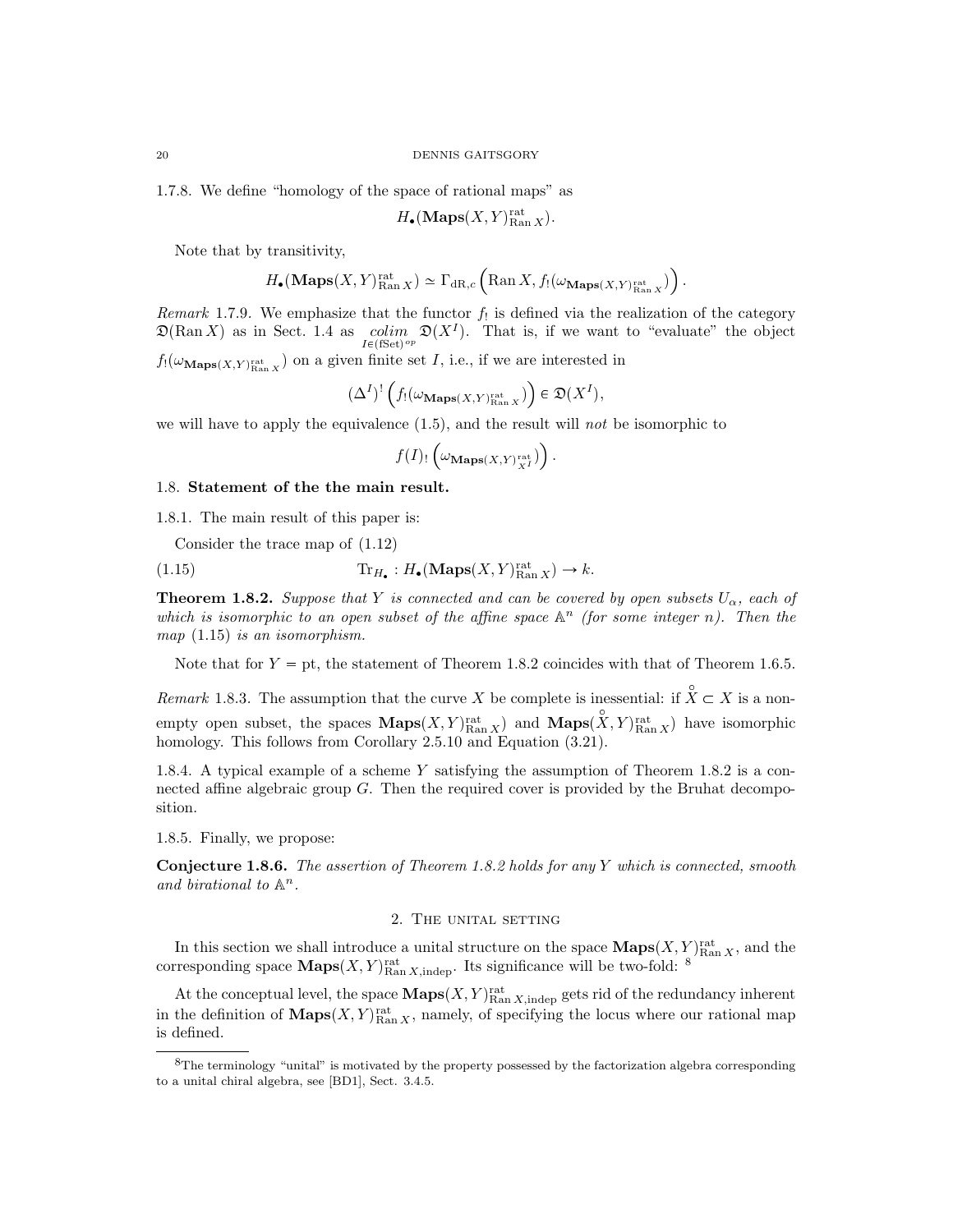Technically, certain calculations are easier to perform in the unital version; in particular, ones that appear in the proofs of Theorem 1.8.2 and Theorem 4.1.6.

However, the reader may skip this section on the first pass: we will explain an alternative (but equivalent) way to perform the above mentioned calculations involved in the proofs of the main theorems.

Throughout this section, X will be a separated connected scheme.

# 2.1. Spaces acted on by  $\text{Ran } X$ .

2.1.1. Observe that the category fSet (and, hence,  $(fSet)^{op}$ ) has a natural symmetric monoidal (but non-unital) structure given by disjoint union.

The functor  $X^{\text{fSet}} : (\text{fSet})^{op} \to \text{Sch}$  also has a natural symmetric monoidal structure. This defines on Ran  $X = \text{colim}_{\text{(fSet)}^{op}} X^{\text{fSet}}$  a structure of commutative (but non-unital) semi-group in PreStk.

Concretely, the map

union $_{\text{Ran}}$ : Ran  $X \times$  Ran  $X \to$  Ran X

can be described in terms of Sect. 1.5.4 as follows. It corresponds to the functor

 $\sqcup$  : (fSet  $\times$  fSet)<sup>op</sup>  $\rightarrow$  (fSet)<sup>op</sup>

and to the natural transformation (in fact, an isomorphism) of the resulting two functors  $(fSet \times fSet)^{op} \rightrightarrows Sch:$ 

$$
X^{\text{fSet}} \times X^{\text{fSet}} \Rightarrow X^{\text{fSet}} \circ \sqcup,
$$

given by

$$
(I_1, I_2) \rightsquigarrow \left( X^{I_1} \times X^{I_2} \to X^{I_2 \sqcup I_2} \right).
$$

2.1.2. Let S be an index category, which is a module for (fSet)<sup>op</sup>. We shall denote by  $\sqcup$  the action functor

$$
(J \in (\text{fSet})^{op}, I \in \mathcal{S}) \rightsquigarrow J \sqcup I \in \mathcal{S}.
$$

Let  $Z : \mathcal{S} \to \text{IndSch}$  be a functor with a structure of module for  $X^{\text{fSet}}$ . I.e., for every  $J \in (\text{fSet})^{op}$  and  $I \in \mathcal{S}$  we are given a map

$$
unit_{J,I}: X^J \times Z(I) \to Z(J \sqcup I),
$$

which are functorial and associative in a natural sense.

We shall refer to this structure as a *unital structure* on  $Z$  with respect to Ran  $X$ . In this case  $\mathcal{Y} := colim_{S} Z$  becomes a module over Ran X. We let unit<sub>Ran</sub> denote the resulting map  $\operatorname{Ran} X \times \mathcal{Y} \to \mathcal{Y}.$ 

2.1.3. We let  $\mathcal{Y}_{\Delta_s}$  denote the corresponding semi-simplicial object<sup>9</sup> of PreStk:

$$
\dots \operatorname{Ran} X \times \mathcal{Y} \rightrightarrows \mathcal{Y}.
$$

We define  $\mathcal{Y}_{\text{indep}}$  to be the geometric realization of  $\mathcal{Y}_{\Delta_s}$ , i.e.,

$$
\mathcal{Y}_{\text{indep}} := \operatornamewithlimits{colim}_{\mathbf{\Delta}^{op}_s} \mathcal{Y}_{\mathbf{\Delta}_s}.
$$

<sup>&</sup>lt;sup>9</sup>We denote by  $\Delta_s$  the non-full subcategory of  $\Delta$  obtained by restricting 1-morphisms to be injections of finite ordered sets.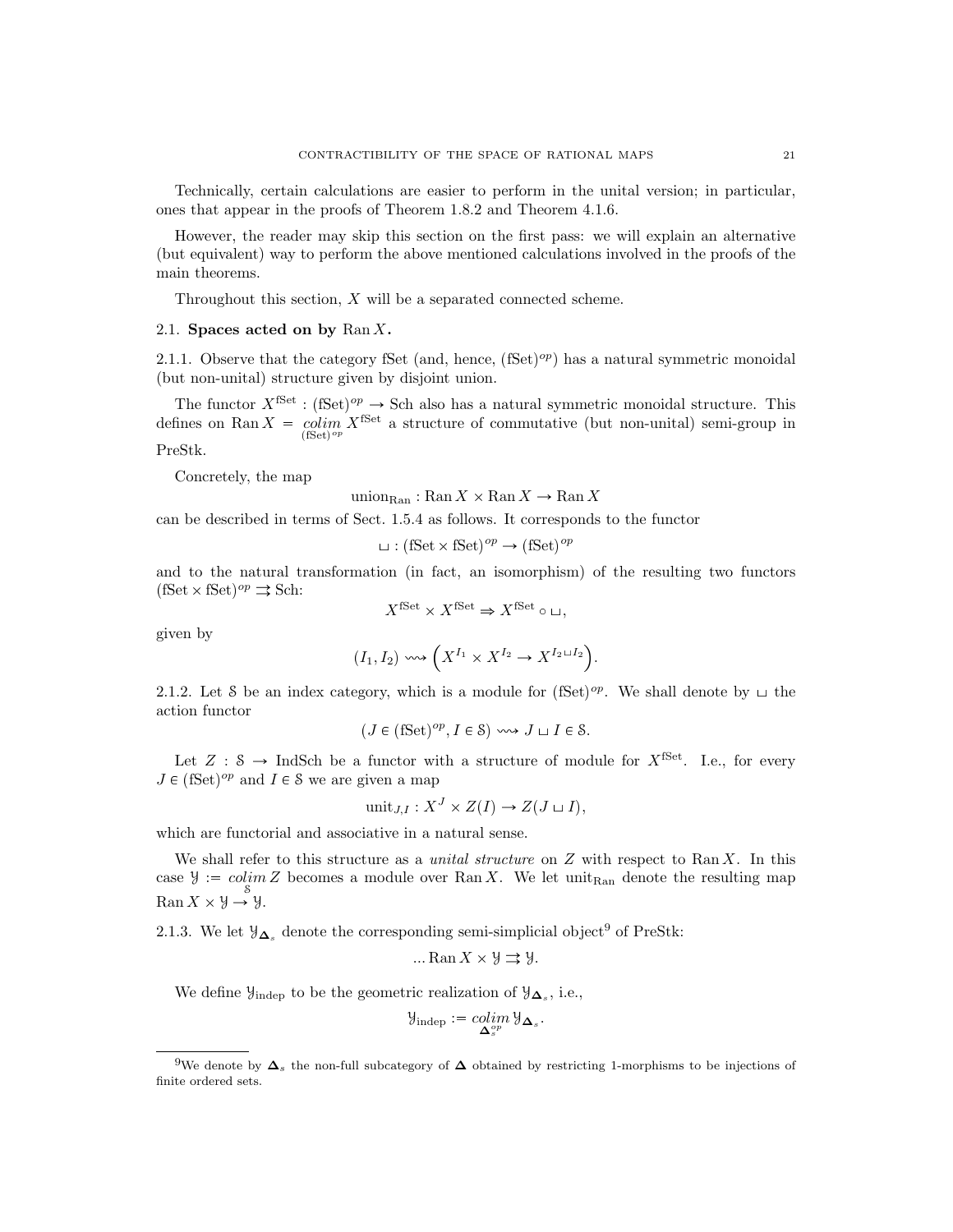*Remark* 2.1.4. Note that if the maps  $\text{unit}_{J,I}: X^J \times Z(I) \to Z(J \sqcup I)$  are proper, then  $\mathcal{Y}_{\text{indep}}$ is a pseudo-indscheme.

2.1.5. Example. Let X and Y be be as in Sect. 1.7.5. Let  $S = (fSet)^{op}$ , with the natural action of  $(fSet)^{op}$  on itself. Let Z be the functor

$$
\mathbf{Maps}(X,Y)_{X^{\mathrm{fSet}}}^{\mathrm{rat}} : (\mathrm{fSet})^{op} \to \mathrm{IndSch}.
$$

It has a natural unital structure. Indeed for finite sets  $J$  and  $I$  the map

$$
X^J \times \textbf{Maps}(X, Y)_{X^I}^{\text{rat}} \subset \textbf{Maps}(X, Y)_{X^{J \sqcup I}}^{\text{rat}}
$$

is the closed embedding corresponding to restricting a map

$$
m: (S \times X - \{x^I\}) \to Y
$$

to a map

$$
m': (S \times X - (\{x^J\} \sqcup \{x^I\})) \to Y.
$$

Consider the resulting object  $\mathbf{Maps}(X, Y)_{\text{Ran }X, \text{indep}}^{\text{rat}}$ . We can regard it as a version of  $\mathbf{Maps}(X, Y)_{\text{Ran } X}^{\text{rat}},$  where we have explicitly "modded out" by the dependence on the locus of singularity.

We shall see two more classes of examples in Sects. 2.5 and 2.7, respectively.

# 2.2. Strongly unital structures.

2.2.1. Let is now assume that we have the following additional pieces of structure on the category S. Namely, let us be given a functor  $f_8: S \to (\text{fSet})^{op}$ , and a natural transformation

$$
\mathbf{d} : \mathrm{Id} \Rightarrow \sqcup \circ (f_{\mathcal{S}} \times \mathrm{Id}),
$$

i.e., map functorially assigned to every  $I \in \mathcal{S}$ :

$$
\mathbf{d}(I): I \to f_8(I) \sqcup I.
$$

2.2.2. Example. Assume that  $S = (fSet)^{op}$ , and let  $f_S$  be the identity functor. In this case we take d to be the canonical map

$$
I\sqcup I\to I
$$

for  $I \in \text{fSet}.$ 

2.2.3. Let  $Z : \mathcal{S} \to \text{IndSch}$  be a unital functor. We shall say that Z is strongly unital with respect to  $(f<sub>s</sub>, d)$  if we are given a natural transformation

$$
f_Z: Z \Rightarrow X^{\text{fSet}} \circ f_{\mathcal{S}}
$$

(i.e., we have a map  $f(I) : Z(I) \to X^{f_s(I)}$  that functorially depends on  $I \in \mathcal{S}$ ), such that for every  $I \in \mathcal{S}$  the composed map

(2.1) 
$$
Z(I) \stackrel{f(I) \times \mathrm{id}}{\longrightarrow} X^{f_S(I)} \times Z(I) \stackrel{\text{unit}_{f_S(I), I}}{\longrightarrow} Z(f_S(I) \sqcup I)
$$

equals the map

$$
Z(\mathbf{d}(I)):Z(I)\to Z(f_{\mathcal{S}}(I)\sqcup I).
$$

Remark 2.2.4. In Sect. 2.4.6 we shall explain the meaning of the above data in the example of Sect. 2.2.2.

2.2.5. Example. Let  $(\mathcal{S}, f_{\mathcal{S}}, \mathbf{d})$  be as in Sect. 2.2.2, and let us take  $Z = X^{\text{fSet}}$ , where  $f_Z$  is the identity map. In this case the requirement of Sect. 2.2.3 holds tautologically.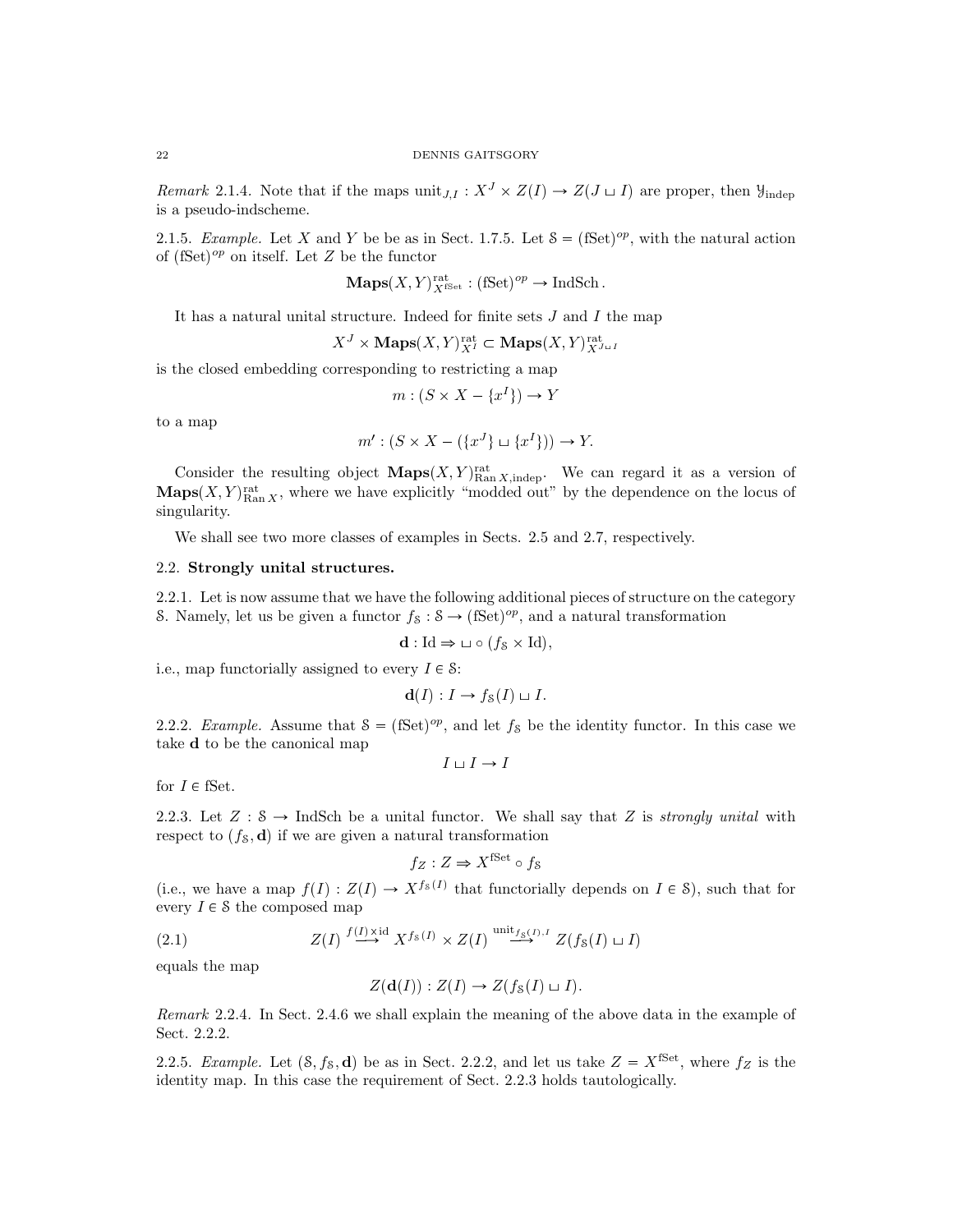2.2.6. Example. Let  $(8, f_8, \mathbf{d})$  be again as in Sect. 2.2.2. Let us take  $Z = \mathbf{Maps}(X, Y)_{X^{\text{fSet}}}^{\text{rat}}$ .

We let  $f_Z$  be the map that assigns to  $I$  the tautological projection

$$
\mathbf{Maps}(X,Y)_{X^I}^{\mathrm{rat}} \to X^I.
$$

It is easy to see that this functor satisfies the condition of Sect. 2.2.3.

2.2.7. Let Z be equipped with a strongly unital structure, and consider the corresponding prestack

$$
\mathcal{Y}:=\operatornamewithlimits{colim}_{\mathcal{S}}Z.
$$

We claim that in this case there exists a canonically defined map

(2.2)  $\qquad \qquad \mathfrak{Y} \to \mathbb{R}\text{an } X \times \mathfrak{Y},$ 

such that its compositions with both the action map

$$
\operatorname{unit}_\mathrm{Ran}:\operatorname{Ran} X\times\mathcal{Y}\to\mathcal{Y}
$$

and the projection Ran  $X \times \mathcal{Y} \rightarrow \mathcal{Y}$  are the identity maps on  $\mathcal{Y}$ .

In terms of Sect. 1.5.4, the map (2.2) corresponds to the functor

 $\mathcal{S} \to (\text{fSet})^{op} \times \mathcal{S}$ 

given by  $f_s \times Id$ , and the natural transformation

$$
Z \Rightarrow X^{\text{fSet}} \times Z
$$

given by

$$
Z(I) \stackrel{f(I) \times \mathrm{id}}{\longrightarrow} X^{f_{\mathcal{S}}(I)} \times Z(I).
$$

The fact that the composition of the map (2.2) with the projection Ran  $X \times Y \to Y$  is the identity map on Y is immediate.

To show that the composition

(2.3) 
$$
\mathcal{Y} \to \operatorname{Ran} X \times \mathcal{Y} \stackrel{\text{unit}_{\operatorname{Ran}}}{\longrightarrow} \mathcal{Y}
$$

is the identity map, we will use the following general observation.

2.2.8. Suppose that in the paradigm of Sect. 1.5.3, we are given another functor  $F' : \mathbf{C}_1 \to \mathbf{C}_2$ , and a natural transformation  $\beta : F \Rightarrow F'$ . Let  $\alpha$  denote the original natural transformation  $\Phi_1 \Rightarrow \Phi_2 \circ F$ . Composing, we obtain a natural transformation  $\alpha' : \Phi_1 \to \Phi_2 \circ F'$ , and hence another map

$$
\underset{\mathbf{C}_1}{colim} \Phi_1 \to \underset{\mathbf{C}_2}{colim} \Phi_2.
$$

However, the resulting two maps, one coming from  $\alpha$ , another from  $\alpha'$ :

$$
\underset{\mathbf{C}_1}{colim} \Phi_1 \rightrightarrows \underset{\mathbf{C}_2}{colim} \Phi_2
$$

are canonically homotopic.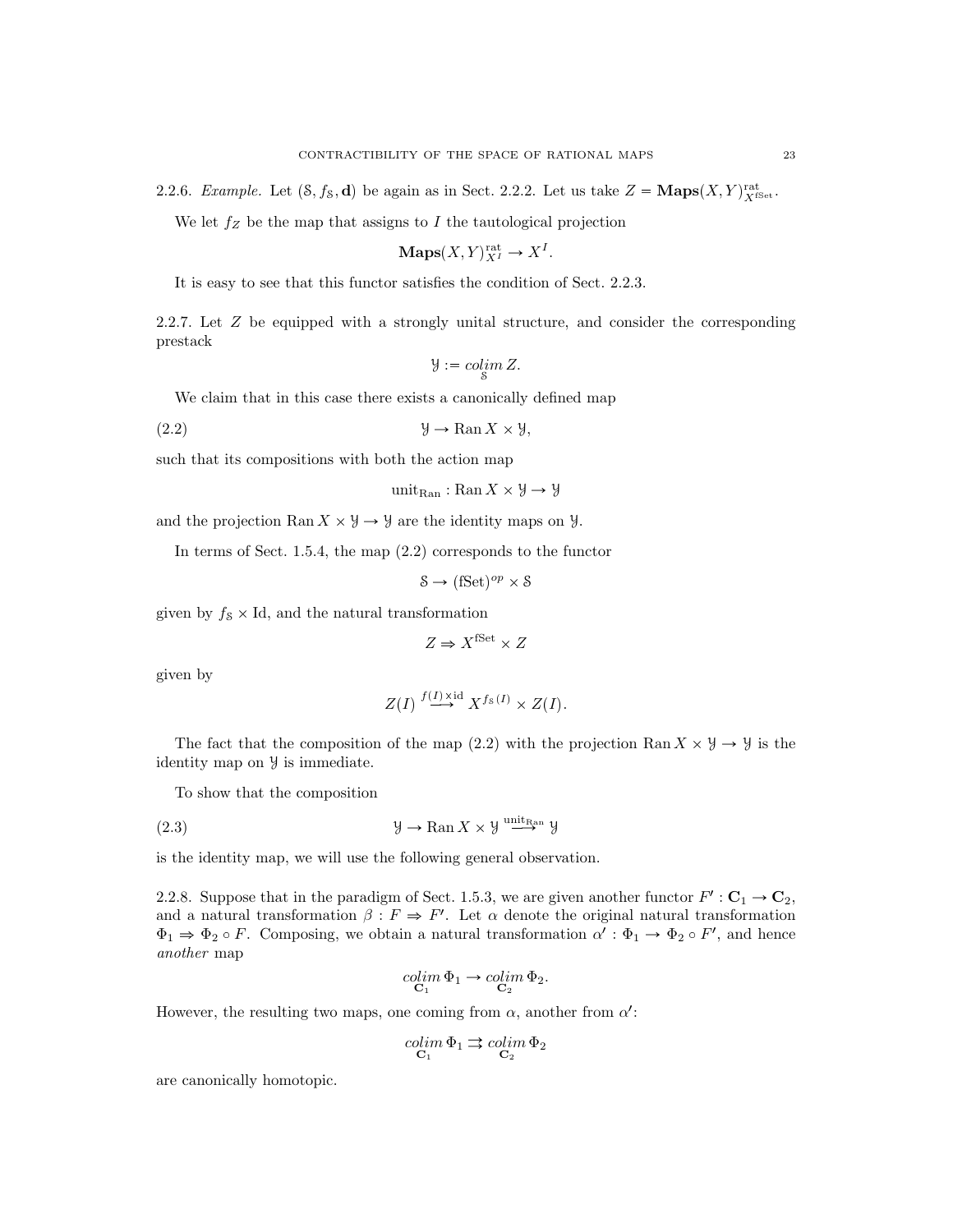2.2.9. Returning to the composition (2.3), we apply the setting of Sect. 2.2.8 to  $C_1 = C_2 = 8$ ,  $\Phi_1 = \Phi_2 = Z$ , with F being the identity functor, and F' being the functor unit<sub>Ran</sub>  $\circ$ ( $f_s \times Id$ ), i.e.,

$$
I \leadsto (f_{\mathcal{S}}(I) \sqcup I).
$$

We claim that the resulting natural transformation

$$
Z \Rightarrow Z \circ (\text{unit}_{\text{Ran}} \circ (f_8 \times \text{Id}))
$$

comes from the natural transformation  $\beta$ 

$$
\mathrm{Id} \to (\mathrm{unit}_{\mathrm{Ran}} \circ (f_{\mathcal{S}} \times \mathrm{Id})),
$$

supplied by  $d$ . Indeed, this follows from the requirement on  $d$  expressed by  $(2.1)$ .

2.2.10. Example. Let us return to the example of Sect. 2.2.5, i.e.,  $Z = X^{\text{fSet}}$  as a functor  $(fSet)^{op} \to Sch$ , with the data of  $f_Z$  being the identity map. Note that in this case, the map

$$
\mathrm{Ran}\, X \to \mathrm{Ran}\, X \times \mathrm{Ran}\, X
$$

of  $(2.2)$  is the diagonal map. Thus, the semi-group Ran X has the feature of square map is equal to the identity.

2.3. The "independent" category of D-modules. Throughout this subsection we let  $Z$  be as in Sect. 2.1.2.

2.3.1. Consider the resulting category  $\mathfrak{D}(\mathcal{Y}_{\text{indep}})$ . By definition

$$
\mathfrak{D}(\mathcal{Y}_{\mathrm{indep}}) \simeq \lim_{\Delta_s} \mathfrak{D}^! (\mathcal{Y}_{\Delta_s}),
$$

where  $\mathfrak{D}^!(\mathcal{Y}_{\mathbf{\Delta}_s})$  is the functor

$$
\Delta_s \stackrel{\mathcal{Y}_{\Delta_s}}{\longrightarrow} \text{PreStk}^{op} \stackrel{\mathfrak{D}_{\text{PreStk}}^!}{\longrightarrow} \text{DGCat}_{cont}.
$$

Consider the forgetful functor

$$
\mathfrak{D}(\mathcal{Y}_{\text{indep}}) \to \mathfrak{D}(\mathcal{Y}).
$$

It turns out that the functor (2.4) is often fully faithful.

2.3.2. Assume that  $\mathcal Y$  is such that there exists a map  $\mathcal Y \to \text{Ran } X \times \mathcal Y$ , such that its compositions with both the action map

unit<sub>Ran</sub>: Ran  $X \times \mathcal{Y} \rightarrow \mathcal{Y}$ 

and the projection Ran  $X \times Y \rightarrow Y$  are the identity maps on  $Y$ . As we have seen in Sect. 2.2.7, this happens if the unital structure on Z can be upgraded to a strongly unital one.

Proposition 2.3.3. Under the above circumstances, the forgetful functor

$$
\mathfrak{D}(\mathcal{Y}_{\text{indep}}) \to \mathfrak{D}(\mathcal{Y})
$$

is fully faithful.

Proof.

Step 1. Consider the functor

$$
\text{unit}_{\text{Ran}}^! : \mathfrak{D}(\mathcal{Y}) \to \mathfrak{D}(\text{Ran} X \times \mathcal{Y}) \simeq \mathfrak{D}(\text{Ran} X) \otimes \mathfrak{D}(\mathcal{Y})
$$

(the last isomorphism is due to (1.6)).

Consider also the map  $(p_{\text{Ran }X} \times id)$ : Ran  $X \times \mathcal{Y} \rightarrow \mathcal{Y}$  and the corresponding functor  $(p_{\text{Ran } X} \times id)': \mathfrak{D}(\mathcal{Y}) \simeq \text{Vect } \otimes \mathfrak{D}(\mathcal{Y}) \to \mathfrak{D}(\text{Ran } X \times \mathcal{Y}) \simeq \mathfrak{D}(\text{Ran } X) \otimes \mathfrak{D}(\mathcal{Y}).$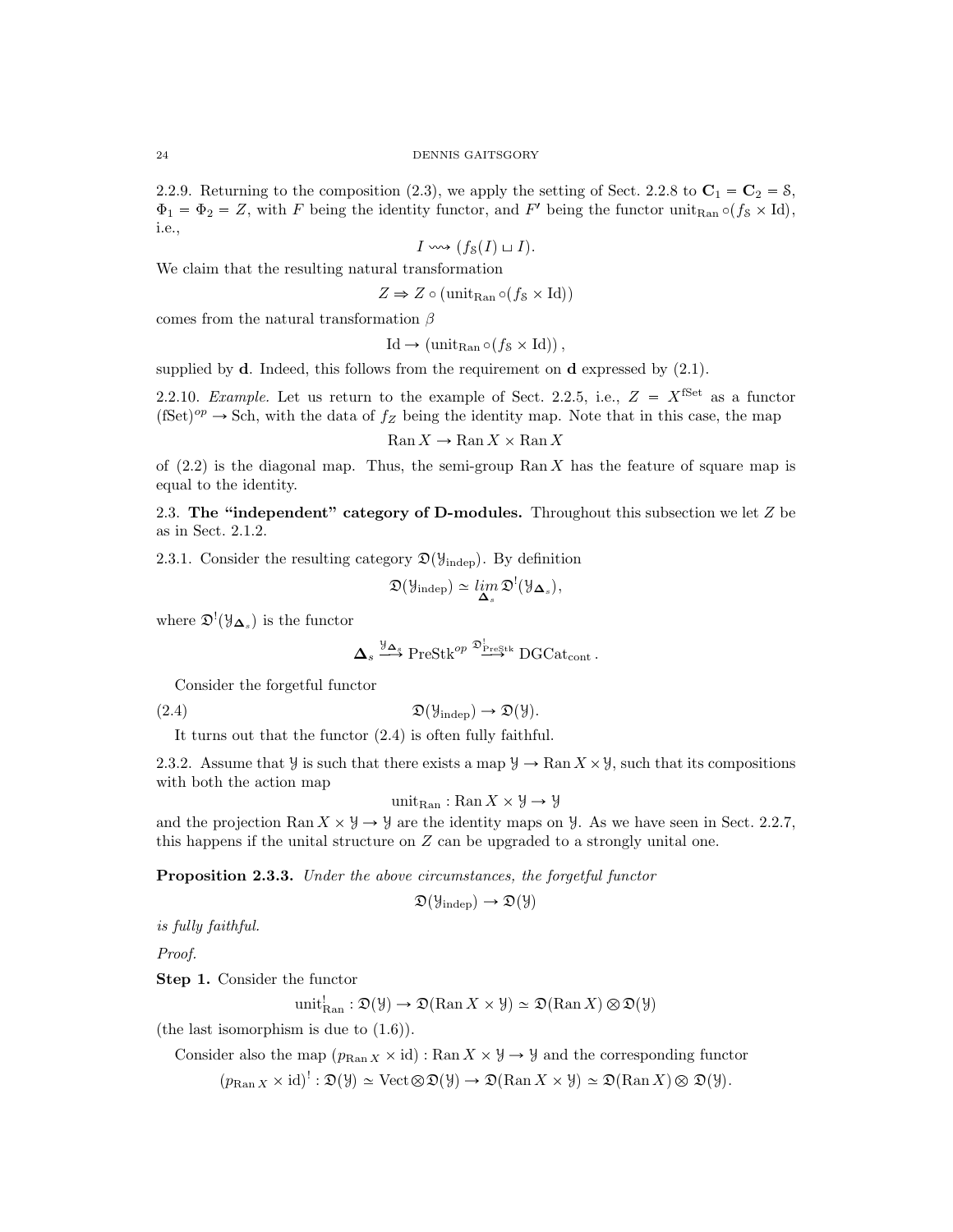Note, however, that by Theorem 1.6.5, the latter functor is fully faithful.

Let  $\mathfrak{D}(\mathcal{Y})'$  be the *full subcategory* of  $\mathfrak{D}(\mathcal{Y})$  spanned by objects, whose image under unit<sup>1</sup><sub>Ran</sub> lies in the essential image of  $(p_{\text{Ran } X} \times id)^!$ .

It is clear that the forgetful functor  $\mathfrak{D}(\mathcal{Y}_{\text{indep}}) \to \mathfrak{D}(\mathcal{Y})$  factors as

$$
\mathfrak{D}(\mathcal{Y}_{\mathrm{indep}}) \rightarrow \mathfrak{D}(\mathcal{Y})' \rightarrow \mathfrak{D}(\mathcal{Y}).
$$

We will show that the above functor  $\mathfrak{D}(\mathcal{Y}_{\text{indep}}) \to \mathfrak{D}(\mathcal{Y})'$  is an equivalence.

Step 2. It is clear that the assignment

$$
[n] \mapsto \mathfrak{D}(\mathcal{Y})' = \text{Vect}^{\otimes n} \otimes \mathfrak{D}(\mathcal{Y})' \subset \mathfrak{D}(\text{Ran } X)^{\otimes n} \otimes \mathfrak{D}(\mathcal{Y})
$$

extends to a functor

$$
\mathfrak{D}^!(\mathfrak{Y}_{\Delta_s})':\Delta_s\to \mathrm{DGCat},
$$

equipped with a natural transformation

$$
\mathfrak{D}^! (\mathcal{Y}_{\Delta_s})' \Rightarrow \mathfrak{D}^! (\mathcal{Y}_{\Delta_s}),
$$

which is fully faithful for every  $[n] \in \Delta_s$ .

In particular, the resulting functor

(2.5) 
$$
\mathfrak{D}(\mathcal{Y}_{\text{indep}})' := \lim_{\Delta_s} \mathfrak{D}^!(\mathcal{Y}_{\Delta_s})' \to \lim_{\Delta_s} \mathfrak{D}^!(\mathcal{Y}_{\Delta_s}) = \mathfrak{D}(\mathcal{Y}_{\text{indep}}).
$$

is also fully faithful.

However, it is easy to see that for every n and every object  $\mathfrak{D}(\mathcal{Y}_{\text{indep}})$ , its evaluation on [n] ∈  $\Delta_s$  belongs to  $\mathfrak{D}^!(\mathfrak{Y}_{[n]})'$ . So, the functor (2.5) is an equivalence.

The composition

$$
\mathfrak{D}(\mathcal{Y}_{\mathrm{indep}})'\to\mathfrak{D}(\mathcal{Y}_{\mathrm{indep}})\to\mathfrak{D}(\mathcal{Y})'
$$

is functor of evaluation on [0]  $\in \Delta_s$ . Thus, we obtain that is sufficient to show that the above evaluation functor is an equivalence.

**Step 3.** We claim that for any map  $\phi : [0] \to [n]$  in  $\Delta_s$ , and the corresponding map  $\phi_y$ :  $(\text{Ran } X)^{\times n} \times \mathcal{Y} \to \mathcal{Y}$ , the functor

$$
\phi_{\mathcal{Y}}^! : \mathfrak{D}^! (\mathcal{Y}_{[0]})' \to \mathfrak{D}^! (\mathcal{Y}_{[n]})',
$$

is an equivalence. In fact, both categories in question are identified with  $\mathfrak{D}(\mathcal{Y})$ , and we claim that the above functor is canonically isomorphic to the identity functor.

There are two cases: if  $\phi$  is the map  $0 \rightarrow 0 \in \{0, 1, ..., n\}$ , then  $\phi_y$  is the projection map  $(\text{Ran } X)^{\times n} \times \mathcal{Y} \to \mathcal{Y}$ , and there is nothing to prove.

If  $\phi$  is any other map, we claim that the map  $\phi$ y admits a canonical right inverse, denoted  $\psi$ y. Namely,  $\psi$  is composition of the map  $\mathcal{Y} \to \text{Ran} X \times \mathcal{Y}$  of (2.2) with the *n*-fold diagonal map

$$
\operatorname{Ran} X \times \mathcal{Y} \to (\operatorname{Ran} X)^{\times n} \times \mathcal{Y}.
$$

By construction, the composition of  $\psi$ y with the projection of  $(\text{Ran } X)^{\times n} \times \mathcal{Y}$  onto  $\mathcal{Y}$  is the identity map on Y. 10

The latter property implies that the functor  $\psi^!_{\mathcal{Y}} : \mathfrak{D}^!(\mathcal{Y}_{[n]}) \to \mathfrak{D}(\mathcal{Y})$  induces the identity functor

$$
\mathfrak{D}(\mathcal{Y}) = \text{Vect}^{\otimes n} \otimes \mathfrak{D}(\mathcal{Y}) \hookrightarrow \mathfrak{D}^!(\mathcal{Y}_{[n]}) \xrightarrow{\psi_{\mathcal{Y}}^!} \mathfrak{D}(\mathcal{Y}),
$$

<sup>&</sup>lt;sup>10</sup>Despite this fact, the structure of semi-simplicial object on  $\mathcal{Y}_{\Delta_s}$  does not upgrade to a simplicial one.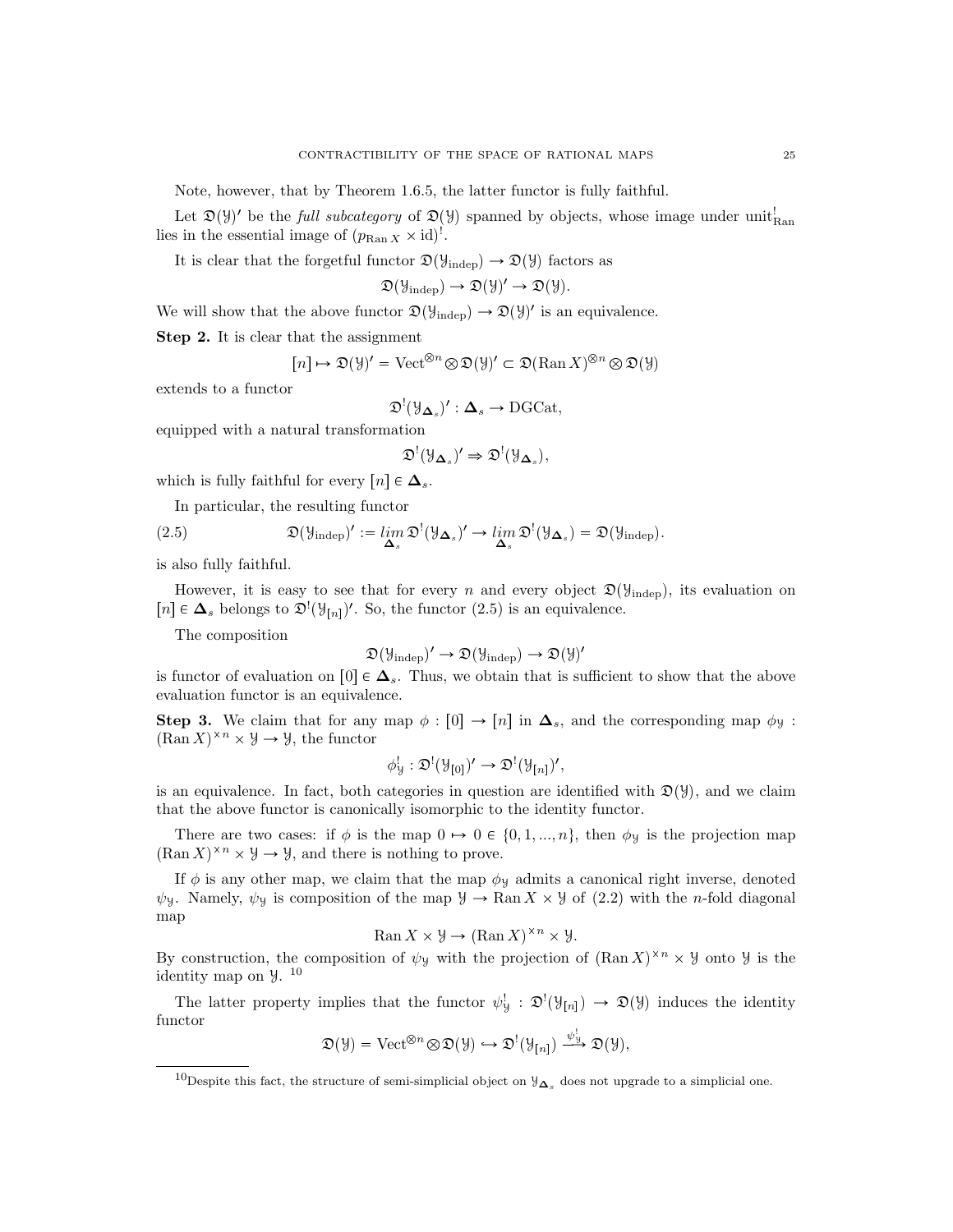and hence, the composition

$$
\mathfrak{D}^{!}(\mathcal{Y}_{[n]})^{\prime}\hookrightarrow\mathfrak{D}^{!}(\mathcal{Y}_{[n]})\xrightarrow{\psi_{\mathcal{Y}}^{!}}\mathfrak{D}(\mathcal{Y})
$$

is also the identity map of  $\mathfrak{D}^!(\mathcal{Y}_{[n]})'$  onto  $\mathfrak{D}(\mathcal{Y})' \subset \mathfrak{D}(\mathcal{Y})$ .

Hence, it is enough to show that the composition

$$
\mathfrak{D}(\mathcal{Y})' = \mathfrak{D}^!(\mathcal{Y}_{[0]})' \xrightarrow{\phi_{\mathcal{Y}}^!} \mathfrak{D}^!(\mathcal{Y}_{[n]})' \hookrightarrow \mathfrak{D}^!(\mathcal{Y}_{[n]}) \xrightarrow{\psi_{\mathcal{Y}}^!} \mathfrak{D}(\mathcal{Y})
$$

is also isomorphic to the identity map onto  $\mathfrak{D}(\mathcal{Y})' \subset \mathfrak{D}(\mathcal{Y})$ . However, this follows from the fact that  $\psi_{\mathcal{Y}}^! \circ \phi_{\mathcal{Y}}^! = \mathrm{Id}_{\mathfrak{D}(\mathcal{Y})}.$ 

Thus, we obtain that the semi-simplicial category  $\mathfrak{D}^{!}(\mathcal{Y}_{\mathbf{\Delta}_{s}})'$  consists of equivalences, and since the index category  $\Delta_s$  is contractible, we obtain that evaluation on [0] is an equivalence.  $\Box$ 

2.3.4. As a corollary of Proposition 2.3.3 we obtain the following:

Let  $\mathcal{F}_{\text{indep}}$  be an object of  $\mathfrak{D}(\mathcal{Y}_{\text{indep}})$ , and let  $\mathcal{F} \in \mathfrak{D}(\mathcal{Y})$  be its image under the forgetful functor  $\mathfrak{D}(\mathcal{Y}_{\text{indep}}) \to \mathfrak{D}(\mathcal{Y})$ . Assume that  $\mathcal{F} \in \mathfrak{D}(\mathcal{Y})_{\text{good for } p_{\mathcal{Y}}}$ , see Sect. 1.5.1 for the notation.

Under these circumstances we have:

Corollary 2.3.5. The natural map

$$
\Gamma_{\mathrm{dR},c}(\mathcal{Y}, \mathcal{F}) \to \Gamma_{\mathrm{dR},c}(\mathcal{Y}_{\mathrm{indep}}, \mathcal{F}_{\mathrm{indep}})
$$

is an isomorphism; in particular, the right-hand side is defined.

As a particular case, we obtain:

Corollary 2.3.6. For X and Z as in Proposition 2.3.3, the trace map

$$
H_{\bullet}(\mathcal{Y}) \to H_{\bullet}(\mathcal{Y}_{\text{indep}})
$$

is an isomorphism.

2.3.7. Example. Let us calculate the category  $\mathfrak{D}(Z_{\text{Ran X, inden}})$  for  $Z = X^{\text{fSet}}$ ; we shall denote it by  $\mathfrak{D}(\text{Ran } X, \text{indep})$ .

Note that we expect this category to be Vect: the idea of the "indep" category was to get rid of the dependence on the Ran space, so we are supposed to be dealing with D-modules on the Ran space that "do not depend on the Ran space variable". So, let us see that this is indeed the case.

We have an obvious functor

$$
(2.6) \t\t \text{Vect} \to \mathfrak{D}(\text{Ran } X, \text{indep})
$$

that sends  $k \mapsto \omega_{\text{Ran } X}$ .

By Theorem 1.6.5, the composed functor

Vect  $\rightarrow \mathfrak{D}(\text{Ran } X, \text{indep}) \rightarrow \mathfrak{D}(\text{Ran } X)$ 

is fully faithful. Hence, by Proposition 2.3.3, the above functor (2.6) is also fully faithful. Thus, it remains to see that it is essentially surjective.

For  $\mathcal{F} \in \mathfrak{D}(\text{Ran } X)$  consider the object

union<sup>!</sup>(F)  $\in \mathfrak{D}(\text{Ran } X \times \text{Ran } X)$ .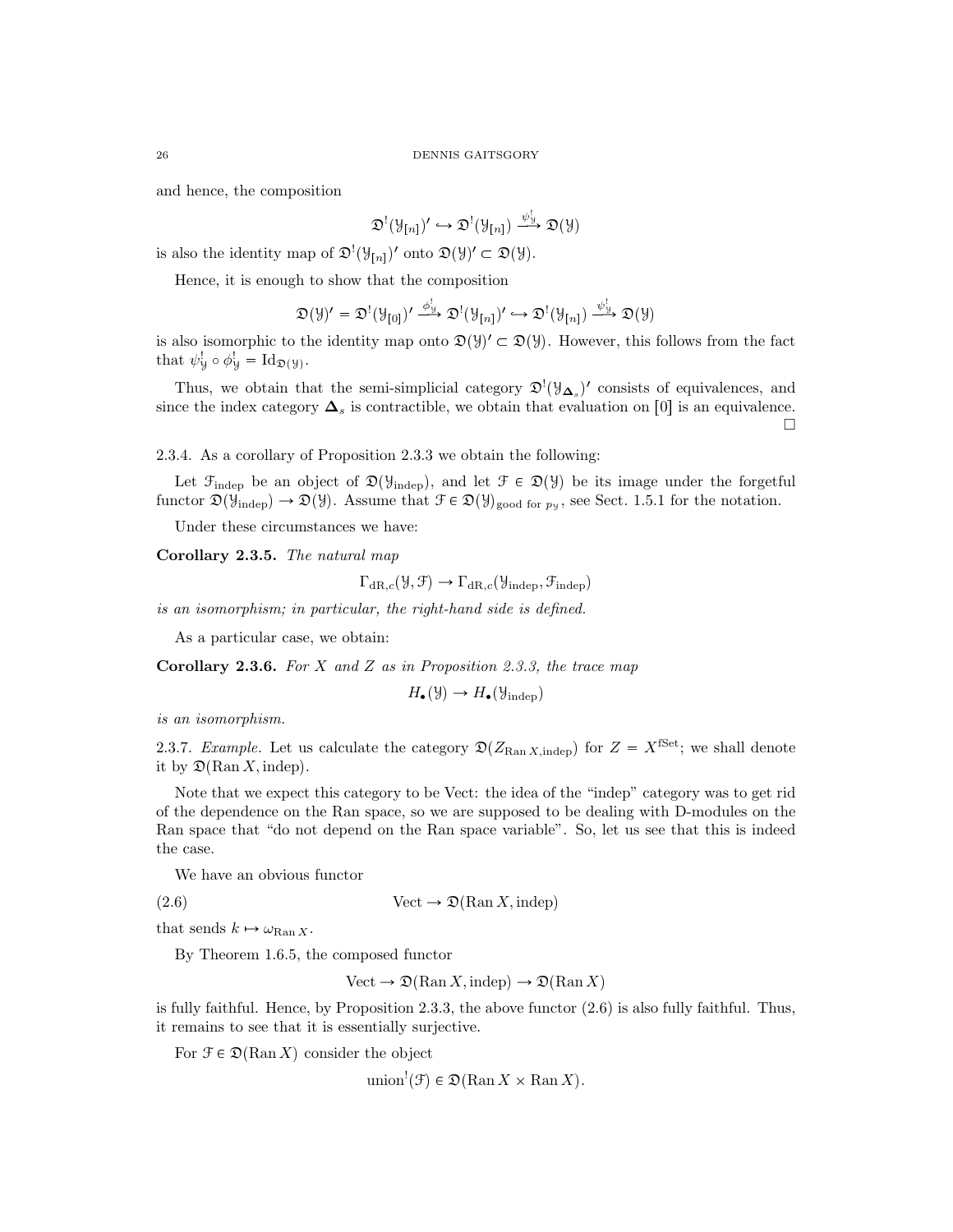If F lies in the essential image of the forgetful functor  $\mathfrak{D}(\text{Ran } X, \text{indep}) \to \mathfrak{D}(\text{Ran } X)$ , then

$$
\text{union}^!(\mathcal{F}) \simeq \omega_{\text{Ran } X} \boxtimes \mathcal{F}.
$$

However, since the multiplication on  $\text{Ran } X$  is commutative, we also have

$$
\text{union}^!(\mathcal{F}) \simeq \mathcal{F} \boxtimes \omega_{\text{Ran } X},
$$

so we obtain an isomorphism

$$
\omega_{\mathrm{Ran}\,X} \boxtimes \mathcal{F} \simeq \mathcal{F} \boxtimes \omega_{\mathrm{Ran}\,X}.
$$

By Theorem 1.6.5, for an object  $\mathcal{F}_1 \in \mathfrak{D}(\text{Ran } X \times \text{Ran } X)$  in the essential image of the functor

$$
(\mathrm{id} \times p_{\mathrm{Ran}\, X})^!: \mathfrak{D}(\mathrm{Ran}\, X) \simeq \mathfrak{D}(\mathrm{Ran}\, X) \otimes \mathrm{Vect}^{\mathrm{Id}\, \boxtimes \, p_{\mathrm{Ran}\, X}^!} \mathfrak{D}(\mathrm{Ran}\, X) \otimes \mathfrak{D}(\mathrm{Ran}\, X) \simeq
$$
  

$$
\simeq \mathfrak{D}(\mathrm{Ran}\, X \times \mathrm{Ran}\, X),
$$

we have

 $\mathcal{F}_1 \simeq (\mathrm{id} \times p_{\mathrm{Ran} X})(\mathcal{F}_1) \boxtimes \omega_{\mathrm{Ran} X}.$ 

Hence, from (2.7), we obtain that

 $\omega_{\mathrm{Ran}\, X} \boxtimes \mathcal{F} \simeq \omega_{\mathrm{Ran}\, X \times \mathrm{Ran}\, X} \otimes \Gamma_{\mathrm{dR},c}(\mathrm{Ran}\, X,\mathcal{F}).$ 

Since the functor  $(p_{\text{Ran } X} \times id)$ <sup>!</sup> is fully faithful, the latter isomorphism implies that

$$
\mathcal{F} \simeq \omega_{\text{Ran } X} \otimes \Gamma_{\text{dR},c}(\text{Ran } X, \mathcal{F}),
$$

as required.

#### 2.4. Spaces over  $\text{Ran } X$ .

In this subsection we specialize to the setting of the Example in Sect. 2.2.2. Namely,  $\delta =$  $(fSet)^{op}$ ,  $f_8 = Id$  and the natural transformation d being the canonical map

$$
(\mathrm{id} \sqcup \mathrm{id}) : I \sqcup I \to I
$$

for  $I \in \text{fSet}.$ 

As we have seen above,  $X^{\text{fSet}}$  and  $\mathbf{Maps}(X, Y)^{\text{rat}}_{X^{\text{fSet}}}$  provide examples of functors Z equipped with a strong unital structure.

2.4.1. We shall consider functors  $Z : (\text{fSet})^{op} \to \text{IndSch}$  equipped with a strongly unital structure with respect to  $(f_s, \mathbf{d})$  specified above. I.e., these are functors

 $I \rightsquigarrow Z(I),$ 

equipped with a functorial assignment to every pair of non-empty finite sets  $J$  and  $I$  of a map

$$
\text{unit}_{J,I}: X^J \times Z(I) \to Z(J \sqcup I),
$$

and a natural transformation

$$
I \leadsto (Z(I) \stackrel{f(I)}{\to} X^I),
$$

such that the condition from Sect. 2.2.3 holds.

We shall impose the following two additional conditions: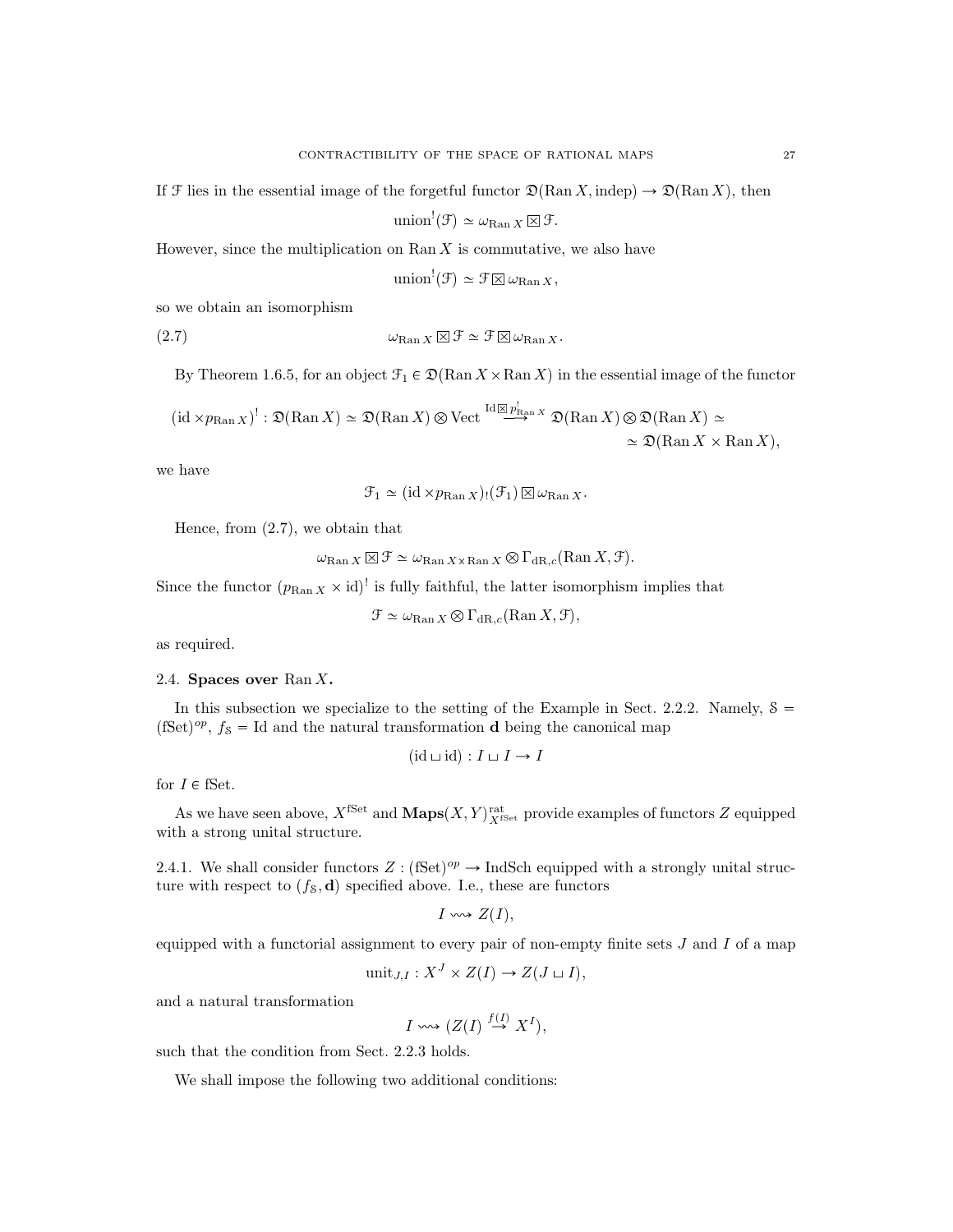(1) For  $I, J \in \mathbb{S}$ et, the diagram

$$
X^J \times Z(I) \xrightarrow{\text{unit } J, I} Z(J \sqcup I)
$$
  
id  $\times f(I)$  
$$
\downarrow f(J \sqcup I)
$$
  

$$
X^J \times X^I \xrightarrow{\sim} X^{J \sqcup I}
$$

commutes.

(2) For every arrow in (fSet)<sup>op</sup>, i.e., a surjective map of finite sets  $I_1 \rightarrow I_2$ , the resulting map

$$
Z(I_2) \to X^{I_2} \underset{X^{I_1}}{\times} Z(I_1)
$$

is an isomorphism.

The examples of Z being  $X^{\text{fSet}}$  and  $\text{Maps}(X, Y)^{\text{rat}}_{X^{\text{fSet}}}$  satisfy these conditions.

We let  $Z_{\text{Ran } X}$  denote the corresponding space

$$
\operatornamewithlimits{colim}_{(\text{fSet})^{op}} Z.
$$

By Sect. 2.1.2, the space  $Z_{\text{Ran }X}$  is acted on by the semi-group Ran X.

Remark 2.4.2. As in Remark 1.7.7, the prestack  $Z_{\text{Ran }X}$ , considered as a functor  $(\text{Sch}^{\text{aff}})^{op} \to$  $\infty$ -Grpd, actually takes values in Set  $\subset \infty$ -Grpd. Indeed, for  $S \in Sch^{aff}$ , the infinity-groupoid Maps(S,  $Z_{\text{Ran } X}$ ) maps to the set of non-empty finite subsets of Maps(S, X), and for  $\bar{x} \subset$ Maps(S, X), the fiber over it is  $Z(\overline{x}) \underset{X^{\overline{x}}} {\times}$  pt, where pt  $\rightarrow X^{\overline{x}}$  is the tautological point of  $X^{\overline{x}}$ corresponding to  $\bar{x}$ .

For this property it was not necessary that the functor  $Z$  take values in indschemes, we only need that each  $Z(I)$ , considered as a functor  $(\text{Sch}^{\text{aff}})^{op} \to \infty$ -Grpd, take values in Set  $\subset$  $\infty$ -Grpd.

2.4.3. Note that the condition to be a strongly unital structure in Sect. 2.2.3 says that for every  $I \in \mathcal{S}$ et, the diagram

$$
Z(I) \xrightarrow{f(I) \times \text{id}} X^I \times Z(I)
$$
  
id  

$$
Z(I) \longrightarrow Z(I \sqcup I)
$$

commutes, where the bottom arrow corresponds to the map  $(id \sqcup id) : I \sqcup I \rightarrow I$  in fSet.

**Lemma 2.4.4.** For any (not necessarily surjective) map of finite sets  $\phi : J \to I$ , the diagram

$$
Z(I) \xrightarrow{\Delta(\phi) \circ f(I) \times \text{id}} X^J \times Z(I)
$$
  
id  

$$
Z(I) \longrightarrow Z(J \sqcup I)
$$

commutes as well, where the bottom arrow corresponds to the map  $(\phi \sqcup id) : J \sqcup I \rightarrow I$  in  $(fSet)^{op}.$ 

*Proof.* It is enough to show that the two maps  $Z(I) \rightrightarrows Z(J \sqcup I)$  in question, composed with the map  $Z(J\sqcup I)\to Z(J\sqcup I\sqcup I)$ , corresponding to the obvious surjection  $J\sqcup I\sqcup I\to J\sqcup I$ , coincide. The latter follows by chasing through the following diagram, in which every quadrangle and triangle are commutative (the dotted arrows are the original arrows in the lemma):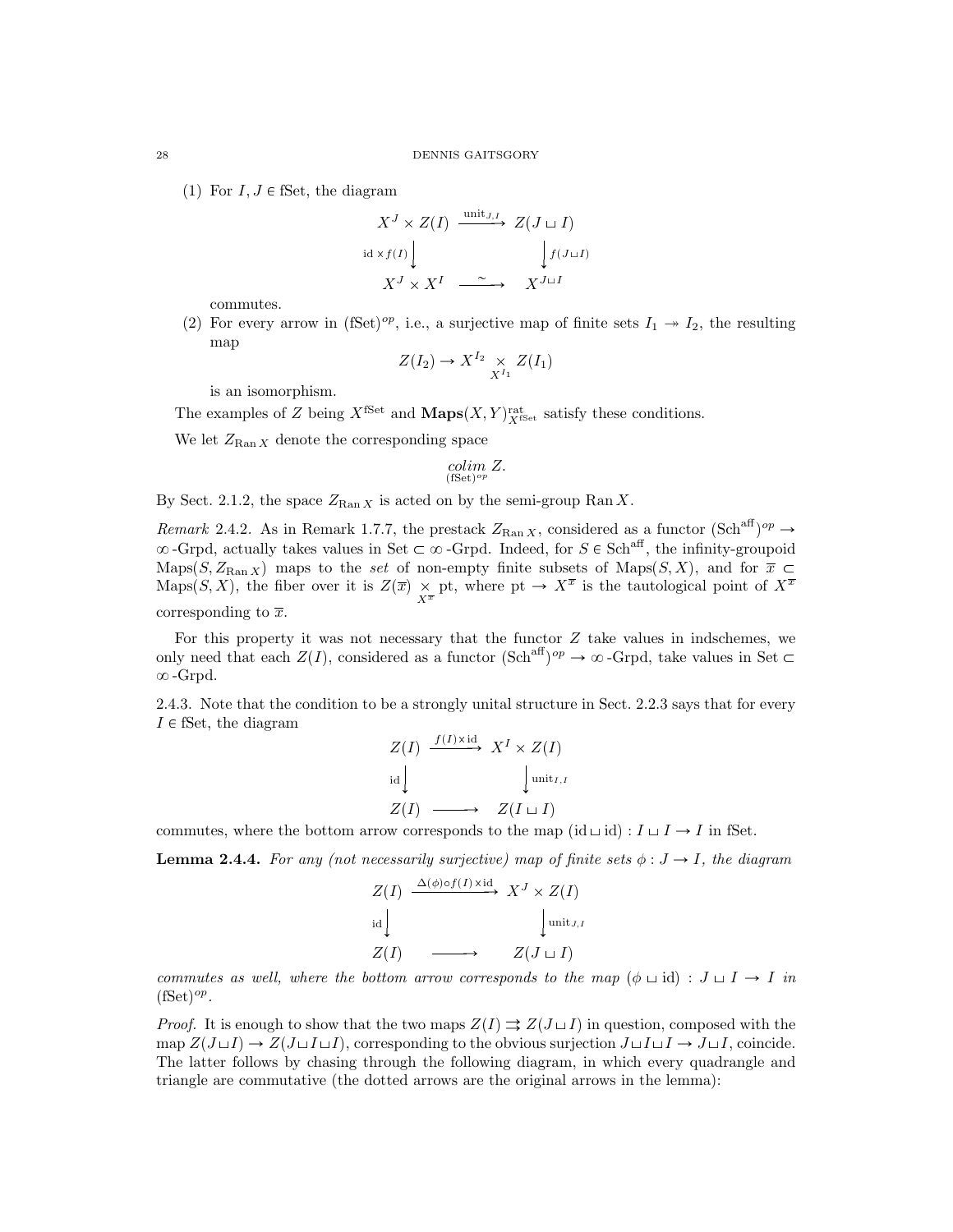

Remark 2.4.5. The compexity of the above diagram leads one to wonder, in the situation when  $Z(I)$ 's are no longer indschemes, but more general prestacks (so, we can no longer talk about equality of maps but homotopy equivalences), whether the constructed identification of the two maps  $Z(I) \rightrightarrows Z(J \sqcup I)$  is canonical. I.e., whether a different diagram would not produce a different identification.

The answer is that this isomorphism is canonical. Indeed, consider the diagram

$$
X^{I} \underset{X^{J \sqcup I}}{\times} (X^{J} \times Z(I)) \xrightarrow{\text{unit } J, I} X^{I} \underset{X^{J \sqcup I}}{\times} Z(J \sqcup I)
$$
  
\n
$$
\uparrow
$$
  
\n
$$
Z(I) \xrightarrow{\alpha(I)} Z(I),
$$

where the left vertical is an isomorphism, and the right vertical arrows is an isomorphism by the assumption on  $Z$  (see Sect. 2.4.1).

The assertion of Lemma 2.4.4 says that the bottom map is the identity map on  $Z(I)$ . However, it was enough to show that  $\alpha(I)$  is an isomorphism. Indeed, associativity of the action of X<sup>fSet</sup> on Z would then imply that  $\alpha(I) \circ \alpha(I)$  is canonically homotopic to  $\alpha(I)$ , implying that  $\alpha(I) \sim id.$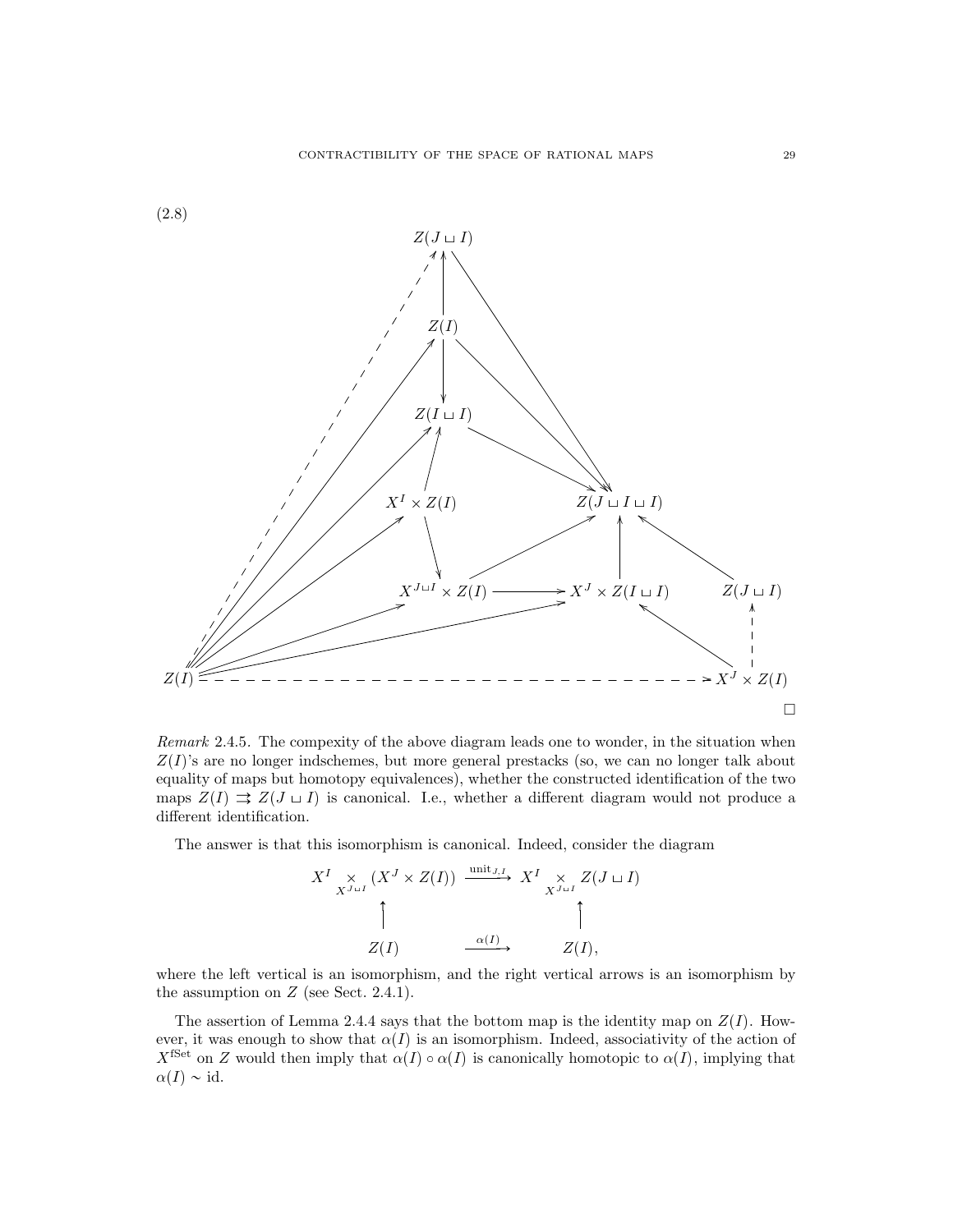2.4.6. One can interpret the assertion of Lemma 2.4.4 as follows. Let  $Z: (\text{fSet})^{op} \to \text{IndSch}$  be as in Sect. 2.4.1. We claim that for a pair of non-empty finite sets I and J and any (i.e., not necessarily surjective) map  $I \rightarrow J$ , we have a well-defined map

$$
X^J \underset{X^I}{\times} Z(I) \to Z(J),
$$

compatible with the projection to  $X<sup>J</sup>$ , and compatible with compositions.

Indeed, when  $I \rightarrow J$  is surjective, the map in question is the isomorphism of Condition (2) in Sect. 2.4.1. When  $I \to J$  is an injection  $I \to I \sqcup K \simeq J$ , the map in question is

$$
X^J \underset{X^I}{\times} Z(I) \simeq X^K \times Z(I) \xrightarrow{\text{unit}_{K,I}} Z(K \sqcup I).
$$

The compatibility with compositions is assured by Lemma 2.4.4.

2.5. Ran space with marked points. In this subsection we will consider a certain class of statements that a strongly unital structure allows one to prove.

2.5.1. Let A be a finite set. Let  $fSet_A$  be the category whose objects are finite sets  $I$ , equipped with a map  $A \rightarrow I$ , and where the morphisms are surjective maps  $I_1 \rightarrow I_2$ , for which the diagram



commutes.

The category  $fSet_A$  is naturally a module over fSet via operation of disjoint union. The corresponding functor  $f_s$  is the forgetful functor  $oblv_A$ : fSet<sub>A</sub>  $\rightarrow$  fSet. The natural transformation **d** is given by the canonical map  $(id \sqcup id) : I \sqcup I \rightarrow I$ .

2.5.2. The first example of a functor  $Z : (\text{fSet}_{A})^{op} \to \text{IndSch}$  satisfying the requirements of Sect. 2.2.3 is constructed as follows:

Let  $x^{\mathsf{A}}$  be a k-point of  $X^{\mathsf{A}}$ . Let  $X^{\text{fSet}_\mathsf{A}}$  be the functor  $(\text{fSet}_\mathsf{A})^{op} \to \text{Sch}$  given by

$$
I \mapsto X_{\mathsf{A}}^I := x^{\mathsf{A}} \underset{X^{\mathsf{A}}}{\times} X^I.
$$

Let

$$
\operatorname{Ran} X_{\mathsf{A}} := \operatorname*{colim}_{(\operatorname{fSet}_{\mathsf{A}})^{op}} X^{\operatorname{fSet}_{\mathsf{A}}}.
$$

We shall refer to Ran  $X_A$  as the *relative version of* Ran X with marked points.

Remark 2.5.3. For  $S \in Sch^{aff}$ , the  $\infty$ -groupoid Maps(S, Ran  $X_A$ ) is in fact a set isomorphic to that of non-empty finite subsets  $\overline{x} \subset \text{Maps}(S, X)$  that contain as a subset the image of A under

$$
A \to \mathrm{Maps}(\mathrm{pt}, X) \to \mathrm{Maps}(S, X).
$$

2.5.4. Let Z be a functor  $(fSet)^{op} \to \text{IndSch}$  as in Sect. 2.4.1. For  $(A, x^A)$  as above, let  $Z_A$  be a functor  $(fSet_A)^{op} \to IndSch$  given by

$$
I \mapsto Z(I)_{\mathsf{A}} := X_{\mathsf{A}}^I \underset{X^I}{\times} Z(I).
$$

The strongly unital structure on  $Z$  induces one on  $Z_A$ . Set

$$
Z_{\mathrm{Ran}\,X_{\mathrm{A}}} := \operatorname*{colim}_{(\mathrm{fSet}_{\mathrm{A}})^{op}} Z_{\mathrm{A}} \in \mathrm{PreStk} \,.
$$

We obtain that  $Z_{\text{Ran }X_A}$  becomes a module over Ran X.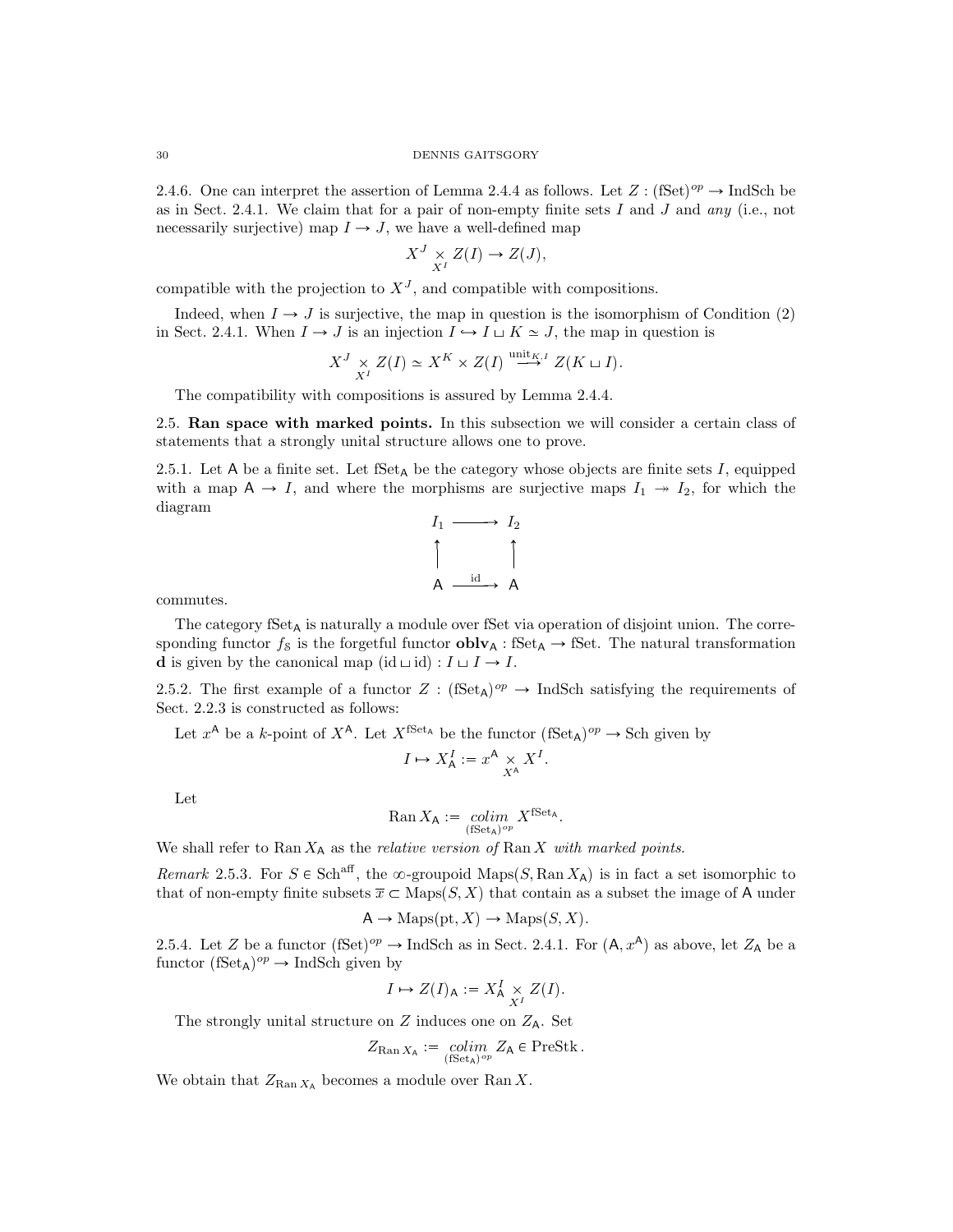2.5.5. By Sect. 1.5.4, the forgetful functor  $oblv_{A}$ : fSet<sub>A</sub>  $\rightarrow$  fSet and the natural transformation  $Z_A \Rightarrow Z \circ (\mathbf{oblv}_A)^{op}$ , given by  $Z(I)_A \rightarrow Z(I)$ , define a map

$$
(2.9) \t\t ZRan XA \to ZRan X.
$$

Moreover, it is easy to see that the map  $(2.9)$  is compatible with the Ran X-actions. Therefore, it gives rise to a map of the corresponding semi-simplicial objects

 $Z_{\text{Ran }X_{\text{A}},\Delta_{s}} \rightarrow Z_{\text{Ran }X,\Delta_{s}}$ 

and

(2.10)  $Z_{\text{Ran }X_{\text{A}}:\text{indep}} \rightarrow Z_{\text{Ran }X:\text{indep}}.$ 

We will prove:

**Proposition 2.5.6.** The map  $(2.10)$  is an isomorphism.

Remark 2.5.7. The meaning of this proposition is that in the unital context, constraining our finite subset of points of X to contain a given set  $x^A$  does not alter the resulting space.

2.5.8. Before we prove the proposition, let us discuss some corollaries:

Let Z be as in Sect. 2.4.1, and let  $\mathcal F$  be an object of  $\mathfrak D(Z_{\mathrm{Ran} X})$ , which lies in the essential image of the forgetful functor  $\mathfrak{D}(Z_{\text{Ran }X,\text{indep}}) \rightarrow \mathfrak{D}(Z_{\text{Ran }X})$ , and which also lies in  $\mathfrak{D}(Z_{\operatorname{Ran} X})$ good for  $p_{Z_{\operatorname{Ran} X}}$  .

Let  $(A, x^A)$  be as in Sect. 2.5.1. Let  $\mathcal{F}_A$  be the pullback of F under the map  $Z_{\text{Ran }X_A} \to Z_{\text{Ran }X}$ of (2.9). Combining Corollary 2.3.5 with Proposition 2.5.6, we obtain:

Corollary 2.5.9. The trace map

$$
\Gamma_{\text{dR},c}(Z_{\text{Ran }X_{\text{A}}}, \mathcal{F}_{\text{A}}) \to \Gamma_{\text{dR},c}(Z_{\text{Ran }X}, \mathcal{F})
$$

is an isomorphism.

As a particular case, we have:

Corollary 2.5.10. Then the trace map

$$
H_{\bullet}(Z_{\text{Ran}\,X_{\mathsf{A}}})\to H_{\bullet}(Z_{\text{Ran}\,X})
$$

is an isomorphism.

2.5.11. Proof of Proposition 2.5.6.

**Step 1.** Consider now the functor  $(A \sqcup -)$ : fSet  $\rightarrow$  fSet<sub>A</sub>:

$$
I \mapsto A \sqcup I.
$$

The unital structure on Z defines a natural transformation

$$
Z \Rightarrow Z_A \circ (A \sqcup -)
$$

between the resulting two functors (fSet)<sup>op</sup>  $\Rightarrow$  IndSch:

$$
Z(I) \simeq x^{\mathsf{A}} \times Z(I) \stackrel{\text{unit}_{\mathsf{A},I}}{\longrightarrow} Z(\mathsf{A} \sqcup I)_{\mathsf{A}}.
$$

By Sect. 1.5.4, we obtain a map

$$
Z_{\text{Ran }X} \to Z_{\text{Ran }X_A}.
$$

It is easy to see from the construction that this map is also compatible with the action of the semi-group Ran  $X$ . In particular, we obtain the map of semi-simplicial objects

$$
Z_{\text{Ran }X,\Delta_s} \to Z_{\text{Ran }X_{\text{A}},\Delta_s},
$$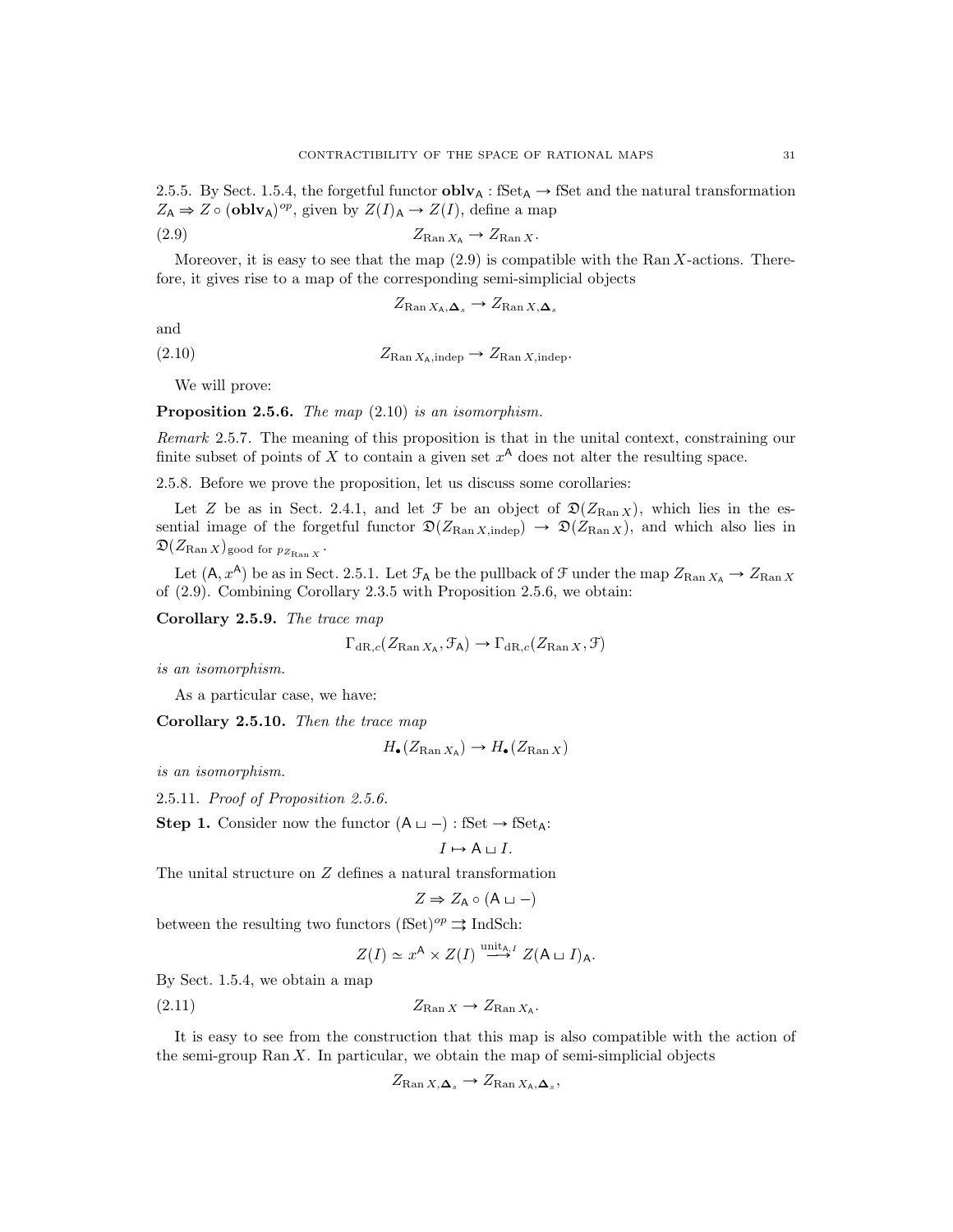and a map

$$
(2.12) \t\t Z_{\text{Ran }X,\text{indep}} \to Z_{\text{Ran }X_{\text{A}},\text{indep}}.
$$

We will show that composition of the maps  $(2.9)$  and  $(2.11)$ :

$$
(2.13) \t\t ZRan XA \to ZRan X \to ZRan XA
$$

is (canonically homotopic to) the identity map on  $Z_{\text{Ran }X_A}$ , in a way compatible with the Ran Xaction. The latter compatibility will imply that the composition

 $Z_{\text{Ran }X_{\text{A}}, \text{indep}} \rightarrow Z_{\text{Ran }X, \text{indep}} \rightarrow Z_{\text{Ran }X_{\text{A}}, \text{indep}}$ 

is also (canonically homotopic to) the identity map.

We will then show that the composition

$$
(2.14) \tZ_{\text{Ran }X,\text{indep}} \to Z_{\text{Ran }X_{\text{A}},\text{indep}} \to Z_{\text{Ran }X,\text{indep}}
$$

is (canonically homotopic to) the identity map as well.

Step 2. The assertion regarding the composition (2.13) follows from the paradigm described in Sect. 2.2.8:

We apply it to  $C_1 = C_2 = (\text{fSet}_A)^{op}$ ,  $\Phi_1 = \Phi_2 = Z_A$ , F being the identity functor and F' being the functor

$$
(A \to I) \leadsto (A \to A \sqcup I),
$$

where  $A \stackrel{\text{id}}{\rightarrow} A \hookrightarrow A \sqcup I$ .

The natural transformation  $\beta$  is the given by the map  $A \sqcup I \rightarrow I$  in fSet<sub>A</sub>. The fact that the natural transformation

$$
Z_{\mathsf{A}} \Rightarrow Z_{\mathsf{A}} \circ (\mathsf{A} \sqcup -) \circ (\mathbf{oblv}_{\mathsf{A}})^{op}
$$

is isomorphic to  $Z_A \circ \beta$  follows from Lemma 2.4.4.

The naturality of the construction implies the compatibility with the action of the semi-group Ran X.

Step 3. In order to prove that the composed map (2.14) is (canonically homotopic to) the identity map, since the semi-group  $\text{Ran } X$  is commutative, it suffices to show that the composition

$$
Z_{\mathrm{Ran}\, X} \xrightarrow{(2.11)} Z_{\mathrm{Ran}\, X_{\mathrm{A}}} \xrightarrow{(2.9)} Z_{\mathrm{Ran}\, X}
$$

factors as

$$
Z_{\text{Ran } X} \xrightarrow{\gamma} \text{Ran } X \times Z_{\text{Ran } X} \xrightarrow{\text{unit}_{\text{Ran } X}} Z_{\text{Ran } X}
$$

for some map  $\gamma: Z_{\text{Ran } X} \to \text{Ran } X \times Z_{\text{Ran } X}$ , such that the composition

$$
Z_{\text{Ran } X} \xrightarrow{\gamma} \text{Ran } X \times Z_{\text{Ran } X} \xrightarrow{p_{\text{Ran } X} \times \text{id}} Z_{\text{Ran } X}
$$

is the identity map.

The required map  $\gamma$  is given in terms of the paradigm of Sect. 1.5.4 as follows. Namely, the functor

$$
\gamma_{\text{fSet}} : (\text{fSet})^{op} \to (\text{fSet} \times \text{fSet})^{op}
$$

is

$$
I \leadsto (A, I),
$$

and the natural transformation between the two functors (fSet)<sup>op</sup>  $\Rightarrow$  PreStk

$$
Z \Rightarrow (X^{\text{fSet}} \times Z) \circ \gamma_{\text{fSet}}
$$

sends  $I \in \text{fSet}$  to the map  $(x^A \times id) : Z(I) \to X^A \times Z(I)$ .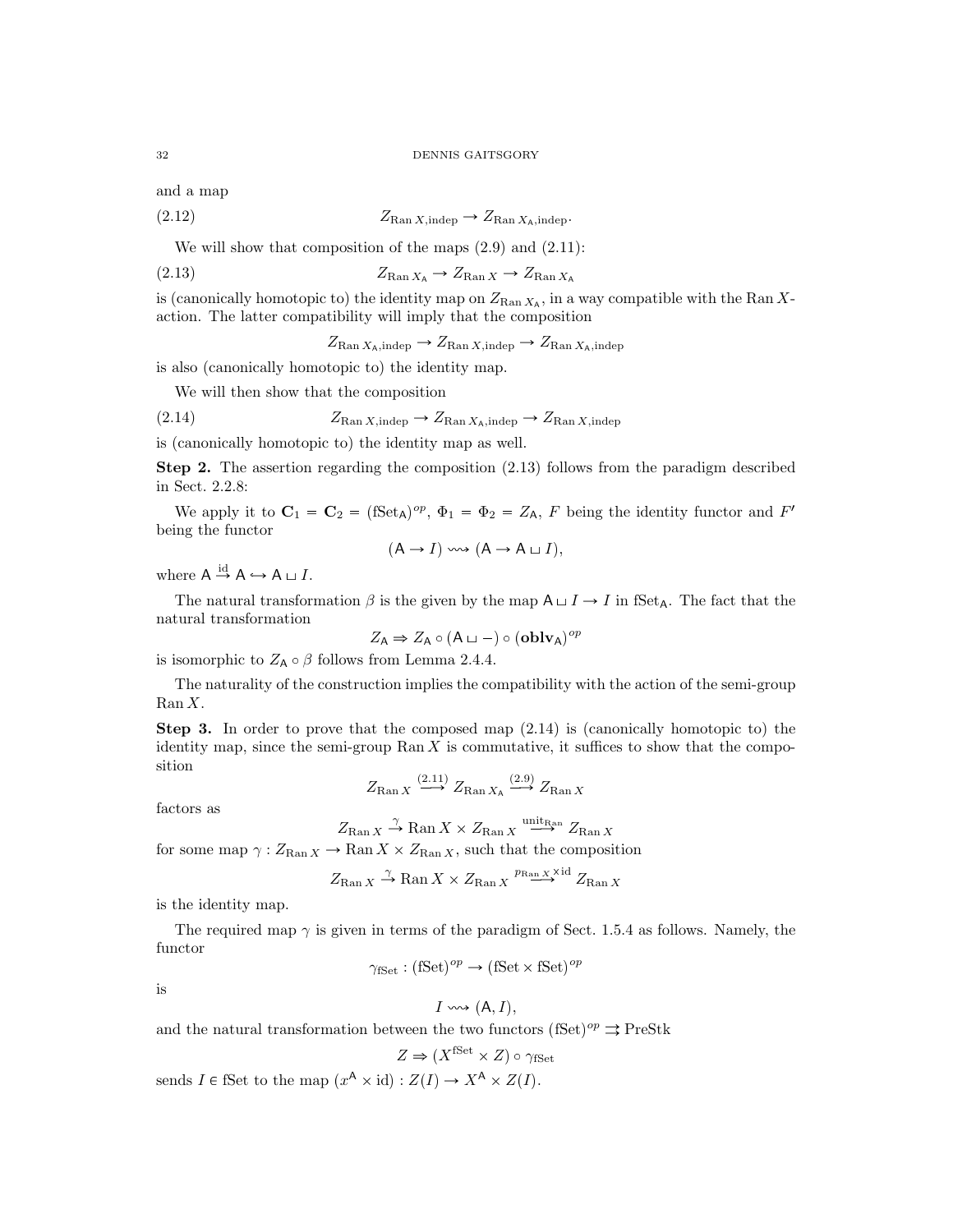$\Box$ 

2.5.12. We conclude this subsection with the observation that the assertion of Proposition 2.5.6 (with the same proof) holds also in the relative situation:

Let S be a scheme and let  $x^{\mathsf{A}}$  be an S-point of  $X^{\mathsf{A}}$ . Then we can consider a relative version of the functor  $X^{\text{fSet}_A}$ , which now maps  $(\text{fSet}_A)^{op}$  to  $\text{Sch}_{S}:$ 

$$
I \leftrightsquigarrow X^I_{\mathsf{A}} := S \underset{X^{\mathsf{A}}}{\times} X^I,
$$

and the corresponding prestack Ran  $X_A$  over S.

Given a functor  $Z : (\text{fSet})^{op} \to \text{IndSch}_{S}$  satisfying the conditions of Sect. 2.4.1 (with the target category IndSch replaced by  $\text{IndSch}_{\mathcal{S}}$ , we let  $Z_A$  be the functor  $(\text{Set}_A)^{op} \to \text{IndSch}_{\mathcal{S}}$ given by

$$
I \leadsto S \underset{S \times X^{\mathsf{A}}}{\times} Z(I) \simeq X_{\mathsf{A}}^{I} \underset{S \times X^{I}}{\times} Z(I).
$$

Set

$$
Z_{\mathrm{Ran}\, X_\mathsf{A}} := \operatornamewithlimits{colim}_{(\mathrm{fSet}_\mathsf{A})^{op}} Z_\mathsf{A}.
$$

Let  $p_A$  (resp., p) denote the map  $Z_{\text{Ran }X_A} \to S$  (resp.,  $Z_{\text{Ran }X} \to S$ ).

We have the following relative version of Corollary 2.5.10:

Corollary 2.5.13. For  $\mathcal{F}_S \in \mathfrak{D}(S)$ , the map

$$
(p_A)_{!} \circ (p_A)^! (\mathcal{F}_S) \to p_{!} \circ p^! (\mathcal{F}_S)
$$

is an isomorphism.

2.6. Products over  $\text{Ran } X$ . In this subsection we will give another example of a statement that a unital structure allows to prove.

2.6.1. Let  $Z^1$  and  $Z^2$  be two functors  $(fSet)^{op} \to \text{IndSch as in Sect. 2.4.1.}$  Let Z be yet another functor defined by

$$
Z(I) := Z^1(I) \underset{X^I}{\times} Z^2(I).
$$

Then  $Z$  is also a functor satisfying the requirements of Sect. 2.4.1.

Consider the corresponding spaces  $Z_{\text{Ran }X}^1$ ,  $Z_{\text{Ran }X}^2$ , and  $Z_{\text{Ran }X}$ .

2.6.2. Note that we have a naturally defined map

(2.15) 
$$
Z_{\text{Ran }X} \to Z_{\text{Ran }X}^1 \times Z_{\text{Ran }X}^2.
$$

In terms of Sect. 1.5.4, the map in question corresponds to the diagonal functor

$$
\mathbf{diag}^{op} : (\mathbf{fSet})^{op} \to (\mathbf{fSet} \times \mathbf{fSet})^{op},
$$

and the natural transformation between the resulting two functors  $(fSet)^{op} \rightrightarrows \text{IndSch}$ :

$$
Z \to (Z^1 \times Z^2) \circ \mathbf{diag}^{op},
$$

given by

$$
I \leadsto \left( Z(I) = Z^1(I) \underset{X^I}{\times} Z^2(I) \to Z^1(I) \times Z^2(I) \right)
$$

.

It is easy to see that the map  $(2.15)$  is compatible with the action of Ran X via the diagonal homomorphism  $\text{Ran } X \to \text{Ran}_X \times \text{Ran}_X$  and the action of  $\text{Ran}_X \times \text{Ran}_X$  on  $Z_{\text{Ran } X}^1 \times Z_{\text{Ran } X}^2$ .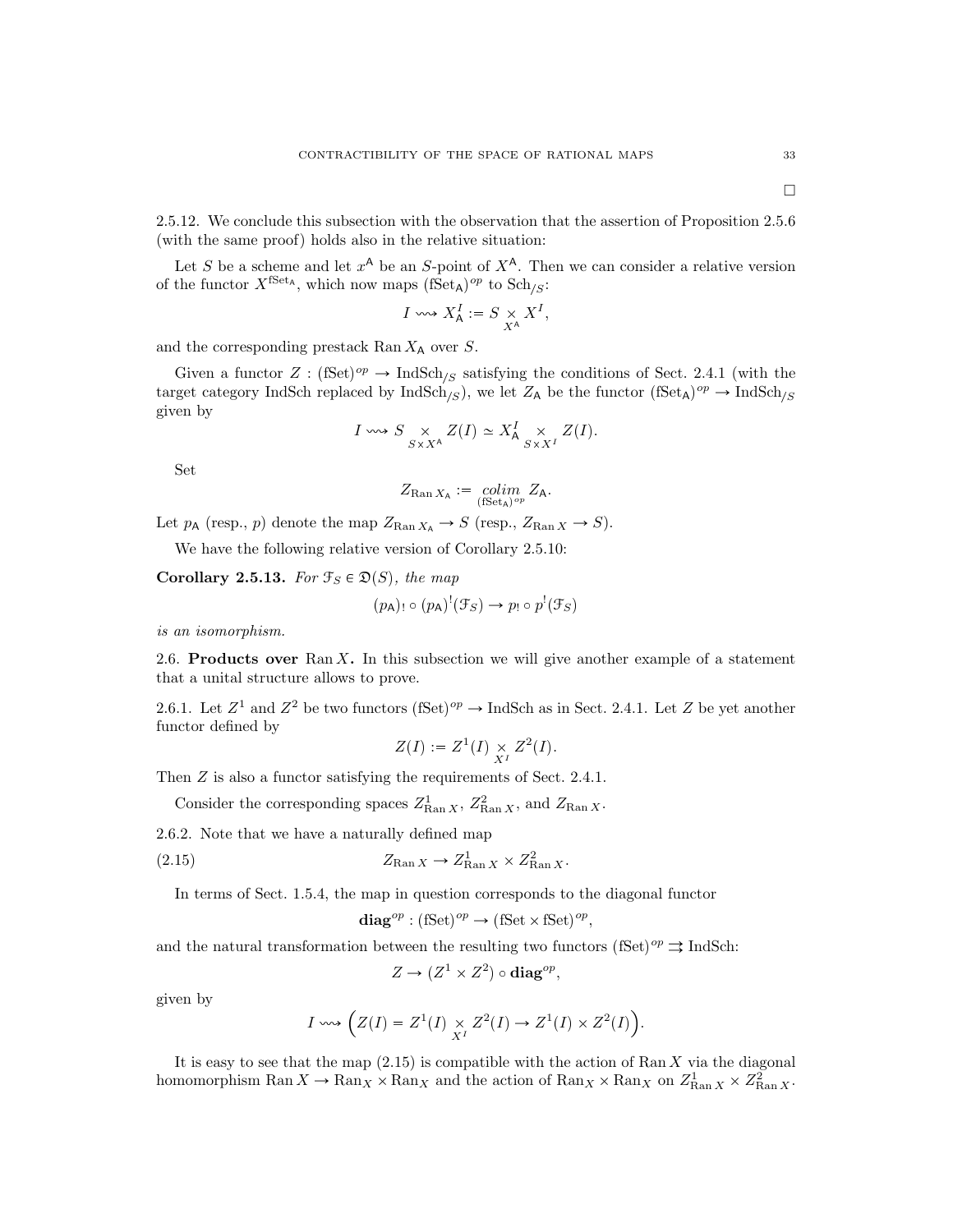2.6.3. We claim now that there exists a canonically defined map

$$
(2.16) \t\t Z_{\text{Ran } X}^1 \times Z_{\text{Ran } X}^2 \to Z_{\text{Ran } X}.
$$

Namely, in terms of Sect. 1.5.4, the map in question corresponds to the functor

union<sup>op</sup> : (fSet × fSet)<sup>op</sup>  $\rightarrow$  (fSet)<sup>op</sup>,

and the natural transformation between the resulting two functors  $(fSet \times fSet)^{op} \rightrightarrows \text{IndSch}$ :

$$
(Z^1 \times Z^2) \to Z \circ \text{union}^{op},
$$

given by sending  $(I_1, I_2) \in \text{fSet} \times \text{fSet}$  to the map

$$
Z^1(I_1) \times Z^2(I_2) \simeq (Z^1(I_1) \times X^{I_2}) \underset{X^{I_1} \times X^{I_2}}{\times} (X^{I_1} \times Z(I_2)) \to
$$
  

$$
\to Z^1(I_1 \sqcup I_2) \underset{X^{I_1} \times X^{I_2}}{\times} Z^2(I_1 \sqcup I_2) = Z(I_1 \sqcup I_2).
$$

It is easy to see that the map  $(2.16)$  is compatible with the action of Ran X via the homomorphism

union : Ran  $X \times \mathrm{Ran}_X \to \mathrm{Ran}_X$ 

and the action of  $\text{Ran}_X \times \text{Ran}_X$  on  $Z_{\text{Ran }X}^1 \times Z_{\text{Ran }X}^2$ .

Thus, the maps  $(2.15)$  and  $(2.16)$  give rise to maps

(2.17) 
$$
Z_{\text{Ran }X,\text{indep}} \rightleftarrows Z_{\text{Ran }X,\text{indep}}^1 \times Z_{\text{Ran }X,\text{indep}}^2.
$$

Proposition 2.6.4. The maps (2.17) are mutually inverse isomorphisms.

We omit the proof, because it is completely analogous to the one of Proposition 2.5.6.

2.6.5. Proposition 2.6.4 admits corollaries analogous to those of Proposition 2.5.6:

Let  $\mathcal F$  be an object of  $\mathfrak{D}(Z_{\text{Ran } X}^1 \times Z_{\text{Ran } X}^2)$  that lies in the essential image of the forgetful functor

$$
\mathfrak{D}(Z_{\text{Ran }X,\text{indep}}^1 \times Z_{\text{Ran }X,\text{indep}}^2) \to \mathfrak{D}(Z_{\text{Ran }X}^1 \times Z_{\text{Ran }X}^2).
$$

Assume also that  $\mathcal{F}$  belongs to  $\mathfrak{D}(Z_{\text{Ran }X}^1 \times Z_{\text{Ran }X}^2)$  good for  $p_{Z_{\text{Ran }X}^1 \times Z_{\text{Ran }X}^2}$ .

Let  $\mathcal{F}^{\text{diag}}$  denote the pullback of  $\mathcal{F}$  to  $Z_{\text{Ran }X}$  under the map (2.16). We have:

Corollary 2.6.6. The trace map

$$
\Gamma_{\mathrm{dR},c} \left( Z_{\mathrm{Ran}\, X} , \mathcal{F}^{\mathrm{diag}} \right) \to \Gamma_{\mathrm{dR},c} \left( Z_{\mathrm{Ran}\, X}^1 \times Z_{\mathrm{Ran}\, X}^2 , \mathcal{F} \right)
$$

is an isomorphism.

In particular,

Corollary 2.6.7. The trace map

$$
H_{\bullet}(Z_{\text{Ran }X}) \to H_{\bullet}\left(Z_{\text{Ran }X}^1 \times Z_{\text{Ran }X}^2\right)
$$

is an isomorphism.

2.7. Pairs of finite sets. In this subsection we shall consider another family of examples of the situation described in Sect. 2.2.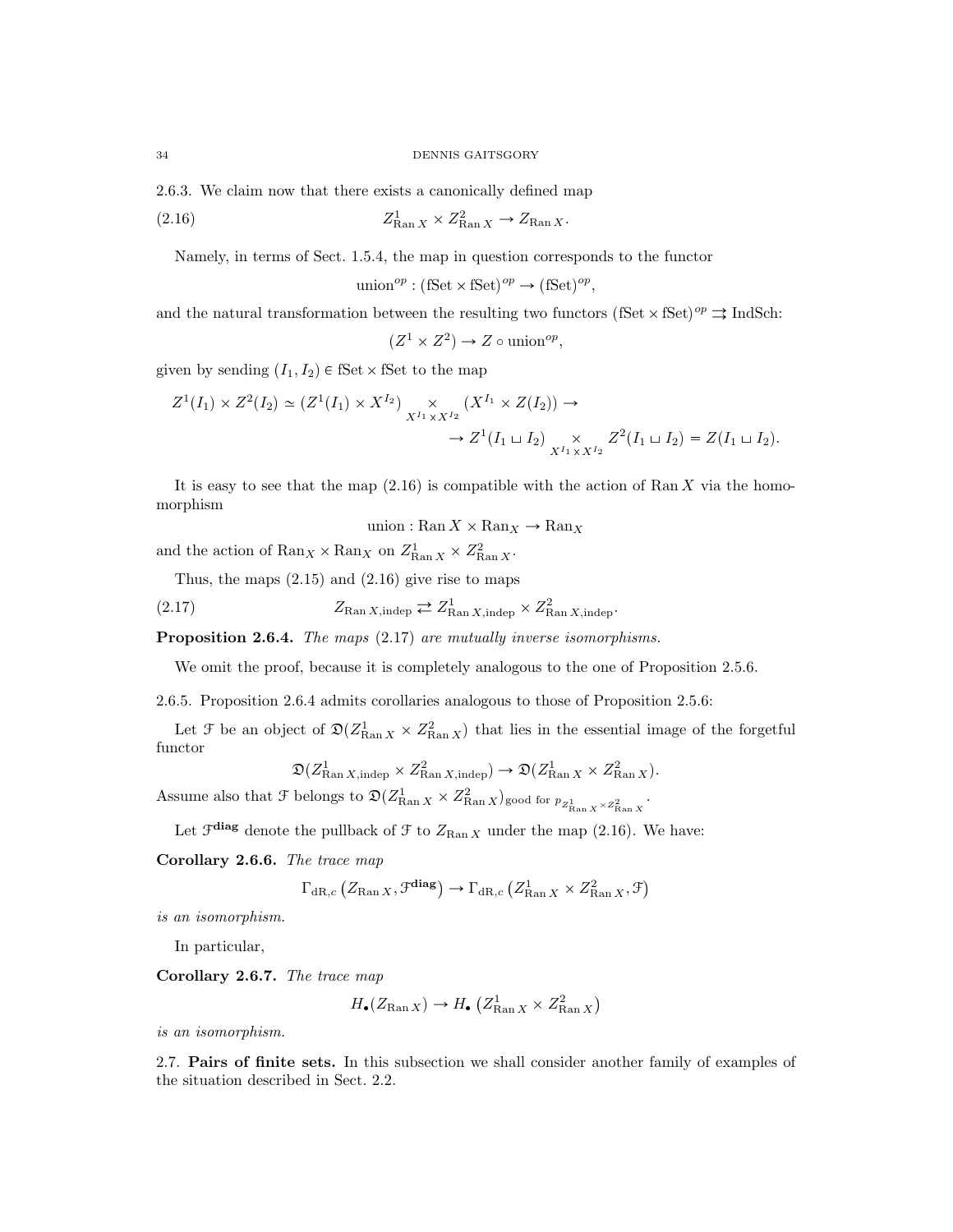2.7.1. We consider the category fSet<sup> $\rightarrow$ </sup> whose objects can be depicted as  $(J \rightarrow I)$ , i.e., pairs of finite sets, equipped with a map between them (the map  $J \to I$  is arbitrary, i.e., it is not required to be either injective or surjective), and morphisms are commutative diagrams



where vertical maps are surjective.

This category is acted on by fSet via

$$
K \sqcup (J \to I) := (K \sqcup J \to K \sqcup I).
$$

We have two naturally defined functors  $pr_{source}$  and  $pr_{target}$  from fSet<sup> $\rightarrow$ </sup> to fSet, both compatible with the monoidal action.

2.7.2. In this subsection we shall take the index category S to be  $(fSet<sup>\rightarrow</sup>)<sup>op</sup>$ . We will take the functor

$$
f_{\mathcal{S}} : (\mathbf{fSet}^{\rightarrow})^{op} \rightarrow (\mathbf{fSet})^{op}
$$

to be  $(\mathbf{pr}_{\text{source}})^{op}$ .

The natural transformation **d** is given by the map in fSet<sup> $\rightarrow$ </sup>:

$$
(J \sqcup J \to J \sqcup I) \to (J \to I).
$$

2.7.3. We shall consider functors  $Z : (\text{fSet}^{\rightarrow})^{op} \rightarrow \text{IndSch}$  equipped with a strongly unital structure with respect to  $(f<sub>S</sub>, d)$  specified above. I.e., these are functors

$$
(J \to I) \iff Z(J \to I),
$$

equipped with a functorial assignment

$$
\text{unit}_{K,J\to I}: X^K \times Z(J\to I) \to Z(K\sqcup J\to K\sqcup I),
$$

and a natural transformation

(2.18) 
$$
(J \to I) \rightsquigarrow (Z(J \to I) \stackrel{f(J \to I)}{\longrightarrow} X^J),
$$

such that the condition from Sect. 2.2.3 holds.

Let  $Z_{\text{Ran}}$  x denote the object of PreStk equal to

$$
\operatornamewithlimits{colim}_{(\text{fSet}^{\to})} Z_{\text{Ran}^{\to}} X.
$$

The space  $Z_{\text{Ran}} \to \chi$  is acted on by the semi-group Ran X. We shall consider the corresponding semi-simplicial object  $Z_{\text{Ran}\rightarrow X,\Delta_s}$  and its geometric realization  $Z_{\text{Ran}\rightarrow X,\text{indep}}$ .

2.7.4. The prime example of such functor is  $X^{\text{fSet}}$  given by

$$
(J \to I) \leadsto X^{J \to I} := X^I,
$$

i.e.,  $X^{\text{fSet}} = X^{\text{fSet}} \circ (\mathbf{pr}_{\text{target}})^{op}$ .

Set

$$
\mathrm{Ran}^{\rightarrow} X := \underset{(\mathrm{fSet}^{\rightarrow})^{op}}{\text{colim}} X^{\mathrm{fSet}^{\rightarrow}}.
$$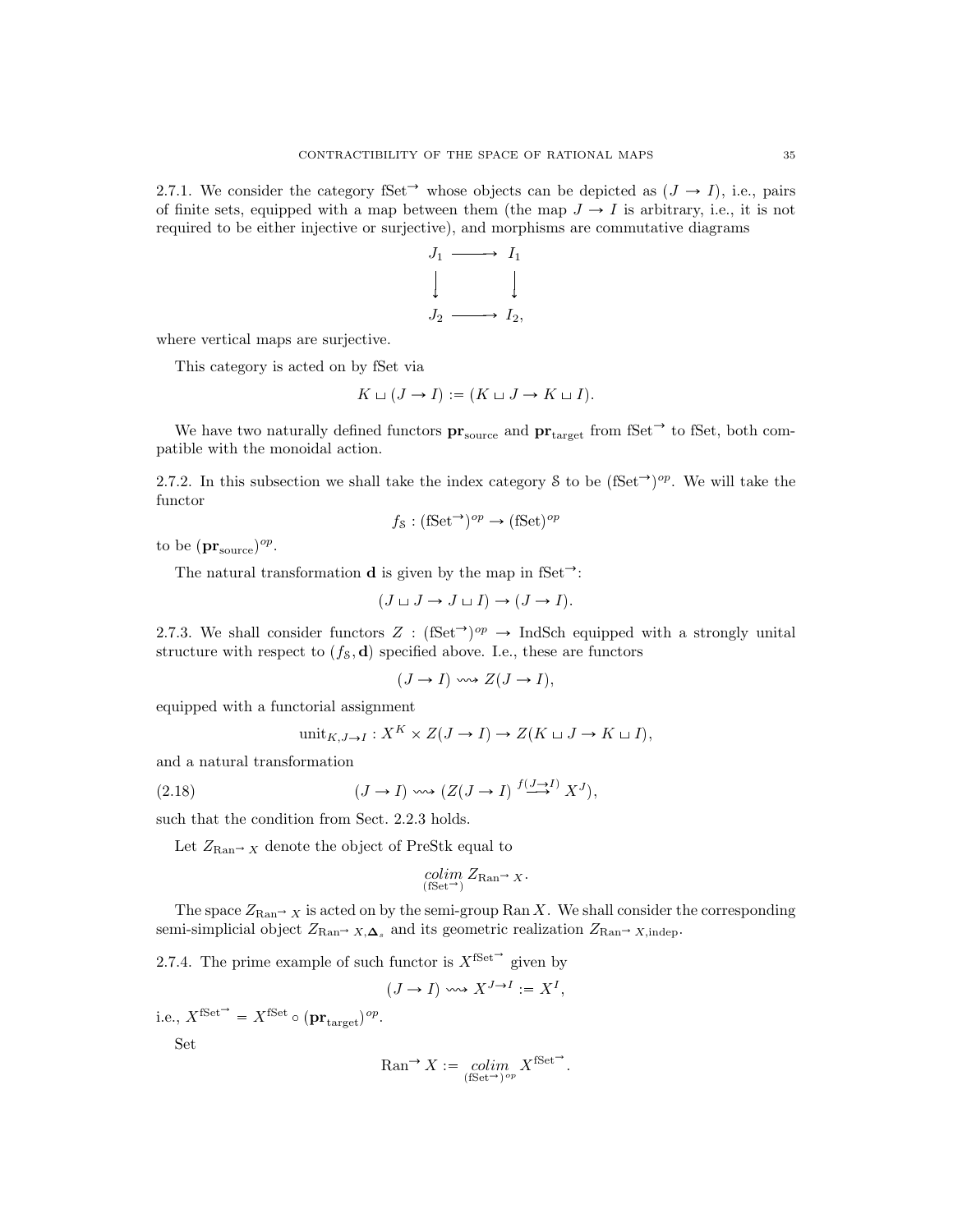2.7.5. We shall impose the following additional structure on our functors

$$
Z: (\mathbf{fSet}^{\rightarrow})^{op} \rightarrow \mathbf{IndSch} : (J \rightarrow I) \leadsto Z(J \rightarrow I).
$$

Namely, we assume that Z be equipped with a natural transformation  $f_Z \to Z \to X^{\text{fSet}}$ . I.e., for every  $(J \to I)$  we have a map

$$
f^{\rightarrow}(J \to I) : Z(J \to I) \to X^I,
$$

such that the map  $f(J \rightarrow I)$  of (2.18) equals the composition

$$
Z(J \to I) \stackrel{f^{\to}(J \to I)}{\longrightarrow} X^I \to X^J.
$$

We require that the following additional conditions, analogous to those of Sect. 2.4.1 hold:

(1) For  $I, J, K \in \mathbb{S}$ et, the diagram

$$
X^K \times Z(J \to I) \xrightarrow{\text{unit}_{K,J \to I}} Z(K \sqcup J \to K \sqcup I)
$$
  
id 
$$
\downarrow f^{\to}(J \to I) \qquad \qquad \downarrow f^{\to}(K \sqcup J \to K \sqcup I)
$$
  

$$
X^K \times X^I \qquad \xrightarrow{\sim} \qquad X^{K \sqcup I}
$$

commutes.

(2) For every arrow  $(J_1 \rightarrow I_1) \rightarrow (J_2 \rightarrow I_2)$  in fSet<sup> $\rightarrow$ </sup>, the resulting map

$$
Z(J_2 \to I_2) \to X^{I_2} \underset{X^{I_1}}{\times} Z(J_1 \to I_1)
$$

be an isomorphism. in  $(fSet^{\rightarrow})^{op}$ ,

2.7.6. Note now that we have a functor  $\text{diag}: \text{fSet} \to \text{fSet}^{\rightarrow}$ , given by

$$
I \leadsto (I \stackrel{\text{id}}{\to} I).
$$

For Z as in Sect. 2.7.5, let  $Z^{\text{diag}}$  denote the functor

$$
Z\circ\mathbf{diag}^{op}:(\mathrm{fSet})^{op}\to\mathrm{IndSch}\,.
$$

Note that if Z is strongly unital and satisfies the conditions of Sect. 2.7.5, then  $Z^{\text{diag}}$  is also unital and satisfies the conditions of Sect. 2.4.1.

By Sect. 1.5.4, we have a map

(2.19) 
$$
Z_{\text{Ran } X}^{\text{diag}} \to Z_{\text{Ran}^{\rightarrow} X},
$$

which is easily seen to be compatible with the action of the semi-group Ran  $X$ . Hence, it gives rise to a map

$$
(2.20) \t\t Z_{\text{Ran }X, \text{indep}}^{\text{diag}} \to Z_{\text{Ran}^{\rightarrow} X, \text{indep}}.
$$

We shall prove:

Proposition 2.7.7. The map  $(2.20)$  is an isomorphism.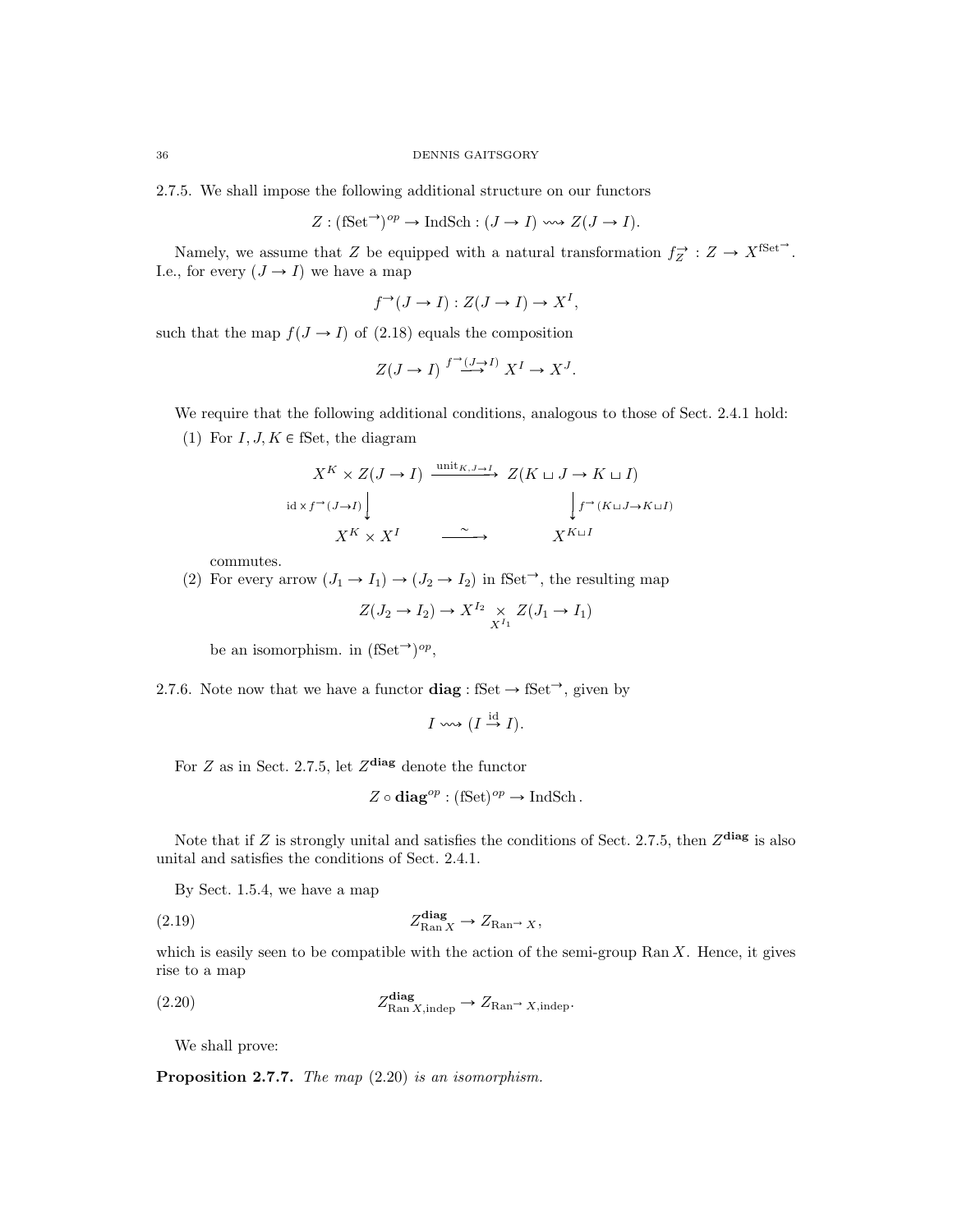2.7.8. Proposition 2.7.7 has corollaries analogous to those of Proposition 2.5.6:

Let F be an object of  $\mathfrak{D}(Z_{\mathrm{Ran}\to X})$ , which lies in the essential image of the forgetful functor  $\mathfrak{D}(Z_{\mathrm{Ran}} \to X, \mathrm{indep}) \to \mathfrak{D}(Z_{\mathrm{Ran}} \to X)$ . Assume also that F belongs to  $\mathfrak{D}(Z_{\mathrm{Ran}} \to X)$ <sub>good for  $p_{Z_{\mathrm{Ran}} \to X}$ .</sub>

Let  $\mathcal{F}^{\text{diag}}$  be the pullback of  $\mathcal F$  under the map (2.19). Combining Corollary 2.3.5 with Proposition 2.7.7, we obtain:

Corollary 2.7.9. The trace map

$$
\Gamma_{\mathrm{dR},c}(Z^{\textbf{diag}}_{\mathrm{Ran}\,X},\mathcal{F}^{\textbf{diag}}) \to \Gamma_{\mathrm{dR},c}(Z_{\mathrm{Ran}^\rightarrow X},\mathcal{F})
$$

is an isomorphism.

As a particular case, we have:

Corollary 2.7.10. Then the trace map

$$
H_{\bullet}(Z_{\mathrm{Ran}\,X}^{\mathrm{diag}}) \to H_{\bullet}(Z_{\mathrm{Ran}^{\rightarrow} X})
$$

is an isomorphism.

2.7.11. Proof of Proposition 2.7.7.

Step 1. Consider the functor  $pr_{\text{target}} : \text{fSet}^{\rightarrow} \rightarrow \text{fSet}$ . We shall now construct a natural transformation

$$
Z \Rightarrow Z^{\text{diag}} \circ (\mathbf{pr}_{\text{target}})^{op}.
$$

It is given by sending a pair  $(J \rightarrow I)$  to the map

$$
Z(J \to I) \simeq X^I \underset{X^{I \sqcup I}}{\times} \left( X^I \times Z(J \to I) \right) \overset{\text{unit}_{I,J \to I}}{\longrightarrow} X^I \underset{X^{I \sqcup I}}{\times} Z(I \sqcup J \to I \sqcup I) \simeq Z^{\text{diag}}(I),
$$

where the last isomorphism corresponds to the morphism  $(I \sqcup J \to I \sqcup I) \to (I \to I)$  in fSet<sup> $\rightarrow$ </sup>.

Hence, by Sect. 1.5.4, we obtain a map

$$
(2.21)
$$
 
$$
Z_{\text{Ran}^{\rightarrow}} \times \rightarrow Z_{\text{Ran} \times}^{\text{diag}},
$$

which is also easily seen to be compatible with the action of the semi-group  $\text{Ran } X$ . Hence, we obtain a map

$$
(2.22) \t\t Z_{\text{Ran}} \to Z_{\text{Ran}}^{\text{diag}} \to Z_{\text{Ran } X, \text{indep}}^{\text{diag}}.
$$

However, it follows from the condition of Sect. 2.2.3 that the composition

$$
Z_{\text{Ran }X}^{\text{diag}} \to Z_{\text{Ran}^{\to}} X \to Z_{\text{Ran }X}^{\text{diag}}
$$

equals the identity map. Hence, so does the composition

$$
Z_{\text{Ran }X,\text{indep}}^{\text{diag}} \to Z_{\text{Ran}^{\rightarrow} X,\text{indep}} \to Z_{\text{Ran }X,\text{indep}}^{\text{diag}}.
$$

Step 2. Thus, it remains to show that the composition

$$
Z_{\text{Ran}} \to \mathcal{Z}_{\text{Ran } X, \text{indep}}^{\text{diag}} \to \mathcal{Z}_{\text{Ran } X, \text{indep}}
$$

is canonically homotopic to the identity map. For that, as in the proof of Proposition 2.5.6, it is enough to show that the composition

(2.23) 
$$
Z_{\text{Ran}\rightarrow X} \to Z_{\text{Ran}\,X}^{\text{diag}} \to Z_{\text{Ran}\,X}
$$

can be factored as

$$
Z_{\text{Ran}} \to X \xrightarrow{\gamma} \text{Ran } X \times Z_{\text{Ran}} \to X \xrightarrow{\text{unit}_{\text{Ran}} x} Z_{\text{Ran}} \to X
$$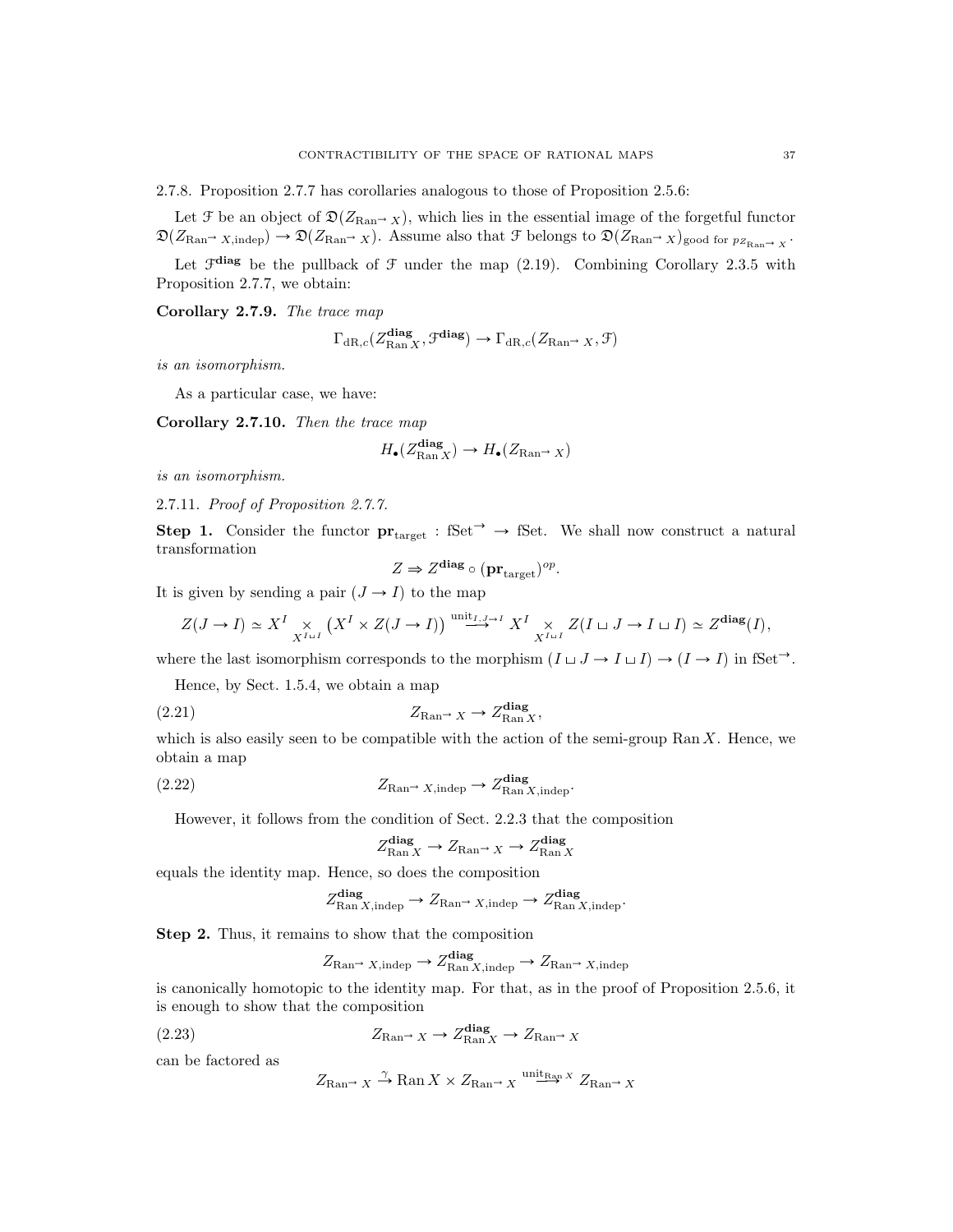for some map  $\gamma: Z_{\text{Ran}} \to X \to \text{Ran } X \times Z_{\text{Ran}} \to X$ , such that the composition

$$
Z_{\text{Ran}} \to X \xrightarrow{\gamma} \text{Ran } X \times Z_{\text{Ran}} \to X \xrightarrow{p_{\text{Ran}} \times \text{Xid}} Z_{\text{Ran}} \to X
$$

is the identity map.

We define the map 
$$
\gamma
$$
 as follows. It is defined in terms of Sect. 1.5.4 by the functor

$$
\gamma_{\text{fSet}} : (\text{fSet} \to)^{op} \to (\text{fSet} \times \text{fSet} \to)^{op},
$$

given by

$$
(J \to I) \leadsto (I, (J \to I)),
$$

and the natural transformation between the two functors (fSet<sup> $\rightarrow$ ) $^{op} \Rightarrow$ IndSch</sup>

$$
Z \Rightarrow (X^{\text{fSet}} \times Z) \circ \gamma_{\text{fSet}}
$$

given by

$$
Z(J \to I)
$$
<sup>f<sup>\to</sup>( $J \to I$ )<sup>xi</sup>  $X^I \times Z(J \to I)$ .</sup>

Step 3. Let us show that the resulting map

(2.24) unitRan <sup>X</sup> γ : ZRan<sup>Ñ</sup> <sup>X</sup> Ñ ZRan<sup>Ñ</sup> <sup>X</sup>

is indeed homotopic to the map (2.23). We shall do so using the paradigm of Sect. 2.2.8:

We take  $\mathbf{C}_1 = \mathbf{C}_2 = (\text{fSet}^{\rightarrow})^{op}$  and  $\Phi_1 = \Phi_2 = Z$ . We take the functor F to be

$$
(J \to I) \iff (I \sqcup J \to I \sqcup I),
$$

and the functor  $F'$  to be

$$
(J \to I) \iff (I \to I).
$$

The map (2.24) corresponds to the natural transformation  $\alpha : \Phi_1 \Rightarrow \Phi_2 \circ F$  that sends  $(J \rightarrow I)$  to the map

$$
Z(J \to I) \stackrel{f^{\to}(J \to I) \times \mathrm{id}}{\longrightarrow} X^I \times Z(J \to I) \stackrel{\text{unit}_{I,(J \to I)}}{\longrightarrow} Z(I \sqcup J, I \sqcup I).
$$

The map (2.23) corresponds to the natural transformation  $\alpha' : \Phi_1 \Rightarrow \Phi_2 \circ F'$  that sends  $(J \rightarrow I)$  to the map

$$
Z(J \to I) \simeq X^I \underset{X^{I \sqcup I}}{\times} (X^I \times Z(J \to I)) \xrightarrow{\text{unit}_{I,J \to I}} X^I \underset{X^{I \sqcup I}}{\times} Z(I \sqcup J \to I \sqcup I) \simeq Z(I \to I).
$$

Now, the required natural transformation  $\beta : F \to F'$  sends  $(J \to I)$  to the map in  $(fSet^{\to})^{op}$ 

$$
(I \to I) \to (I \sqcup J \to I \sqcup I)
$$

opposite to the natural map in fSet<sup> $\rightarrow$ </sup>.

## $\hfill \square$

## 3. Proof of the main theorem

3.1. The case of  $Y = \mathbb{A}^n$ . We will show directly that the assertion of Theorem 1.8.2 holds in this case, which is a triviality modulo Theorem 1.6.5.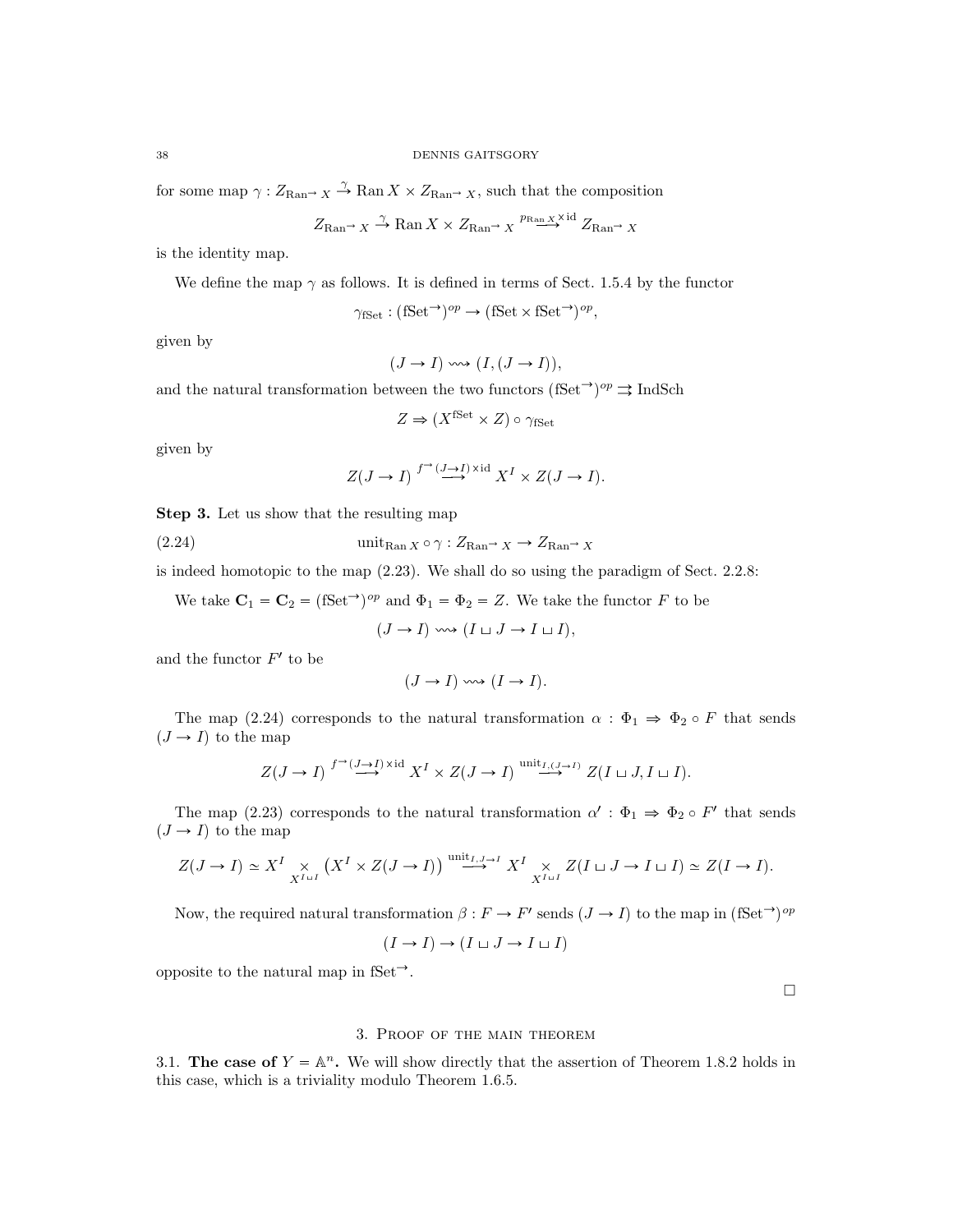3.1.1. By Sect. 1.5.4, the natural transformation of functors (fSet)<sup>op</sup>  $\Rightarrow$  IndSch

$$
\mathbf{Maps}(X,Y)_{X^{\mathrm{fSet}}}^{\mathrm{rat}} \Rightarrow X^{\mathrm{fSet}}
$$

induces a map

$$
f: \mathbf{Maps}(X, Y)_{\text{Ran } X}^{\text{rat}} \to \text{Ran } X,
$$

and by  $(1.8)$ , combined with Sect. 1.5.6(iii), a map

(3.1) 
$$
\operatorname{Tr}_{\omega}(f) : f_!(\omega_{\mathbf{Maps}(X,Y)_{\mathrm{Ran}\,X}^{\mathrm{rat}}}) \to \omega_{\mathrm{Ran}\,X}.
$$

Applying  $\Gamma_{\text{dR},c}(\text{Ran } X, -)$ , we obtain a map

(3.2) 
$$
\operatorname{Tr}_{H_{\bullet}}(f): H_{\bullet}(\operatorname{Maps}(X, Y)_{\operatorname{Ran} X}^{\operatorname{rat}}) \to H_{\bullet}(\operatorname{Ran} X).
$$

We claim that the map  $(3.1)$  is an isomorphism. The map  $(3.1)$  is given by a compatible system of maps

(3.3) 
$$
f(I)_{!}\left(\omega_{\mathbf{Maps}(X,Y)_{X}^{\mathrm{rat}}}\right)\to \omega_{X^{I}}.
$$

We will show that for every I, the map  $(3.3)$  is an isomorphism. This follows from the following general lemma:

**Lemma 3.1.2.** Let T be a scheme and  $\mathcal E$  a locally projective  $\mathcal O_T$ -module, viewed as an indscheme over T. Then the map  $f_!(\omega_{\mathcal{E}}) \to \omega_T$  in  $\mathfrak{D}(T)$  is an isomorphism, where f denotes the map  $\mathcal{E} \to T$ .

*Proof.* The question is Zariski local, so we can assume that  $\mathcal{E}$  is projective, and hence a direct summand of a free  $\mathcal{O}_T$ -module  $\mathcal{E}_0$ . I.e.,  $\mathcal{E}_1$ , viewed as an indscheme over T is a retract of  $\mathcal{E}_0$ . Therefore  $f_1(\omega_{\mathcal{E}})$  is a retract of the corresponding object for  $\mathcal{E}_0$ . However, since  $\omega_T$  is also a retract of  $f_!(\omega_{\mathcal{E}})$  via the zero-section, we obtain that it suffices to assume that  $\mathcal{E}$  is free.

In the latter case we are dealing with the product situation, so we can assume that  $T = pt$ , and  $\mathcal E$  corresponds to a vector space  $E \simeq colim_{\alpha} E_{\alpha}$ , where  $E_{\alpha}$  are finite-dimensional subspaces of E. In this case

$$
H_{\bullet}(E) \simeq \operatorname{colim}_{\alpha} H_{\bullet}(E_{\alpha}),
$$

by (1.11).

However, for each  $\alpha$ , the canonical map

$$
H_{\bullet}(E_{\alpha}) \to k
$$

is an isomorphism.

3.1.3. Thus, we obtain that the map  $(3.1)$  is an isomorphism. Hence,  $(3.2)$  is an isomorphism as well. This implies the assertion of Theorem 1.8.2 for  $Y = \mathbb{A}^n$  in view of Theorem 1.6.5.

3.2. Subsequent strategy. The idea of the proof is to deduce the assertion for  $Y$  from that for the affine space. We will do so using an intermediate object,

$$
\mathbf{Maps}(X, U \stackrel{\text{gen.}}{\subset} Y)_{\text{Ran } X}^{\text{rat}},
$$

introduced below, where  $U \subset Y$  is a dense open subset.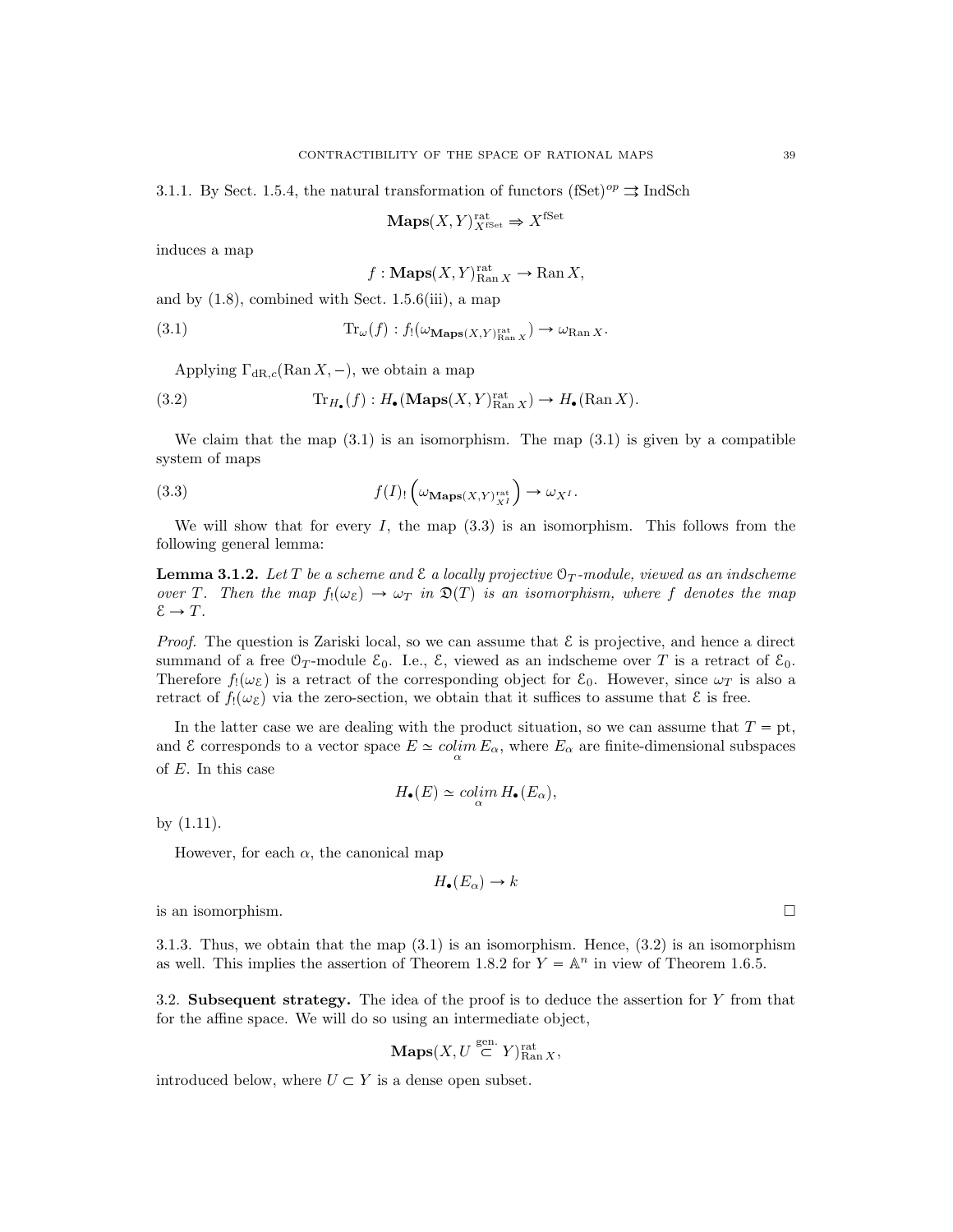3.2.1. For  $I \in \mathsf{fSet}$  we let

$$
\jmath(I): \mathbf{Maps}(X, U \stackrel{\text{gen.}}{\subset} Y)_{X^I}^{\text{rat}} \hookrightarrow \mathbf{Maps}(X, Y)_{X^I}^{\text{rat}}
$$

to be the open subfunctor that assigns to  $x^I : S \to X^I$  the subset of those maps

 $m: (S \times X - \{x^I\}) \to \mathbb{A}^n$ 

for which for every geometric point  $s \in S$ , the resulting map  $(X - \{x_s^I\}) \to \mathbb{A}^n$  lands generically in  $U \subset \mathbb{A}^n$ .

Set

$$
\mathbf{Maps}(X, U \stackrel{\mathrm{gen.}}{\subset} Y)_{\mathrm{Ran}\, X}^{\mathrm{rat}} := \underset{(\mathrm{Set})^{op}}{\mathrm{colim}} \, \mathbf{Maps}(X, U \stackrel{\mathrm{gen.}}{\subset} Y)_{X^{\mathrm{fSet}}}^{\mathrm{rat}} \in \mathrm{PreStk}\, .
$$

By construction,  $\mathbf{Maps}(X, U \stackrel{\text{gen.}}{\subset} Y)_{\text{Ran } X}^{\text{rat}}$  is a pseudo-indscheme.

3.2.2. The open embeddings  $\jmath(I)$  induce a natural transformation of functors (fSet)<sup>op</sup>  $\Rightarrow$  IndSch

$$
\mathop{\bf Maps}\nolimits(X,U\stackrel{\rm gen.}{\subset} Y)^{\rm rat}_{X^{\rm fSet}}\Rightarrow\mathop{\bf Maps}\nolimits(X,Y)^{\rm rat}_{X^{\rm fSet}}.
$$

Hence, by Sect. 1.5.4, we obtain a map

$$
\jmath: \mathbf{Maps}(X, U \stackrel{\rm gen.}{\subset} Y)_{\rm Ran\, X}^{\rm rat} \to {\mathbf{Maps}}(X,Y)_{\rm Ran\, X}^{\rm rat}.
$$

Therefore, by (1.13), we obtain a map

(3.4) 
$$
\text{Tr}_{H_{\bullet}}(j) : H_{\bullet} \left( \text{Maps}(X, U \stackrel{\text{gen.}}{\subset} Y)_{\text{Ran } X}^{\text{rat}} \right) \to H_{\bullet} \left( \text{Maps}(X, Y)_{\text{Ran } X}^{\text{rat}} \right).
$$

The following is the only step in the proof of Theorem 1.8.2 that involves some algebraic geometry:

**Proposition 3.2.3.** If  $Y \simeq \mathbb{A}^n$ , the map (3.4) is an isomorphism.

We do not know whether the assertion of Proposition 3.2.3 hold for more general targets Y.

3.2.4. The open embedding  $U \hookrightarrow Y$  induces also a natural transformation of functors

$$
(\text{fSet})^{op} \rightrightarrows \text{IndSch},
$$

namely,

$$
\mathbf{Maps}(X, U)_{X^{\mathrm{fSet}}}^{\mathrm{rat}} \Rightarrow \mathbf{Maps}(X, U \overset{\mathrm{gen.}}{\subset} Y)_{X^{\mathrm{fSet}}}^{\mathrm{rat}},
$$

Hence, by Sect. 1.5.4, we obtain a map

(3.5) 
$$
\mathbf{Maps}(X, U)_{\text{Ran } X}^{\text{rat}} \to \mathbf{Maps}(X, U \overset{\text{gen.}}{\subset} Y)_{\text{Ran } X}^{\text{rat}}.
$$

Therefore, by (1.13), we obtain a map

(3.6) 
$$
H_{\bullet}\left(\mathbf{Maps}(X,U)_{\mathrm{Ran}\,X}^{\mathrm{rat}}\right) \to H_{\bullet}\left(\mathbf{Maps}(X,U \stackrel{\mathrm{gen.}}{\subset} Y)_{\mathrm{Ran}\,X}^{\mathrm{rat}}\right).
$$

The next step in the proof will essentially be a formal manipulation with the Ran space:

**Proposition 3.2.5.** For any  $U \subset Y$ , the map (3.6) is an isomorphism.

3.3. Conclusion of the proof. Let us accept the assertions of the above Propositions 3.2.3 and 3.2.5 and conclude the proof of Theorem 1.8.2.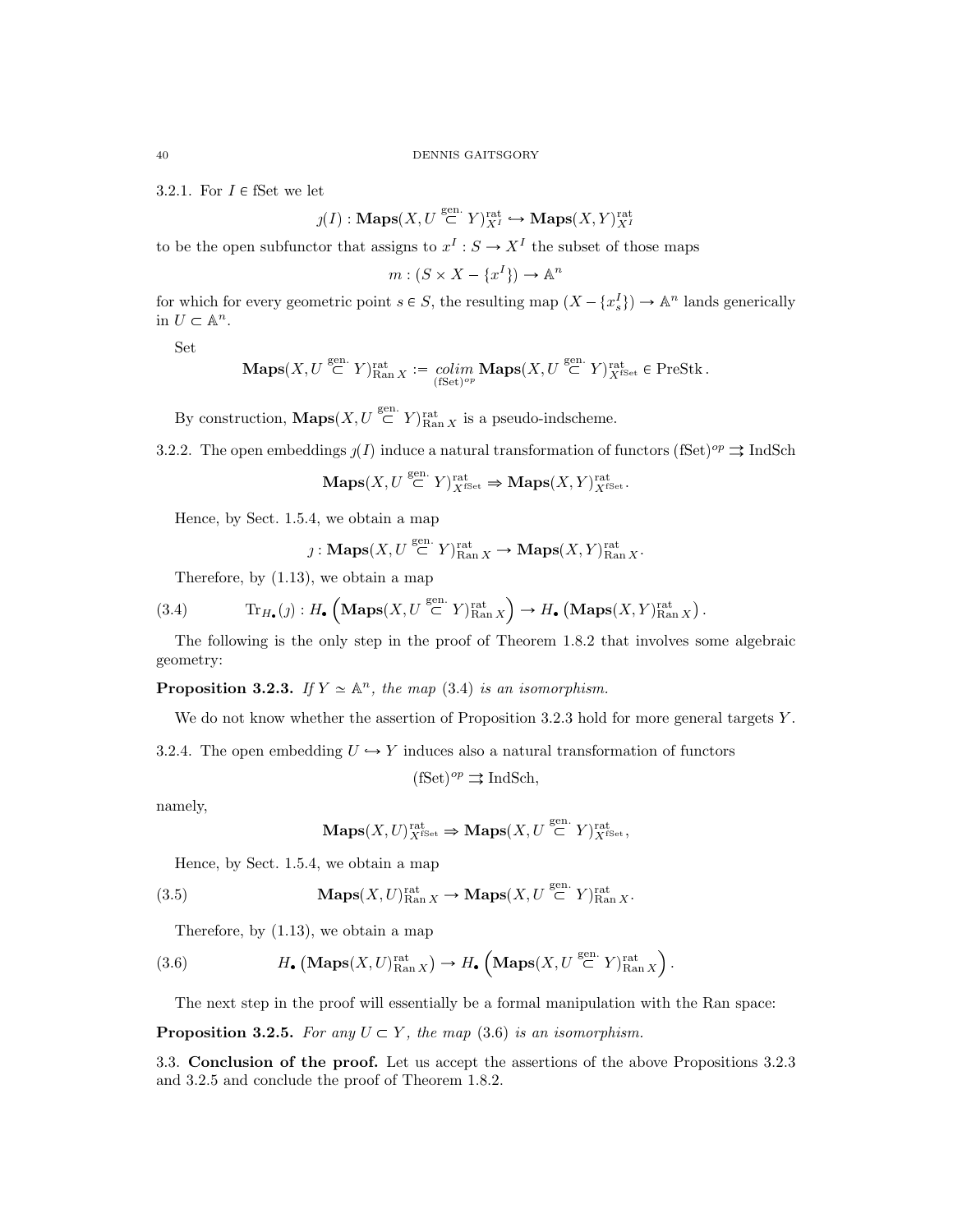3.3.1. Step 1. Let U be an open subset of  $\mathbb{A}^n$ . Combining the assertions of Propositions 3.2.3 and 3.2.5. and that of Theorem 1.8.2 for  $\mathbb{A}^n$ , we obtain that the trace map

$$
H_{\bullet}\left(\mathbf{Maps}(X, U)^{\mathrm{rat}}_{\mathrm{Ran}\, X}\right) \to k
$$

is an isomorphism.

I.e., we obtain that the assertion of Theorem 1.8.2 holds for targets U that are isomorphic to open subsets of the affine space.

3.3.2. Step 2. Let Y be as in Theorem 1.8.2, and let  $U_{\alpha} \subset Y$  be the corresponding open subsets.

For any finite collection of indices  $\underline{\alpha} := \alpha_1, ..., \alpha_k$ , consider the open subset

$$
U_{\underline{\alpha}}:=\bigcap_j U_{\alpha_j}.
$$

Consider the composition

$$
H_{\bullet}\left(\mathbf{Maps}(X,U_{\underline{\alpha}})_{\mathrm{Ran}\,X}^{\mathrm{rat}}\right) \to H_{\bullet}\left(\mathbf{Maps}(X,U_{\underline{\alpha}}\stackrel{\mathrm{gen.}}{\subset} Y)_{\mathrm{Ran}\,X}^{\mathrm{rat}}\right) \to k.
$$

From Step 1 we obtain that the composed arrow is an isomorphism. From Proposition 3.2.5 we obtain that the first arrow is an isomorphism. Hence, we conclude that the trace map

$$
H_{\bullet}\left(\mathrm{Maps}(X,U_{\underline{\alpha}}\stackrel{\mathrm{gen.}}{\subset} Y)_{\mathrm{Ran}\,X}^{\mathrm{rat}}\right)\to k
$$

is an isomorphism as well.

3.3.3. Step 3. For each finite set I we have a Zariski cover

(3.7) 
$$
\bigcup_{\alpha} \operatorname{Maps}(X, U_{\underline{\alpha}} \stackrel{\text{gen.}}{\subset} Y)_{X^I}^{\text{rat}} \to \operatorname{Maps}(X, Y)_{X^I}^{\text{rat}}.
$$

Let  $U_{\bullet}$  denote the Čech nerve of the cover  $\bigcup U_{\alpha} \to Y$ . It is easy to see that the Čech nerve of the cover (3.7) identifies with the simplicial indscheme

$$
\mathbf{Maps}(X, U_{\bullet} \stackrel{\text{gen.}}{\subset} Y)_{X^I}^{\text{rat}}.
$$

Since the category of D-modules satisfies Zariski descent, we obtain that the canonical map

$$
|H_{\bullet}\left(\mathbf{Maps}(X,U_{\bullet}\stackrel{\mathrm{gen.}}{\subset} Y)^{\mathrm{rat}}_{X^I}\right)|\to H_{\bullet}\left(\mathbf{Maps}(X,Y)^{\mathrm{rat}}_{X^I}\right)
$$

is an isomorphism for each  $I$ , where  $|-|$  denotes the functor of geometric realization

$$
\text{Vect}^{\mathbf{\Delta}^{op}} \to \text{Vect}.
$$

Consider now the corresponding simplicial object

 $\mathbf{Maps}(X, U_{\bullet} \stackrel{\text{gen.}}{\subset} Y)_{\text{Ran } X}^{\text{rat}}$ 

in PreStk, obtained by taking the colimit over  $(fSet)^{op}$ .

By taking the colimit over the category  $\mathbf{\Delta}^{op} \times (\text{fSet})^{op}$ , we obtain that the resulting map

$$
|H_{\bullet}\left(\mathbf{Maps}(X,U_{\bullet}\stackrel{\rm gen.}{\subset} Y)_{\rm Ran\, \cal X}^{\rm rat}\right)|\to H_{\bullet}\left(\mathbf{Maps}(X,Y)_{\rm Ran\, \cal X}^{\rm rat}\right)
$$

is an isomorphism as well.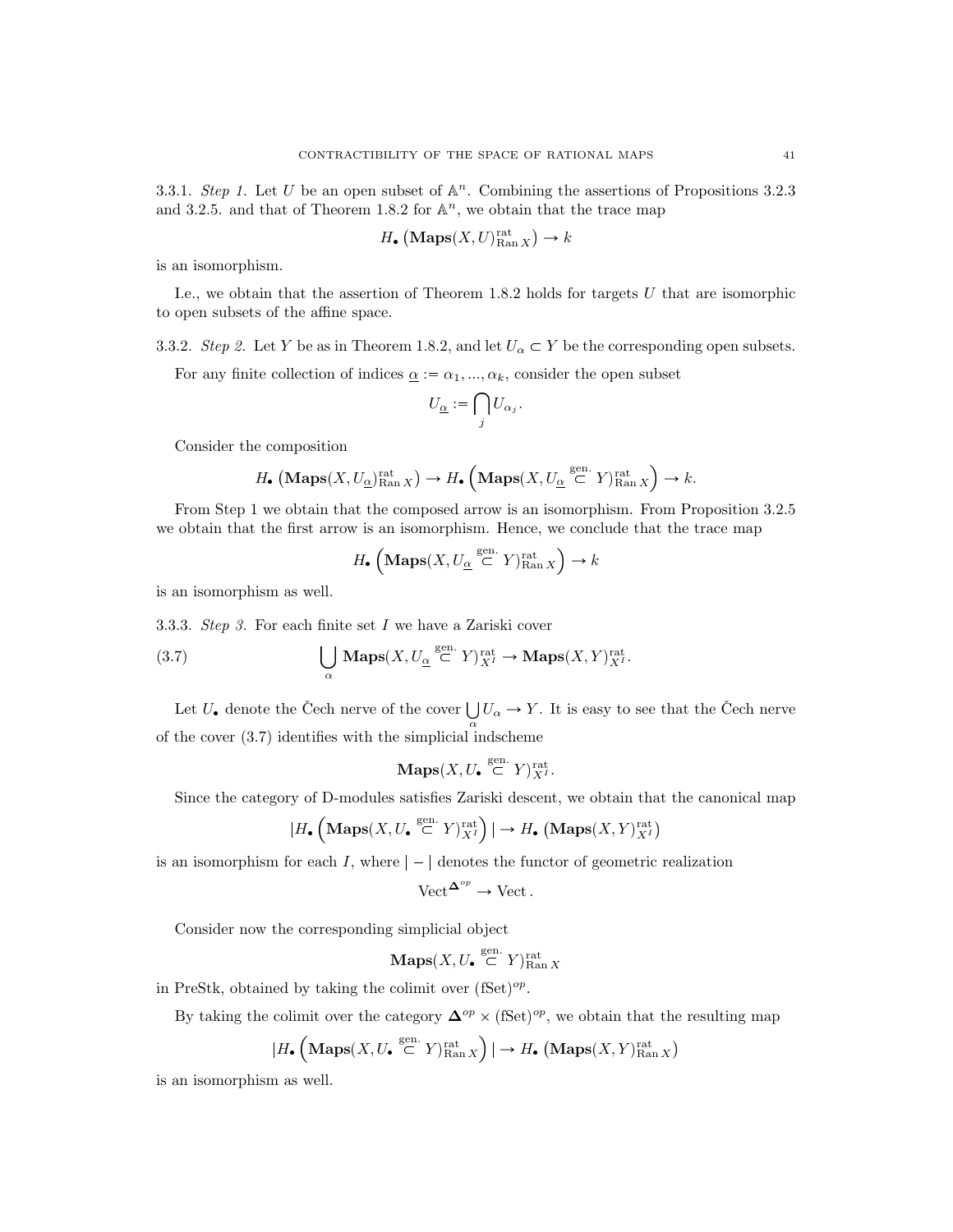We have a commutative diagram

$$
|H_{\bullet} \left( \underset{k_{\bullet}}{\text{Maps}}(X, U_{\bullet} \stackrel{\text{gen.}}{\subset} Y)_{\text{Ran } X}^{\text{rat}} \right)| \longrightarrow H_{\bullet} \left( \underset{k_{\bullet}}{\text{Maps}}(X, Y)_{\text{Ran } X}^{\text{rat}} \right)
$$
\n
$$
|k_{\bullet}| \longrightarrow k,
$$

where  $k_{\bullet}$  is the constant simplicial object of Vect with value k, and where the vertical arrows are given by the trace maps.

As was shown above, the upper horizontal arrow is an isomorphism. The lower horizontal arrow is an isomorphism since the category  $\Delta^{op}$  is contractible. The left vertical arrow is an isomorphism by Step 2. Hence, we conclude that the right vertical arrow is also an isomorphism, as desired.

 $\Box$ (Theorem 1.8.2)

3.4. Proof of Proposition 3.2.3. The idea of the proof is to show that the complement of **Maps** $(X, U \stackrel{\text{gen.}}{\subset} \mathbb{A}^n)_{\text{Ran } X}^{\text{rat}}$  inside **Maps** $(X, \mathbb{A}^n)_{\text{Ran } X}^{\text{rat}}$  is "of infinite codimension", thereby implying that the two spaces have the same homology.

3.4.1. We need to show that the map (3.4) is an isomorphism. In fact, we will show that it is a term-wise isomorphism, i.e., that for every  $I \in \mathbb{S}$ et, the corresponding map

$$
\mathrm{Tr}_{H_{\bullet}}(\jmath (I)) : H_{\bullet}\left(\mathrm{Maps}(X, U \stackrel{\mathrm{gen.}}{\subset} \mathbb{A}^n )^{\mathrm{rat}}_{X^I}\right) \to H_{\bullet}\left(\mathrm{Maps}(X, \mathbb{A}^n )^{\mathrm{rat}}_{X^I}\right)
$$

is an isomorphism.

In fact, we claim that for every  $I \in \mathbb{S}$ et, the map

(3.8) 
$$
(f(I) \circ \jmath(I))_{!}(\omega_{\mathbf{Maps}(X,U^{\text{gen}}_{\subset \mathbb{A}^n})_{X^I}}) \to f(I)_{!}(\omega_{\mathbf{Maps}(X,\mathbb{A}^n)^{\text{rat}}_{X^I}})
$$

is an isomorphism in  $\mathfrak{D}(X^I)$ , where  $f(I)$  is the projection  $\mathbf{Maps}(X, \mathbb{A}^n)_{X^I}^{\mathrm{rat}} \to X^I$ .

3.4.2. Let us denote by V the complement  $\mathbb{A}^n - U$  (with any scheme structure). Let us denote by  $\iota(I)$  the closed embedding

$$
\mathbf{Maps}(X,V)_{X^I}^{\mathrm{rat}} \hookrightarrow \mathbf{Maps}(X,\mathbb{A}^n)_{X^I}^{\mathrm{rat}}.
$$

We have:

$$
\mathbf{Maps}(X, \mathbb{A}^n)^{\mathrm{rat}}_{X^I} - \mathbf{Maps}(X, V)^{\mathrm{rat}}_{X^I} = \mathbf{Maps}(X, U \overset{\mathrm{gen.}}{\subset} \mathbb{A}^n)^{\mathrm{rat}}_{X^I},
$$

as open sub-prestacks of **Maps** $(X, \mathbb{A}^n)_{X^I}^{\text{rat}}$ .

Our current goal is to represent the above indschemes explicitly as union of schemes, whose dimensions we can control.

3.4.3. Since  $\Gamma^I$  is a Cartier divisor in  $X^I \times X$ , for an integer d, we can consider a closed subscheme

$$
\mathbf{Maps}(X, \mathbb{A}^1)_{X^I}^{\mathrm{rat}, d} \subset \mathbf{Maps}(X, \mathbb{A}^1)_{X^I}^{\mathrm{rat}} = \mathbf{Maps}_{X^I}((X^I \times X) - \Gamma^I, \mathbb{A}^1)
$$

that consists of maps, whose order of pole along  $\Gamma^I$  is of order  $\leq d$ .

By Riemann-Roch, for  $d > (2g - 2)$ , where g is the genus of X,  $\mathbf{Maps}(X, \mathbb{A}^1)^{\text{rat}, d}_{X^I}$  is a vector bundle over  $X^I$  of rank  $d + 1 - q$ .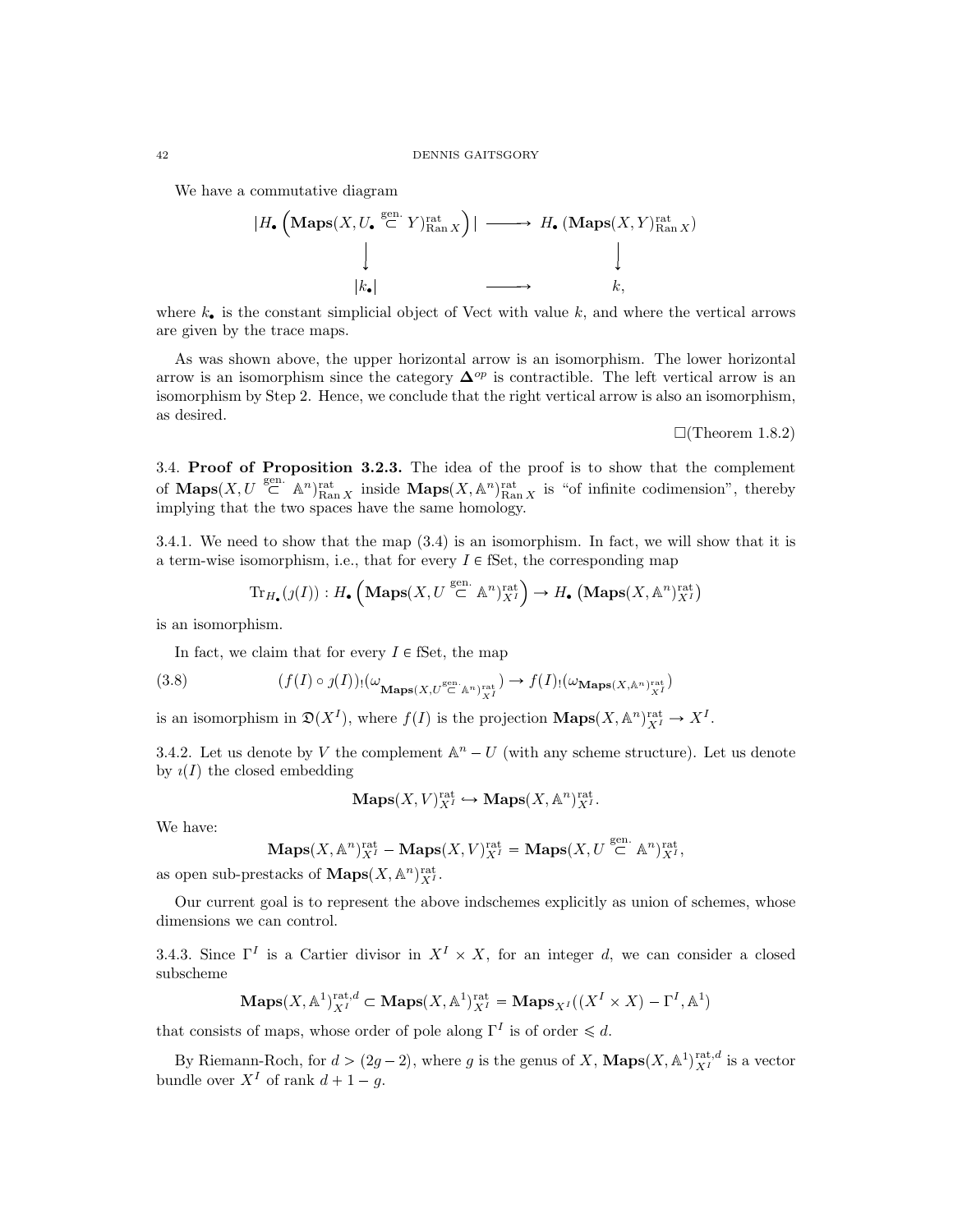For an integer  $n$ , let

$$
\mathbf{Maps}(X, \mathbb{A}^n)_{X^I}^{\mathrm{rat}, d} := \underbrace{\left(\mathbf{Maps}(X, \mathbb{A}^1)_{X^I}^{\mathrm{rat}, d}\right) \times \dots \times \left(\mathbf{Maps}(X, \mathbb{A}^1)_{X^I}^{\mathrm{rat}, d}\right)}_{n} \subset \underbrace{\left(\mathbf{Maps}(X, \mathbb{A}^1)_{X^I}^{\mathrm{rat}}\right) \times \dots \times \left(\mathbf{Maps}(X, \mathbb{A}^1)_{X^I}^{\mathrm{rat}}\right)}_{n} = \mathbf{Maps}(X, \mathbb{A}^n)_{X^I}^{\mathrm{rat}}
$$

be the corresponding closed subscheme of  $\mathbf{Maps}(X, \mathbb{A}^n)^{\mathrm{rat}}_{X^I}.$ 

Let  $f(I)^d$  denote the restriction of the map  $f(I)$  to  $\mathbf{Maps}(X, \mathbb{A}^n)_{X^I}^{\mathrm{rat},d}$ .

3.4.4. Set also

$$
\mathbf{Maps}(X, U \stackrel{\text{gen.}}{\subset} \mathbb{A}^n)_{X^I}^{\text{rat},d} := \mathbf{Maps}(X, U \stackrel{\text{gen.}}{\subset} \mathbb{A}^n)_{X^I}^{\text{rat}} \cap \mathbf{Maps}(X, \mathbb{A}^n)_{X^I}^{\text{rat},d} \text{ and}
$$

$$
\mathbf{Maps}(X, V)_{X^I}^{\text{rat},d} := \mathbf{Maps}(X, V)_{X^I}^{\text{rat}} \cap \mathbf{Maps}(X, \mathbb{A}^n)_{X^I}^{\text{rat},d}.
$$

Denote by  $j(I)^d$  and  $i(I)^d$  the open and closed embeddings

 $\mathbf{Maps}(X, U \stackrel{\text{gen.}}{\subset} \mathbb{A}^n)_{X^I}^{\text{rat},d} \hookrightarrow \mathbf{Maps}(X, \mathbb{A}^n)_{X^I}^{\text{rat},d}$  and  $\mathbf{Maps}(X, V)_{X^I}^{\text{rat},d} \hookrightarrow \mathbf{Maps}(X, \mathbb{A}^n)_{X^I}^{\text{rat},d}$ respectively, which are complementary to each other.

Consider the projection

$$
f(I)^d \circ i(I)^d : \mathbf{Maps}(X, V)^{\text{rat}, d}_{X^I} \to X^I.
$$

A key observation is that the codimension of

$$
\mathbf{Maps}(X, V)^{\mathrm{rat}, d}_{X^I} \subset \mathbf{Maps}(X, \mathbb{A}^n)^{\mathrm{rat}, d}_{X^I}
$$

in the fibers of  $f(I)$  uniformly tends to  $\infty$  as  $d \to \infty$ . More precisely, we will show:

**Lemma 3.4.5.** There exists a constant C, independent of d, such that the dimension of the fibers of the map  $f(I)^d \circ i(I)^d$  is  $\leqslant (n-1) \cdot d + C$ .

Let us show how this lemma implies the isomorphism in (3.8).

Proof. Note that the terms in (3.8) identify with

$$
\mathop{colim}\limits_{d} (f(I)^d \circ \jmath(I)^d)_{!}(\omega_{\mathbf{Maps}(X,U^{\mathrm{gen.}}_{\subset \mathbb{A}^n})^{\mathrm{rat},d}_{X^I}})
$$

and

$$
\underset{d}{colim} (f(I)^d) \cdot (\omega_{\mathbf{Maps}(X,\mathbb{A}^n)^{\mathrm{rat},d}_{X^I}}),
$$

respectively.

Hence, the cone of the map in (3.8) is given by

$$
\underset{d}{colim} (f(I)^d \circ \imath(I)^d)_{!} \circ (\imath(I)^d)^* (\omega_{\mathbf{Maps}(X,\mathbb{A}^n)^{\mathrm{rat},d}_{X^I}}).
$$

We claim that for every l there exists  $d_0$  large enough so that for all  $d \geq d_0$ , the object

(3.9) 
$$
(f(I)^d \circ \iota(I)^d)_{!} \circ (\iota(I)^d)^* (\omega_{\mathbf{Maps}(X,\mathbb{A}^n)^{\mathrm{rat},d}_{X^I}}) \in \mathfrak{D}(X^I)
$$

lives in the cohomological degrees  $\leq -l$ .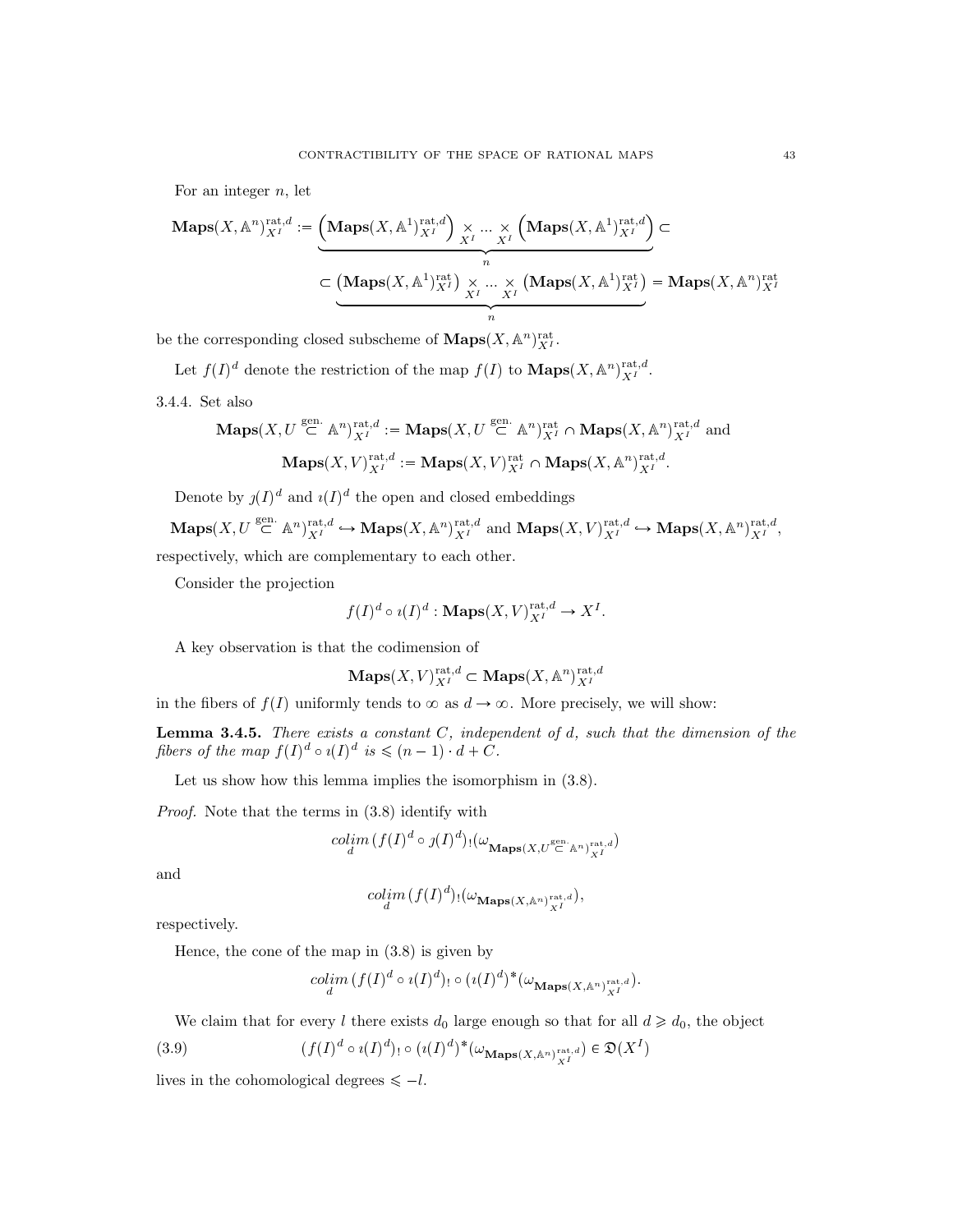Mote that we are dealing with the subcategory of D-modules with holonomic cohomologies on a finite-dimensional scheme. To perform the required estimate we shall work in the usual (i.e., non-perverse) t-structure, which makes sense on the holonomic subcategory.<sup>11</sup>

By Lemma 3.4.5, the fibers of the map  $(f(I)^d \circ i(I)^d)$  are of dimension  $\leq (n-1) \cdot d + C$  for some constant  $C$  independent of  $d$ . Hence, it is sufficient to show that

$$
(\imath(I)^d)^*(\omega_{\mathbf{Maps}(X,\mathbb{A}^n)^{\mathrm{rat},d}_{X^I}}) \in \mathfrak{D}(\mathbf{Maps}(X,V)^{\mathrm{rat},d}_{X^I})
$$

lives in cohomological degrees  $\leq -2 \cdot n \cdot d + C'$  for some other constant C' independent of d, with respect to the usual t-structure.

For the latter, it is sufficient to show that

$$
\omega_{\mathbf{Maps}(X,\mathbb{A}^n)^{\mathrm{rat},d}_{X^I}} \in \mathfrak{D}(\mathbf{Maps}(X,U)^{\mathrm{rat},d}_{X^I})
$$

lives in cohomological degrees  $\leq -2$   $n \cdot d + C'$ , again for the usual t-structure.

However, the latter is evident: by Riemann-Roch, for d large enough,  $\mathbf{Maps}(X, \mathbb{A}^n)^{\text{rat},d}_{X^I}$  is a vector bundle over  $X<sup>I</sup>$  of rank

$$
n \cdot (d - (1 + g)).
$$

In particular, it is is smooth, and hence its dualizing complex lives in cohomological degree

$$
-2(|I| + n \cdot (d - (1 + g))),
$$

as required.

3.4.6. Proof of Lemma 3.4.5. By Noether normalization, we can choose a linear map

$$
\pi: \mathbb{A}^n \to \mathbb{A}^{n-1},
$$

such that  $\pi|_V$  is finite. The map  $\pi$  induces a map

$$
\mathbf{Maps}(X, \mathbb{A}^n)^{\mathrm{rat}, d}_{X^I} \to \mathbf{Maps}(X, \mathbb{A}^{n-1})^{\mathrm{rat}, d}_{X^I},
$$

and hence a map

(3.10) 
$$
\mathbf{Maps}(X, V)_{X^I}^{\mathrm{rat}, d} \to \mathbf{Maps}(X, \mathbb{A}^{n-1})_{X^I}^{\mathrm{rat}, d}.
$$

As the dimensions of the fibers of  $\mathbf{Maps}(X, \mathbb{A}^{n-1})_{X^I}^{\mathrm{rat},d}$  over  $X^I$  grow as

 $(n-1) \cdot d + (n-1) \cdot (1-g),$ 

it suffices to show that the map (3.10) is finite.

Since all the schemes involved are affine, it suffices to check that the map in question is proper. We shall show that the map (3.10) satisfies the valuative criterion of properness.

Since  $\mathbf{Maps}(X, V)^{\text{rat},d}_{X^I}$  is closed in  $\mathbf{Maps}(X, V)^{\text{rat}}_{X^I}$ , it is enough to show that the map

$$
\mathbf{Maps}(X, V)_{X^I}^{\mathrm{rat}} \to \mathbf{Maps}(X, \mathbb{A}^{n-1})_{X^I}^{\mathrm{rat}}
$$

satisfies the valuative criterion. We shall show this for any finite map  $Y_1 \rightarrow Y_2$  of affine schemes.

 $\Box$ 

<sup>&</sup>lt;sup>11</sup>I.e., this is the t-structure that for  $k = \mathbb{C}$  corresponds under Riemann-Hilbert to the usual t-structure on the derived category of sheaves with constructible cohomology.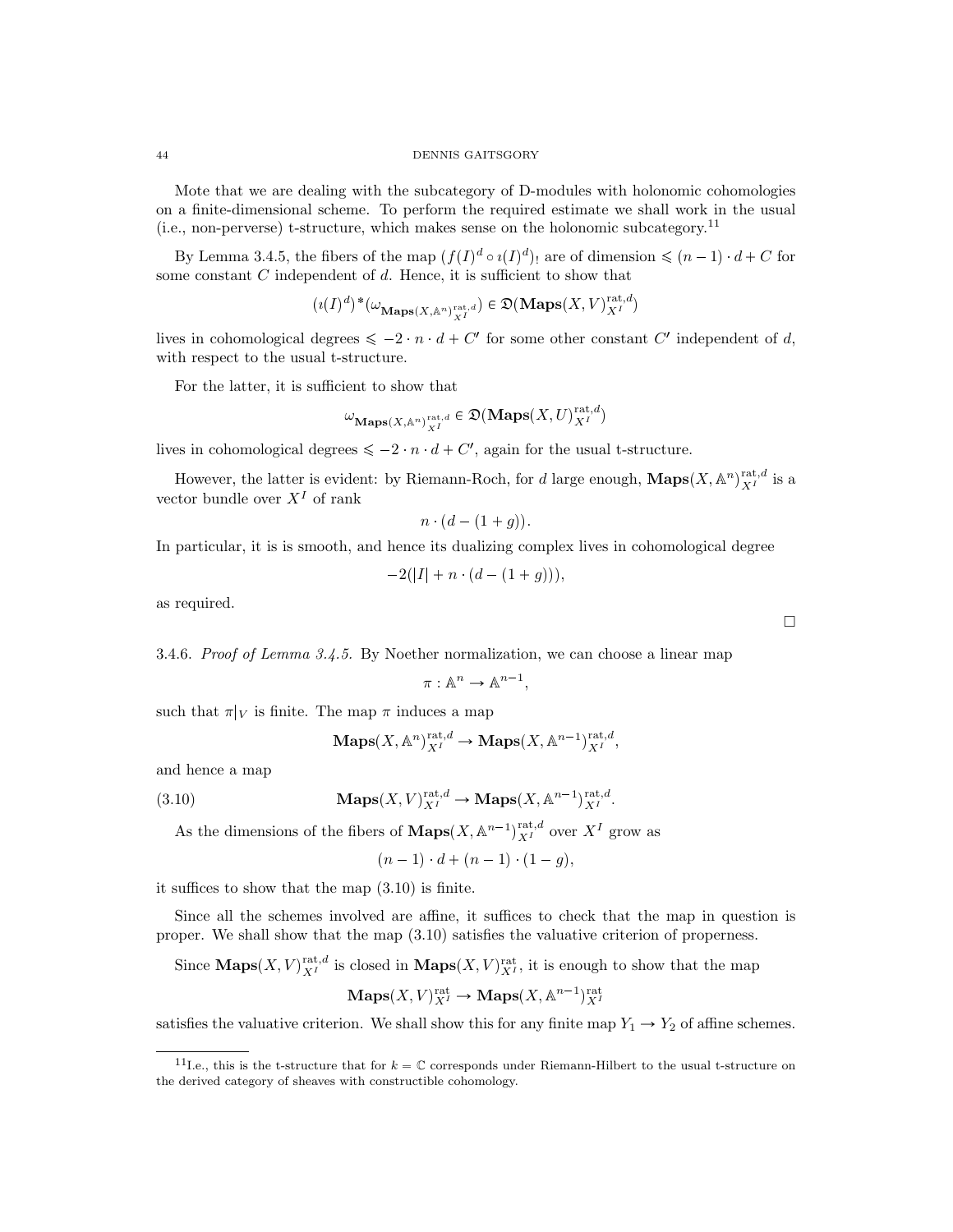Thus, let

$$
\begin{aligned}\n\stackrel{\circ}{\mathbf{C}} &\longrightarrow \mathbf{Maps}_{X^I}((X^I \times X) - \Gamma^I, Y_1) \\
\downarrow &\qquad \qquad \downarrow \\
\mathbf{C} &\longrightarrow \mathbf{Maps}_{X^I}((X^I \times X) - \Gamma^I, Y_2)\n\end{aligned}
$$

be a commutative diagram, where **C** is an affine regular curve, and  $\hat{C}$  is the complement of a point  $\mathbf{c} \in \mathbf{C}$ . We would like to fill in the diagonal arrow from  $\mathbf{C}$  to  $\mathbf{Maps}_{X^I}((X^I \times X) - \Gamma^I, Y_1)$ .

Part of the data of a map

$$
\mathbf{C} \to \mathbf{Maps}_{X^I}((X^I \times X) - \Gamma^I, Y_2)
$$

is a map  $x^I : \mathbf{C} \to X^I$ .

So, we are given a map

$$
m_2: (\mathbf{C} \times X - \{x^I\}) \to Y_2,
$$

and its lift to a map

$$
\stackrel{\circ}{m}_1: (\mathbf{C} \times X - \{x^I\}) \cap (\stackrel{\circ}{\mathbf{C}} \times X) \to Y_1.
$$

We wish to extend  $\hat{m}_1$  to a map

$$
m_1: (\mathbf{C} \times X - \{x^I\}) \to Y_1.
$$

However, since  $Y_1 \to Y_2$  is proper, the map  $\hat{m}_1$  extends to an open subscheme of  $\mathbb{C} \times X - \{x^I\}$ whose complement is of codimension 2. Now, since  $\mathbb{C} \times X - \{x^I\}$  is normal and  $Y_1$  is affine, the above map further extends to all of  $C \times X - \{x^I\}.$ 

## 3.5. Proof of Proposition 3.2.5. In order to prove that the map

$$
\mathbf{Maps}(X, U)_{\mathrm{Ran}\, X}^{\mathrm{rat}} \to \mathbf{Maps}(X, U \overset{\mathrm{gen.}}{\subset} Y)_{\mathrm{Ran}\, X}^{\mathrm{rat}}
$$

induces an isomorphism on homology, we shall introduce an intermediate space, denoted

$$
\mathbf{Maps}(X, U \subset Y)_{\mathrm{Ran}^{\to}}^{\mathrm{rat}} X,
$$

along with the maps

$$
\mathbf{Maps}(X, U)_{\mathrm{Ran}\, X}^{\mathrm{rat}} \to \mathbf{Maps}(X, U \subset Y)_{\mathrm{Ran}^{\bullet} \to X}^{\mathrm{rat}} \to \mathbf{Maps}(X, U \stackrel{\mathrm{gen.}}{\subset} Y)_{\mathrm{Ran}\, X}^{\mathrm{rat}},
$$

and we will show that both these maps induce an isomorphism on homology.

The idea of  $\mathbf{Maps}(X, U \subset Y)_{\text{Ran}\to X}^{\text{rat}}$  vs  $\mathbf{Maps}(X, U \stackrel{\text{gen.}}{\subset} Y)_{\text{Ran} X}^{\text{rat}}$  is that instead of asking for a map  $(X - \{x^I\}) \to Y$  to generically land in U, we will specify the locus outside of which it is defined as a regular map to U.

3.5.1. Consider the category fSet<sup> $\rightarrow$ </sup> introduced in Sect. 2.7.1. I.e., its objects are pairs  $(J \rightarrow I)$ of finite sets with an arbitrary map between them, and morphisms are commutative diagrams with surjective arrows.

Recall also the functor

given by

$$
X^{\text{fSet}} : (\text{fSet}^{\rightarrow})^{op} \rightarrow \text{Sch}
$$

$$
(J \rightarrow I) \leadsto X^{J \rightarrow I} := X^{I},
$$

and the space

$$
\operatorname{Ran}^{\rightarrow} X := \operatornamewithlimits{colim}_{(\text{fSet}^{\rightarrow})} X^{\text{fSet}^{\rightarrow}}.
$$

 $\Box$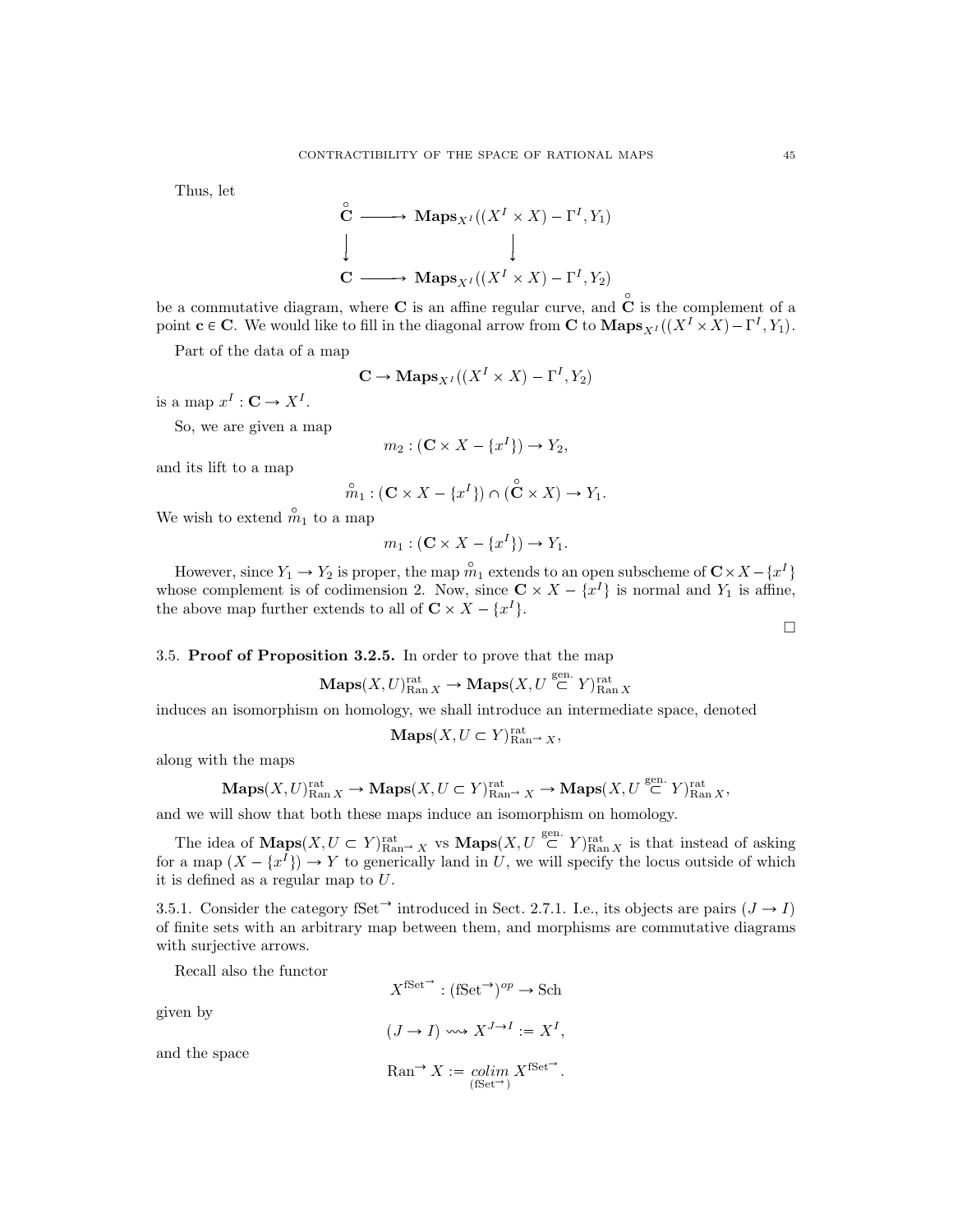3.5.2. We shall now introduce a functor

**Maps**
$$
(X, U \subset Y)_{X^{\text{fSet}}}^{\text{rat}} : (\text{fSet} \to)^{op} \to \text{IndSch},
$$

satisfying the assumptions of Sect. 2.7.5.

For a test scheme S mapping to  $X^{J \to I}$  we have two incidence divisors in  $S \times X$ : one is  $\{x^I\}$ corresponding to  $\Gamma^I \subset X^I \times X$ , and the other is  $\{x^J\}$  corresponding to  $\Gamma^J \subset X^J \times X$  and the composed map

$$
S \to X^{J \to I} = X^I \to X^J.
$$

For  $(J \to I) \in \text{fSet}^{\to}$  we let  $\mathbf{Maps}(X, U \subset Y)_{X^{J \to I}}^{\text{rat}}$  be the indscheme over  $X^{J \to I} \simeq X^I$  equal to the following subfunctor of  $X^{J\to I} \underset{X^J}{\times} \textbf{Maps}(X, Y)^{\text{rat}}_{X^J}$ :

We define

$$
\operatorname{Hom}_{X^I}\left(S,\mathbf{Maps}(X,U\subset Y)_{X^{J\to I}}^{\mathrm{rat}}\right)
$$

to consist of those maps

$$
m: (S \times X - \{x^J\}) \to Y
$$

for which the restriction of  $m$  to the open subset

$$
(S \times X - \{x^I\}) \subset (S \times X - \{x^J\})
$$

factors through  $U$ .

Diagrammatically, we can write

$$
(3.11)\qquad \mathbf{Maps}(X,U\subset Y)_{X^{J\rightarrow I}}^{\mathrm{rat}}=\left(X^{I}\underset{X^{J}}{\times}\mathbf{Maps}(X,Y)_{X^{J}}^{\mathrm{rat}}\right)\underset{\mathbf{Maps}(X,Y)_{X^{I}}^{\mathrm{rat}}}{\times}\mathbf{Maps}(X,U)_{X^{I}}^{\mathrm{rat}},
$$

where

$$
X^I \underset{X^J}{\times} \mathbf{Maps}(X, Y)^{\text{rat}}_{X^J} \to \mathbf{Maps}(X, Y)^{\text{rat}}_{X^I}
$$

is the natural map, obtained by restricting a map  $m: S \times X - \{x^J\} \to Y$  to a map

$$
m': S \times X - \{x^J\} \to Y.
$$

3.5.3. Set

$$
\mathbf{Maps}(X, U \subset Y)_{\mathrm{Ran}^{\rightarrow}}^{\mathrm{rat}} X := \underset{(\mathrm{fSet}^{\rightarrow})^{op}}{\text{colim}} \mathbf{Maps}(X, U \subset Y)_{X^{\mathrm{fSet}^{\rightarrow}}}^{\mathrm{rat}}.
$$

By construction,  $\mathbf{Maps}(X, U \subset Y)_{\text{Ran}\to X}^{\text{rat}}$  is a pseudo-indscheme that comes equipped with a map

$$
f^{\rightarrow}
$$
: **Maps** $(X, U \subset Y)$ <sub>Ran<sup>→</sup></sub>  $X \rightarrow$ <sub>Ran<sup>→</sup></sub>  $X$ .

Remark 3.5.4. For  $S \in Sch^{aff}$ , the  $\infty$ -groupoid Maps  $(S, \mathbf{Maps}(X, U \subset Y)_{\text{Ran}\to X}^{\text{rat}})$  is in fact a set described as follows. Its elements are pairs of non-empty finite subsets  $\overline{x}' \subset \overline{x}$  of  $\text{Maps}(S, X)$ , plus a rational map  $S \times X \to Y$ , which is regular on the complement to the graph of  $\overline{x}'$ , and is regular as a map to U on the complement to the graph of  $\overline{x}$ .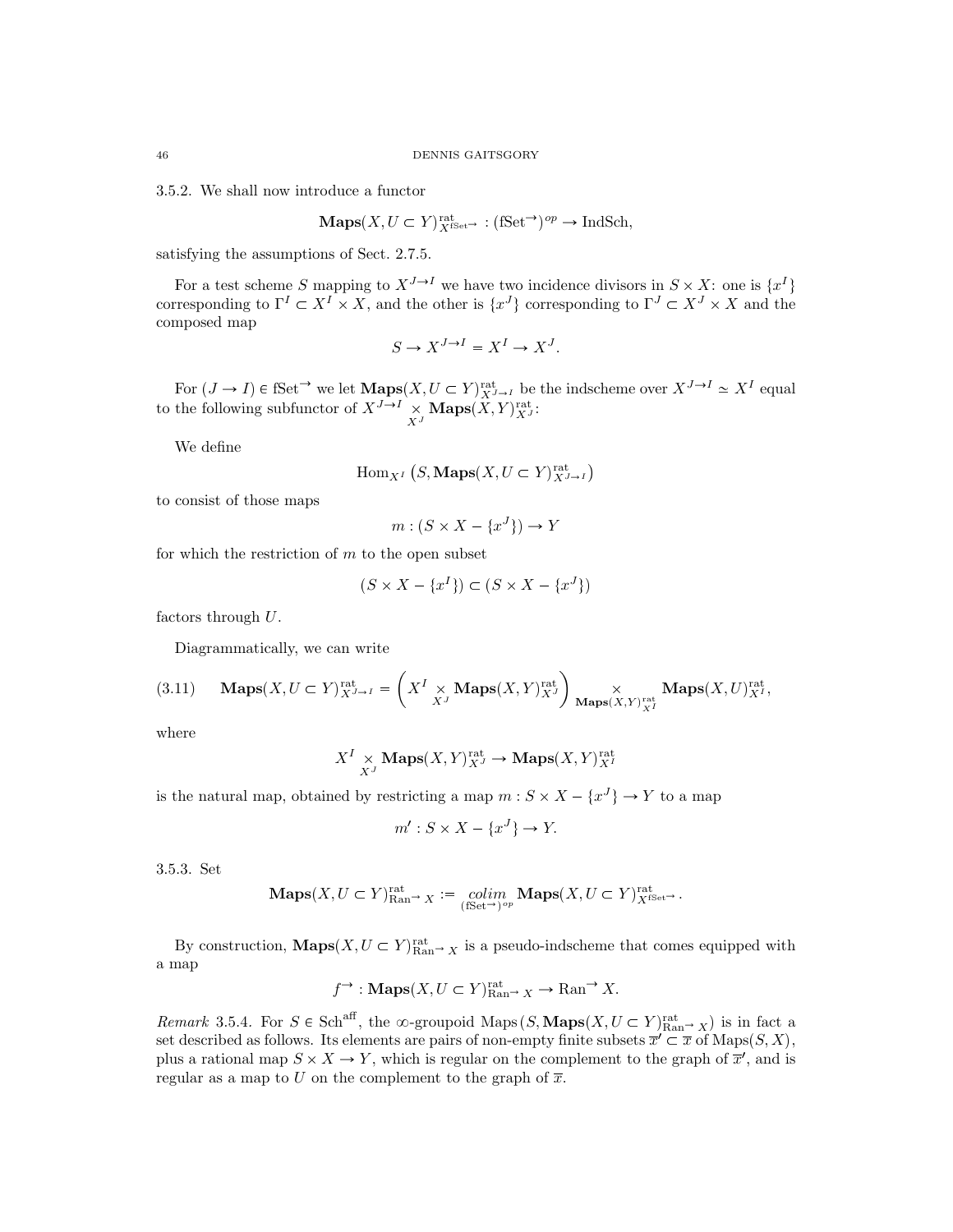3.5.5. Recall (see Sect. 2.7.1) that the are two natural forgetful functors

$$
\mathbf{pr}_{\text{source}}, \mathbf{pr}_{\text{target}} : \text{fSet} \rightarrow \text{fSet},
$$

that send  $J \rightarrow I$  to I and J, respectively.

Note also that we have a natural transformation between the two functors

 $(fSet^{\rightarrow})^{op} \rightrightarrows \text{IndSch}$ :

 $\mathbf{Maps}(X, U \subset Y)_{X^{\mathrm{fSet}}}^{\mathrm{rat}} \Rightarrow \mathbf{Maps}(X, U \overset{\mathrm{gen.}}{\subset} Y)_{X^{\mathrm{fSet}}}^{\mathrm{rat}} \circ (\mathbf{pr}_{\mathrm{source}})^{op}.$ I.e., for every  $(J \to I)$  we have a naturally defined map

(3.12) 
$$
f_{\text{source}}(J \to I): \mathbf{Maps}(X, U \subset Y)_{X^{J \to I}}^{\text{rat}} \to \mathbf{Maps}(X, U \stackrel{\text{gen.}}{\subset} Y)_{X^{J}}^{\text{rat}}.
$$

Thus, by Sect. 1.5.4, we obtain a map

$$
f_{\text{source}} : \mathbf{Maps}(X, U \subset Y)_{\text{Ran}\to X}^{\text{rat}} \to \mathbf{Maps}(X, U \overset{\text{gen.}}{\subset} Y)_{\text{Ran } X}^{\text{rat}},
$$

and by  $(1.13)$  a map

(3.13) Tr<sub>H</sub><sub>•</sub> (f<sub>source</sub>) : H<sub>•</sub> (Maps
$$
(X, U \subset Y)_{\text{Ran} \to X}^{\text{rat}})
$$
  $\to H•$  (Maps $(X, U \stackrel{\text{gen.}}{\subset} Y)_{\text{Ran} X}^{\text{rat}}$ ),  
We will prove

We will prove:

**Lemma 3.5.6.** The map  $(3.13)$  is an isomorphism.

3.5.7. As was remarked above, the functor

$$
\mathbf{Maps}(X, U \subset Y)_{X^{\mathrm{fSet}}}^{\mathrm{rat}} : (\mathrm{fSet}^{\to})^{op} \to \mathrm{IndSch}
$$

falls into the paradigm of Sect. 2.7.5.

Note also that the resulting functor

$$
\mathbf{Maps}(X, U \subset Y)^\mathrm{rat}_{X^\mathrm{fSet \to \circ}} \circ (\mathbf{diag})^{op} : (\mathrm{fSet})^{op} \to \mathrm{IndSch}
$$

identifies with  $\mathbf{Maps}(X, U)_{X^{\text{fSet}}}^{\text{rat}}$ .

In particular, (2.19) defines a map

$$
\mathbf{Maps}(X, U)_{\mathrm{Ran}\, X}^{\mathrm{rat}} \to \mathbf{Maps}(X, U \subset Y)_{\mathrm{Ran}^{\to}}^{\mathrm{rat}} \times \cdots
$$

Note that the composed map

$$
\mathbf{Maps}(X, U)_{\mathrm{Ran}\, X}^{\mathrm{rat}} \to \mathbf{Maps}(X, U \subset Y)_{\mathrm{Ran}^{\to}}^{\mathrm{rat}} \times \to \mathbf{Maps}(X, U \overset{\mathrm{gen.}}{\subset} Y)_{\mathrm{Ran}\, X}^{\mathrm{rat}}
$$

is the map

$$
\mathbf{Maps}(X, U)_{\mathrm{Ran}\, X}^{\mathrm{rat}} \to \mathbf{Maps}(X, U \overset{\mathrm{gen.}}{\subset} Y)_{\mathrm{Ran}\, X}^{\mathrm{rat}},
$$

of (3.5).

3.5.8. Now, it follows from Corollary 2.7.10, that the induced map

 $(3.14)$  $(\mathbf{Maps}(X, U)_{\text{Ran } X}^{\text{rat}}) \to H_{\bullet} (\mathbf{Maps}(X, U \subset Y)_{\text{Ran} \to X}^{\text{rat}})$ 

is an isomorphism. Combined with Lemma 3.5.6, this implies that the composed map

 $H_{\bullet}\left(\mathbf{Maps}(X, U)^{\text{rat}}_{\text{Ran } X}\right) \to H_{\bullet}\left(\mathbf{Maps}(X, U \subset Y)^{\text{rat}}_{\text{Ran} \to X}\right) \to H_{\bullet}\left(\mathbf{Maps}(X, U \stackrel{\text{gen.}}{\subset} Y)^{\text{rat}}_{\text{Ran } X}\right)$ is an isomorphism, as required.

 $\Box$ (Proposition 3.2.5).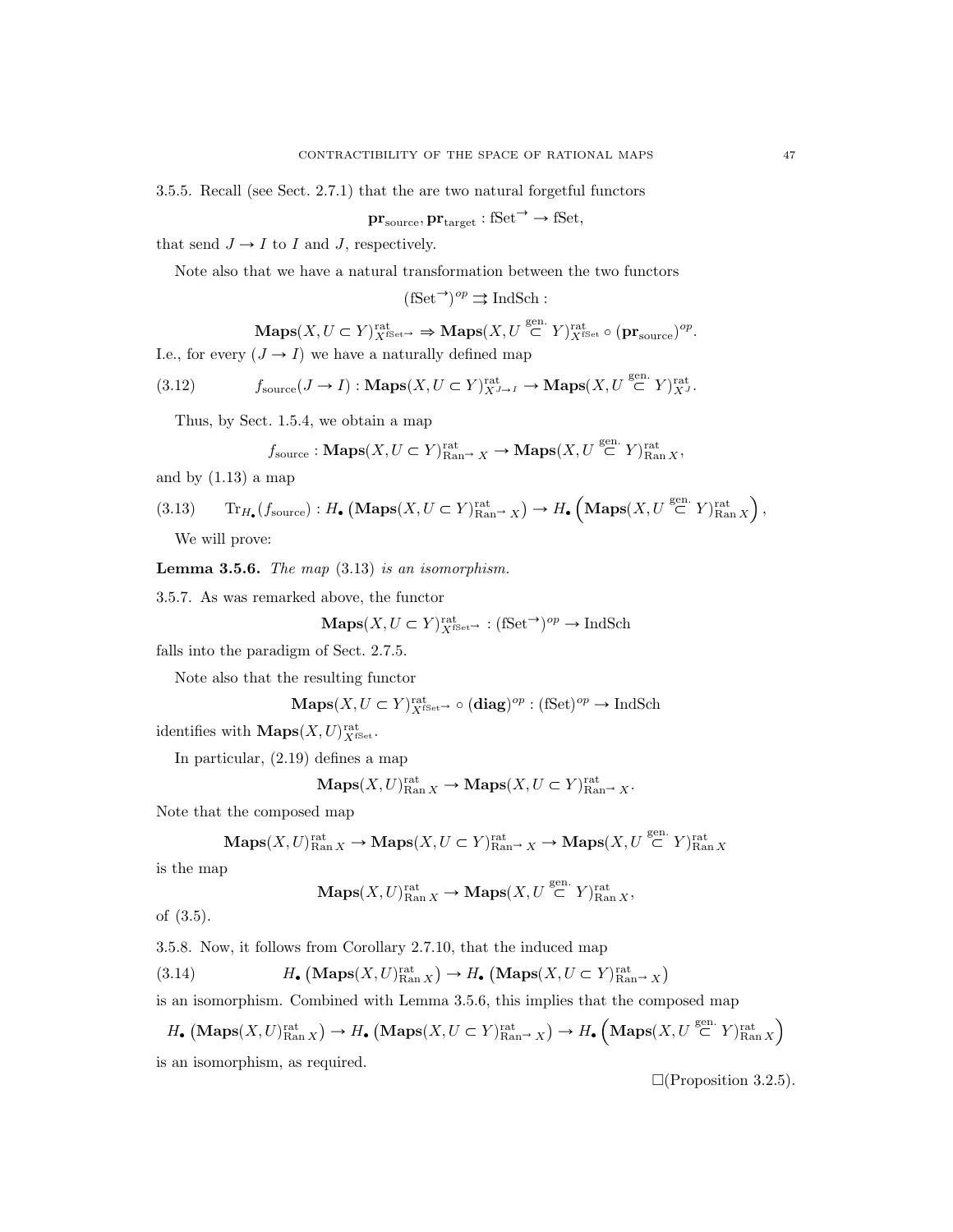3.5.9. An alternative argument. For the reader who chose to skip Sect. 2, an alternative (but essentially equivalent) way to deduce the fact that the map (3.14) is an isomorphism is to apply [BD1], Proposition 4.4.9 to the assignment

$$
(J \to I) \mapsto (f^{\to}(J \to I))_! \left( \omega_{\mathbf{Maps}(X, U \subset Y)^{\mathrm{rat}}_{J \to I}} \right) \in \mathfrak{D}(X^I).
$$

## 3.6. Proof of Lemma 3.5.6.

3.6.1. Note that the map (3.13) can be interpreted as follows. Namely, it is obtained by applying the paradigm of Sect. 1.5.3 to

$$
\mathbf{C}_1 := (\mathbf{fSet}^\rightarrow)^{op}, \ \mathbf{C}_2 := (\mathbf{fSet})^{op}, \ F := (\mathbf{pr}_{\mathrm{source}})^{op}, \ \mathbf{D} = \mathrm{Vect}
$$

and

$$
\Phi_1(J \to I) := H_{\bullet} \left( \mathbf{Maps}(X, U \subset Y)_{X^{J \to I}}^{\mathrm{rat}} \right), \ \Phi_2(J) := H_{\bullet} \left( \mathbf{Maps}(X, U \stackrel{\mathrm{gen.}}{\subset} Y)_{X^J}^{\mathrm{rat}} \right),
$$

and the natural transformation whose value on  $(J \to I) \in (\text{fSet}^{\to})$  is

$$
(3.15)\quad \ {\rm Tr}_{H_{\bullet}}(f_{\rm source}(J\rightarrow I)) : H_{\bullet}\left(\mathbf{Maps}(X,U\subset Y)^{\mathrm{rat}}_{X^{J\rightarrow I}}\right) \rightarrow H_{\bullet}\left(\mathbf{Maps}(X,U\stackrel{\mathrm{gen.}}{\subset} Y)^{\mathrm{rat}}_{X^{J}}\right).
$$

3.6.2. The proof that (3.13) is an isomorphism is based on the following observation.

Suppose that in the situation of Sect. 1.5.3 the functor  $F$  is a co-Cartesian fibration. Then in order to check that (1.9) is an isomorphism, it suffices to show that for every  $c_2 \in C_2$ , the map

(3.16) 
$$
\underset{\mathbf{C}_1 \times \mathbf{c}_2}{colim} \begin{array}{c} \Phi_1 |_{\mathbf{C}_1 \times \mathbf{c}_2} \rightarrow \Phi_2(\mathbf{c}_2) \\ c_2 \end{array}
$$

is an isomorphism.

3.6.3. We note that the functor  $(\mathbf{pr}_{source})^{op} : (\mathbf{fSet}^{\rightarrow})^{op} \rightarrow (\mathbf{fSet})^{op}$  is a co-Cartesian fibration, i.e., the functor  $\mathbf{pr}_{source}$ : fSet<sup> $\rightarrow$ </sup>  $\rightarrow$  fSet is Cartesian fibration. Indeed for a map  $J_1 \rightarrow J_2$  in fSet and an object

 $(J_2 \to I_2) \in \text{fSet} \longrightarrow \underset{\text{fSet}}{\times} J_2,$ 

its pullback to fSet<sup> $\rightarrow \times J_1$ </sup> is given by composition  $J_1 \rightarrow J_2 \rightarrow I_2$ .

Thus, in order to show that (3.13) is an isomorphism, it suffices to check that the map (3.16) is an isomorphism in our situation, i.e., that for every finite set  $J$ , the map

$$
\underset{I \in (\mathrm{fSet}_{J/})^{op}}{\text{colim}} H_{\bullet} \left( \mathbf{Maps}(X, U \subset Y)_{X^{J \to I}}^{\mathrm{rat}} \right) \to H_{\bullet} \left( \mathbf{Maps}(X, U \stackrel{\mathrm{gen.}}{\subset} Y)_{X^{J}}^{\mathrm{rat}} \right)
$$

is an isomorphism.

In fact, we will show that the isomorphism is taking place "upstairs", i.e., at the level of objects of  $\mathfrak{D}\left(\textbf{Maps}(X, U \stackrel{\text{gen.}}{\subset} Y)_{X^J}^{\text{rat}}\right)$  . Namely, we will show that the trace map

$$
(3.17) \qquad \qquad \mathop{colim}\limits_{I \in ({\rm fSet}_{J/})^{op}} f_{\rm source}(J \to I)_{!} \left( \omega_{\mathbf{Maps}(X, U \subset Y)^{\rm rat}_{X^{J \to I}}}\right) \to \omega_{\mathbf{Maps}(X, U^{\rm gen.}_{\simeq} Y)^{\rm rat}_{X^{J}}}
$$

is an isomorphism.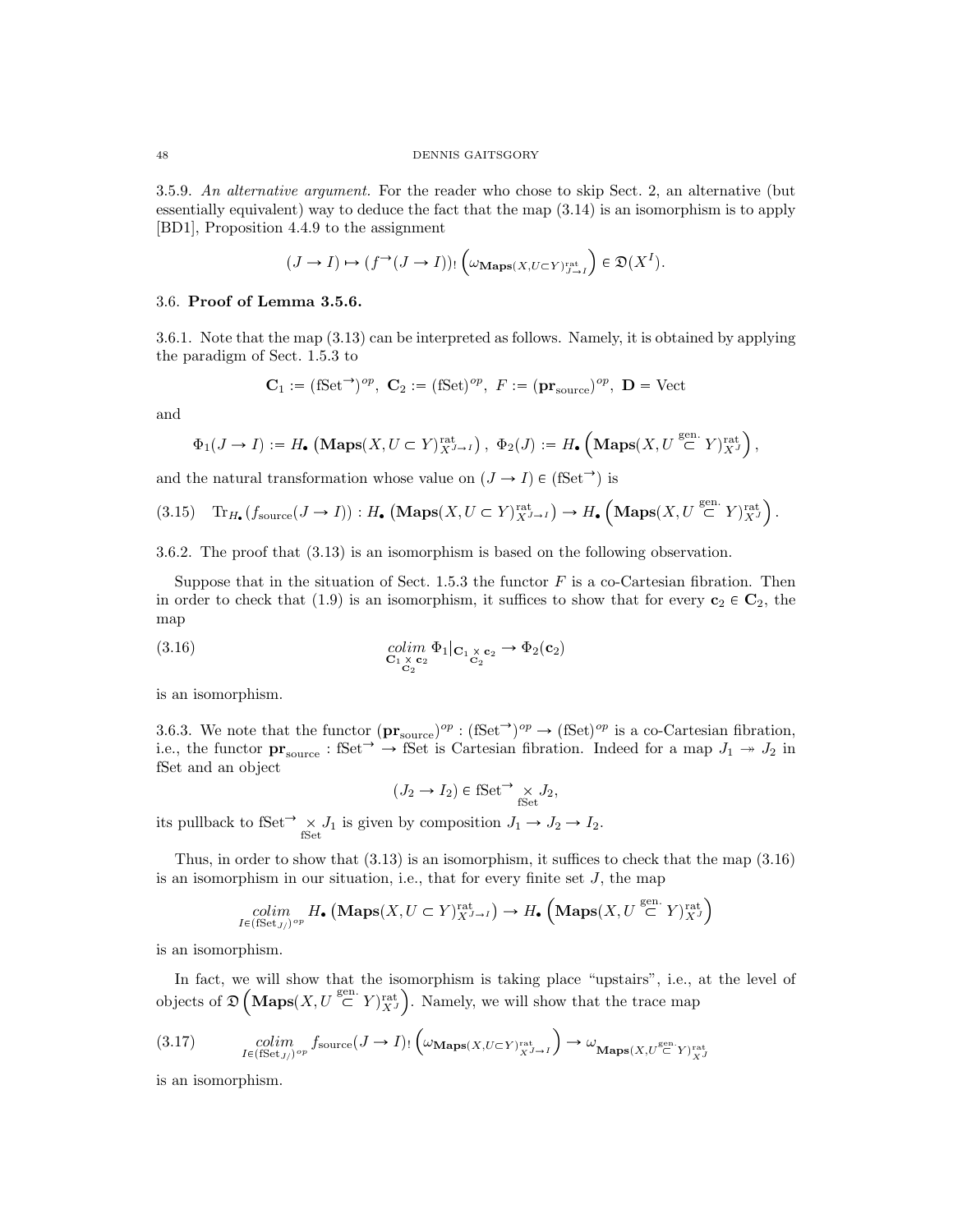3.6.4. First, we claim that the map  $f_{\text{source}}(J \rightarrow I)$  is ind-proper; in fact for every  $J \rightarrow I$  the map

$$
\mathbf{Maps}(X, U \subset Y)_{X^{J \to I}}^{\mathrm{rat}} \hookrightarrow X^I \underset{X^J}{\times} \mathbf{Maps}(X, U \stackrel{\mathrm{gen.}}{\subset} Y)_{X^J}^{\mathrm{rat}}
$$

is an ind-closed embedding.

Indeed, it follows from (3.11) that

$$
\mathbf{Maps}(X, U \subset Y)_{X^{J \rightarrow I}}^{\mathrm{rat}} \simeq \left( X^I \underset{X^J}{\times} \mathbf{Maps}(X, U \overset{\mathrm{gen.}}{\subset} Y)_{X^J}^{\mathrm{rat}} \right) \underset{\mathbf{Maps}(X, U \overset{\mathrm{gen.}}{\subset} Y)_{X^I}^{\mathrm{rat}}}{\times} \mathbf{Maps}(X, U)_{X^I}^{\mathrm{rat}},
$$

so it is sufficient to show that the map

$$
\mathbf{Maps}(X, U)_{X^I}^{\mathrm{rat}} \to \mathbf{Maps}(X, U \overset{\mathrm{gen.}}{\subset} Y)_{X^I}^{\mathrm{rat}}
$$

is an ind-closed embedding. It is easy to see that it is sufficient to do so in the universal case of  $Y = \mathbb{A}^1$  and  $U = \mathbb{A}^1 - \{0\}.$ 

The latter situation reduces to the following one: let S be a test scheme, and let  $D^1$  and  $D^2$ be two effective Cartier divisors on  $S \times X$ , both finite and flat over S. Consider the functor on  $\text{Sch}_{/S}$  that sends  $g: T \to S$  to the point-set if  $(g \times id)^{-1}(D_1)$  is set-theoretically contained in  $(g \times id)^{-1}(D_2)$ , and to the empty set, otherwise. Then we claim that this functor is representable by a formal subscheme of  $S$ :

Indeed, the above functor is the colimit over  $n \in \mathbb{N}$  of the functors, where for each n we require that  $(g \times id)^{-1}(D_1)$  be contained scheme-theoretically in  $(g \times id)^{-1}(n \cdot D_2)$ . However, each of the latter functors is representable by a closed subscheme of S.

3.6.5. We stratify the indscheme  $\mathbf{Maps}(X, U \stackrel{\text{gen.}}{\subset} Y)_{X^J}^{\text{rat}}$  according to the pattern of collision of points in X corresponding to  $X<sup>J</sup>$  and also according to the pattern of points of X, away from which the rational map  $m : X \to U$  is regular.

We will show that the map  $(3.17)$  is an isomorphism after !-restriction to each stratum. However, in order to unburden the notation, we will do so only at the level of !-stalks at  $k$ points of each stratum (the proof in the general case is the same). I.e., we will show that the map (3.17) is an isomorphism at the level of !-stalks at k-points of  $\mathbf{Maps}(X, U \overset{\text{gen.}}{\subset} Y)_{X}^{\text{rat.}}$ 

For a fixed point  $(x^J, m) \in \mathbf{Maps}(X, U \overset{\text{gen.}}{\subset} Y)_{X^J}^{\text{rat}}$  as above, let

$$
\left(\mathbf{Maps}(X, U \subset Y)_{X^{J \to I}}^{\mathrm{rat}}\right)_{(x^J, m)}
$$

denote the fiber of the map  $f_{\text{source}}(J \rightarrow I)$  over it.

Note that because  $f_{\text{source}}(J \rightarrow I)$  is proper, the base-change formula applies, i.e., the !-stalk of

$$
(f_{\mathrm{source}}(J\rightarrow I))_{!}\left(\omega_{\mathbf{Maps}(X, U\subset Y)^{\mathrm{rat}}_{X^{J\rightarrow I}}}\right)
$$

at  $(x^J, m)$  is isomorphic to the cohomology of the !-restriction of  $\omega_{\mathbf{Maps}(X, U\subset Y)^{\text{rat}}_{X^{J\rightarrow I}}}$  to  $(\mathbf{Maps}(X, U \subset Y)_{X^{J \to I}}^{\mathrm{rat}})_{(x^{J}, m)},$  the latter being

$$
\omega_{\left(\mathbf{Maps}(X, U\subset Y)^{\mathrm{rat}}_{X^{J\rightarrow I}}\right)_{(x^{J}, m)}}.
$$

I.e., we have to show that the trace map

(3.18) 
$$
\underset{I \in (\text{fSet}_{J})^{op}}{\text{colim}} H_{\bullet}\left(\left(\mathbf{Maps}(X, U \subset Y)_{X^{J \to I}}^{\text{rat}}\right)_{(x^{J}, m)}\right) \to k
$$

is an isomorphism. We will deduce this from a certain variant of Theorem 1.6.5.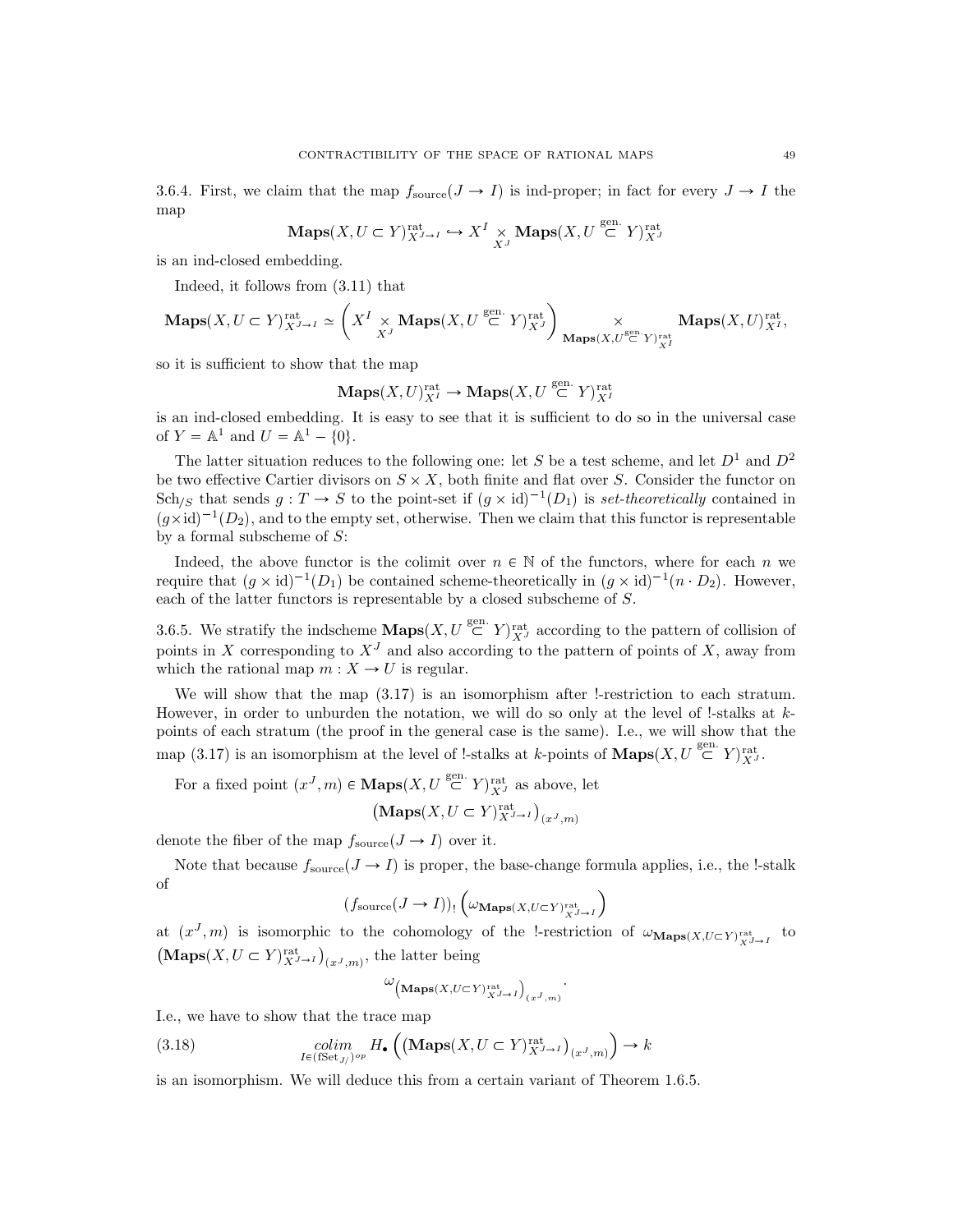3.6.6. Let us describe the indscheme

(3.19) 
$$
\left(\mathbf{Maps}(X, U \subset Y)_{X^{J \to I}}^{\mathrm{rat}}\right)_{(x^J, m)}
$$

explicitly.

Let  $\hat{X} \subset X$  be the open subset over which the rational map  $m : X \to U$  is regular. Let A be the complementary finite set of points, and let  $x^A$  be the corresponding canonical point of  $X^A$ . For a finite set I, let  $X^{I,A}$  be the following closed subscheme of  $X^I$ :

$$
X^{I,\mathsf{A}} := \bigcup_{\psi:\mathsf{A}\to I} \Delta(\psi)^{-1}(x^{\mathsf{A}}).
$$

I.e.,  $X^{I,A}$  consists of those I-tuples of points of X, which contain  $x^A$  as a subset. (If  $A = \emptyset$ , we have  $X^{I,A} = X^I.$ 

Let  $X_{x^J}^I$  denote the preimage in  $X^I$  of the point  $x^J \in X^J$ .

It follows that the indscheme (3.19), which according to Sect. 3.6.4, is ind-closed in  $X<sup>I</sup>$ , equals

$$
X^I_{x^J}\underset{X^I}{\times}\hat{X}^{I,{\rm A}},
$$

where  $\hat{X}^{I,A}$  denotes the formal completion of  $X^{I,A}$  in  $X^I$ .

3.6.7. Thus, we obtain that the two functors  $(fSet / J)^{op} \to \text{IndSch}$ 

$$
X_{x^J}^I \underset{X^I}{\times} X^{I,A}
$$
 and  $(\text{Maps}(X, U \subset Y)_{X^{J \to I}}^{\text{rat}})_{(x^J, m)}$ 

become isomorphic after passing to the corresponding reduced indschemes.

Hence, we obtain that it is sufficient to show that the trace map

(3.20) 
$$
\underset{I \in (\text{fSet}_J)^{op}}{\text{colim}} H_{\bullet}\left(X_{x^J}^I \underset{X^I}{\times} X^{I,\mathsf{A}}\right) \to k
$$

is an isomorphism.

3.6.8. Thus, we consider the functor  $X^{\text{fSet}^{\Lambda}}$ :  $(\text{fSet}_{J})^{op} \to \text{Sch}$  given by

$$
I \leadsto X_{x^J}^I \underset{X^I}{\times} X^{I,A}.
$$

Set Ran  $X_J^{\mathsf{A}} := \operatorname*{colim}_{(\text{fSet}_{J/})^{op}} X^{\text{fSet}_{J}^{\mathsf{A}}}.$ 

We need to show that the trace map defines an isomorphism

$$
H_{\bullet}(\operatorname{Ran} X_J^{\mathsf{A}}) \to k.
$$

However, this follows by repeating the proof of Theorem 1.6.5, see Sect. 6.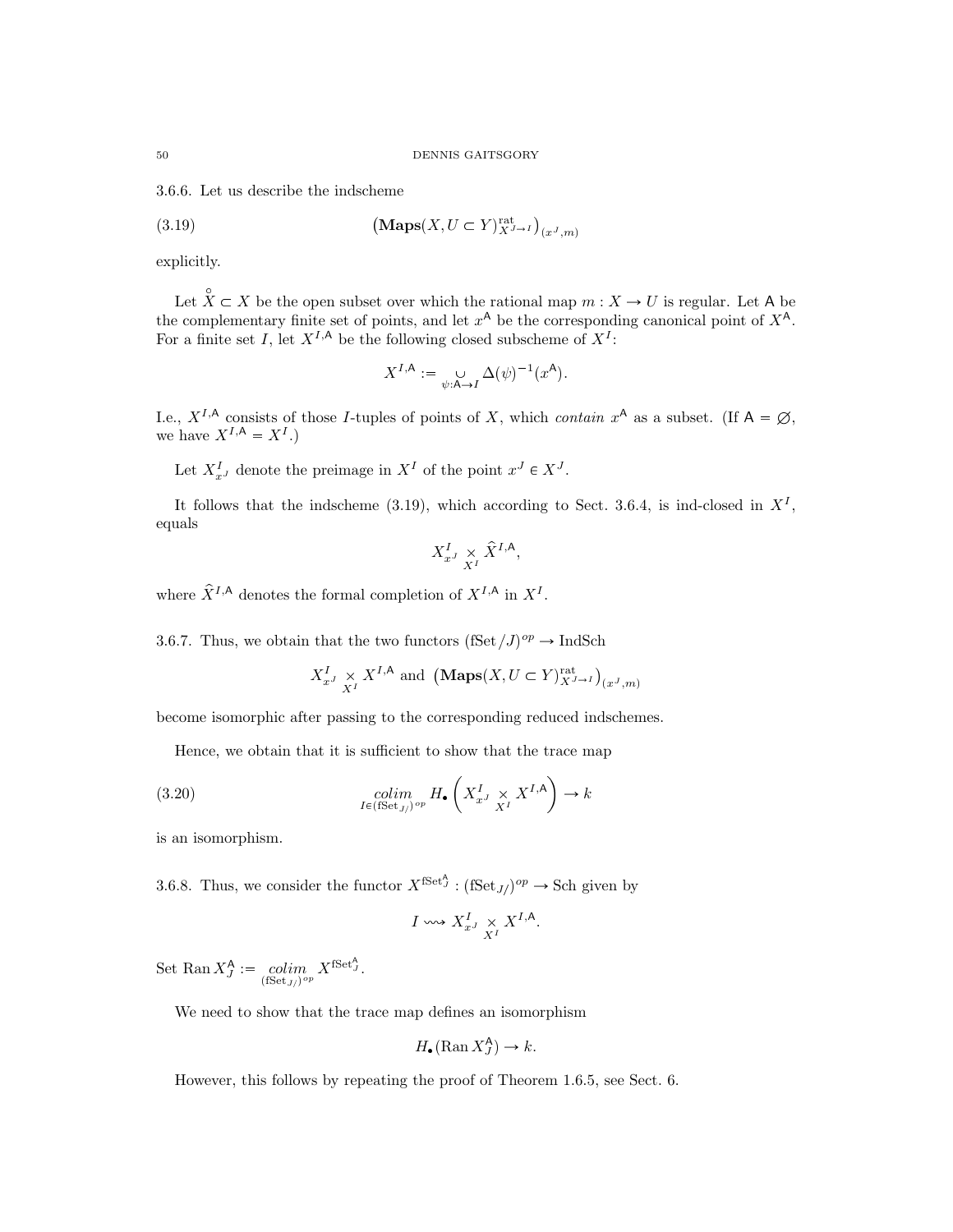3.6.9. Here is an alternative argument for the last statement. To simplify the notation, we will consider the space

$$
\operatorname{Ran} X^{\mathsf{A}} := \operatornamewithlimits{colim}_{(\text{fSet})^{op}} X^{\text{fSet}^{\mathsf{A}}},
$$

where  $X^{\text{fSet}^{\mathsf{A}}}$  is the functor  $(\text{fSet})^{op} \to \text{Sch}$  that sends

$$
I \leadsto X^{I,A}.
$$

Let  $i^{\mathsf{A}}$  denote the tautological map Ran  $X^{\mathsf{A}} \to \text{Ran } X$ . We shall denote by  $i_{\mathsf{A}}$  the map  $\operatorname{Ran} X_{\mathsf{A}} \to \operatorname{Ran} X$  of (2.9).

It is easy to see that for  $\mathcal{F} \in \mathcal{D}(\text{Ran } X)$  we have:

(3.21) 
$$
(i_{\mathsf{A}})_{!} \circ (i_{\mathsf{A}})^{!}(\mathcal{F}) \simeq (i^{\mathsf{A}})_{!} \circ (i^{\mathsf{A}})^{!}(\mathcal{F}).
$$

In particular,

$$
H_{\bullet}(\operatorname{Ran} X_{\mathsf{A}}) \simeq H_{\bullet}(\operatorname{Ran} X^{\mathsf{A}}).
$$

Now, the required statement follows from Corollary 2.5.10 which says that

 $H_{\bullet}(\text{Ran }X_{\mathsf{A}}) \simeq H_{\bullet}(\text{Ran }X),$ 

combined with Theorem 1.6.5, which says that  $H_{\bullet}(\text{Ran } X) \simeq k$ .

4. APPLICATIONS TO D-MODULES ON  $Bun_G$ 

# 4.1. The Beilinson-Drinfeld Grassmannian.

4.1.1. Let G be a connected linear algebraic group. Let  $\mathrm{Gr}_{X^{\text{fSet}}}$  denote the Beilinson-Drinfeld affine Grassmannian of G, viewed as a functor

$$
(\text{fSet})^{op} \to \text{IndSch},
$$

see e.g. [BD2], Sect. 5.3.11 or [MV], Sect. 5. For a finite set I, we shall denote by  $\text{Gr}_{X^I}$  the corresponding indscheme over  $X^I$ .

Let  $\operatorname{Gr}_{\mathrm{Ran} X}$  denote the object  $\operatorname{colim}_{\operatorname{fSet}^{\mathrm{op}}} \operatorname{Gr}_{X^{\mathrm{fSet}}}$   $\in \operatorname{PreStk}$ . By construction,  $\operatorname{Gr}_{\mathrm{Ran} X}$  is a pseudoindscheme.

We have a tautological natural transformation  $\text{Gr}_{X^{\text{fSet}}} \Rightarrow X^{\text{fSet}}$ , which gives rise to map

$$
f_{\text{Gr}} : \text{Gr}_{\text{Ran } X} \to \text{Ran } X.
$$

In this section we will study the category  $\mathfrak{D}(\mathrm{Gr}_{\mathrm{Ran}} X)$ , i.e.,

$$
\mathfrak{D}\left(\mathrm{Gr}_{\mathrm{Ran}\,X}\right) := \lim_{I\in\mathrm{fSet}}\mathfrak{D}(\mathrm{Gr}_{X^I}).
$$

Remark 4.1.2. The functor  $Gr_{X^{fSet}}}$  is another example of a functor satisfying the assumptions of Sect. 2.4.1. Thus, we could also introduce the space  $\text{Gr}_{\text{Ran }X\text{,indep.}}$  By Proposition 2.3.3, the forgetful functor

$$
\mathfrak{D}\left(\mathrm{Gr}_{\mathrm{Ran} X, \mathrm{indep}}\right) \to \mathfrak{D}\left(\mathrm{Gr}_{\mathrm{Ran} X}\right)
$$

is fully faithful.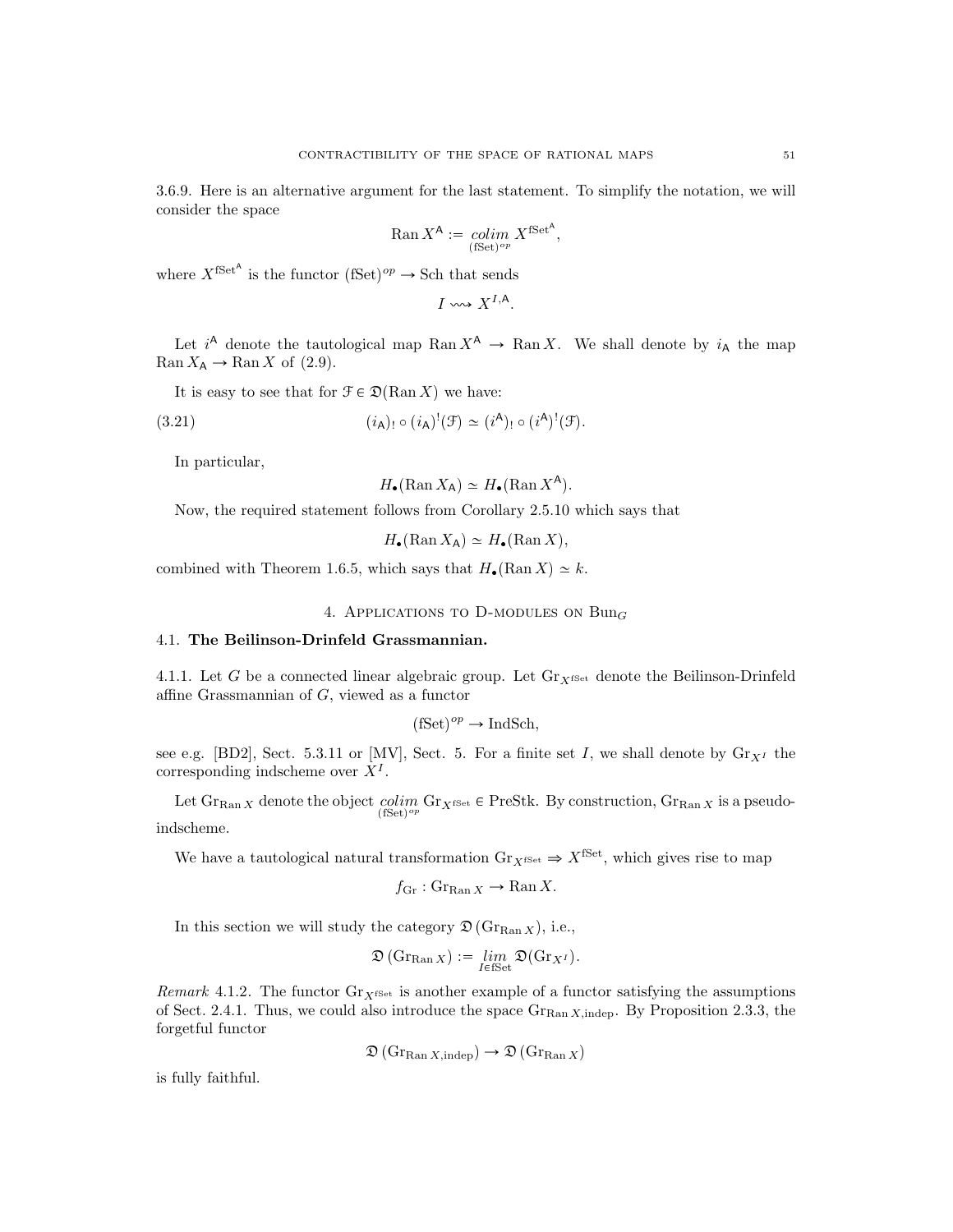4.1.3. Let  $Bun_G$  denote the moduli stack of G-bundles on X. Note also that  $Gr_{Ran X}$  is equipped with a forgetful map  $\pi$ :  $\text{Gr}_{\text{Ran } X} \to \text{Bun}_G$  in PreStk.

Note also that we have a Cartesian square in PreStk:

(4.1)  
\n
$$
\begin{array}{ccc}\n\textbf{Maps}(X, G)_{\text{Ran } X}^{rat} & \xrightarrow{i_1} & \textbf{Gr}_{\text{Ran } X} \\
\downarrow & & \downarrow \pi \\
\text{pt} & \xrightarrow{i_1} & \textbf{Bun}_G,\n\end{array}
$$

where 1 refers to the unit point of  $Bun_G$  corresponding to the trivial bundle.

Note that the map  $\pi$  is pseudo ind-schematic (see Sect. 1.2.5, where this notion is introduced).

4.1.4. Consider the category  $\mathfrak{D}(\text{Bun}_G)$ . We remind that for any  $\mathcal{Y} \in \text{PreStk}$ , the category  $\mathfrak{D}(\mathcal{Y})$ is by definition

$$
\lim_{S\in\operatorname{Sch}^{\operatorname{aff}}_{/{\mathfrak Y}}}{\mathfrak O}(S),
$$

where the limit is taken DGCat<sub>cont</sub>.

However, when  $\mathcal{Y}$  is an Artin stack, we can also replace the index category  $S \in \text{Sch}_{\mathcal{Y}}^{\text{aff}}$  by its full subcategory consisting of those  $S$  that map smoothly to  $\mathcal{Y}$ , and, further, by the non-full subcategory of the latter, where we allow only smooth maps  $S_1 \rightarrow S_2$ . Further, writing  $\mathcal{Y}$  as a union of its quasi-compact open substacks  $\mathcal{Y}_{\alpha}$ , we have

$$
\mathfrak{D}(\mathcal{Y}) \simeq \lim_{\alpha} \mathfrak{D}(\mathcal{Y}_{\alpha}).
$$

4.1.5. We are now ready to formulate the main result of this section. The morphism  $\pi$  defines a functor

$$
\pi^!: \mathfrak{D}(\mathrm{Bun}_G) \to \mathfrak{D}(\mathrm{Gr}_{\mathrm{Ran}\, X}).
$$

We have:

**Theorem 4.1.6.** The functor  $\pi^!: \mathfrak{D}(\text{Bun}_G) \to \mathfrak{D}(\text{Gr}_{\text{Ran }X})$  is fully faithful.

Remark 4.1.7. In view of Diagram (4.1), the statement of Theorem 4.1.6 it is not surprising: once we show that the map  $\pi$  behaves like a fibration, which is what the proof of Theorem 4.1.6 will amount to, the assertion would follow from Theorem 1.8.2: the property of fully faithful pullback functor is enjoyed by fibrations with contractible fibers.

4.1.8. Note that Theorem 4.1.6 can be reformulated as follows:

**Corollary 4.1.9.** The partially defined left adjoint  $\pi_1$  to  $\pi^1$  is defined on the essential image of  $\pi^!$ , and for  $\mathfrak{F} \in \mathfrak{D}(\text{Bun}_G)$  the adjunction map

 $\pi_1 \circ \pi$  $^!(\mathfrak{F}) \rightarrow \mathfrak{F}$ 

is an isomorphism.

Applying (4.2) to  $\mathcal{F} := \omega_{\text{Bun}_G}$ , we obtain:

Corollary 4.1.10. The trace map

 $\text{Tr}_{\omega}(\pi) : \pi_! (\omega_{\text{Gr}_\text{Ban } X}) \to \omega_{\text{Bun}_G}$ 

is an isomorphism.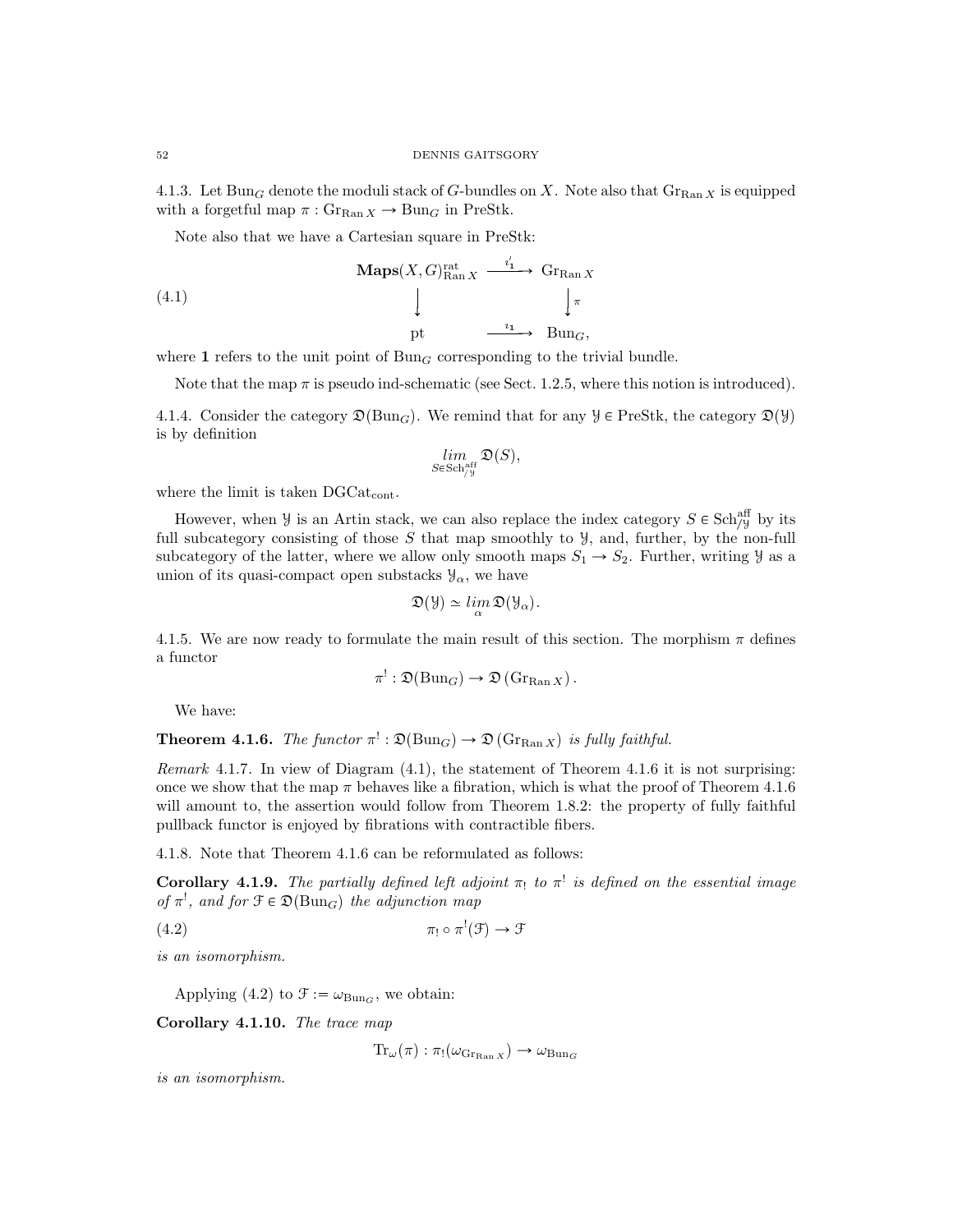4.1.11. A variant. For a finite subscheme  $D \subset X$  we can consider the stack  $Bun_G^{\text{level}_D}$  that classifies  $G$ -bundles "with structure of level  $D$ ", i.e., equipped with a trivialization when restricted to D.

Similarly, one can consider the functor

$$
\mathrm{Gr}^{\mathrm{level}_D}_{X^{\mathrm{fSet}}}:(\mathrm{fSet})^{op}\rightarrow \mathrm{IndSch}
$$

equal by definition to

$$
\text{Bun}_G^{\text{level}_D} \underset{\text{Bun}_G}{\times} \text{Gr}_{X^{\text{fSet}}},
$$

and the corresponding object

$$
\mathrm{Gr}^{\mathrm{level}_D}_{\mathrm{Ran}\, X}:=\underset{(\mathrm{fSet})^{op}}{\operatorname{colim}}\mathrm{Gr}^{\mathrm{level}_D}_{X^{\mathrm{fSet}}}\in\mathrm{PreStk}\, .
$$

Denote by  $\pi_D$  the map  $\mathrm{Gr}_{\mathrm{Ran} X}^{\mathrm{level}_D} \to \mathrm{Bun}_G^{\mathrm{level}_D}$ .

The proof of Theorem 4.1.6 applies equally to the present situation, i.e., the functor

$$
\pi_D^!: \mathfrak{D}({\operatorname{Bun}}_G^{\operatorname{level}_D}) \to \mathfrak{D}({\operatorname{Gr}}_{\operatorname{Ran} X}^{\operatorname{level}_D})
$$

is fully faithful.

The rest of this subsection is devoted to the proof of Theorem 4.1.6.

4.1.12. Step 1. We claim that it suffices to show that for every affine scheme S equipped with a map  $g : S \to \text{Bun}_G$ , for the Cartesian diagram

$$
S \underset{\text{Bung}}{\times} \text{Gr}_{\text{Ran} X} \xrightarrow{g'} \text{Gr}_{X^{\text{fSet}}}
$$
\n
$$
\pi_{S} \downarrow \qquad \qquad \downarrow \pi
$$
\n
$$
S \xrightarrow{g} \text{Bung},
$$

and  $\mathcal{F}_S \in \mathfrak{D}(S)$ , the trace map

(4.3) 
$$
(\pi_S)_{!} \circ (\pi_S)^{!} (\mathcal{F}_S) \to \mathcal{F}_S
$$

is an isomorphism (and in particular, the left hand side is defined as an object of  $\mathfrak{D}(S)$ ). Let us assume that (4.3) is an isomorphism, and deduce the assertion of Theorem 4.1.6.

First, for  $\mathcal{F}_1, \mathcal{F}_2 \in \mathfrak{D}(\text{Bun}_G)$ , the map

$$
\text{Hom}_{\mathfrak{D}(\text{Bun}_G)}(\mathcal{F}_1, \mathcal{F}_2) \to \lim_{(S,g)\in \text{Sch}_{/\text{Bun}_G}^{\text{aff}}} \text{Hom}_{\mathfrak{D}(S)}(g^!(\mathcal{F}_1), g^!(\mathcal{F}_2))
$$

is an isomorphism.

However, for any map  $\mathcal{Y}_1 \rightarrow \mathcal{Y}_2$  in PreStk, the restriction map

$$
\mathfrak{D}(\mathcal{Y}_1) \to \lim_{S \in \mathrm{Sch}^{\mathrm{aff}}_{/\mathcal{Y}_2}} \mathfrak{D}(S \times \mathcal{Y}_1)
$$

is an equivalence.

Therefore, for  $\mathfrak{F}_1, \mathfrak{F}_2 \in \mathfrak{D}(\text{Bun}_G)$ , the map

$$
\mathrm{Hom}_{\mathfrak{D}(\mathrm{Gr}_{\mathrm{Ran}\, X})}\left(\pi^!(\mathfrak{F}_1), \pi^!(\mathfrak{F}_2)\right) \rightarrow \lim_{(S,g)\in \mathrm{Sch}^{\mathrm{aff}}_{/\mathrm{Bun}_G} }\mathrm{Hom}_{\mathfrak{D}(S_{\mathrm{B\,}_{\mathrm{Bun}_G}^{\times}}\mathrm{Gr}_{\mathrm{Ran}\, X})}\left(g'^!\circ \pi^!(\mathfrak{F}_1), g'^!\circ \pi^!(\mathfrak{F}_2)\right)
$$

is an isomorphism.

Hence, in order to show that

$$
\mathrm{Hom}_{\mathfrak{D}(\mathrm{Bun}_G)}(\mathcal{F}_1, \mathcal{F}_2) \to \mathrm{Hom}_{\mathfrak{D}(\mathrm{Gr}_{\mathrm{Ran} X})}(\pi^!(\mathcal{F}_1), \pi^!(\mathcal{F}_2))
$$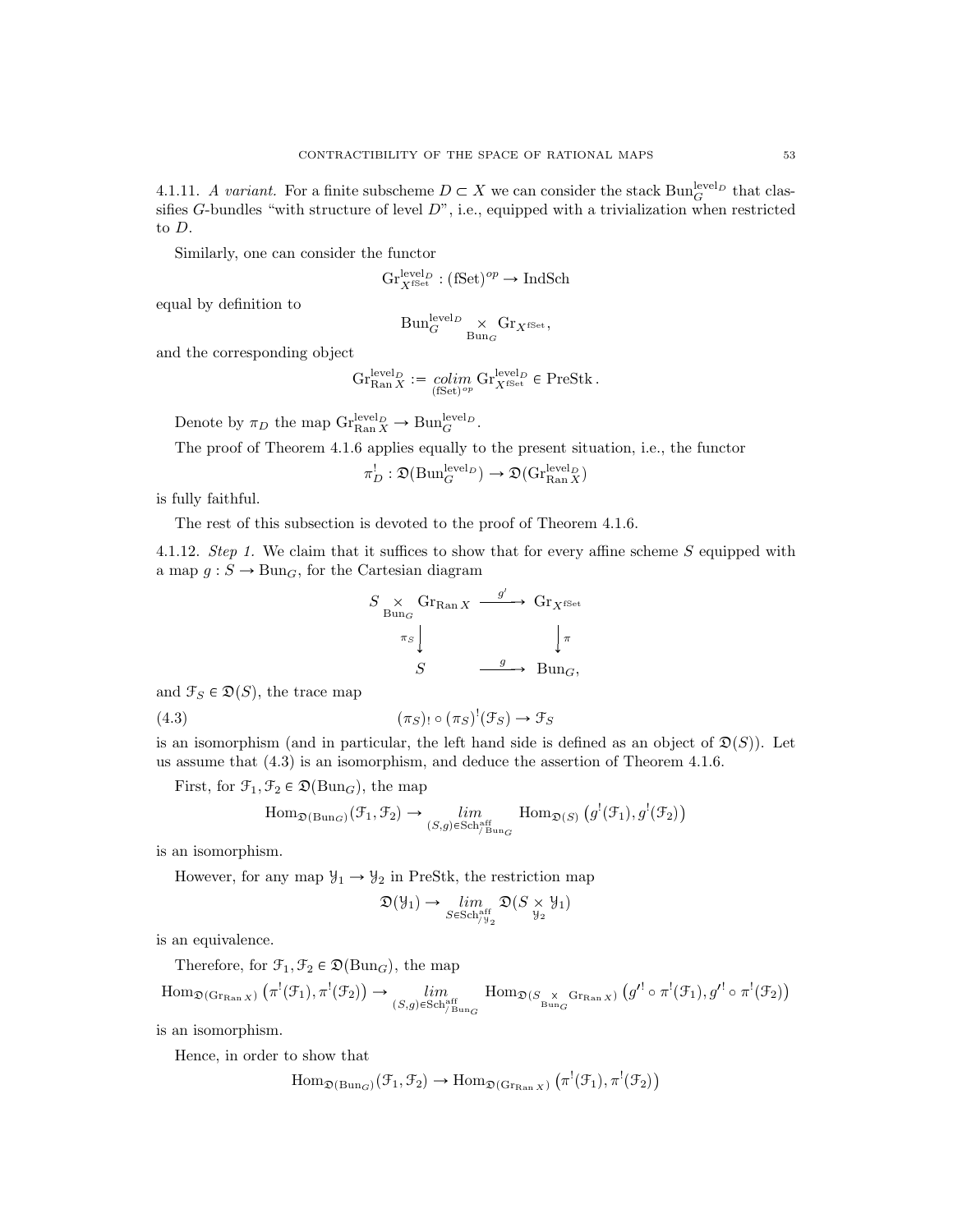### 54 DENNIS GAITSGORY

is an isomorphism, it suffices to show that for every  $S$  as above, the map

(4.4) 
$$
\text{Hom}_{\mathfrak{D}(S)}(g^{!}(\mathcal{F}_{1}), g^{!}(\mathcal{F}_{2})) \to \text{Hom}_{\mathfrak{D}(S_{\text{Bun}_G} \text{Gr}_{\text{Ran}_X})}(g^{!} \circ \pi^{!}(\mathcal{F}_{1}), g^{!} \circ \pi^{!}(\mathcal{F}_{2}))
$$

is an isomorphism.

However, noting that  $g' \circ \pi^! (\mathcal{F}_i) \simeq \pi_S^! \circ g^! (\mathcal{F}_i)$  for  $i = 1, 2$  and taking  $\mathcal{F}_S = g^! (\mathcal{F}_1)$ , we obtain that the isomorphism  $(4.4)$  follows from  $(4.3)$ .

4.1.13. Step 2. We fix a map  $S \to \text{Bun}_G$ , and we wish to establish (4.3).

It is easy to see, however, that (possibly after passing to an étale cover of  $S$ ), there exists a finite set A and a map  $x^A : S \to X^A$ , such that the pullback of the universal G-bundle under

$$
S \times X \to \text{Bun}_G \times X
$$

admits a trivialization over  $S \times X - \{x^{\mathsf{A}}\}$ . This follows, e.g., from Theorem 3 of [DS].

Recall the category fSet<sub>A</sub> (see Sect. 2.5.1) and the functor  $X^{\text{fSet}_A} : (\text{fSet}_A)^{op} \to \text{Sch}_{/S}$  (see Sect. 2.5.12).

Let  $\text{Gr}_{X_A^{\text{fSet}}}$  be the functor  $(\text{fSet}_A)^{op} \to \text{IndSch}$  defined by sending  $I \in \text{fSet}_{A/}$  to

$$
\textnormal{Gr}_{X_A^I}:=X_{\mathsf{A}}^I\underset{(S\times X^I)}{\times}\left(S\underset{\textnormal{Bun}_G}{\times}\textnormal{Gr}_{X^I}\right)\simeq S\underset{X^{\mathsf{A}}\times\textnormal{Bun}_G}{\times}\textnormal{Gr}_{X^I}\simeq S\underset{S\times X^{\mathsf{A}}}{\times}\left(S\underset{\textnormal{Bun}_G}{\times}\textnormal{Gr}_{X^I}\right).
$$

Set

$$
\operatorname{Gr}_{\operatorname{Ran} X_{\mathsf{A}}} := \operatorname*{colim}_{(\operatorname{fSet})^{op}} \operatorname{Gr}_{X_{\mathsf{A}}^{\operatorname{fSet}}} \in \operatorname{PreStk}.
$$

Let  $\pi_{S,\mathsf{A}} : \mathrm{Gr}_{\mathrm{Ran} X_{\mathsf{A}}} \to S$  denote the resulting map.

We claim that the map

$$
\mathrm{Gr}_{\mathrm{Ran}\, X_\mathsf{A}}\hookrightarrow S\underset{\mathrm{Bun}_G}{\times}\mathrm{Gr}_{\mathrm{Ran}\, X}
$$

induces an isomorphism

(4.5) 
$$
(\pi_{S,A})_! \circ (\pi_{S,A})^! (\mathcal{F}_S) \simeq (\pi_S)_! \circ (\pi_S)^! (\mathcal{F}_S).
$$

Indeed, this follows from Corollary 2.5.13.

Remark 4.1.14. For the reader who chose to skip Sect. 2, here is an alternative way to deduce the isomorphism (4.5): namely, one can repeat the argument of [BD1], Proposition 4.4.2.

4.1.15. Step 3. Consider now the functor

$$
\mathbf{Maps}_{S}(X,G)_{X_{\mathbf{A}}^{\mathrm{fSet}}}^{\mathrm{rat}}:(\mathrm{fSet}_{\mathbf{A}})^{op}\rightarrow \mathrm{IndSch}_{/S}
$$

defined by

$$
I \longrightarrow X_A^I \times \text{Maps}(X, G)_{X^I}^{\text{rat}} \simeq S \times \text{Maps}(X, G)_{X^I}^{\text{rat}}.
$$

Set

$$
\mathbf{Maps}_{S}(X, G)_{\operatorname{Ran} X_{\mathsf{A}}}^{\operatorname{rat}} := \underset{(\operatorname{fSet}_{\mathsf{A}})^{op}}{colim} \mathbf{Maps}_{S}(X, G)_{X_{\mathsf{A}}^{\operatorname{fSet}}}^{\operatorname{rat}}.
$$

Note now that a choice of a trivialization of the pulled-back G-bundle on the open subscheme  $S \times X - \{x^{\mathsf{A}}\}\$ defines an isomorphism

$$
\mathrm{Gr}_{X_A^{\text{fSet}}} \simeq \mathbf{Maps}_S(X, G)_{X_A^{\text{fSet}}}^{\text{rat}},
$$

and hence

$$
\mathrm{Gr}_{\mathrm{Ran}\, X_\mathsf{A}} \simeq \mathbf{Maps}_S(X,G)_{\mathrm{Ran}\, X_\mathsf{A}}^{\mathrm{rat}}
$$

.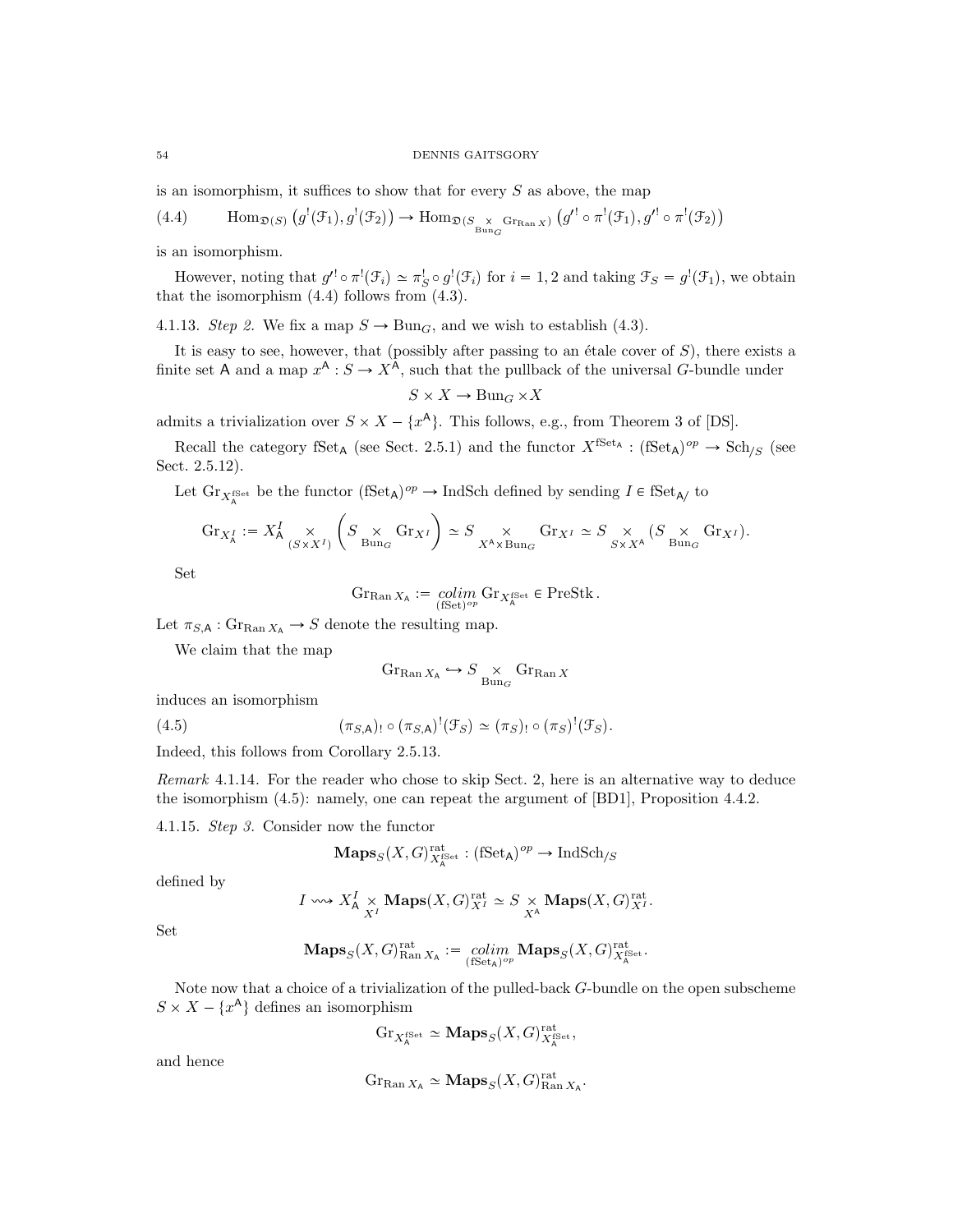Let  $p_A$  denote the projection

$$
\mathbf{Maps}_S(X, G)_{\text{Ran }X_A}^{\text{rat}} \to S.
$$

Thus, we have to show that for  $\mathcal{F}_S \in \mathcal{D}(S)$ , the trace map

$$
(p_A)_{!} \circ (p_A)^! (\mathcal{F}_S) \to \mathcal{F}_S
$$

is an isomorphism.

However, by the same logic as in Step 2, i.e., by Corollary 2.5.13, we can replace the pair

 $\left( {\bf Maps}_S(X,G)^{\rm rat}_{\rm Ran\,}{}_{X_{\rm A}},p_{\rm A} \right)$ 

by

 $(S \times \mathbf{Maps}(X, G)_{\text{Ran } X}^{\text{rat}}, \text{id}_S \times p),$ 

where  $p: \mathbf{Maps}(X, G)_{\text{Ran } X}^{\text{rat}} \to \text{pt.}$ 

Thus, we have to show that the trace map

 $(\mathrm{id}_S \times p) \circ (\mathrm{id}_S \times p)'(\mathcal{F}_S) \to \mathcal{F}_S$ 

is an isomorphism. However, the left-hand side is isomorphic to

$$
H_{\bullet}\left(\mathbf{Maps}(X,G)_{\mathrm{Ran}\,X}^{\mathrm{rat}}\right)\otimes\mathcal{F}_S,
$$

and the desired assertion follows from Theorem 1.8.2.

4.2. Recollections on Verdier duality and D-modules on stacks. In order to state the corollaries of Theorem 4.1.6 pertaining to cohomology of D-modules and quasi-coherent sheaves on  $Bun_{G}$ , let us recall some basics from the theory of D-modules. For a more detailed treatment, the reader is referred to [DrGa0, Sects. 5 and 6].

4.2.1. First, let us review Verdier duality on schemes. For  $Z \in$  Sch consider the category  $\mathfrak{D}(Z)$ . (We remind that according to our conventions, all schemes are assumed of finite type, and in particular, quasi-compact.) It is known that  $\mathfrak{D}(Z)$  is compactly generated; its compact objects are bounded complexes, whose cohomologies are finitely generated.

.

Verdier duality is a canonical equivalence

(4.6) 
$$
\mathbb{D}_{\mathfrak{D}(Z)} : (\mathfrak{D}(Z)^c)^{op} \to \mathfrak{D}(Z)^c
$$

It is characterized by the property that for  $\mathcal{F} \in \mathcal{D}(Z)^c$  and any  $\mathcal{F}_1 \in \mathcal{D}(Z)$ ,

(4.7) 
$$
\text{Hom}_{\mathfrak{D}(Z)}(\mathcal{F}_1, \mathbb{D}_{\mathfrak{D}(Z)}(\mathcal{F})) = \text{Hom}_{\mathfrak{D}(Z \times Z)}(\mathcal{F}_1 \boxtimes \mathcal{F}, \Delta_{dR, *}(\omega_Z)),
$$

where  $\Delta_{\text{dR},*}$  denotes the D-module direct image functor (in this case for the diagonal morphism).

By [GL:DG], Sect. 2.3, the equivalence (4.6) defines an equivalence

$$
(4.8) \t\t \mathfrak{D}(Z)^{\vee} \simeq \mathfrak{D}(Z),
$$

where for  $C \in DGCat$ , we denote by  $C^{\vee}$  the dual category, see, e.g., [GL:DG], Sect. 2.1.

Let now  $g: Z_1 \to Z_2$  be a morphism, and consider he functor  $g' : \mathfrak{D}(Z_2) \to \mathfrak{D}(Z_1)$ . The dual functor,  $(g<sup>1</sup>)^{\vee}$ , which due to (4.8) can be though of as a functor  $\mathfrak{D}(Z_1) \to \mathfrak{D}(Z_2)$ , identifies with the functor  $g_{\text{dR},*}$  of D-module (a.k.a. de Rham) direct image.

Note also that [GL:DG], Lemma 2.3.3, formally implies the relationship between  $g_{\text{dR},*}$ , which is the *dual* of  $g^!$ , with  $g_!$ , which is the left adjoint of  $g^!$ , whenever the latter is defined on all of  $\mathfrak{D}(Z_1)$ :

 $\Box$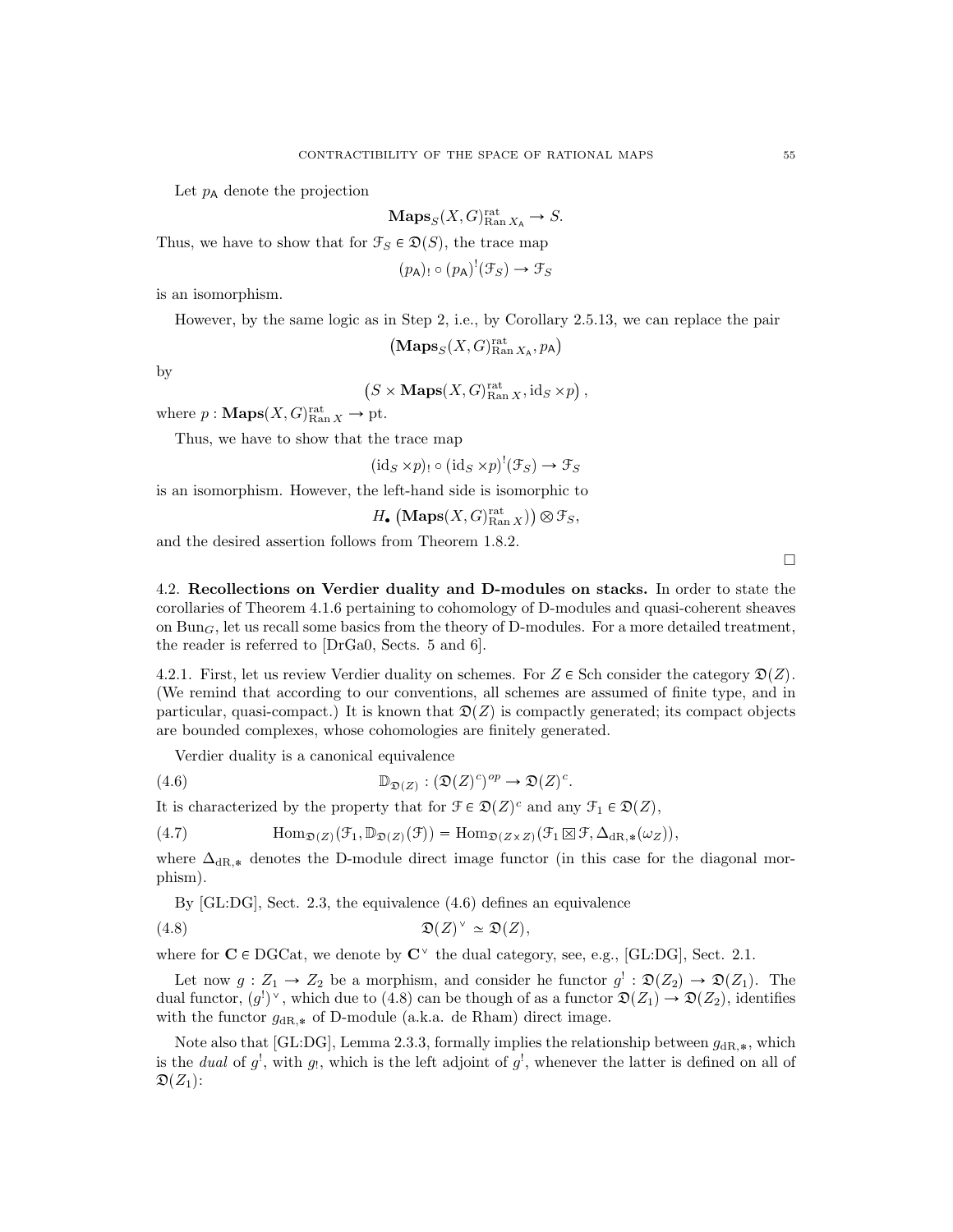Namely, for g! to be defined on all of  $\mathfrak{D}(Z_1)$ , it is necessary and sufficient that  $g_{\text{dR},*}$  send  $\mathfrak{D}(Z_1)^c \to \mathfrak{D}(Z_2)^c$ . For a given object  $\mathfrak{F} \in \mathfrak{D}(Z_1)^c$ , the functor  $g_!$  is defined on it if and only if  $g_{\text{dR},*}(\mathbb{D}_{\mathfrak{D}(Z_1)}(\mathcal{F}))$  belongs to  $\mathfrak{D}(Z_2)^c$ , and in the latter case we have:

$$
g_!(\mathfrak{F}) \simeq \mathbb{D}_{\mathfrak{D}(Z_2)} \circ g_{\mathrm{dR},*} \circ \mathbb{D}_{\mathfrak{D}(Z_1)}(\mathfrak{F}).
$$

4.2.2. In particular, it is easy to see that if  $g$  is not proper, the functor  $g_!$  is not defined on all of  $\mathfrak{D}(Z_1)$ :

Indeed, for a scheme Z, let  $\prime \text{ind}_{Z}^{\mathfrak{D}} : \mathrm{QCoh}(Z) \to \mathfrak{D}(Z)$  denote the functor left adjoint to the forgetful functor

$$
{}'{\mathbf{oblv}}^{\mathfrak{D}}_Z : \mathfrak{D}(Z) \to \operatorname{QCoh}(Z),
$$

where we are thinking of  $\mathfrak{D}(-)$  in the "right D-module realization". <sup>12</sup>

The functor  $\text{ind}_Z^{\mathfrak{D}}$  sends  $\text{Coh}(Z)$  to the subcategory  $\mathfrak{D}(Z)^c$  of  $\mathfrak{D}(Z)$ . Furthermore, it is easy to see that for  $\mathcal{F} \in \mathrm{QCoh}(Z)$ , we have ' $\mathrm{ind}_Z^{\mathfrak{D}}(\mathcal{F}) \in \mathfrak{D}(Z)^c$  if and only if  $\mathcal{F} \in \mathrm{Coh}(Z)$ .

For a morphism  $g: Z_1 \rightarrow Z_2$  we have:

(4.9) 
$$
g_{\mathrm{dR},*} \circ \mathbf{ind}_{Z_1}^{\mathfrak{D}} \simeq \mathbf{ind}_{Z_2}^{\mathfrak{D}} \circ g_*.
$$

However, it is known that unless g is proper, the functor  $g_* : \text{QCoh}(Z_1) \to \text{QCoh}(Z_2)$  does not send  $\text{Coh}(Z_1)$  to  $\text{Coh}(Z_2)$ , hence  $\text{ind}_{Z_2}^{\mathfrak{D}} \circ g_*(\text{Coh}(Z_1)) \notin \mathfrak{D}(Z_2)^c$ .

4.2.3. The above discussion is also applicable when a scheme Z is replaced by a quasi-compact Artin stack  $\mathcal{Y}$ , whose inertia stack, i.e.,  $\mathcal{Y} \underset{\mathcal{Y} \times \mathcal{Y}}{\times} \mathcal{Y}$ , is affine over  $\mathcal{Y}$  (these facts are established in

[DrGa0, Sect. 7]):

(i) We have a pair of adjoint functors

$$
\mathbf{'ind}_{\mathcal{Y}}^{\mathfrak{D}} : \mathrm{QCoh}(\mathcal{Y}) \rightleftarrows \mathfrak{D}(\mathcal{Y}) : \mathbf{'oblv}_{\mathcal{Y}}^{\mathfrak{D}},
$$

with '**oblv** $\mathcal{V}_{\mathcal{Y}}^{\mathcal{D}}$  being conservative.

(ii) The category  $\mathfrak{D}(\mathcal{Y})$  is compactly generated. In fact, a set of compact generators is obtained by applying the functor  $'\mathbf{ind}_{\mathcal{Y}}^{\mathfrak{D}}$  to  $\text{Coh}(\mathcal{Y}) \subset \text{QCoh}(\mathcal{Y})$ .

(iii) Verdier duality, defined by formula (4.7), is an equivalence

$$
\mathbb{D}_{\mathcal{Y}}:(\mathfrak{D}(\mathcal{Y})^c)^{op}\to \mathfrak{D}(\mathcal{Y})^c,
$$

and hence defines an identification  $\mathfrak{D}(\mathcal{Y})^{\vee} \simeq \mathfrak{D}(\mathcal{Y})$ .

The substantial difference from the case of schemes is the following: for a non-necessarily schematic morphism morphism  $g: \mathcal{Y}_1 \to \mathcal{Y}_2$ , where  $\mathcal{Y}_1$  and  $\mathcal{Y}_2$  are as above, the functor dual to  $g^!$  is no longer the naively defined functor  $g_{\text{dR},*}$ , but rather its renormalized version that we denote by  $g_{\text{ren-dR},*}$ , which is the ind-extension of the functor  $g_{dR,*}|_{\mathfrak{D}(\mathcal{Y})^c}$ . We refer the reader to [DrGa0, Sect. 8.3], where the basic properties of the functor  $g_{\text{ren-dR},*}$  are established.

In particular,

(4.10) 
$$
g_{\text{ren-dR}, *}|_{\mathfrak{D}(\mathcal{Y})^c} \simeq g_{\text{dR}, *}|_{\mathfrak{D}(\mathcal{Y})^c}.
$$

<sup>&</sup>lt;sup>12</sup>We use the notation  $\text{ind}_{Z}^{\mathfrak{D}}$  and  $\text{oblv}_{Z}^{\mathfrak{D}}$  instead of  $\text{ind}_{Z}^{\mathfrak{D}}$  and  $\text{oblv}_{Z}^{\mathfrak{D}}$ , respectively, because the latter is reserved for the corresponding adjoint pair of functors  $\text{IndCoh}(Z) \rightleftarrows \mathfrak{D}(Z)$ , where  $\text{IndCoh}(Z)$  is the category introduced in [GL:IndCoh]. The functor  $\text{'oblv}_Z^{\mathfrak{D}}$  is the composition of  $\text{oblv}_Z^{\mathfrak{D}}$  and the  $\Psi_Z: \text{IndCoh}(Z) \to \text{QCoh}(Z)$ . The functor  $\text{ind}_{Z}^{\mathfrak{D}}$  is isomorphic to the composition of  $\Psi_Z$  and  $\text{ind}_{Z}^{\mathfrak{D}}$ .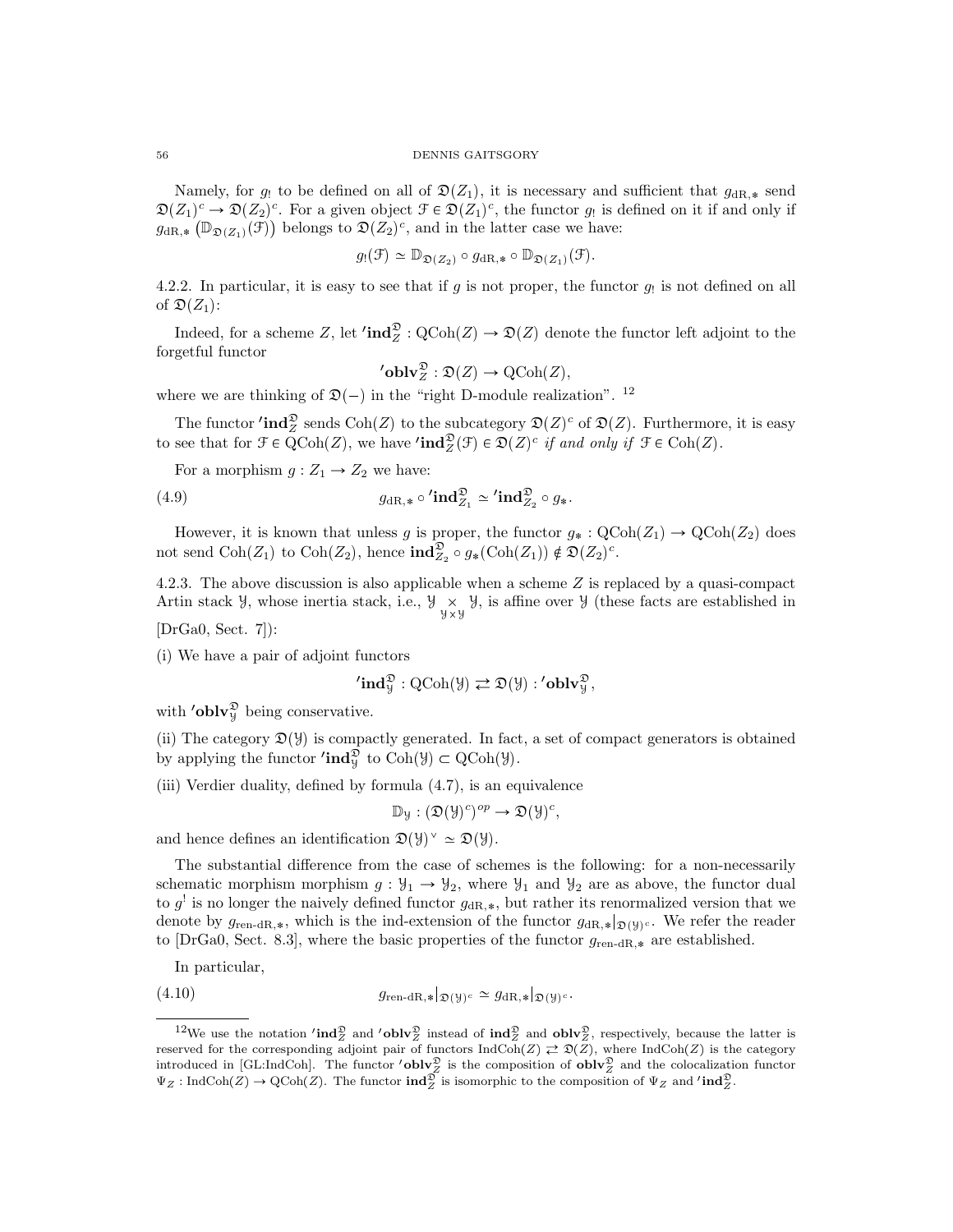The original functor

$$
g_{\mathrm{dR},*} : \mathfrak{D}(\mathcal{Y}_1) \to \mathfrak{D}(\mathcal{Y}_2)
$$

may fail to be continuous, as can be seen in the example of  $\mathcal{Y}_1 = pt / B\mathbb{G}_m$  and  $\mathcal{Y}_2 = pt$ . (Whenever  $g_{\text{dR},*}$  is continuous, it is canonically isomorphic to  $g_{\text{ren-dR},*}$ .)

The relationship between  $g_!,$  whenever the latter is defined, and the functor  $g_{\text{ren-dR},*}$  introduced above, is the same as in the case of schemes: for  $\mathcal{F} \in \mathfrak{D}(\mathcal{Y}_1)^c$ , the functor  $g_!$  is defined on it if and only if  $g_{\text{ren-dR},*}(\mathbb{D}_{\mathfrak{D}(\mathcal{Y}_1)}(\mathcal{F})) \in \mathfrak{D}(\mathcal{Y}_2)^c$ , and in the latter case we have:

(4.11) 
$$
g_!(\mathfrak{F}) \simeq \mathbb{D}_{\mathfrak{D}(\mathcal{Y}_2)} \circ g_{\text{ren-dR},*} \circ \mathbb{D}_{\mathfrak{D}(\mathcal{Y}_1)}(\mathfrak{F}).
$$

Note, however, that formula (4.9) still holds for the naive direct image  $g_{dR,*}$ , i.e.,

(4.12) 
$$
g_{\mathrm{dR},*} \circ \mathbf{ind}_{\mathcal{Y}_1}^{\mathfrak{D}} \simeq \mathbf{ind}_{\mathcal{Y}_2}^{\mathfrak{D}} \circ g_*.
$$

In fact, one can show that for  $\mathcal{F} \in \text{QCoh}(\mathcal{Y}_1)$ , the canonical map

$$
g_{\mathrm{ren-dR},*}\circ {'}\mathrm{\mathbf{ind}}^\mathfrak{D}_{\mathcal{Y}_1}(\mathcal{F})\to g_{\mathrm{dR},*}\circ {'}\mathrm{\mathbf{ind}}^\mathfrak{D}_{\mathcal{Y}_1}(\mathcal{F})
$$

is an isomorphism, see [DrGa0, Corollary 8.3.9 and Example 8.2.4].

We shall mostly apply the above discussion to  $y_1 = y$ ,  $y_2 = pt$  and  $g = py$ . We shall use the notation

$$
\Gamma_{\text{dR}}(\mathcal{Y}, -) := (p_{\mathcal{Y}})_{\text{dR}, *}(-)
$$
 and  $\Gamma_{\text{ren-dR}}(\mathcal{Y}, -) := (p_{\mathcal{Y}})_{\text{ren-dR}, *}(-).$ 

4.3. (Co)homology of D-modules on  $Bun_G$ . For the rest of the paper we will assume that G is reductive. The main feature of this situation is that in this case the indschemes  $\text{Gr}_{X^I}$  are ind-proper. In particular,  $Gr_{\text{Ran }X}$  is pseudo ind-proper (see Sect. 1.2.5, where the latter notion is introduced).

By Sect. 1.5.6, from the peusdo ind-properness of  $\mathrm{Gr}_{\mathrm{Ran} X}$ , the functor

$$
\Gamma_{\text{dR},c}(\text{Gr}_{\text{Ran }X}, -): \mathfrak{D}(\text{Gr}_{\text{Ran }X}) \to \text{Vect},
$$

left adjoint to  $p_{\text{Grr}_{\text{Ran }X}}^!$ , is defined on all of  $\mathfrak{D}(\text{Gr}_{\text{Ran }X})$ .

4.3.1. We claim:

Corollary 4.3.2. The functor

$$
\Gamma_{\mathrm{dR},c}(\mathrm{Bun}_G,-): \mathfrak{D}(\mathrm{Bun}_G) \to \mathrm{Vect},
$$

left adjoint to  $p_{Bun_G}^! : \text{Vect} \to \mathfrak{D}(\text{Bun}_G)$ , is defined on all of  $\mathfrak{D}(\text{Bun}_G)$ . Moreover, we have a canonical isomorphism

$$
\Gamma_{\mathrm{dR},c}(\mathrm{Bun}_G,-)\simeq \Gamma_{\mathrm{dR},c}(\mathrm{Gr}_{\mathrm{Ran}\,X},\pi^!(-))
$$
.

In light of the discussion in Sect. 4.2.1, the meaning of this corollary is that, with respect to the functor  $p_{\text{Bun}_G}^!$ , the stack  $\text{Bun}_G$  exhibits features of a proper scheme.

Warning: However, it is not true that the functor  $\Gamma_{\text{dR},c}(\text{Bun}_G, -)$  is isomorphic to either  $(p_{\text{Bun}_G})_{dR,*}$  or its renormalized version.

*Proof.* We wish to prove that for  $\mathcal{F} \in \mathcal{D}(\text{Bun}_G)$  and  $V \in \text{Vect}$  there exists a functorial isomorphism

$$
\mathrm{Hom}_{\mathfrak{D}(\mathrm{Bun}_G)}(\mathcal{F},p_{\mathrm{Bun}_G}^!(V)) \simeq \mathrm{Hom}_{\mathrm{Vect}}\left(\Gamma_{\mathrm{dR},c}\left(\mathrm{Gr}_{\mathrm{Ran}\,X},\pi^!(\mathcal{F})\right),V\right).
$$

By Theorem 4.1.6, the left-hand side maps isomorphically to

(4.13)  $\text{Hom}_{\mathfrak{D}(\text{Gr}_{\text{Ran }X})}(\pi^!(\mathfrak{F}), \pi^! \circ p^!_{\text{Bun}_G}(V)) \simeq \text{Hom}_{\mathfrak{D}(\text{Gr}_{\text{Ran }X})}(\pi^!(\mathfrak{F}), p^!_{\text{Gr}_{\text{Ran }X}}(V)).$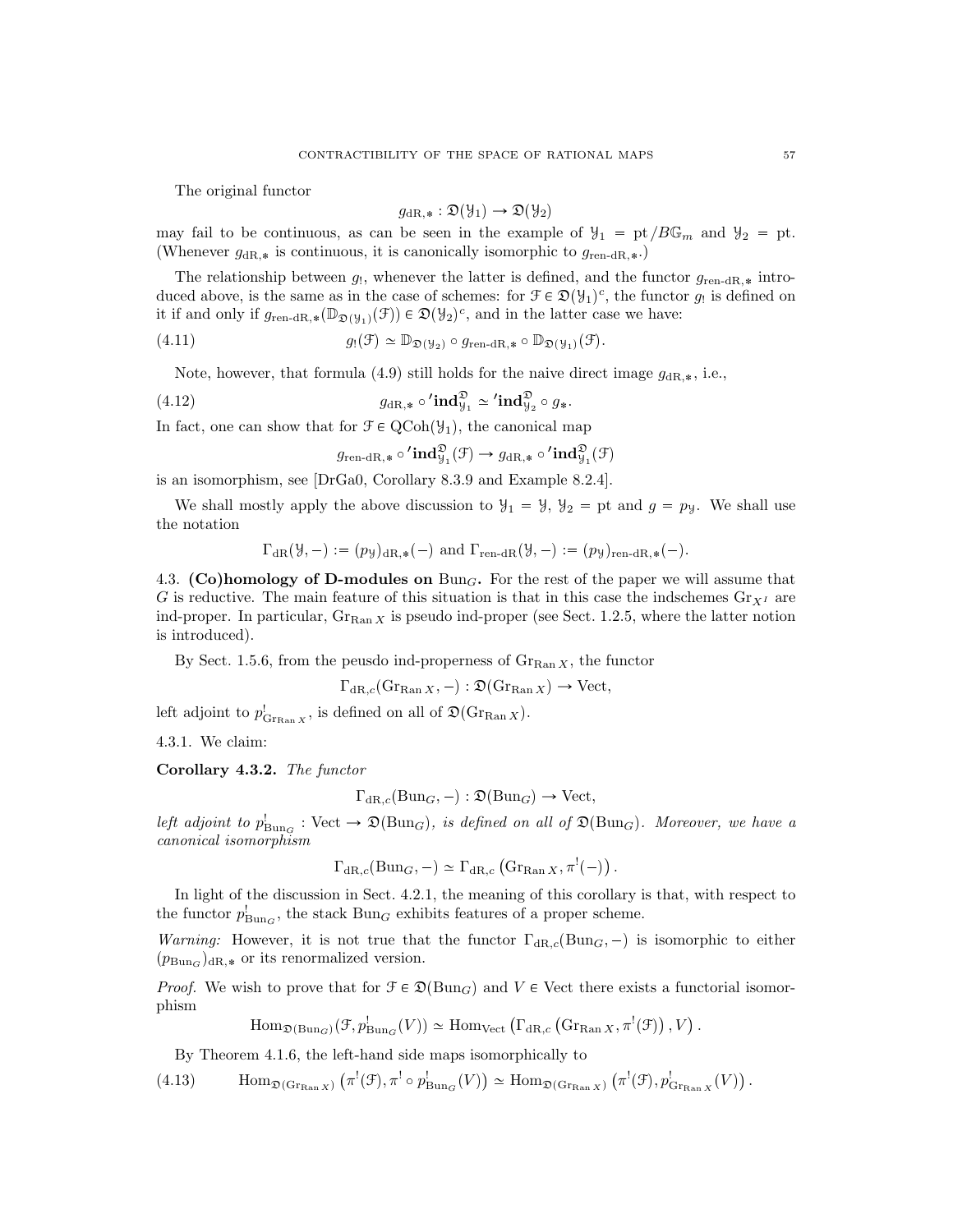However, the right-hand side is isomorphic to

$$
\mathrm{Hom}_{\mathrm{Vect}}\left(\Gamma_{\mathrm{dR},c}\left(\mathrm{Gr}_{\mathrm{Ran}\, X},\pi^!(\mathcal{F})\right),V\right),
$$

 $\Box$ 

by definition.

Remark 4.3.3. Note that Corollary 4.3.2 is specific to  $Bun_G$ , i.e., it would not work for  $Bun_G^{level_D}$ , because in the latter case the indschemes  $\text{Gr}_{X^I}^{\text{level}_D}$  are no longer ind-proper.

4.3.4. Being a left adjoint to a continuous functor, the functor  $\Gamma_{\text{dR},c}(\text{Bun}_G, -)$  sends compact objects to compact ones, i.e., to bounded complexes of vector space with finite-dimensional cohomologies.

Let us recall now that the main theorem of [DrGa1] asserts that  $\mathfrak{D}(\text{Bun}_G)$  is compactly generated. In fact in loc.cit. a stronger assertion is established:

It is shown that  $\mathfrak{D}(\text{Bun}_G)$  can be presented as a union of quasi-compact open substacks  $\mathfrak{U}_{\alpha}$ that are *co-truncative* (see [DrGa1, Theorem 4.1.12]). By definition (see [DrGa1, Sect. 4.1]), this means that for the open embedding

$$
\mathcal{U}_{\alpha} \stackrel{j_{\alpha}}{\hookrightarrow} \text{Bun}_G,
$$

the a priori partially defined functor  $(j_{\alpha})$ , left adjoint to  $j_{\alpha}^!$ , is defined on all of  $\mathfrak{D}(\mathfrak{U}_{\alpha})$ .

A generating set of compact objects in  $\mathfrak{D}(\text{Bun}_G)$  is provided by

 $(j_{\alpha})_!(\mathcal{F}_{\alpha})$ 

for  $\mathcal{F}_{\alpha} \in \mathfrak{D}(\mathcal{U}_{\alpha})^c$ . (The categories  $\mathfrak{D}(\mathcal{U}_{\alpha})$  themselves are compactly generated because  $\mathcal{U}_{\alpha}$ 's are quasi-compact.)

4.3.5. From Corollary 4.3.2 we obtain:

**Corollary 4.3.6.** For each open substack  $\mathcal{U}_{\alpha}$  as above, the functor

$$
\Gamma_{\mathrm{dR},c}(\mathcal{U}_{\alpha},-): \mathfrak{D}(\mathcal{U}_{\alpha}) \to \mathrm{Vect},
$$

left adjoint to  $p^!_{\mathcal{U}_{\alpha}}$ , is defined on all of  $\mathfrak{D}(\mathcal{U}_{\alpha})$ .

Thus, each of the quasi-compact substacks  $\mathfrak{U}_{\alpha}$  also exhibits features of a proper scheme.

4.3.7. Applying (4.11) and (4.10) to  $p_{\mathcal{U}_{\alpha}} : \mathcal{U}_{\alpha} \to \text{pt}$ , we obtain:

Corollary 4.3.8. For  $\mathfrak{U}_{\alpha}$  as above, the functor

$$
\Gamma_{\mathrm{dR}}(\mathcal{U}_{\alpha},-): \mathfrak{D}(\mathcal{U}_{\alpha}) \to \mathrm{Vect}
$$

sends compact objects to finite-dimensional vector spaces.

Applying (4.12) to  $p_{\mathcal{U}_{\alpha}} : U_{\alpha} \to \text{pt}$ , we obtain:

**Corollary 4.3.9.** The functor  $\Gamma : \text{QCoh}(\mathcal{U}_{\alpha}) \to \text{Vect}$  sends  $\text{Coh}(\mathcal{U}_{\alpha})$  to  $\text{Vect}^c$ , i.e., to bounded complexes of vector spaces with finite-dimensional cohomologies.

4.4. The Hecke-equivariant category.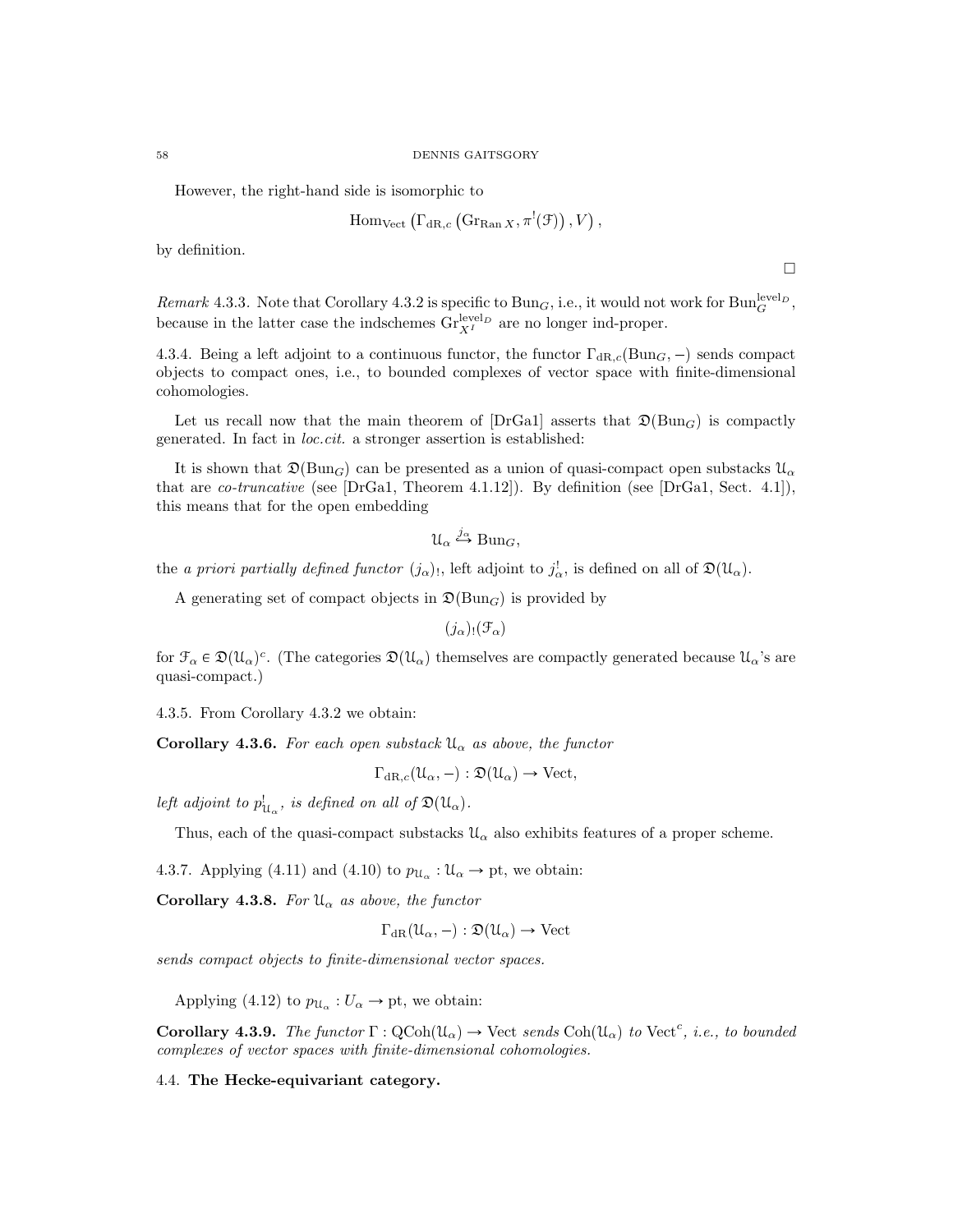4.4.1. We are going to consider another functor  $(fSet)^{op} \to \text{PreStk}$ , denoted  $\mathcal{H}_{X^{fSet}}$ , and referred to as "the Hecke stack":

For a finite set I and a test scheme S we set Maps $(S, \mathcal{H}_{X^I})$  to be the groupoid of triples  $(x^I, \mathcal{P}', \mathcal{P}'', \alpha)$ , where  $x^I : S \to X^I$ ,  $\mathcal{P}', \mathcal{P}''$  are G-bundles on  $S \times X$ , and  $\alpha$  is an isomorphism

$$
\mathcal{P}'_{S \times X - \{x^I\}} \simeq \mathcal{P}''_{S \times X - \{x^I\}}.
$$

Let

$$
\mathfrak{R}_{\mathrm{Ran}\, X} := \underset{\text{(fSet)}^{op}}{\text{colim}\, \mathfrak{R}_{X^{\mathrm{fSet}}}} \in \mathrm{PreStk} \, .
$$

We have the natural projections



where  $\overleftrightarrow{h}$  and  $\overrightarrow{h}$  remember the data of  $\mathcal{P}'$  and  $\mathcal{P}''$ , respectively.

An important property of the projections  $\overleftrightarrow{h}$  and  $\overrightarrow{h}$  is that for each  $I \in \mathbb{S}$ et, the corresponding maps

$$
\overleftarrow{h}|_{\mathcal{H}_{X^I}}, \overrightarrow{h}|_{\mathcal{H}_{X^I}}: \mathcal{H}_{X^I} \rightarrow \operatorname{Bun}_G
$$

are ind-schematic and ind-proper. Hence, the maps  $\overleftrightarrow{h}$  and  $\overrightarrow{h}$  are pseudo ind-proper.

In particular, the functors  $\overleftrightarrow{h}$ ,  $\overrightarrow{h}$ :  $\mathfrak{D}(\text{Bun}_G) \to \mathfrak{D}(\mathfrak{H}_{\text{Ran }X})$  admit left adjoints, denoted  $\overleftrightarrow{h}$ . and  $\overrightarrow{h}$ , respectively.

4.4.2. Note now that the projections  $\overleftrightarrow{h}, \overrightarrow{h}$  make  $\mathcal{H}_{\text{Ran }X}$  into a groupoid over Bun<sub>G</sub>. The composition map is defined as follows:

We send an S-point  $(x^{I_1}, \mathcal{P}'_1, \mathcal{P}''_1, \alpha_1)$  of  $\mathcal{H}_{X^{I_1}}$  as above and an S-point  $(x^{I_2}, \mathcal{P}'_2, \mathcal{P}''_2, \alpha_2)$  of  $\mathcal{H}_{X^{I_2}}$  with  $\mathcal{P}_1'' \simeq \mathcal{P}_2'$ , to the S-point of  $\mathcal{H}_{X^{I_1 \sqcup I_2}}$  with  $(x^{I_1 \sqcup I_2}, \mathcal{P}', \mathcal{P}'', \alpha)$  given by

- $x^{I_1 \sqcup I_2} := (x^{I_1}, x^{I_2}),$
- $\mathcal{P}' := \mathcal{P}'_1, \mathcal{P}'' := \mathcal{P}''_2$ , and
- $\bullet$   $\alpha$  equal to the composition

$$
\mathcal{P}_1'|_{S \times X - \{x^{I_1}, x^{I_2}\}} \stackrel{\alpha_1}{\simeq} \mathcal{P}_1''|_{S \times X - \{x^{I_1}, x^{I_2}\}} \simeq \mathcal{P}_2'|_{S \times X - \{x^{I_1}, x^{I_2}\}} \stackrel{\alpha_2}{\simeq} \mathcal{P}_2'|_{S \times X - \{x^{I_1}, x^{I_2}\}}.
$$

4.4.3. In general, whenever

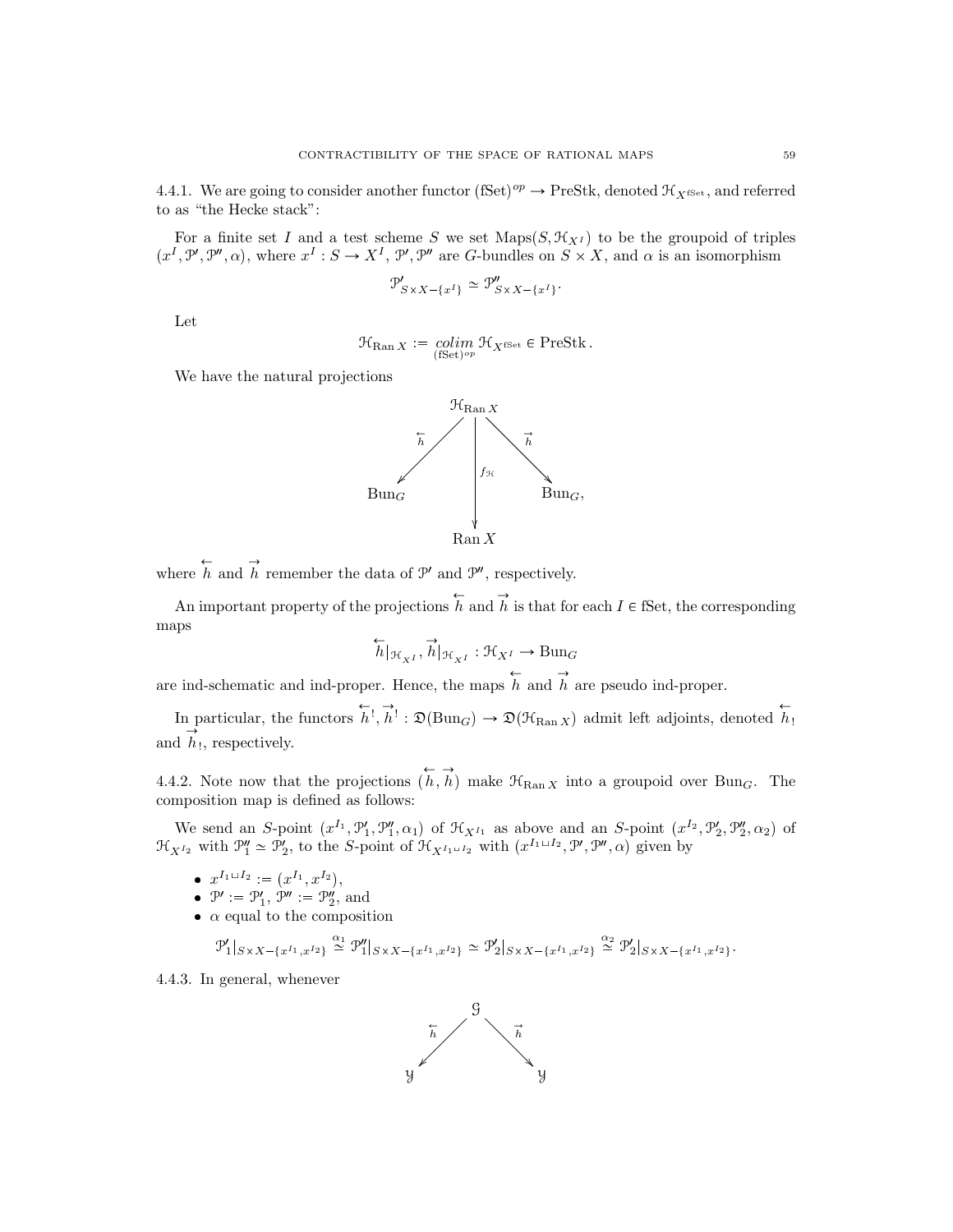is a groupoid in PreStk, we define the 9-equivariant category  $\mathfrak{D}(\mathcal{Y})^{\mathcal{G}}$  as the totalization of the corresponding cosimplicial category  $\mathfrak{D}(\mathcal{G}^{\bullet})$ , where

$$
\mathcal{G}^n := \underbrace{\mathcal{G} \times \dots \times \mathcal{G}}_{n+1}.
$$

In other words,

 $\mathfrak{D}(\mathcal{Y})^{\mathcal{G}} \simeq \mathfrak{D}(|\mathcal{G}^{\bullet}|),$ 

where  $|\mathcal{G}^{\bullet}|$  is the geometric realization of  $\mathcal{G}^{\bullet}$  in PreStk.

4.4.4. We define the Hecke equivariant category

$$
\mathfrak{D}(\mathrm{Bun}_G)^{\mathrm{Hecke}} := \mathfrak{D}(\mathrm{Bun}_G)^{\mathfrak{H}_{\mathrm{Ran}\, X}}.
$$

By definition, we have a conservative continuous functor

$$
\mathbf{oblv}^{\mathrm{Hecke}} : \mathfrak{D}(\mathrm{Bun}_G)^{\mathrm{Hecke}} \to \mathfrak{D}(\mathrm{Bun}_G).
$$

We will prove:

**Proposition 4.4.5.** The functor **obly**  $\text{Hecke}$  admits a left adjoint (denoted  $\text{ind}^{\text{Hecke}}$ ). The resulting monad **obly**<sup>Hecke</sup>  $\circ$  **ind**<sup>Hecke</sup>, viewed as an endo-functor of  $\mathfrak{D}(\text{Bun}_G)$  is canonically isomorphic to  $\overleftrightarrow{h}_! \circ \overrightarrow{h}_!$ .

We will prove the proposition in the general framework of Sect. 4.4.3, when the morphisms  $\overleftrightarrow{h}$  and  $\overrightarrow{h}$  are pseudo ind-proper (see Sect. 1.2.5, where this notion is introduced). We will show that in this case the forgetful functor

$$
\mathbf{oblv}^{\mathcal{G}} : \mathfrak{D}(\mathcal{Y})^{\mathcal{G}} \to \mathfrak{D}(\mathcal{Y})
$$

admits a left adjoint, denoted  $\text{ind}^{\mathcal{G}}$ , and that the resulting endo-functor  $\text{oblv}^{\mathcal{G}} \circ \text{ind}^{\mathcal{G}}$  of  $\mathfrak{D}(\mathcal{Y})$ is isomorphic to  $\overleftrightarrow{h_!} \circ \overrightarrow{h_!}$ . <sup>13</sup>

4.4.6. Digression: the Beck-Chevalley condition. Let us note the following feature of pseudo ind-proper maps in PreStk. Let  $g: \mathcal{Y}_1 \to \mathcal{Y}_2$  be a pseudo ind-proper map. In this case, the functor

$$
g^{!} : \mathfrak{D}(\mathcal{Y}_{2}) \to \mathfrak{D}(\mathcal{Y}_{1}),
$$

admits a left adjoint, which we denote by  $g_!$ . Moreover, for a Cartesian square

(4.14) 
$$
\begin{array}{ccc}\n & y_1' & \xrightarrow{g'} & y_2' \\
 & & t_1 & \downarrow t_2 \\
 & y_1 & \xrightarrow{g} & y_2.\n\end{array}
$$

the map

 $(4.15)$  $t'_1 \circ t_1^! \rightarrow t_2^! \circ g_1$ 

that arises by adjunction from the isomorphism

$$
t_1^! \circ g^! \simeq g'^! \circ t_2^!,
$$

is an isomorphism, i.e., the above adjunction satisfies what is sometimes referred to as "the Beck-Chevalley condition".

<sup>13</sup>We are sure that the assertion of the proposition is known in this general context. We are supplying a proof for completeness.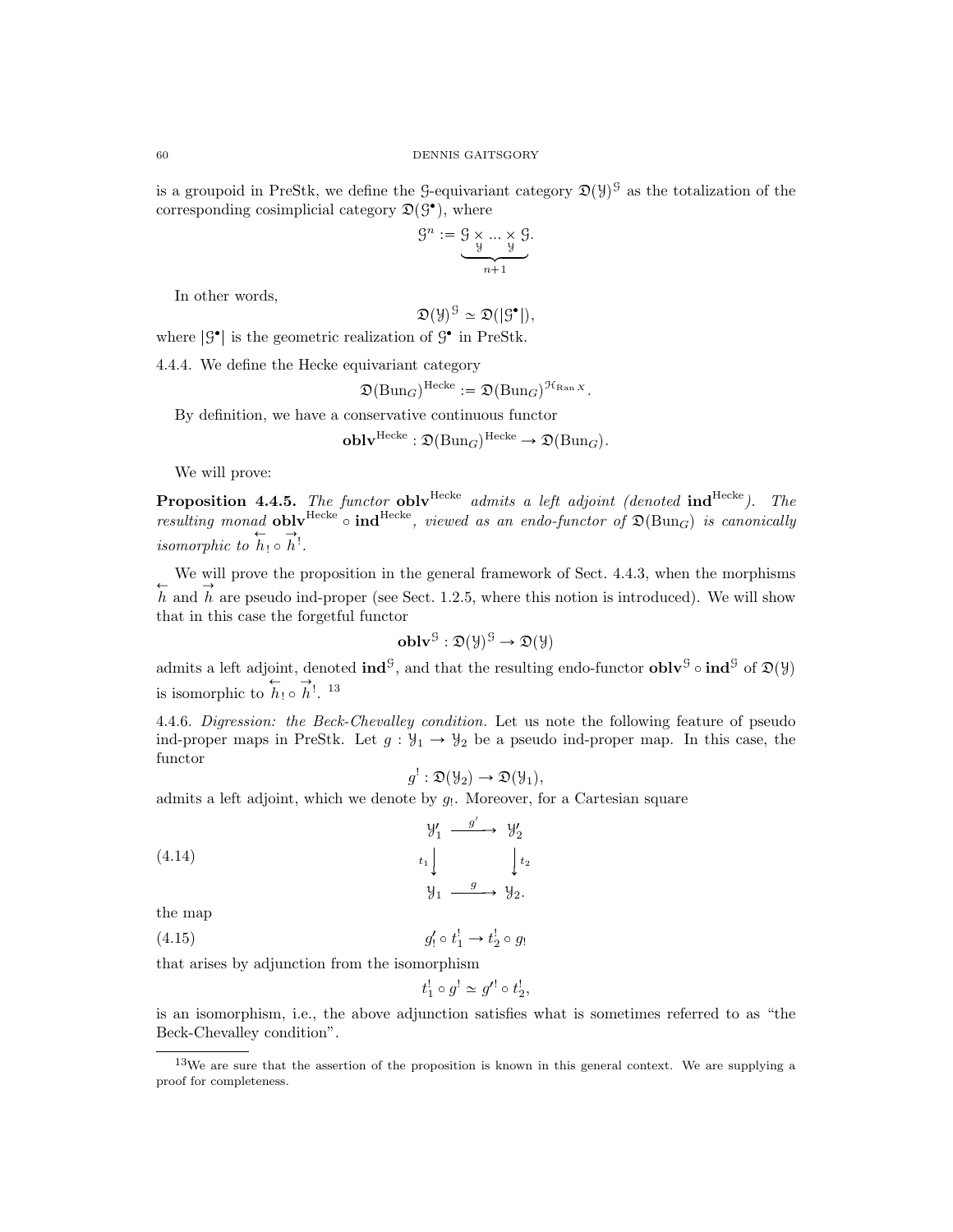The isomorphism (4.15) follows from fact that the Beck-Chevalley condition is satisfied for schemes:

For a Cartesian diagram of schemes

$$
S'_1 \xrightarrow{g'} S'_2
$$
  
\n
$$
t_1 \downarrow \qquad \qquad t_2
$$
  
\n
$$
S_1 \xrightarrow{g} S_2.
$$

with g proper, the resulting map  $g'_1 \circ t_1^! \to t_2^! \circ g_1$  equals the base change isomorphism

$$
g'_{\mathrm{dR},*} \circ t_1^! \to t_2^! \circ g_{\mathrm{dR},*}.
$$

4.4.7. Proof of Proposition 4.4.5. Consider the shifted simplicial object  $\mathcal{G}^{1+\bullet}$  of PreStk. We have a canonical map of simplicial objects

$$
g^{\bullet} : \mathcal{G}^{1+\bullet} \to \mathcal{G}^{\bullet}.
$$

Pullback defines a map of cosimplicial categories

$$
(g^{\bullet})^! : \mathfrak{D}(\mathcal{G}^{\bullet}) \to \mathfrak{D}(\mathcal{G}^{1+\bullet}).
$$

However, the fact that the Beck-Chevalley condition holds implies that the term-wise left adjoint  $(g^{\bullet})$  of  $(g^{\bullet})^!$  is also a map of cosimplicial categories. In particular, we obtain adjoint functors between the totalizations:

(4.16) 
$$
\operatorname{Tot}((g^{\bullet})_!) : \operatorname{Tot}(\mathfrak{D}(G^{1+\bullet})) \rightleftarrows \operatorname{Tot}(\mathfrak{D}(G^{\bullet})) : \operatorname{Tot}((g^{\bullet})^!).
$$

Note now that the simplicial object  $\mathcal{G}^{1+\bullet}$  is augmented by  $\mathcal{Y}$  and split. Hence, the category Tot  $(\mathfrak{D}(G^{1+\bullet}))$  identifies with  $\mathfrak{D}(\mathcal{Y})$ . In particular, the above functor  $Tot((g^{\bullet})_!)$  provides a left adjoint to  $\textbf{oblv}^{\mathcal{G}} : \mathfrak{D}(\mathcal{Y})^{\mathcal{G}} \to \mathfrak{D}(\mathcal{Y})$ .

Moreover, it is easy to see that the composition

$$
\mathfrak{D}(\mathcal{Y}) \stackrel{\text{splitting}}{\simeq} \text{Tot}\left(\mathfrak{D}(\mathcal{G}^{1+\bullet})\right) \stackrel{\text{Tot}((g^{\bullet})_{!})}{\longrightarrow} \text{Tot}\left(\mathfrak{D}(\mathcal{G}^{\bullet})\right) \stackrel{\text{Tot}((g^{\bullet})^{!})}{\longrightarrow} \text{Tot}\left(\mathfrak{D}(\mathcal{G}^{1+\bullet})\right) \stackrel{\text{augmentation}}{\simeq} \mathfrak{D}(\mathcal{Y})
$$

is isomorphic to  $\overleftrightarrow{h_!} \circ \overrightarrow{h_!}$ , as required.

4.4.8. We are now ready to formulate the main theorem of this subsection. Let recall that 1 denotes the unit point of Bun<sub>G</sub>, and  $i_1$  the corresponding map pt  $\rightarrow$  Bun<sub>G</sub>.

We have:

Theorem 4.4.9. The composed functor

$$
\mathfrak{D}(\mathrm{Bun}_G)^{\mathrm{Hecke}} \stackrel{\mathbf{oblv}^{\mathrm{Hecke}}}{\longrightarrow} \mathfrak{D}(\mathrm{Bun}_G) \stackrel{\imath_1^!}{\to} \mathrm{Vect}
$$

is an equivalence.

Remark 4.4.10. Let us observe that, like Theorem 4.1.6, there should not be much surprise in Theorem 4.4.9:

 $\Box$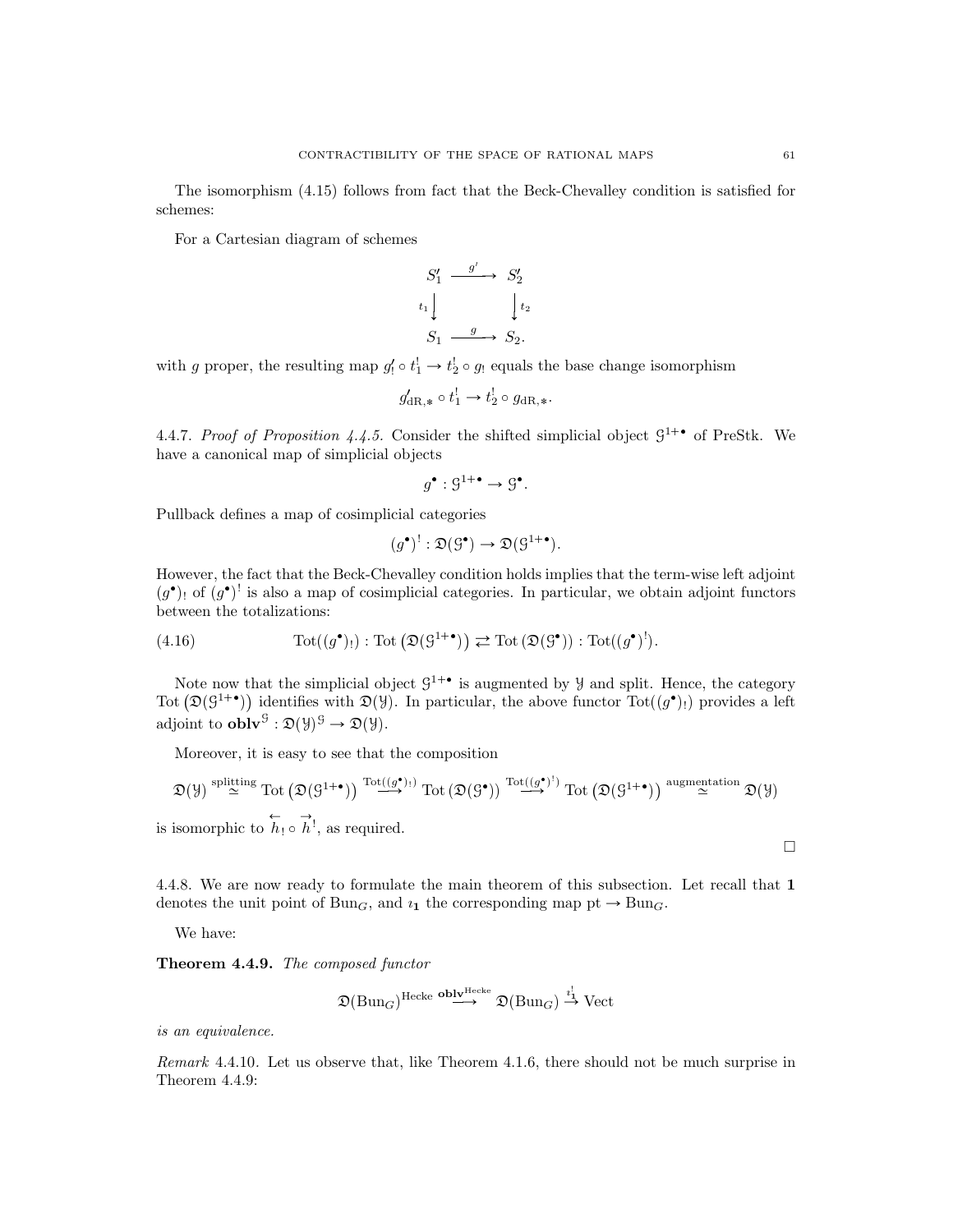Note that the Cartesian square (4.1) can be extended to a diagram in which all squares are Cartesian:

$$
\begin{array}{ccc}\n\textbf{Maps}(X, G)_{\text{Ran } X}^{rat} & \xrightarrow{i'_1} & \textbf{Gr}_{\text{Ran } X} & \xrightarrow{p_{\text{Gr}_{\text{Ran } X}}} & \text{pt} \\
\downarrow \downarrow & & \downarrow \downarrow \\
\downarrow & & \downarrow \downarrow \\
\downarrow & & \downarrow \downarrow \\
\downarrow & & \downarrow \downarrow \\
\downarrow & & \downarrow \downarrow \\
\downarrow & & \downarrow \downarrow \\
\downarrow & & \downarrow \downarrow \\
\downarrow & & \downarrow \downarrow \\
\downarrow & & \downarrow \downarrow \\
\downarrow & & \downarrow \downarrow \\
\downarrow & & \downarrow \downarrow \\
\downarrow & & \downarrow \downarrow \\
\downarrow & & \downarrow \downarrow \\
\downarrow & & \downarrow \downarrow \\
\downarrow & & \downarrow \downarrow \\
\downarrow & & \downarrow \downarrow \\
\downarrow & & \downarrow \downarrow \\
\downarrow & & \downarrow \downarrow \\
\downarrow & & \downarrow \downarrow \\
\downarrow & & \downarrow \downarrow \\
\downarrow & & \downarrow \downarrow \\
\downarrow & & \downarrow \downarrow \\
\downarrow & & \downarrow \downarrow \\
\downarrow & & \downarrow \downarrow \\
\downarrow & & \downarrow \downarrow \\
\downarrow & & \downarrow \downarrow \\
\downarrow & & \downarrow \downarrow \\
\downarrow & & \downarrow \downarrow \\
\downarrow & & \downarrow \downarrow \\
\downarrow & & \downarrow \downarrow \\
\downarrow & & \downarrow \downarrow \\
\downarrow & & \downarrow \downarrow \\
\downarrow & & \downarrow \downarrow \\
\downarrow & & \downarrow \downarrow \\
\downarrow & & \downarrow \downarrow \\
\downarrow & & \downarrow \downarrow \\
\downarrow & & \downarrow \downarrow \\
\downarrow & & \downarrow \downarrow \\
\downarrow & & \downarrow \downarrow \\
\downarrow & & \downarrow \downarrow \\
\downarrow & & \downarrow \downarrow \\
\downarrow & & \downarrow \downarrow \\
\downarrow & & \downarrow \downarrow \\
\downarrow & & \downarrow \downarrow \\
\downarrow & & \downarrow \downarrow \\
\downarrow & & \downarrow \downarrow \\
\downarrow & & \downarrow \downarrow \\
\downarrow & & \downarrow \downarrow \\
\downarrow & & \downarrow \downarrow \\
\downarrow & & \downarrow \downarrow \\
\downarrow & & \downarrow \downarrow \\
\downarrow & & \downarrow \downarrow \\
\downarrow & & \downarrow \downarrow \\
\downarrow & & \downarrow \downarrow \\
\downarrow & & \downarrow \downarrow \\
\downarrow & & \downarrow \downarrow \\
\downarrow & &
$$

where the composed arrow  $h \circ i''_1 : \text{Gr}_{X^{\text{fSet}}} \to \text{Bun}_G$  is  $\pi$ .

Thus, if we imagine  $\mathcal{H}_{\text{Ran }X}$  as a groupoid acting transitively on Bun<sub>G</sub>, we obtain that the stabilizer of the point **1** is  $\mathbf{Maps}(X, G)_{\text{Ran } X}^{\text{rat}}$  which is contractible. In such situation it is natural to expect that the category of groupoid-equivariant objects be equivalent to Vect.

4.4.11. Let us note that the object

$$
\omega_{\mathrm{Bun}_G} \in \mathfrak{D}(\mathrm{Bun}_G)
$$

naturally upgrades to an object of  $\mathfrak{D}(\text{Bun}_G)^\text{Hecke}$ . Namely, it corresponds to the object

$$
\omega_{\vert (\mathfrak{H}_{\mathrm{Ran}\, X})^{\bullet} \vert} \in \mathfrak{D}(\vert (\mathfrak{H}_{\mathrm{Ran}\, X})^{\bullet} \vert) =: \mathfrak{D}(\mathrm{Bun}_G)^{\mathrm{Hecke}}.
$$

Since  $i_1^{\dagger}(\omega_{\text{Bun}_G}) \simeq k$ , Theorem 4.4.9 implies that under the equivalence of the theorem,  $\omega_{\text{Bun}_G}$  corresponds to  $k \in$  Vect.

Therefore, the inverse to the functor of the theorem is given by  $V \mapsto V \otimes \omega_{\text{Bun}_G}$ .

4.4.12. We claim that under the identification  $\mathfrak{D}(\text{Bun}_G)^{\text{Hecke}} \simeq \text{Vect}$  of Theorem 4.4.9, the functor

$$
\mathbf{ind}^{\text{Hecke}} : \mathfrak{D}(\text{Bun}_G) \to \mathfrak{D}(\text{Bun}_G)^{\text{Hecke}}
$$

corresponds to the functor

 $\Gamma_{\text{dR},c}(\text{Bun}_G, -) : \mathfrak{D}(\text{Bun}_G) \to \text{Vect}.$ 

Indeed, by Sect. 4.4.11 above, the right adjoint functor

$$
\text{Vect} \simeq \mathfrak{D}(\text{Bun}_G)^{\text{Hecke}} \overset{\text{oblv}^{\text{Hecke}}}{\longrightarrow} \mathfrak{D}(\text{Bun}_G)
$$

identifies with  $p_{Bun_G}^!$ , and our assertion follows from the  $(\Gamma_{dR,c}(Bun_G, -), p_{Bun_G}^!)$ -adjunction.

4.4.13. Variant with level structure. We can study a variant of  $\mathfrak{D}(\text{Bun}_G)^{\text{Hecke}}$  for the stack  $Bun_G^{\text{level}_D}$  (see Sect. 4.1.11). The corresponding groupoid is given by identifying the G-bundles generically, ignoring the level structure.

Note that in this case the functor

$$
\operatorname{\textbf{oblv}}^{\operatorname{Hecke}}: \mathfrak{D}(\operatorname{Bun}_G^{\operatorname{level}_D})^{\operatorname{Hecke}} \rightarrow \mathfrak{D}(\operatorname{Bun}_G^{\operatorname{level}_D})
$$

does not admit a left adjoint because the corresponding map

$$
\overleftarrow{h} : \mathcal{H}_{\text{Ran } X}^{\text{level}_D} \to \text{Bun}_{G}^{\text{level}_D}
$$

is no longer pseudo ind-proper.

However, we claim that  $\mathfrak{D}(\text{Bun}_G^{\text{level}_D})^{\text{Hecke}}$  is still equivalent to Vect.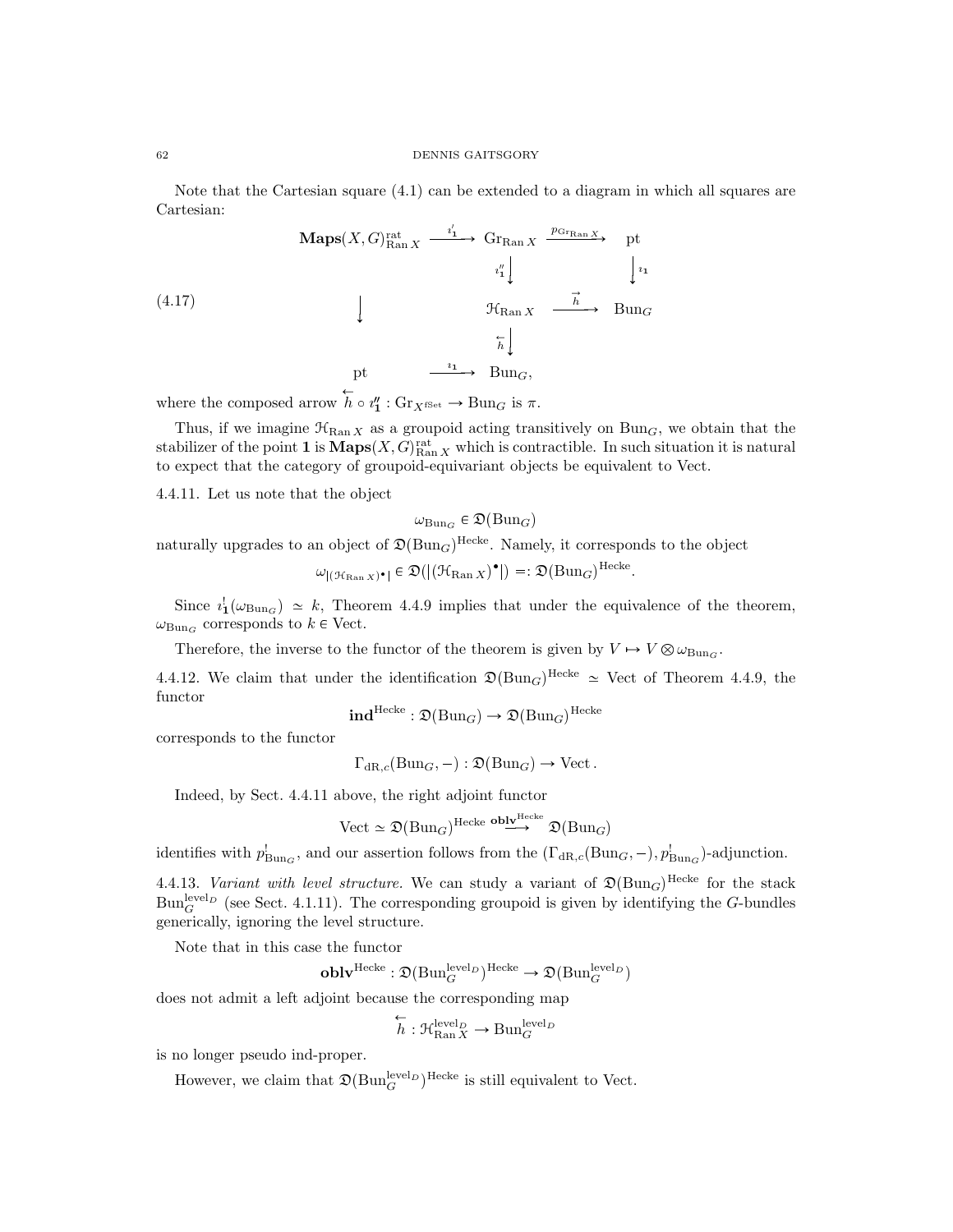Indeed, the groupoid  $\mathcal{H}_{\text{Ran }X}^{\text{level }p}$  is by definition the pullback of the groupoid  $\mathcal{H}_{\text{Ran }X}$  under the forgetful map  $\text{Bun}_G^{\text{level}_D} \to \text{Bun}_G$ , i.e.,

$$
\mathcal{H}_{\mathrm{Ran}\, X}^{\mathrm{level}_D} \simeq (\mathrm{Bun}_G^{\mathrm{level}_D} \times \mathrm{Bun}_G^{\mathrm{level}_D}) \underset{\mathrm{Bun}_G \times \mathrm{Bun}_G}{\times} \mathcal{H}_{\mathrm{Ran}\, X}.
$$

Now, since the map  $\text{Bun}_G^{\text{level } D} \to \text{Bun}_G$  is faithfully flat, and in particular, satisfies descent of D-modules, we have:

$$
\mathfrak{D}(\mathrm{Bun}_G^{\mathrm{level}_D})^{\mathfrak{R}_{\mathrm{Ran}\,X}^{\mathrm{level}_D}} \simeq \mathfrak{D}(\mathrm{Bun}_G)^{\mathfrak{H}_{\mathrm{Ran}\,X}}.
$$

4.4.14. Proof of Theorem  $4.4.9$ . Let us denote the functor in the theorem by G. Consider its left adjoint, which is given by

$$
\mathsf{F}: \mathrm{Vect} \xrightarrow{(i_1)!} \mathfrak{D}(\mathrm{Bun}_G) \xrightarrow{\mathrm{ind}^{\mathrm{Hecke}}} \mathfrak{D}(\mathrm{Bun}_G)^{\mathrm{Hecke}}.
$$

By construction, both functors F and G are continuous (i.e., commute with colimits). We have:

## Lemma 4.4.15. The functor G is conservative.

The proof will be given in Sect. 4.4.18. Let us continue with the proof of the theorem. We obtain that the pair of functors

$$
\mathsf{F} : \mathrm{Vect} \rightleftarrows \mathfrak{D}(\mathrm{Bun}_G)^{\mathrm{Hecke}} : \mathsf{G}
$$

satisfies the conditions of the Barr-Beck-Lurie theorem, see e.g., [GL:DG], Proposition 3.1.1.

Hence, to prove the theorem, it suffices to show that the adjunction map

$$
k \to \mathsf{G} \circ \mathsf{F}(k)
$$

is an isomorphism.

We are going to calculate the object  $G \circ F(k)$  explicitly. We have:

(4.18) 
$$
\mathsf{G} \circ \mathsf{F}(k) \simeq i_1^! \circ \mathbf{oblv}^{\text{Hecke}} \circ \mathbf{ind}^{\text{Hecke}} \circ (i_1)_!(k).
$$

By Proposition 4.4.5, we have an isomorphism of endo-functors on  $\mathfrak{D}(\text{Bun}_G)$ :

$$
\mathbf{oblv}^{\mathrm{Hecke}} \circ \mathbf{ind}^{\mathrm{Hecke}} \simeq \overleftarrow{h}_! \circ \overrightarrow{h}_!,
$$

so we have:

(4.19) 
$$
\mathsf{G} \circ \mathsf{F}(k) \simeq i_1^! \circ \overleftrightarrow{h}_! \circ \overrightarrow{h}_! \circ (i_1)_!(k).
$$

From the right Cartesian square in (4.17), we obtain a map

(4.20) 
$$
(i_1'')_! \circ (p_{\text{Gr}_{\text{Ran } X}})^!(k) \to \overrightarrow{h}^! \circ (i_1)_!(k) \in \mathfrak{D}(\mathfrak{H}_{\text{Ran } X}).
$$

**Lemma 4.4.16.** The map  $(4.20)$  is an isomorphism.

The proof of the lemma is given below, see Sect. 4.4.17. Assuming the lemma, we obtain that Ð

$$
\mathsf{G}\circ\mathsf{F}(k)\simeq i_1^!\circ h_!\circ(i_1'')_!\circ p_{\mathrm{Gr}_{\mathrm{Ran}\, X}}^!(k)\simeq i_1^!\circ\pi_!(\omega_{\mathrm{Gr}_{\mathrm{Ran}\, X}}).
$$

However, by Corollary 4.1.10,  $\pi$ <sup>[</sup>( $\omega_{\text{GrRan } X}$ )  $\simeq \omega_{\text{Bun}_G}$ . Hence, we obtain that there exists an isomorphism

$$
(4.21) \t\t k \simeq \mathsf{G} \circ \mathsf{F}(k).
$$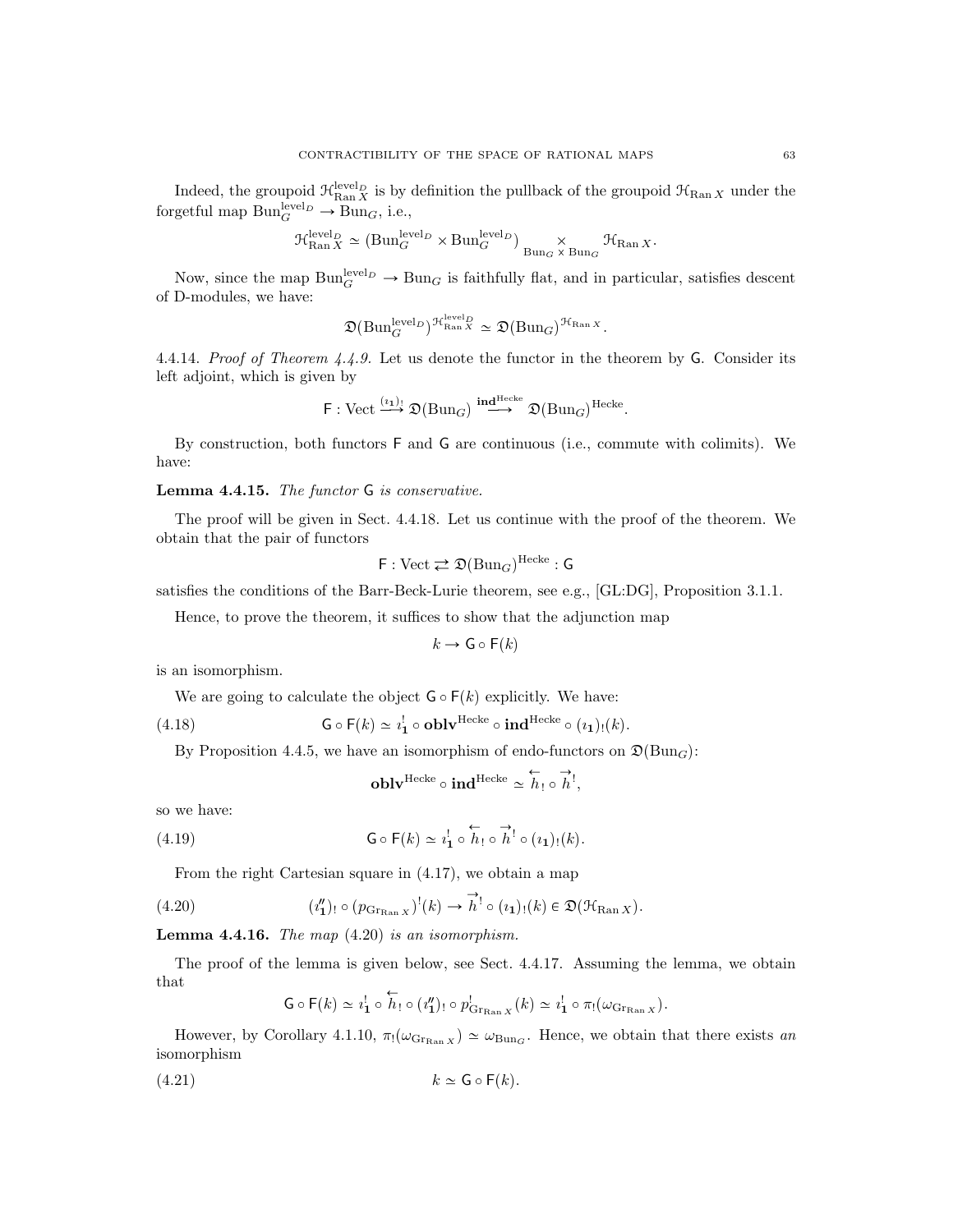By tracing through the sequence of isomorphisms that led to (4.21), one could show directly that it equals the adjunction map  $k \to \mathsf{G} \circ \mathsf{F}(k)$ . However, instead of doing so, we will use a shortcut:

From (4.21), we obtain that the unit map of the adjunction

 $\text{Id}_{\text{Vect}} \to \mathsf{G} \circ \mathsf{F}$ 

is either zero or an isomorphism.

However, we claim that (4.22) is non-zero. Indeed, whenever we have a pair of adjoint functors between stable categories

$$
\mathsf{F}: \mathbf{C}_1 \rightleftarrows \mathbf{C}_2: \mathsf{G},
$$

if the unit of the adjunction is zero, this implies that for any  $c_1 \in C_1$  and  $c_2 \in C_2$ ,

 $\text{Hom}(\mathbf{c}_1, \mathsf{G}(\mathbf{c}_2)) = 0.$ 

However, this is clearly not the case in our situation: take  $c_1 = k$  and  $c_2 = \omega_{Bun_G}$ .

Thus, we conclude that the unit map (4.22) is an isomorphism. Applying the Barr-Beck-Lurie theorem mentioned above, we conclude that G is an equivalence.

 $\Box$ 

4.4.17. Proof of Lemma 4.4.16. We will prove the following generalization:

Instead of  $i_1 : pt \to Bun_G$  we will take an arbitrary schematic morphism  $g : Y \to Bun_G$ , and instead of  $k \in \mathfrak{D}(\mathrm{pt}) = \mathrm{Vect}$  an arbitrary  $\mathcal{F} \in \mathfrak{D}(\mathcal{Y})$ , for which  $g_1(\mathcal{Y}) \in \mathfrak{D}(\mathrm{Bun}_G)$  is defined.

We will show that in the notation of the following Cartesian diagram

$$
\begin{array}{ccc}\n\mathcal{Y} & \mathcal{H}_{\text{Ran } X} & \xrightarrow{g'} & \mathcal{H}_{\text{Ran } X} \\
\pi_{\mathcal{Y}} & & & \downarrow \pi \\
\mathcal{Y} & & \xrightarrow{g} & \text{Bun}_G\n\end{array}
$$

the map

$$
g'_! \circ \pi^!_{\mathcal{Y}}(\mathcal{F}') \to \pi^! \circ g_!(\mathcal{F}) \in \mathfrak{D}(\mathcal{H}_{\text{Ran } X})
$$

is an isomorphism (in particular, the left-hand side is defined).

In fact, we will show that the isomorphism takes place for every individual finite set  $I$ , i.e., for the diagram

$$
\begin{array}{ccc}\n\mathcal{Y} & \times & \mathcal{H}_{X^I} & \xrightarrow{g'} & \mathcal{H}_{X^I} \\
\text{Bun}_G & & & \downarrow^{\pi(I)}\mathcal{Y} \\
\downarrow & & & \downarrow^{\pi(I)} \\
\mathcal{Y} & & \xrightarrow{g} & \text{Bun}_G\n\end{array}
$$

and the corresponding functors.

For each *I*-tuple  $\lambda^I$  of dominant coweights of *G*, let  $\mathcal{H}_{X^I}^{\lambda^I}$  be the correspoding closed substack of  $\mathfrak{H}_{X^I}$ . We have

$$
\mathcal{H}_{X^I} \simeq \operatorname*{colim}_{\lambda^I \in (\Lambda^+)^I} \mathcal{H}_{X^I}^{\lambda^I},
$$

where the set  $(\Lambda^+)^I$  is given the standard ordering.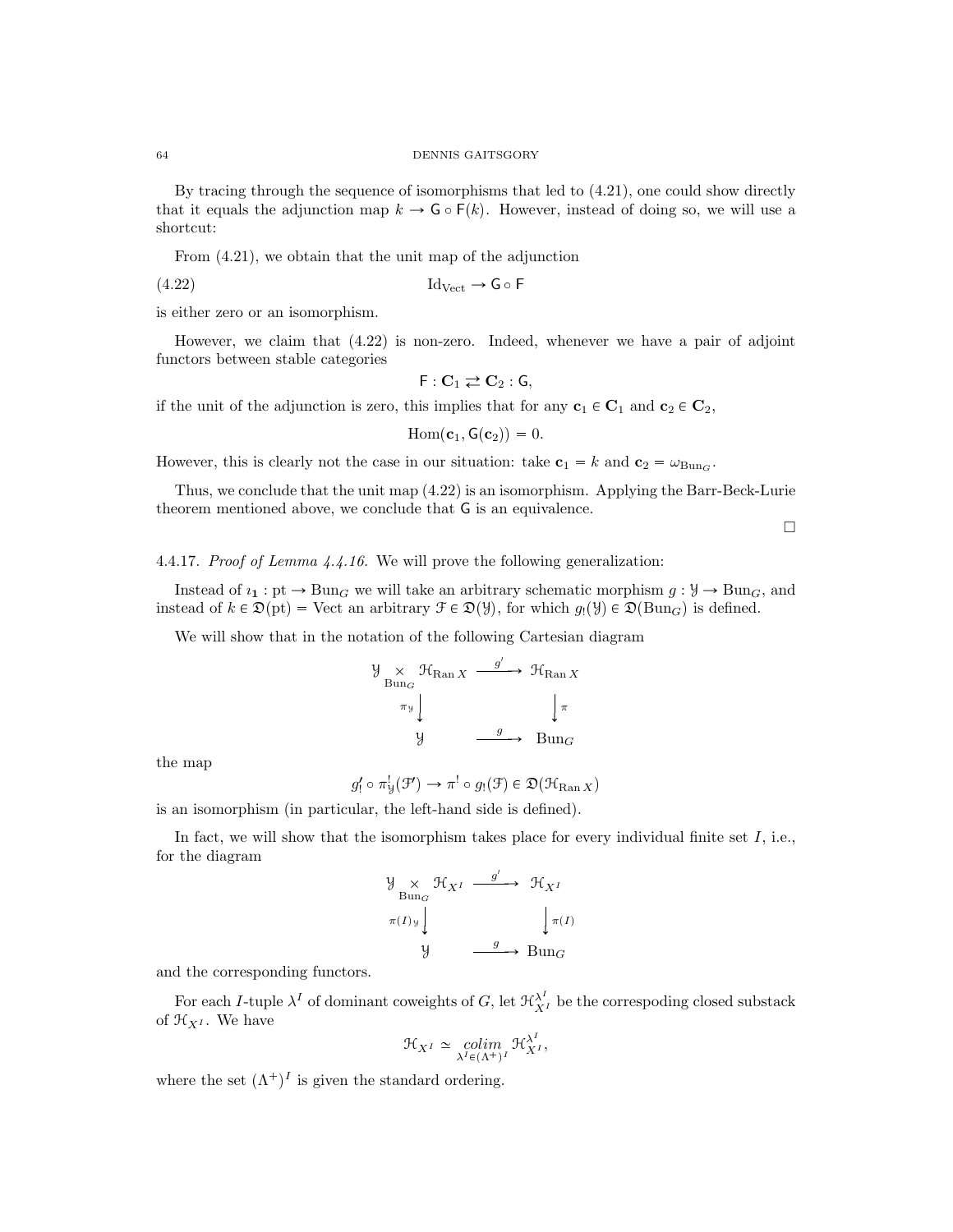We will show that the indicated isomorphism takes place for every individual  $\lambda^I$ , for the functors in the Cartesian diagram

$$
\begin{array}{ccc}\n\mathcal{Y} & \times & \mathcal{H}^{\lambda^I}_{X^I} & \xrightarrow{g'} & \mathcal{H}^{\lambda^I}_{X^I} \\
\pi(I)^{\lambda^I}_{\mathcal{Y}} & & & \downarrow \\
\pi(I)^{\lambda^I}_{\mathcal{Y}} & & & \downarrow \pi(I)^{\lambda^I} \\
\mathcal{Y} & & \xrightarrow{g} & \text{Bun}_G.\n\end{array}
$$

The latter follows from the fact that, locally in the smooth topology on  $X^I \times \text{Bun}_G$ , the stack  $\mathfrak{R}_{X^I}^{\lambda^I}$  is isomorphic to the product  $\operatorname{Gr}^{\lambda^I}_{X^I} \times \text{Bun}_G$ . (In fact  $\mathfrak{R}_{X^I}^{\lambda^I}$  is a fiber bundle over  $X^I \times \text{Bun}_G$ obtained by twisting  $\text{Gr}_{X}^{\lambda^{I}}$  by a torsor with respect to a certain group-scheme acting on it.)  $\Box$ 

4.4.18. Proof of Lemma 4.4.15. The idea of the proof is the following: if  $\mathcal{F} \in \mathfrak{D}(\text{Bun}_G)^{\text{Hecke}}$  is such that  $i_1^{\dagger}(\mathcal{F}) = 0$ , then  $i_g^{\dagger}(\mathcal{F}) = 0$  for any other point  $g \in Bun_G$ , because any two points of  $Bun<sub>G</sub>$  can be connected by a Hecke correspondence.

We articulate this idea as follows. Let  $\mathcal{F} \in \mathfrak{D}(\text{Bun}_G)^{\text{Hecke}}$  be an object such that  $i_1^{\dagger}$  (obly Hecke  $(\mathcal{F})$ ) = 0. We wish to show that  $\mathcal{F} = 0$ . Since the functor obly Hecke is conservative by definition, it suffices to show that  $\mathcal{F}' := \mathbf{oblv}^{\text{Hecke}}(\mathcal{F}) \in \mathfrak{D}(\text{Bun}_G)$  vanishes.

Let S be a scheme equipped with a map  $g : S \to \text{Bun}_G$ . We need to show that  $g'(\mathcal{F}') = 0$ .

As in the proof of Theorem 4.1.6, possibly after passing to an étale cover of  $S$ , there exists a finite set I and a map  $x^I : S \to X^I$ , such that the pullback of the universal bundle to  $S \times X - \{x^I\}$  admits a trivialization.

A choice of such trivialization is the same as a lift of the map  $(g, x^I) : S \to \text{Bun}_G \times X^I$  to a map  $g' : S \to \mathcal{H}_{X^I}$ , such that

$$
\overleftrightarrow{h} \circ g' = g
$$
 and  $\overrightarrow{h} \circ g' = i_1 \circ p_S$ .

Hence,

$$
g^{!}(\mathcal{F}') \simeq g'^{!}(\overleftarrow{h}^{!}(\mathcal{F}')) \simeq g'^{!}(\overrightarrow{h}^{!}(\mathcal{F}')) \simeq p_{S}^{!}(i_{\mathbf{1}}^{!}(\mathcal{F}')) = 0,
$$

where the isomorphism

$$
\overleftarrow{h}^!(\mathcal{F}') \simeq \overrightarrow{h}^!(\mathcal{F}')
$$

takes place because  $\mathcal{F}'$  came from a Hecke-equivariant object  $\mathcal{F}$ .

 $\Box$ 

4.5. Another version of the Hecke category. Let us note that one could define the category  $\mathfrak{D}(\text{Bun}_G)^\text{Hecke}$  slightly differently.

4.5.1. Namely, instead of taking the simplicial object of PreStk to be  $(\mathcal{H}_{\text{Ran } X})^{\bullet}$  defined above, we can take

 $(\mathcal{H}^{\bullet})_{\text{Ran } X},$ 

where we take iterated Cartesian products of  $\mathcal{H}_{\text{Ran }X}$  "over" Ran X, as well as over Bun<sub>G</sub>. <sup>14</sup>

<sup>14</sup>Quotation marks for "over" are due to the fact that we are not actually taking Cartesian products over Ran X in PreStk, but rather at the level of functors  $(fSet)^{op} \to PreStk$ , and then pass to the colimit. The former is an ill-behaved operation because the category  $(fSet)^{op}$  is not filtered.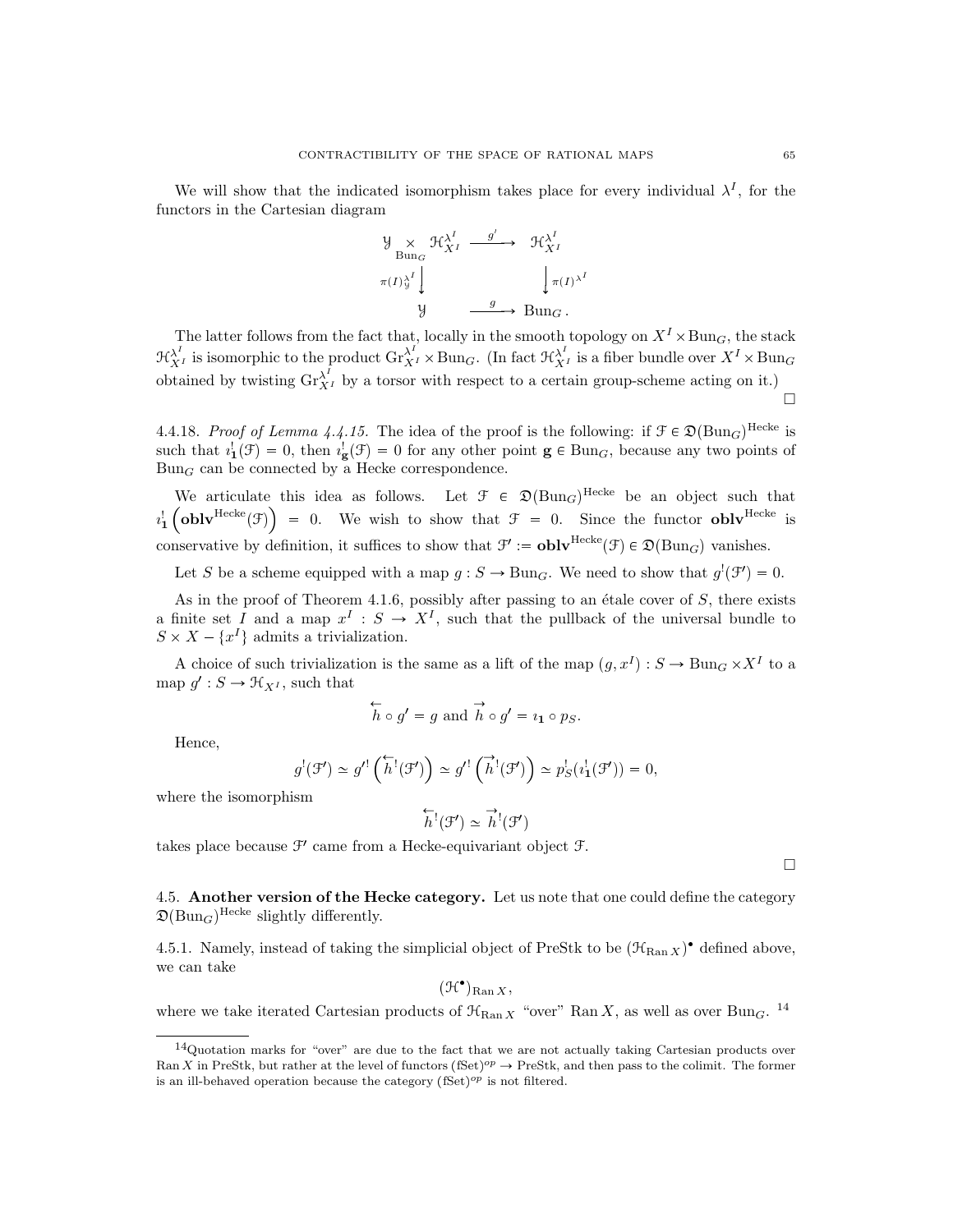I.e., each term  $(\mathcal{H}^n)_{\text{Ran }X}$  is by definition

$$
\underset{I \in (\text{fSet})^{op}}{colim} \; (\mathfrak{H}^n)_{X^I},
$$

where

$$
\text{Maps}(S, (\mathcal{H}^n)_{X^I}) = \{x^I \in \text{Maps}(S, X^I), \mathcal{P}^0, ..., \mathcal{P}^n \in \text{Maps}(S, \text{Bun}_G),
$$

$$
\mathcal{P}^0|_{S \times X - \{x^I\}} \stackrel{\alpha_1}{\simeq} \mathcal{P}^1|_{S \times X - \{x^I\}}, ..., \mathcal{P}^{n-1}|_{S \times X - \{x^I\}} \stackrel{\alpha_n}{\simeq} \mathcal{P}^n|_{S \times X - \{x^I\}}\}.
$$

Let us denote the version of the Hecke-equivariant category defined using  $(\mathcal{H}^{\bullet})_{\text{Ran } X}$  by  $\mathfrak{D}(\text{Bun}_G)^{\text{Hecke}}$ . We claim that is in fact equivalent to  $\mathfrak{D}(\text{Bun}_G)^{\text{Hecke}}$ .

4.5.2. Note that there are maps of simplicial objects of PreStk:

$$
(4.23) \t\t\t (\mathcal{H}^{\bullet})_{\text{Ran } X} \leftrightarrows (\mathcal{H}_{\text{Ran } X})^{\bullet}
$$

By definition, the right-hand side is

$$
\underset{(I_1,\ldots,I_n)\in(\text{fSet}^{\times n})^{op}}{\text{colim}} \mathfrak{R}_{X^{I_1}} \underset{\text{Bung}}{\times} \ldots \underset{\text{Bung}}{\times} \mathfrak{R}_{X^{I_n}}.
$$

It receives a map from the left-hand side via the identification

$$
(\mathfrak{H}^n)_{X^I} \simeq X^I \underset{(X^I)^{\times n}}{\times} (\mathfrak{H}_{\mathrm{Ran}\, X})^n,
$$

where

$$
X^{I} \to (X^{I})^{\times n} = \underbrace{X^{I} \times \dots \times X^{I}}_{n}
$$

is the diagonal map.

The map  $\leftarrow$  in (4.23) is constructed via the procedure of Sect. 1.5.4: we send

$$
(\text{fSet}^{\times n})^{op} \to (\text{fSet})^{op}
$$

by the disjoint union functor

$$
(I_1, ..., I_n) \mapsto I_1 \sqcup ... \sqcup I_n.
$$

The corresponding map of indschemes sends the datum of

$$
\{(x^{I_1},\mathcal{P}^0,\mathcal{P}^1,\mathcal{P}^0|_{S\times X-\{x^{I_1}\}}\stackrel{\alpha_1}{\simeq}\mathcal{P}^1|_{S\times X-\{x^{I_1}\}}),\ldots\\ \ldots,(x^{I_n},\mathcal{P}^{n-1},\mathcal{P}^n,\mathcal{P}^{n-1}|_{S\times X-\{x^{I_n}\}}\stackrel{\alpha_n}{\simeq}\mathcal{P}^n|_{S\times X-\{x^{I_n}\}}\}
$$

to the tautologically defined point of  $(\mathcal{H}^n)_{\text{Ran }X}$ , where we regard each  $\alpha_k$ ,  $k = 1, ..., n$  as defined over  $S \times X - \{x^{I_1}, ..., x^{I_n}\}.$ 

Pullback along the maps in (4.23) defines functors

(4.24) 
$$
{}' \mathfrak{D}(\text{Bun}_G)^{\text{Hecke}} \subseteq \mathfrak{D}(\text{Bun}_G)^{\text{Hecke}},
$$

and we claim that these functors are mutually inverse equivalences.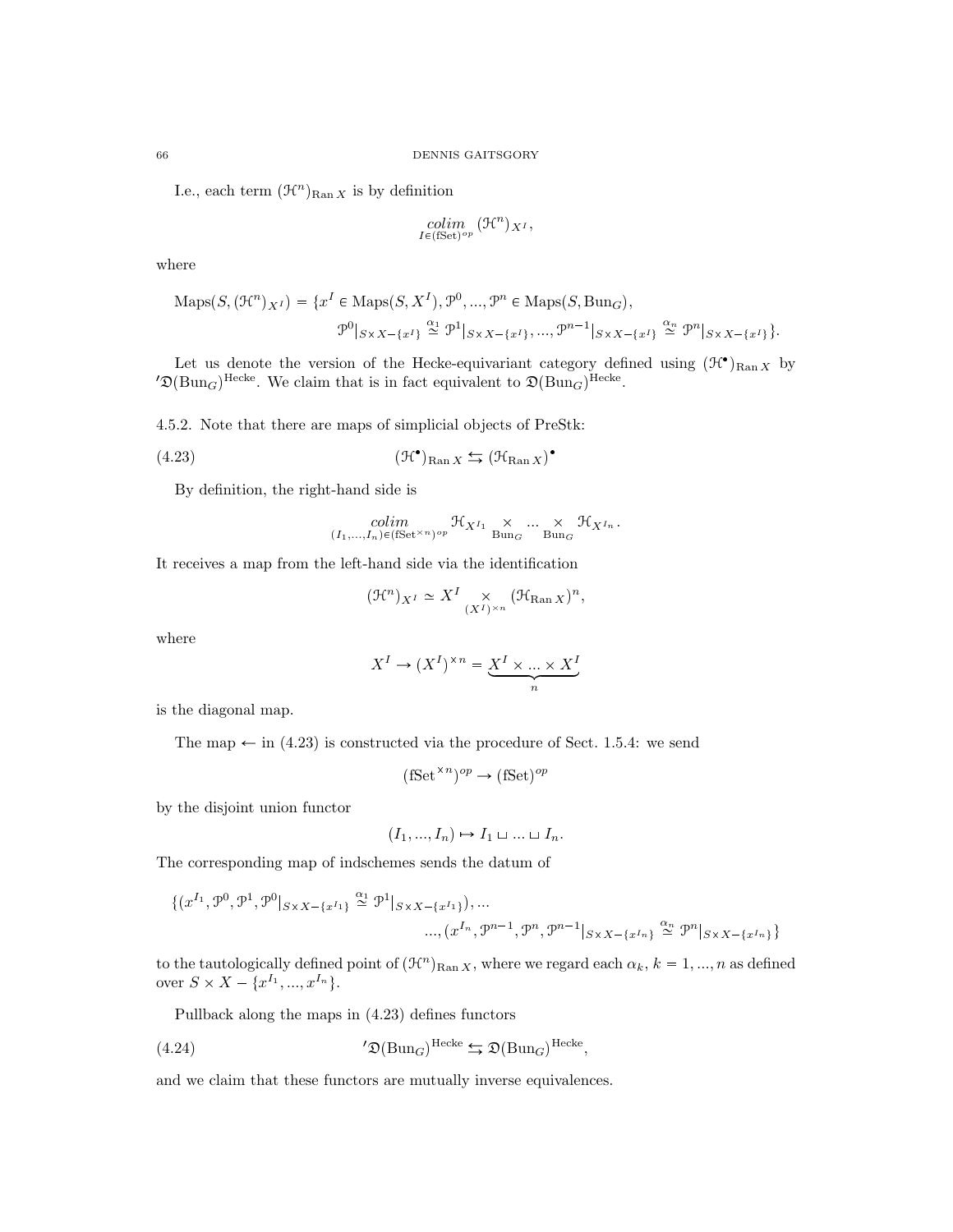4.5.3. The objects  $(\mathcal{H}_{\text{Ran } X})^{\bullet}$  and  $(\mathcal{H}^{\bullet})_{\text{Ran } X}$ , viewed as simplicial objects of PreStk equipped with pseudo ind-proper maps to  $Bun<sub>G</sub>$ , define simplicial monads

$$
(\overleftarrow{h}^{\bullet})_! \circ (\overrightarrow{h}^{\bullet})^! \text{ and } (\overleftarrow{h}^{\bullet})_! \circ (\overrightarrow{h}^{\bullet})^!,
$$

acting on  $\mathfrak{D}(\text{Bun}_G)$ , where  $(h^{\bullet}, \vec{h}^{\bullet})$  and  $(h^{\bullet}, h^{\bullet})$  are the maps

$$
(\mathfrak{H}_{\mathrm{Ran} X})^{\bullet} \rightrightarrows \mathrm{Bun}_G
$$
 and  $(\mathfrak{H}^{\bullet})_{\mathrm{Ran} X} \rightrightarrows \mathrm{Bun}_G$ ,

respectively.

The monads

$$
\mathbf{oblv}^\mathrm{Hecke}\circ\mathbf{ind}^\mathrm{Hecke}\ \mathrm{and}\ \mathbf{'oblv}^\mathrm{Hecke}\circ\mathbf{'ind}^\mathrm{Hecke},
$$

acting on  $\mathfrak{D}(\text{Bun}_G)$  and responsible for  $\mathfrak{D}(\text{Bun}_G)^\text{Hecke}$  and  $'\mathfrak{D}(\text{Bun}_G)^\text{Hecke}$ , are given by

$$
|(\overleftarrow{h}^{\bullet})_! \circ (\overrightarrow{h}^{\bullet})^!| \text{ and } |(' \overleftarrow{h}^{\bullet})_! \circ (' \overrightarrow{h}^{\bullet})^!|.
$$

respectively.

However, we claim that the maps (4.23) define simplicial isomorphisms of monads

$$
(\overleftarrow{h}^{\bullet})_! \circ (\overrightarrow{h}^{\bullet})^! \text{ and } ('\overleftarrow{h}^{\bullet})_! \circ ' \overrightarrow{h}^{\bullet})^!.
$$

This follows from a relative and iterated version of Corollary 2.6.6.

Alternatively, for the reader who skipped Sect. 2, one can prove this directly, by repeating the argument of [BD1], Theorem 4.3.6.

5. A rederivation of the Atiyah-Bott formula

5.1. A local expression for the homology of  $Bun<sub>G</sub>$ . The goal of this section is to explain how the isomorphism of Corollary 4.3.2 reproduces the Atiyah-Bott formula for

$$
\Gamma_{\mathrm{dR}}^{\bullet}(\mathrm{Bun}_{G},k)=:H^{\bullet}(\mathrm{Bun}_{G}).
$$

5.1.1. Note that Corollary 4.3.2 implies the following isomorphism:

Corollary 5.1.2.  $\Gamma_{\text{dR},c}(\text{Bun}_G, \omega_{\text{Bun}_G}) \simeq \Gamma_{\text{dR},c}(\text{Gr}_{\text{Ran }X}, \omega_{\text{Gr}_{\text{Ran }X}}).$ 

5.1.3. First, we observe that the left-hand side in Corollary 5.1.2 is really the homology of  $Bun_G$ in the sense that

$$
\text{Hom}^{\bullet}_{\text{Vect}}(\Gamma_{\text{dR},c}(\text{Bun}_G, \omega_{\text{Bun}_G}), k) \simeq H^{\bullet}(\text{Bun}_G).
$$

Indeed, for an Artin stack  $\mathcal{Y}$ , let  $\underline{k}_{\mathcal{Y}} \in \mathfrak{D}(\mathcal{Y})$  denote the "constant sheaf" object, i.e., one for which

$$
\mathrm{Hom}^{\bullet}\left(\underline{k}_{\mathcal{Y}},-\right) \simeq \Gamma_{\mathrm{dR}}(\mathcal{Y},-).
$$

Then by definition

$$
H^{\bullet}(\mathcal{Y}) := \Gamma_{\mathrm{dR}}(\mathcal{Y}, \underline{k}_{\mathcal{Y}}) \simeq \mathrm{Hom}^{\bullet}_{\mathfrak{D}(\mathcal{Y})}(\underline{k}_{\mathcal{Y}}, \underline{k}_{\mathcal{Y}}).
$$

Now, if the left adjoint  $(p_y)_! = \Gamma_{dR,c}(y, -)$  to  $p_y^!$  is defined on  $\omega_y$ , we have by definition

 $\text{Hom}^{\bullet}(\Gamma_{\text{dR},c}(\mathcal{Y},\omega_{\mathcal{Y}}),k) \simeq \text{Hom}^{\bullet}_{\mathfrak{D}(\mathcal{Y})}(\omega_{\mathcal{Y}},\omega_{\mathcal{Y}}).$ 

However, it is easy to see that

$$
\operatorname{Hom}^{\bullet}_{\mathfrak{D}(\mathcal{Y})}(\omega_{\mathcal{Y}}, \omega_{\mathcal{Y}}) \simeq \operatorname{Hom}^{\bullet}_{\mathfrak{D}(\mathcal{Y})}(\underline{k}_{\mathcal{Y}}, \underline{k}_{\mathcal{Y}}).
$$

Indeed, by pulling back to schemes Z mapping smoothly to Y, the latter isomorphism follows from the fact that  $\mathbb{D}_{\mathfrak{D}(Z)}(\underline{k}_Z) \simeq \omega_Z$ .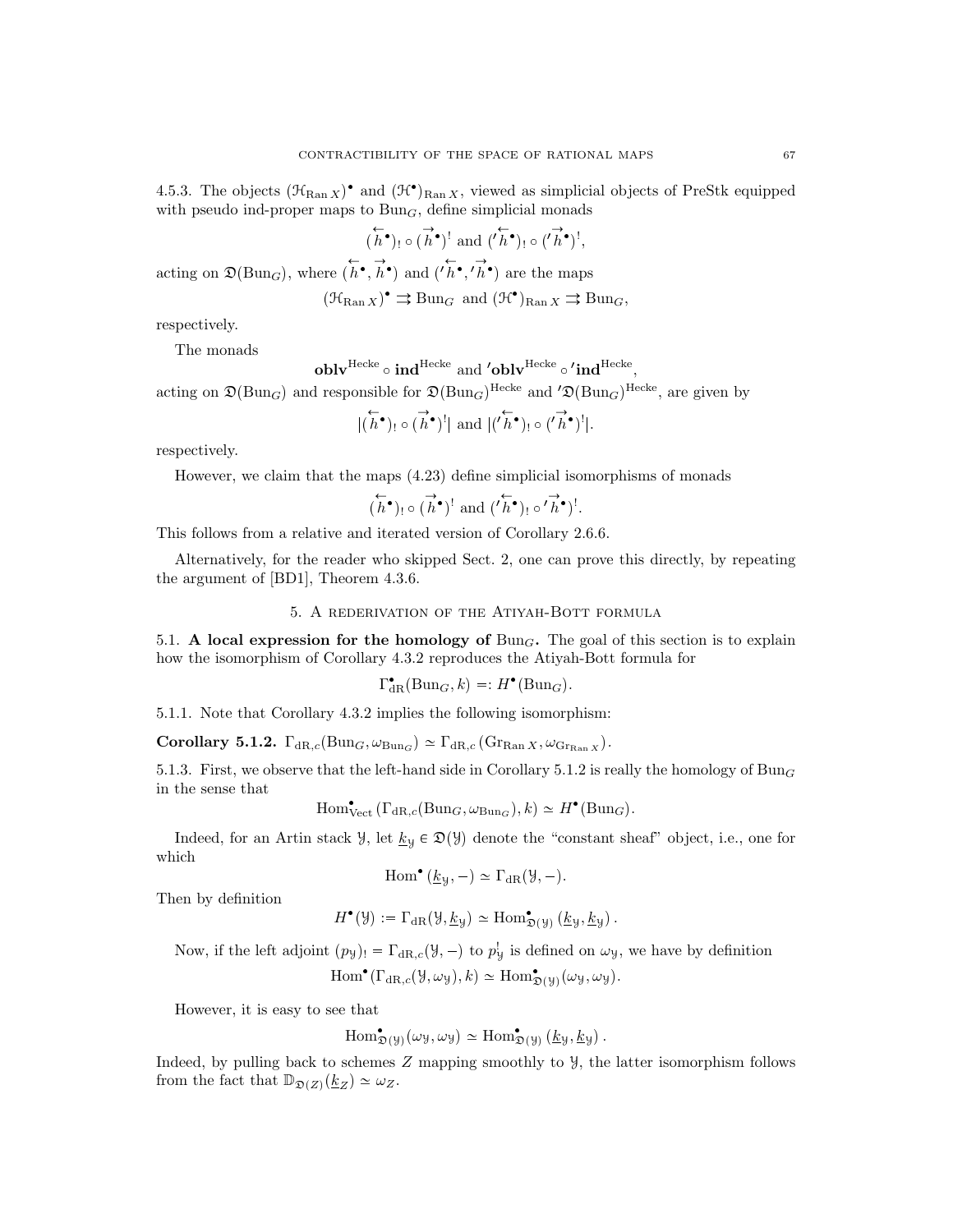#### 68 DENNIS GAITSGORY

5.1.4. Let us now observe that the right-hand side in Corollary 5.1.2 can be rewritten as follows:

(5.1) 
$$
\Gamma_{\mathrm{dR},c}(\mathrm{Ran}\,X,f_!(\omega_{\mathrm{Gr}_{\mathrm{Ran}\,X}})).
$$

Recall now that the basic feature of the functor  $\text{Gr}_{X^{\text{fSet}}} : (\text{fSet})^{op} \to \text{IndSch}$  is factorization with respect to  $X^{\text{fSet}}$ , see [BD2], Sect. 5.3.12.

This implies that the object

$$
\mathcal{B} := f_!(\omega_{\text{Gr}_{\text{Ran } X}}) \in \mathfrak{D}(\text{Ran } X)
$$

has a structure of *factorization algebra* in the terminology of [BD1], Sect. 3.4.4 (or *factorization*) D-module in the terminology of [FrGa], Sect. 2.4).

Remark 5.1.5. Let us observe that unlike the situation of Remark 1.7.9, the object  $f(\omega_{\text{GFRan X}})$  $\mathfrak{D}(\text{Ran } X)$  can be calculated term-wise, i.e.,

$$
(\Delta^I)^! (f_!(\omega_{\text{Gr}_{\text{Ran } X}})) \simeq f(I)_! (\omega_{\text{Gr}_{XI}}).
$$

This is due to the fact that the properness of  $\text{Gr}_{X^I}$  over  $X^I$  and the proper base change formula.

5.1.6. Recall now the notion of chiral algebra on X, see [BD1], Sect. 3.3 (see also [FrGa], Sect. 2.4, where the definition is spelled out in the setting of higher categories; note that in  $loc. cit.$ chiral algebras on  $X$  are referred to as "chiral Lie algebras on  $X$ ").

We shall denote by Lie-algch $(X)$  the category of chiral algebras on X.

Thus, by Theorem 1.2.4 of [FrGa],  $B$  corresponds to a *chiral algebra*  $B$  on  $X$ .

5.1.7. Recall that for a chiral algebra B, its chiral homology  $\int B$  is defined as  $\Gamma_{\text{dR},c}(\text{Ran }X,\mathcal{B})$ ,

where B is the corresponding factorization algebra, viewed as an object of  $\mathfrak{D}(\text{Ran }X)$ .

Thus, we obtain that

(5.2) 
$$
H_{\bullet}(\text{Bun}_G) \simeq \int\limits_X B,
$$

for the above chiral algebra  $B$  on  $X$ .

5.1.8. One can regard the operation of taking chiral homology as a local-to-global principle on X. In this sense, (5.2) gives a "local on X" expression for the homology of Bung.

# 5.2. The Atiyah-Bott formula.

5.2.1. Recall that for any space  $\mathcal{Y}$ , the category  $\mathfrak{D}(\mathcal{Y})$  has a natural symmetric monoidal structure: the monoidal operation corresponds to the composed functor

$$
\mathfrak{D}(\mathcal{Y}) \otimes \mathfrak{D}(\mathcal{Y}) \to \mathfrak{D}(\mathcal{Y} \times \mathcal{Y}) \xrightarrow{\Delta_{\mathcal{Y}}^{\mathcal{I}}} \mathfrak{D}(\mathcal{Y}).
$$

Recall also ([BD1], Sect. 3.3.1) that commutative algebras in  $\mathfrak{D}(X)$  in the above symmetric monoidal structure give rise to chiral algebras.

If A is a commutative chiral algebra, the vector space  $\int A$  has a natural structure of com-X mutative algebra, which satisfies the following universal property (see [BD1], Sect. 4.6.1):

Note that the functor  $p_X^! : \text{Vect} \to \mathfrak{D}(X)$  has a natural symmetric monoidal structure (this is true for the functor  $g'$  for any morphism of prestacks  $g: \mathcal{Y}_1 \to \mathcal{Y}_2$ . Thus,  $p'_X$  gives rise to the (eponymous) functor

$$
p_X^!
$$
: Com-alg(Vect)  $\to$  Com-alg $(\mathfrak{D}(X))$ .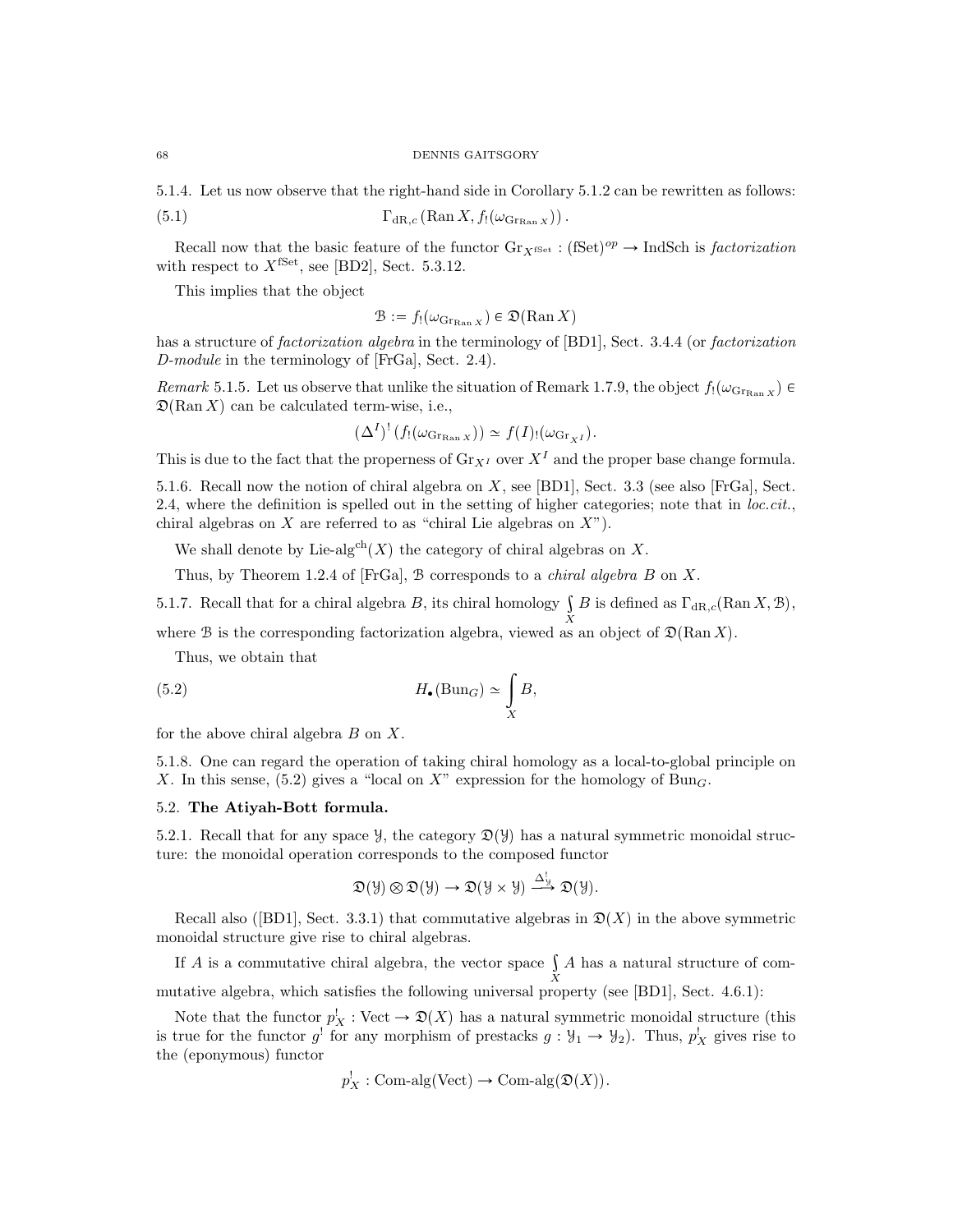For  $A \in \text{Com-alg}(\mathfrak{D}(X))$ , viewed as a chiral algebra, and  $A' \in \text{Com-alg(Vect)}$  we have:

(5.3) 
$$
\text{Hom}_{\text{Com-alg}(\text{Vect})}\left(\int\limits_X A, A'\right) \simeq \text{Hom}_{\text{Com-alg}(\mathfrak{D}(X))}\left(A, p_X^!(A')\right).
$$

For  $A \in \text{Com-alg(Vect)}$  we will use a short-hand notation  $\int$ X A for  $\int$ X  $p_X^!(A)$ .

5.2.2. We apply the above discussion to  $A := H^{\bullet}(BG)$  and  $A' = H^{\bullet}(\text{Bun}_G)$ , where  $BG$  is the stack pt  $/G$ .

Pullback along the universal map  $Bun_G \times X \to BG$  gives rise to a map in Com-alg $(\mathfrak{D}(X))$ 

(5.4) 
$$
p_X^!(H^{\bullet}(BG)) \to p_X^!(H^{\bullet}(\text{Bun}_G)).
$$

Thus, from (5.3) we obtain a map

(5.5) 
$$
\int_{X} H^{\bullet}(BG) \to H^{\bullet}(\text{Bun}_G).
$$

The Ativah-Bott formula says that when  $G$  is semi-simple and simple connected, the map (5.5) is an isomorphism.

Remark 5.2.3. We emphasize that although the map  $(5.5)$  is an isomorphism only when G is semi-simple and simply connected, formula  $(5.2)$  is valid for any reductive  $G$ .

5.2.4. Let us bring the above version of the Atiyah-Bott formula to a more familiar form. Let us recall that the commutative algebra  $H^{\bullet}(BG)$  is free, i.e., it is isomorphic to  $Sym(\mathfrak{a}_G)$  for some particular object  $a_G \in$  Vect.

In fact

$$
\mathfrak{a}_G \simeq \bigoplus_e k[-2 \cdot e],
$$

where e runs through the set of exponents of G.

By [BD1], Proposition 4.6.2, chiral homology of a free commutative chiral algebra  $\text{Sym}(V)$ is computed by

$$
\int_{X} \text{Sym}(V) \simeq \text{Sym}(V \otimes H_{\bullet}(X)).
$$

Taking  $V = \mathfrak{a}_G$ , we obtain that (5.5) gives rise to an isomorphism

(5.6) 
$$
\mathrm{Sym}(\mathfrak{a}_G \otimes H_{\bullet}(X)) \simeq H^{\bullet}(\mathrm{Bun}_G),
$$

which is the more usual form of the Atiyah-Bott formula.

5.3. The rederivation of the formula. Let us now explain the equivalence of the isomorphisms (5.5) and (5.2). We will only give a sketch; a detailed proof will appear in the forthcoming joint paper of the author and J. Lurie, [GaLu].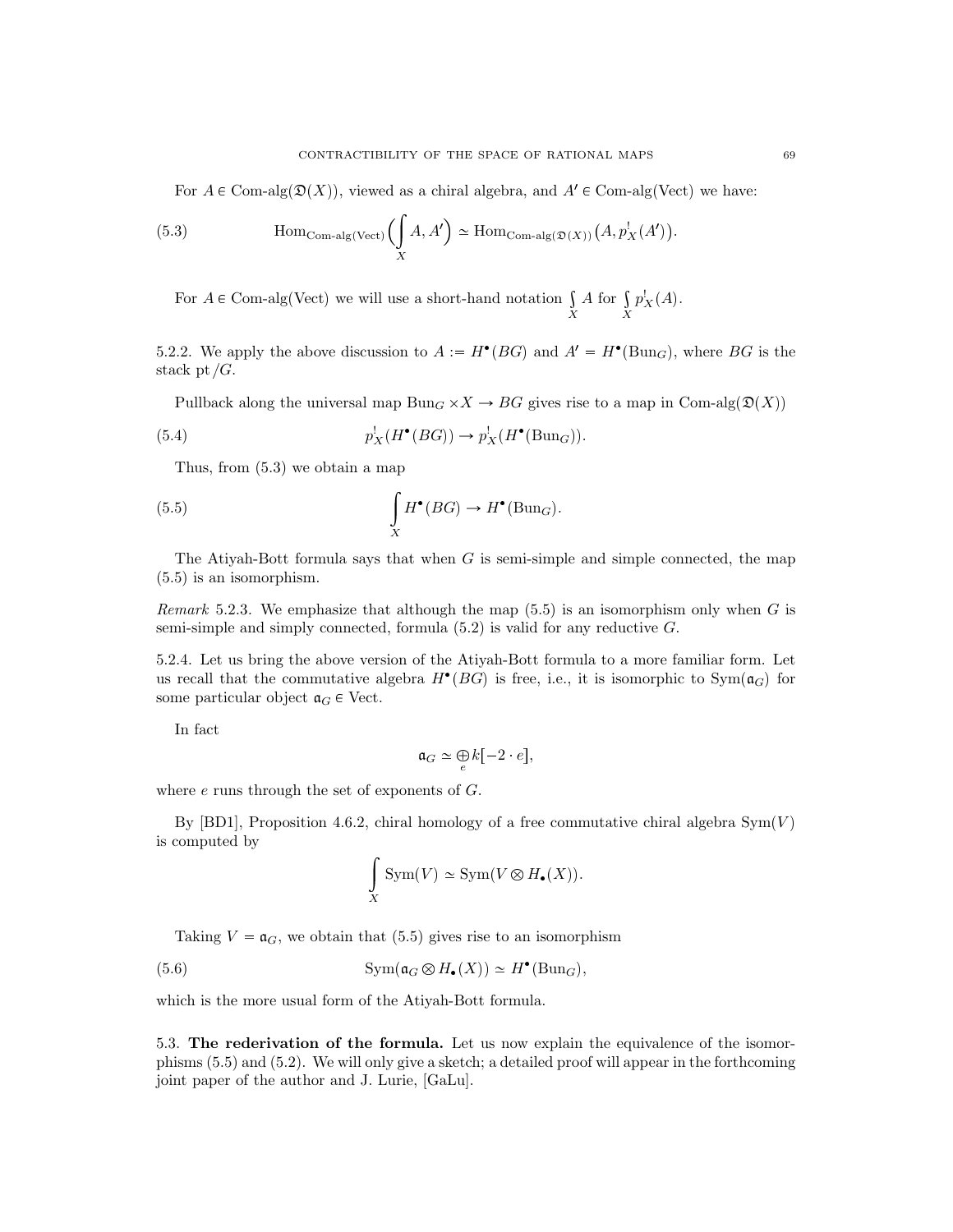5.3.1. Let  $\mathfrak{b}_G$  be the Lie algebra in Vect that governs the homotopy type of BG tensored with k. I.e., by definition,  $\mathfrak{b}_G$  is the Lie algebra such that

$$
C^{\bullet}(\mathfrak{b}_G) \simeq H^{\bullet}(BG),
$$

where  $C^{\bullet}$  denotes the cohomological Chevalley complex of a Lie algebra.

In the case of  $BG$ , the Lie algebra  $\mathfrak{b}_G$  is abelian, which corresponds to the fact that  $H^{\bullet}(BG)$ is free as a commutative algebra:

We have

 $\mathfrak{a}_G \simeq \mathfrak{b}_G^{\vee}[-1],$ 

where  $a_G \in$  Vect is the vector space from Sect. 5.2.4.

5.3.2. Recall the notion of Lie-\* algebra on X, see [BD1], Sect. 2.5 (this is what is called a  $\star$ -Lie algebra on X in [FrGa], Sect. 2.4). Let Lie-alg<sup> $\star$ </sup>(X) denote the category of Lie-\* algebras on  $X$ .

Recall also that if L is a Lie algebra in Vect, the object  $p_X^{\text{dR},*}(L) \in \mathfrak{D}(X)$  naturally upgrades to one in Lie-alg<sup>\*</sup> $(X)$ . Here

$$
p_X^{\mathrm{dR},*} : \mathrm{Vect} \to \mathfrak{D}(X)
$$

is the functor of \*-pullback, left adjoint to the direct image functor  $(p_X)_! \simeq (p_X)_{dR,*}$ .

Finally, recall that the forgetful functor

$$
Lie-alg^{ch}(X) \to Lie-alg^{\star}(X)
$$

admits a left adjoint, called the functor of *chiral universal envelope*, and denoted by  $U^{\text{ch}}$ .

We have:

Proposition 5.3.3. For G semi-simple and simply connected, the chiral algebra B of (5.2) is canonically isomorphic to  $U^{\text{ch}}(p_X^{\text{dR},*}(\mathfrak{b}_G)).$ 

Remark 5.3.4. The assertion of the above proposition is well-known in topology. At the level of !-stalks at points of  $X$  it says that

$$
H_{\bullet}(\mathrm{Gr}_x) \simeq \mathrm{C}_{\bullet}(\mathfrak{b}_G[-2]),
$$

where x is any point of X, and  $\mathrm{Gr}_x$  is the fiber of  $\mathrm{Gr}_X$  over  $x \in X$ , and  $\mathfrak{b}_G[-2]$  is the Lie algebra obtained by looping  $\mathfrak{b}_G$  twice. This results from the fact that  $\text{Gr}_x$  is homotopy-equivalent to the double-loop space of BG.

Proof. We shall only sketch the proof; details will be supplied in [GaLu].

Let Z be any functor  $(fSet)^{op} \to \text{IndSch}$  as in Sect. 2.4.1, which is a unital factorization monoid, see [BD1], Sect. 3.10.16. In this case  $\mathcal{B} := f_1(\omega_{Z_{\text{Ran }X}})$  is a unital and augmented factorization algebra in  $\mathfrak{D}(\mathrm{Ran} X)$ . Let B be the corresponding chiral algebra on X. We let B denote the augmentation ideal of B, and  $\overline{B}$  the corresponding factorization algebra on Ran X.

The diagonal map  $Z \to Z \times Z$  defines on B a structure of unital augmented commutative co-algebra object in the category of chiral algebras.

Now, the functor  $U^{\text{ch}}$  canonically factors through a functor

(5.7) Lie-alg<sup>\*</sup>
$$
(X)
$$
  $\rightarrow$  Com-coalg(Lie-alg<sup>ch</sup><sub>unital,augm</sub> $(X)$ ),

followed by the forgetful functor

Com-coalg(Lie-alg<sup>ch</sup><sub>unital,augm</sub>
$$
(X)) \to
$$
Lie-alg<sup>ch</sup> $(X)$ .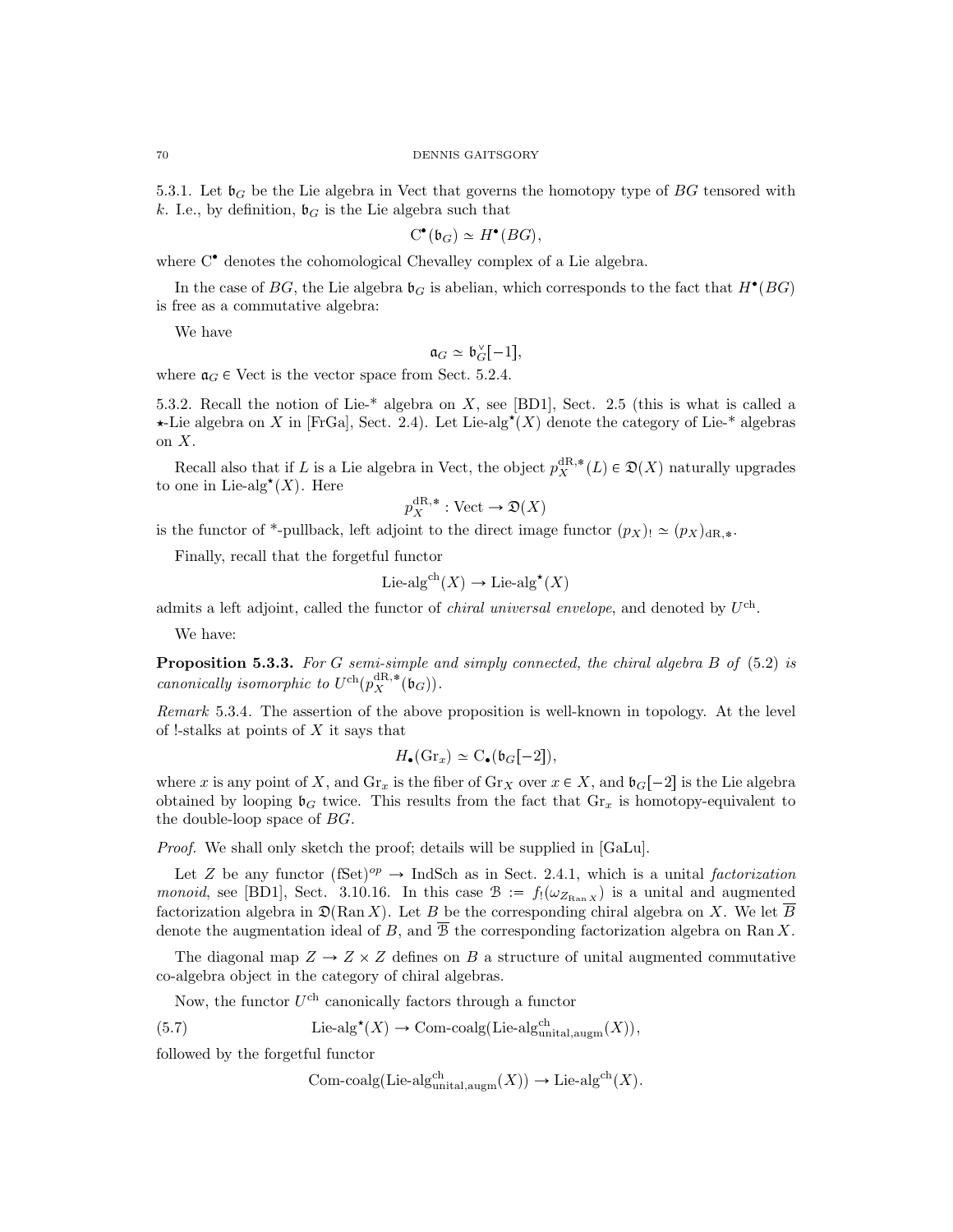Moreover, the functor of (5.7) induces an equivalence on the subcategories of objects satisfying an appropriate connectivity hypothesis. In particular, Sect. 1.6.3 implies that this hypothesis is satisfied by B if the fibers of  $Z(\{1\})$  over X are connected.

Let us return now to the situation when  $Z = \mathrm{Gr}_{X^{\text{fSet}}}$ . If G is semi-simple and simply connected, the fibers of  $\text{Gr}_X$  over X are connected. Hence, we obtain that in this case

$$
B \simeq U^{\text{ch}}(L)
$$

for a canonically defined Lie- $*$  algebra L on X.

Let A denote the factorization algebra corresponding to the commutative chiral algebra  $A := p_X^{\dagger}(H^{\bullet}(BG)).$  Let  $\overline{A}$  denote the augmentation ideal of A, corresponding to the unit point of BG. Let  $\overline{A}$  denote the corresponding factorization algebra.

A local version of the map (5.4) gives rise to a map

(5.8) 
$$
\text{union}_!(\overline{\mathcal{B}}\boxtimes\overline{\mathcal{A}}) \to \omega_{\text{Ran }X},
$$

compatible with the commutative co-algebra structure on  $\overline{B}$  and the commutative algebra structure on  $\overline{A}$ .

Since  $H^{\bullet}(BG) \simeq \text{Sym}(\mathfrak{a}_G)$ , the above properties of the map (5.8) define a map of Lie-\* algebras

(5.9) 
$$
L \to \mathbb{D}_{\mathfrak{D}(X)}(p_X^{\perp}(\mathfrak{a}_G))[-1] \simeq p_X^{\mathrm{dR},*}(\mathfrak{b}_G).
$$

Now, a non-degeneracy property of (5.8) implies that the map (5.9) is an isomorphism.

 $\Box$ 

5.3.5. Finally, let us see how (5.2), combined with Proposition 5.3.3, reproduces the isomorphism (5.5).

By [BD1], Theorem 4.8.1 (see also [FrGa], Corollary 6.3.4), for a Lie-\* algebra L on X we have:

$$
\int_X U^{\text{ch}}(L) \simeq C_{\bullet}(\Gamma_{\text{dR},c}(X,L)),
$$

where  $\Gamma_{\text{dR},c}(X, L)$   $\in$  Vect acquires a natural structure of Lie algebra by [FrGa], Sect. 6.2.1. We apply this to  $L = p_X^{\text{dR},*}(\mathfrak{b}_G)$ , and we obtain that

(5.10) 
$$
H_{\bullet}(\text{Bun}_G) \simeq \int\limits_X B \simeq \text{C}_{\bullet}\left(\Gamma_{\text{dR},c}(X, p_X^{\text{dR},*}(\mathfrak{b}_G))\right).
$$

Hence,

(5.11) 
$$
H^{\bullet}(\text{Bun}_G) \simeq (H_{\bullet}(\text{Bun}_G))^{\vee} \simeq
$$
  

$$
\simeq \left(\mathrm{C}_{\bullet}\left(\Gamma_{\text{dR},c}(X, p_X^{\text{dR},*}(\mathfrak{b}_G))\right)\right)^{\vee} \simeq \mathrm{C}^{\bullet}\left(\Gamma_{\text{dR},c}(X, p_X^{\text{dR},*}(\mathfrak{b}_G))\right).
$$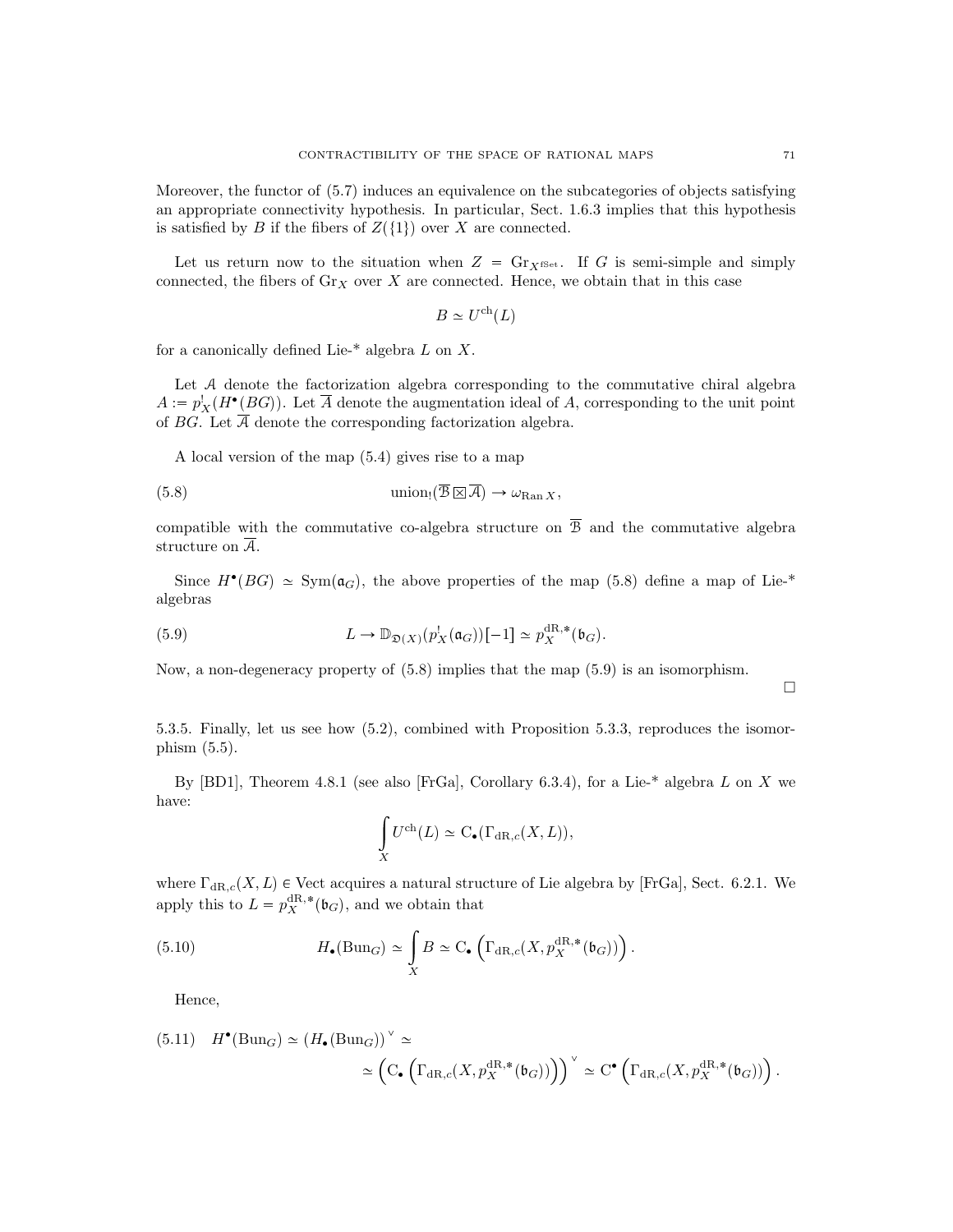5.3.6. On the other hand, we have  $H^{\bullet}(BG) \simeq C^{\bullet}(\mathfrak{b}_G)$ , and therefore we can identify the commutative chiral algebra  $p_X^!(H^{\bullet}(BG))$  with

$$
C^{\bullet}_{\mathfrak{D}(X)}(p_X^{dR,*}(\mathfrak{b}_G)),
$$

where for a  $L \in \text{Lie-alg}^{\star}(X)$  we denote by

$$
C^{\bullet}_{\mathfrak{D}(X)}(L) \in \text{Com-alg}(\mathfrak{D}(X))
$$

the corresponding Chevalley algebra, see [BD1], Sect. 1.4.14.

By [BD1], Proposition 4.7.1, we have:

$$
\int_{X} C_{\mathfrak{D}(X)}^{\bullet}(L) \simeq C^{\bullet}(\Gamma_{\mathrm{dR},c}(X,L)).
$$

Thus, we obtain that

(5.12) 
$$
\int_{X} H^{\bullet}(BG) \simeq C^{\bullet} \left( \Gamma_{\mathrm{dR},c}(X, p_X^{\mathrm{dR},*}(\mathfrak{b}_G)) \right).
$$

Comparing (5.11) with (5.12), we deduce the desired isomorphism

(5.13) 
$$
H^{\bullet}(\text{Bun}_G) \simeq \int\limits_X H^{\bullet}(BG).
$$

Remark 5.3.7. The construction of the isomorphism  $\mathcal{B} \simeq U^{\text{ch}}(p_X^{\text{dR},*}(\mathfrak{b}_G))$  sketched in Proposition 5.3.3 implies that the isomorphism (5.13) coincides with that of (5.5):

The map (5.8), whose construction we have omitted is designed so that the diagram

$$
\Gamma_{\mathrm{dR},c}(\mathrm{Ran}\,X,\mathrm{union}_{!}(\overline{\mathcal{B}}\boxtimes\overline{A})) \xrightarrow{\sim} \Gamma_{\mathrm{dR},c}(\mathrm{Ran}\,X,\overline{\mathcal{B}}) \otimes \Gamma_{\mathrm{dR},c}(\mathrm{Ran}\,X,\overline{A})
$$
\n
$$
\downarrow \qquad \qquad \downarrow
$$
\n
$$
\Gamma_{\mathrm{dR},c}(\mathrm{Ran}\,X,\omega_{\mathrm{Ran}\,X}) \qquad \qquad \overline{H}_{\bullet}(\mathrm{Bun}_{G}) \otimes \overline{H}^{\bullet}(\mathrm{Bun}_{G})
$$
\n
$$
\downarrow \qquad \qquad \downarrow
$$
\n
$$
k \qquad \qquad \frac{\mathrm{id}}{\phantom{1}} \qquad k
$$

commutes, where  $\overline{H}_{\bullet}(\text{Bun}_G)$  (resp.,  $\overline{H}^{\bullet}(\text{Bun}_G)$ ) denotes the reduced homology (resp., cohomology) of Bun<sub>G</sub> with respect to the base point  $\mathbf{1} \in \text{Bun}_G$ . This property is true for any G, not necessarily semi-simple and simply connected.

Now, for a Lie- $*$  algebra  $L$ , if we denote by  $\mathcal B$  the factorization algebra corresponding to the chiral algebra  $U^{ch}(L)$ , and by A the factorization algebra corresponding to the chiral algebra  $C_{\mathfrak{D}(X)}^{\bullet}(L)$ , and by  $\overline{\mathcal{B}}$  and  $\overline{\mathcal{A}}$  their reduced counterparts (i.e., the factorization algebras corresponding to the augmentation ideals in the corresponding chiral algebras), the canonical map

$$
\text{union}_{!}(\overline{\mathcal{B}}\boxtimes\overline{\mathcal{A}}) \to \omega_{\text{Ran } X}
$$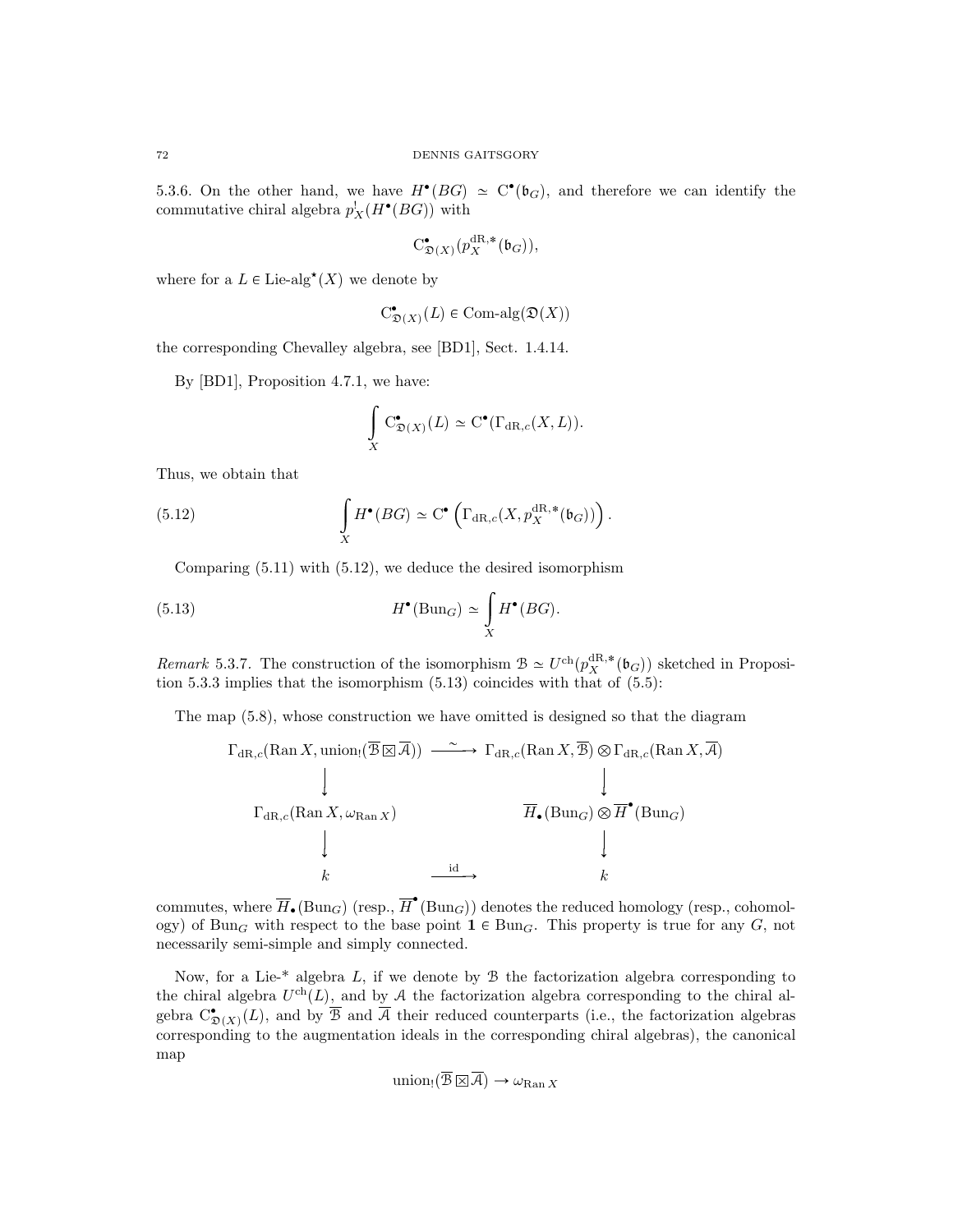makes the following diagram commute:

$$
\Gamma_{\mathrm{dR},c}(\mathrm{Ran}\,X,\mathrm{union}_{!}(\overline{\mathcal{B}}\boxtimes\overline{\mathcal{A}})) \xrightarrow{\sim} \Gamma_{\mathrm{dR},c}(\mathrm{Ran}\,X,\overline{\mathcal{B}}) \otimes \Gamma_{\mathrm{dR},c}(\mathrm{Ran}\,X,\overline{\mathcal{A}})
$$
\n
$$
\downarrow \qquad \qquad \downarrow \sim
$$
\n
$$
\Gamma_{\mathrm{dR},c}(\mathrm{Ran}\,X,\omega_{\mathrm{Ran}\,X}) \qquad \qquad \overline{\mathrm{C}}_{\bullet}(\Gamma_{\mathrm{dR},c}(X,L)) \otimes \overline{\mathrm{C}}^{\bullet}(\Gamma_{\mathrm{dR},c}(X,L))
$$
\n
$$
\downarrow \qquad \qquad \downarrow
$$
\n
$$
k \qquad \qquad \frac{\mathrm{id}}{\mathrm{id}} \qquad k.
$$

6. APPENDIX: CONTRACTIBILITY OF THE RAN SPACE

Here is the promised proof of Theorem 1.6.5. By Sect. 1.6.3,  $H_{\bullet}(\text{Ran } X)$  is connective, and  $H_0(\text{Ran} X)$  maps isomorphically to k.

Assume by contradiction that for some  $n > 0$  we have  $H_n(\text{Ran } X) \neq 0$ . With no restriction of generality, we can assume that  $n$  is minimal such integer. By the Künneth formula, we obtain that the maps id  $\times p_{\text{Ran } X}$  and  $p_{\text{Ran } X} \times$  id

$$
\operatorname{Ran} X \times \operatorname{Ran} X \rightrightarrows \operatorname{Ran} X
$$

define an isomorphism

$$
H_n(\text{Ran } X \times \text{Ran } X) \to H_n(\text{Ran } X) \oplus H_n(\text{Ran } X).
$$

Denote  $M := H_n(\text{Ran } X)$ .

The map

union: Ran 
$$
X \times \text{Ran } X \to \text{Ran } X
$$

defines, therefore, a map

$$
M \oplus M \to M,
$$

which by symmetry must be of the form  $u \oplus u$  for some map  $u : M \to M$ . By associativity, for any  $k \geqslant 2$ , the corresponding map

$$
(\mathrm{Ran} X)^{\times k} \overset{\text{union}^k}{\longrightarrow} \mathrm{Ran} X
$$

acts on  $H_n$  as  $u^{\oplus k}$ .

For an integer k, consider now the diagonal map Ran  $X \to (\text{Ran } X)^{\times k}$ . It induces on  $H_n$  the diagonal map  $M \to M^{\oplus k}$ .

By Sect.  $2.2.10$ , the composition

$$
\operatorname{Ran} X \to (\operatorname{Ran} X)^{\times k} \xrightarrow{\text{union}^k} \operatorname{Ran} X
$$

is the identity map. Hence, we obtain that  $k \cdot u = id$  for any  $k \ge 2$ . Taking k to be, e.g., 2 and 3, we obtain that 2  $u = 3 \cdot u$ , i.e.,  $u = 0$ . Hence, id:  $M \rightarrow M$  is the zero map, which is a contradiction.

 $\Box$